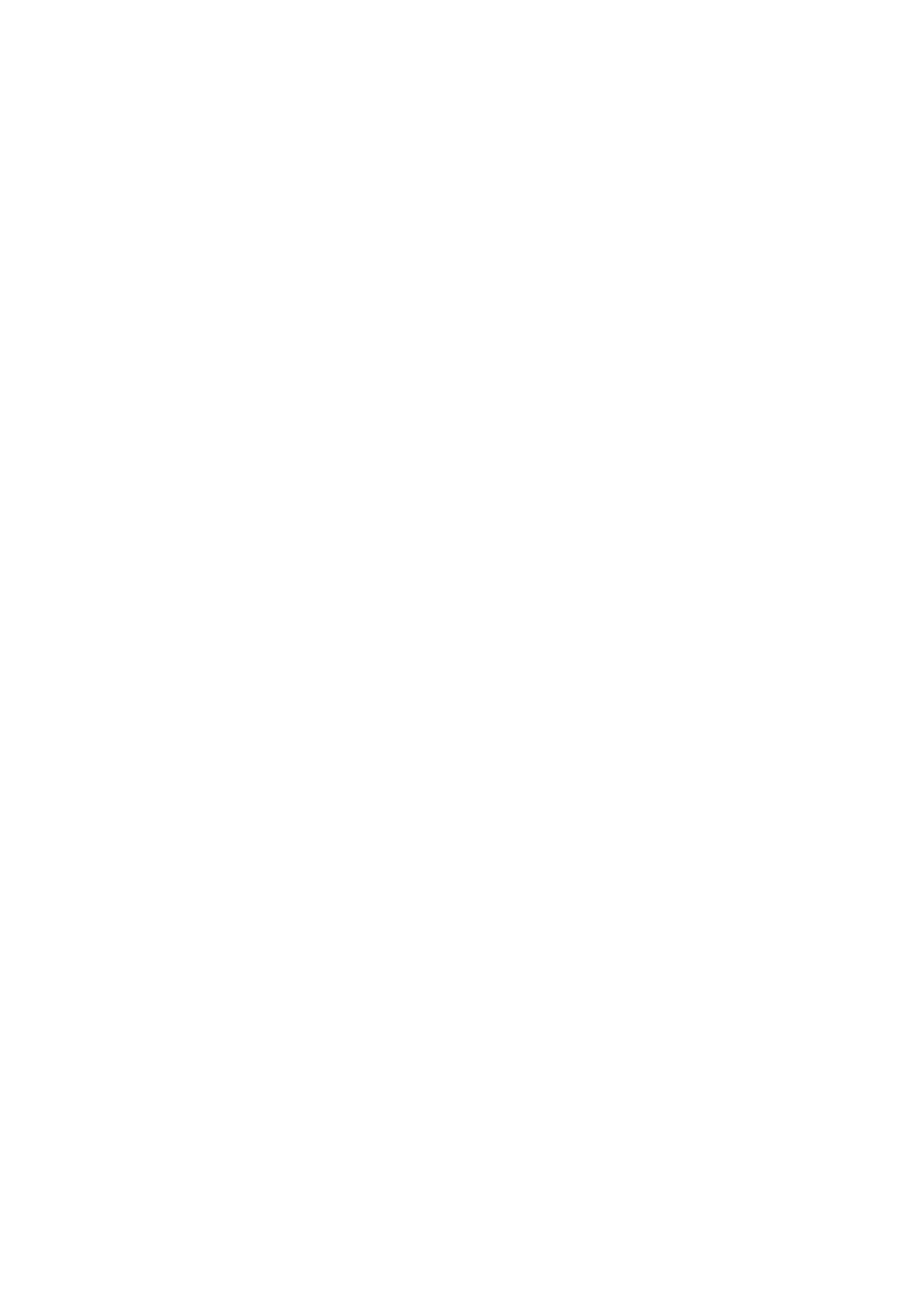Western Australia

# **Bail Act 1982**

**An Act to make better provision for bail in criminal proceedings.** 

Compare 27 May 2008 [06-e0-01] / 27 Jun 2008 [06-f0-01] page 1 Extract from www.slp.wa.gov.au, see that website for further information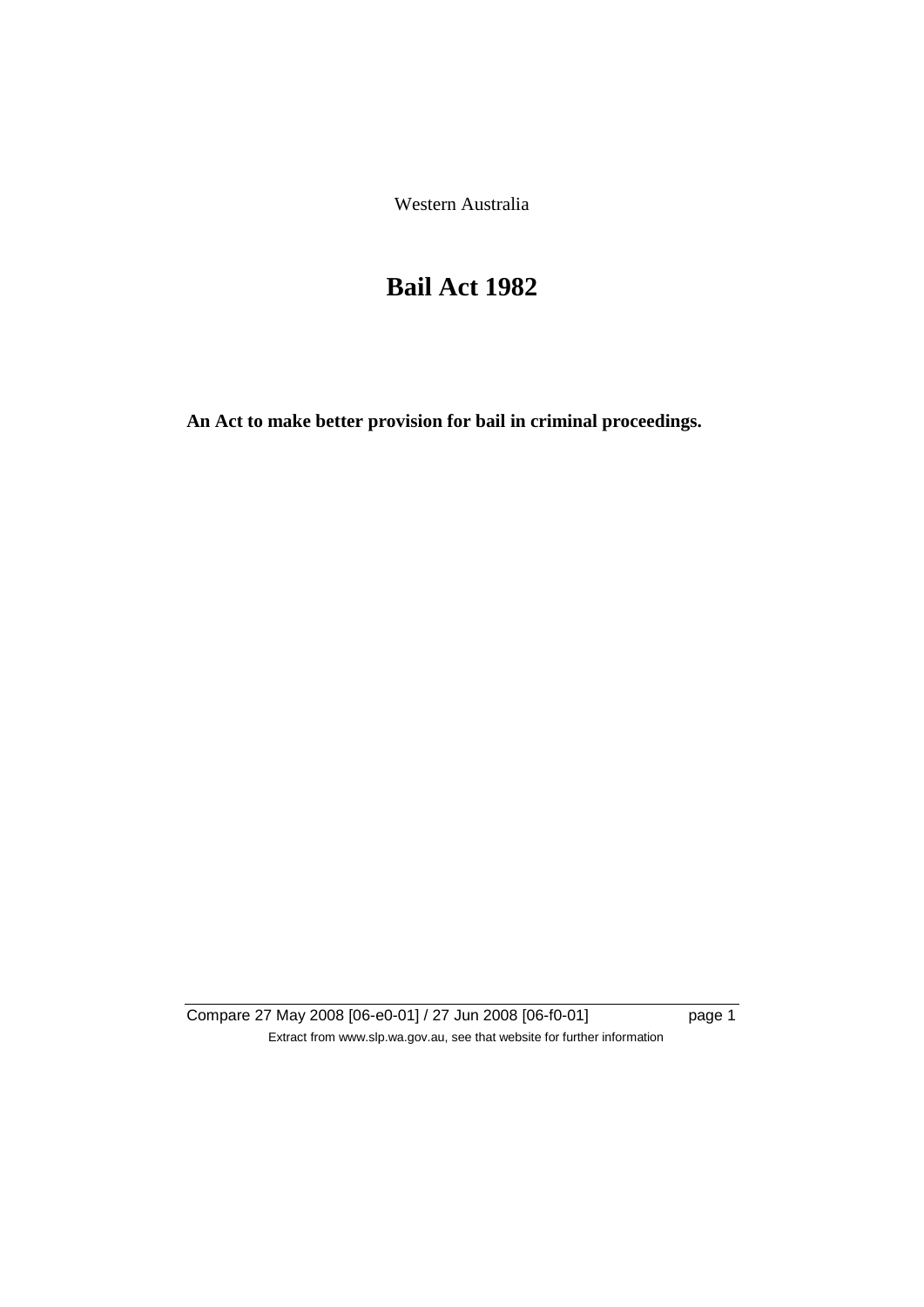# **Part I — Preliminary**

#### **1. Short title**

This Act may be cited as the *Bail Act* 1982<sup>1</sup>.

### **2. Commencement**

This Act shall come into operation on a day to be fixed by proclamation  $<sup>1</sup>$ .</sup>

# **3. Terms used in this Act**

(1) In this Act, unless a contrary intention appears —

**"accused"** includes —

- (a) a person charged with, convicted of, or found guilty of an offence;
- (b) a person whose conviction for an offence is stayed;
- (c) a person in respect of whom an appeal relating to an offence is pending;
- (d) a person in respect of whom a new trial for an offence has been ordered;

#### **"adjournment"**—

- (a) means any order of a court by which proceedings for an offence are postponed or interrupted or are to be held at a different time or place before the same court; and
- (b) is deemed to include any order of a court, other than a committal to the Supreme Court or District Court, by which the venue of any proceedings for an offence is changed to another court or a court at another place whether by way of a remand, referral, or recommittal of the accused or otherwise;
- **"appeal"** includes an application for leave to appeal;

page 2 Compare 27 May 2008 [06-e0-01] / 27 Jun 2008 [06-f0-01] Extract from www.slp.wa.gov.au, see that website for further information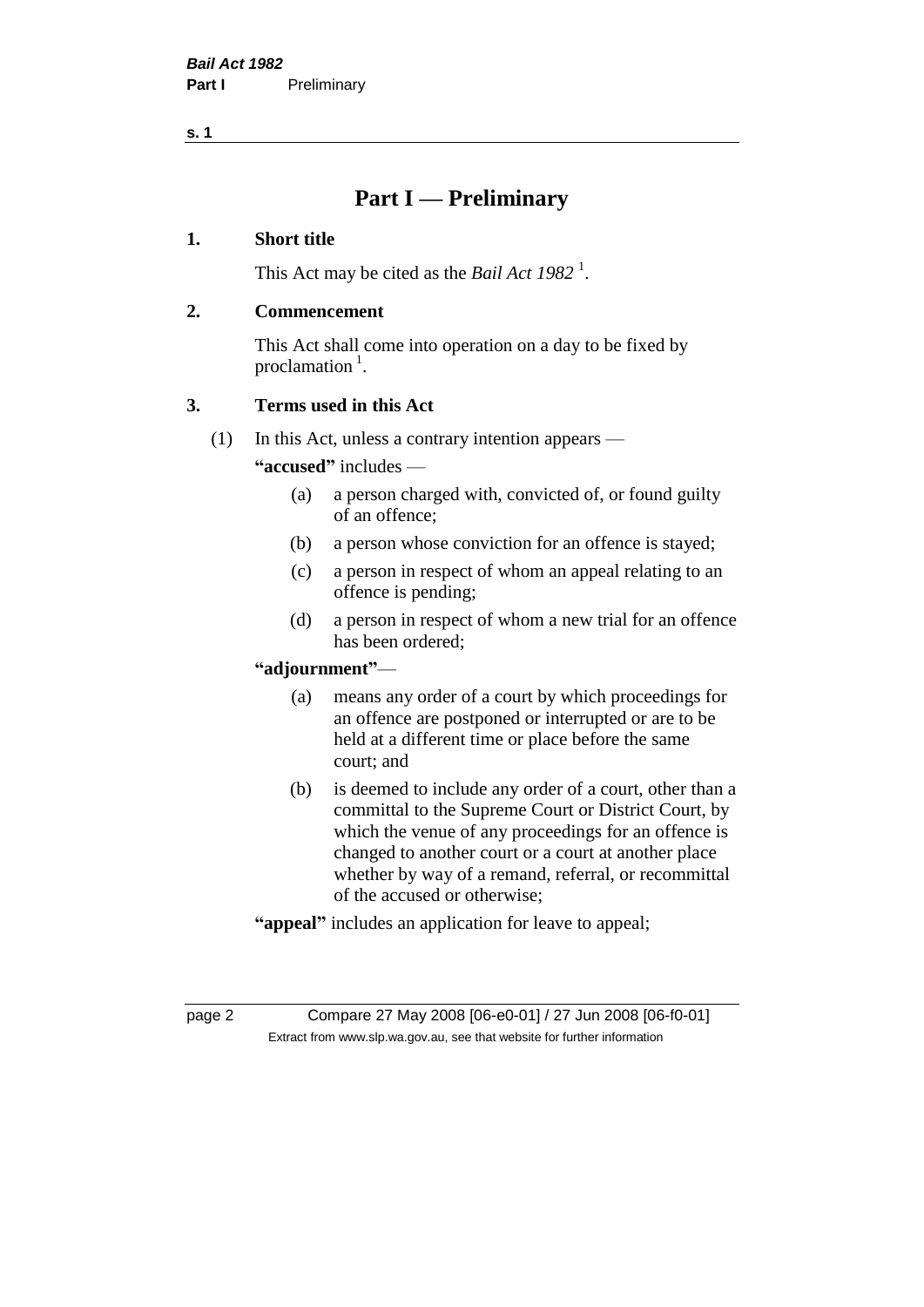#### **"appropriate judicial officer"** —

- (a) subject to paragraphs (b) and (c), means a judicial officer who is empowered to exercise jurisdiction in the court before which the accused is required to appear pursuant to his bail undertaking;
- (b) if the court is the Court of Appeal, means a judge of appeal;
- (c) except in section 49, also means a judge of the Supreme Court or a judge of the Children's Court in any case where —
	- (i) only a judge of the Supreme Court or a judge of the Children's Court has power to grant bail under section 15, or a judicial officer has exercised the power contained in section  $31(2)(d)$ ; or
	- (ii) a judge of the Supreme Court or a judge of the Children's Court has granted bail under section 14,

for the appearance in question;

- **"as soon as is practicable"** means as soon as is reasonably practicable;
- **"authorised community services officer"** means any of the following persons —
	- (a) the CEO (corrections) or a delegate of the CEO (corrections) under subsection (5);
	- (b) a registrar of the Children's Court;
	- (c) a superintendent of a detention centre under the *Young Offenders Act 1994*;
	- (d) the officer for the time being in charge of any detention centre under the *Young Offenders Act 1994*;
- **"authorised officer"** means an authorised police officer or an authorised community services officer;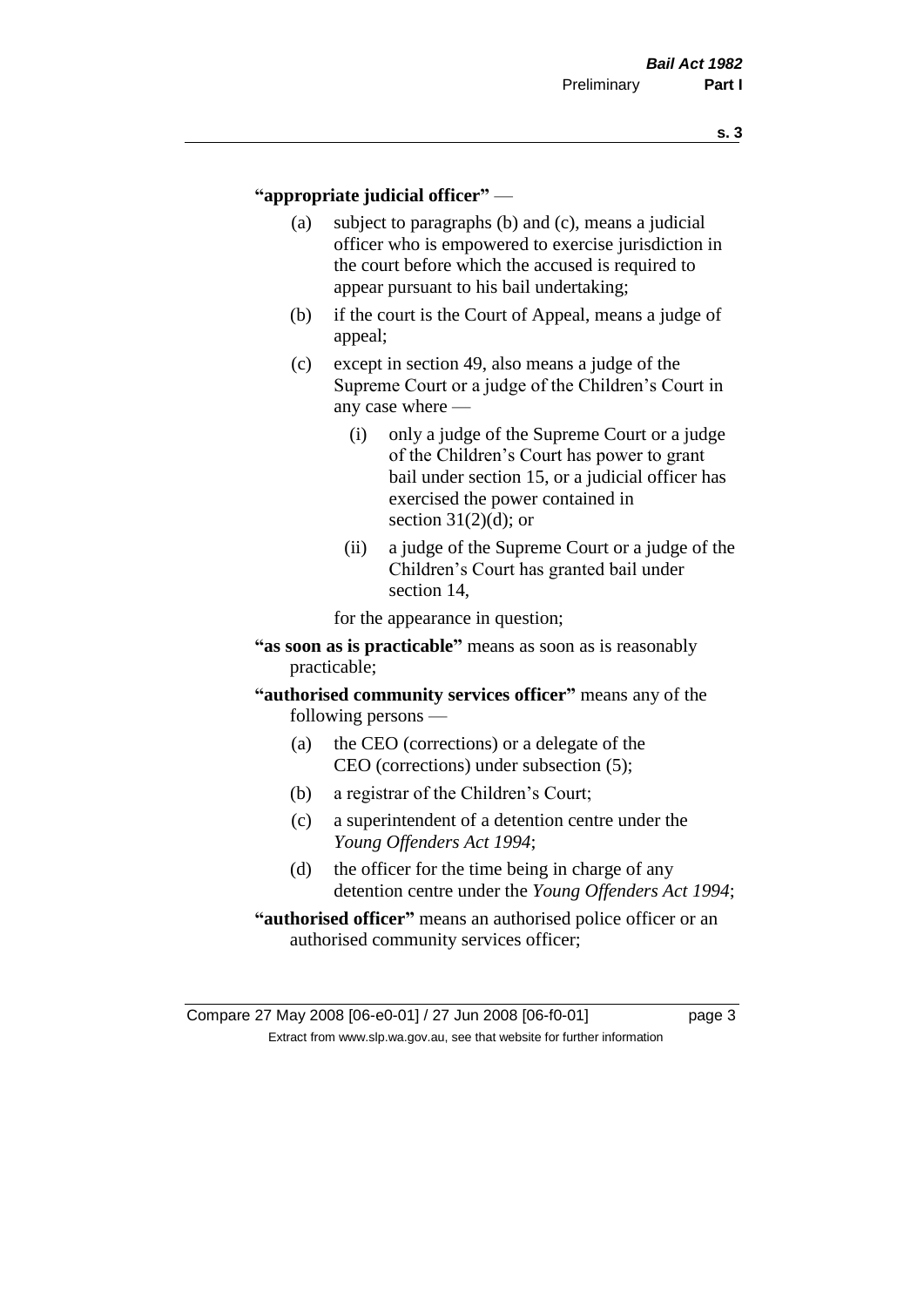- **"authorised police officer"** means a police officer who holds the rank of sergeant, or a higher rank, or is for the time being in charge of a police station or lock-up;
- **"bail undertaking"** means an undertaking described in section 28(2);
- **"CEO (corrections)"** means the chief executive officer of the Public Sector agency principally assisting the Minister administering Part 8 of the *Sentence Administration Act 2003* in its administration;
- **"child"** has the same meaning as "young person" has in the *Young Offenders Act 1994*;
- **"community corrections officer"** has the same meaning as in the *Sentence Administration Act 2003*;

**"court"** means each of the following —

- (a) the Magistrates Court;
- (b) the Children's Court;
- (c) a Coroner's Court;
- (d) the District Court;
- (e) the Supreme Court;
- (f) the Court of Appeal;
- **"early release order"** means an early release order made under the *Sentence Administration Act 1995* or *Sentence Administration Act 2003*;
- **"home detention condition"** means a home detention condition imposed under clause 3 of Part D of Schedule 1;
- **"judicial officer"** means any person empowered to exercise jurisdiction in a court whether or not he is sitting as a court, and includes a single justice;
- **"lock-up"** includes a place prescribed as a lock-up for the purposes of the *Court Security and Custodial Services Act 1999*;

page 4 Compare 27 May 2008 [06-e0-01] / 27 Jun 2008 [06-f0-01] Extract from www.slp.wa.gov.au, see that website for further information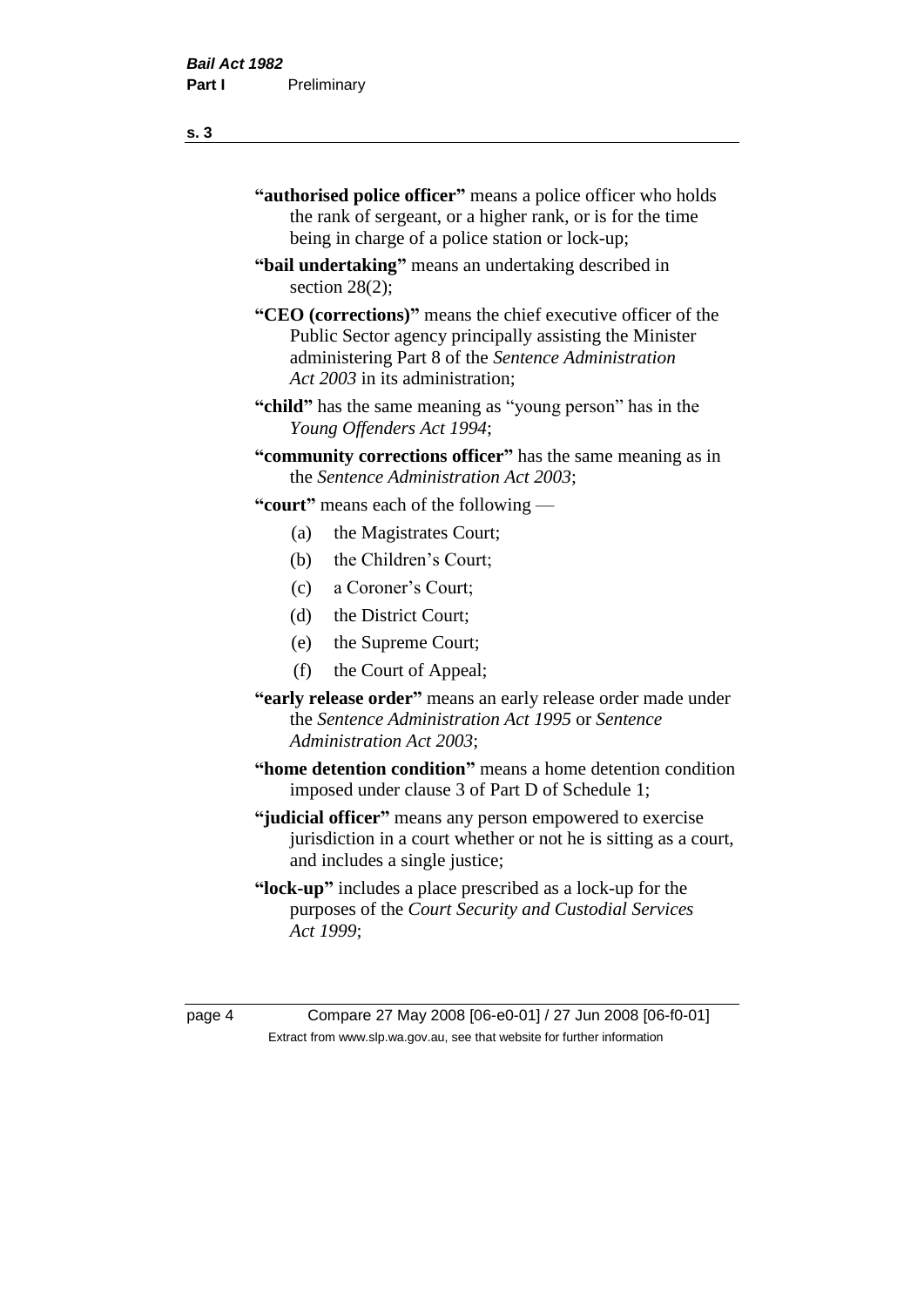- **s. 3**
- **"offence"** means any act, omission or conduct which renders the person doing the act, making the omission or engaging in the conduct liable to any punishment, and includes an alleged offence; but nothing in this definition shall limit the operation of subsection (4);
- **"police officer"** means any member of the Police Force of Western Australia;
- **"prosecutor"** includes
	- (a) in the case of an offence charged in a prosecution notice, the prosecutor;
	- (b) in the case of an offence charged in an indictment, the State or the Commonwealth, as the case may be;
- **"serious offence"** means
	- (a) an offence against section 51(2a); and
	- (b) an offence described in Schedule 2;
- **"surety"** and **"surety undertaking"** have the meanings assigned to them by section 35;

**"trial"** means all proceedings for an offence between —

- (a) the time when the accused is called upon to plead to the prosecution notice or the indictment; and
- (b) the time when the accused is found not guilty or is sentenced.
- (2) A reference in this Act
	- (a) to a power to grant bail includes a reference to a power to refuse bail;
	- (b) to a grant of bail includes a reference to a grant of bail by the exercise of a power in section 31(2).
- (3) Where in this Act there is a reference to a requirement that an accused appear in court, the reference is to a requirement, unless a contrary intention appears, that the accused —
	- (a) surrender himself into the custody of the court or, in the case of a bail undertaking, of the court specified therein,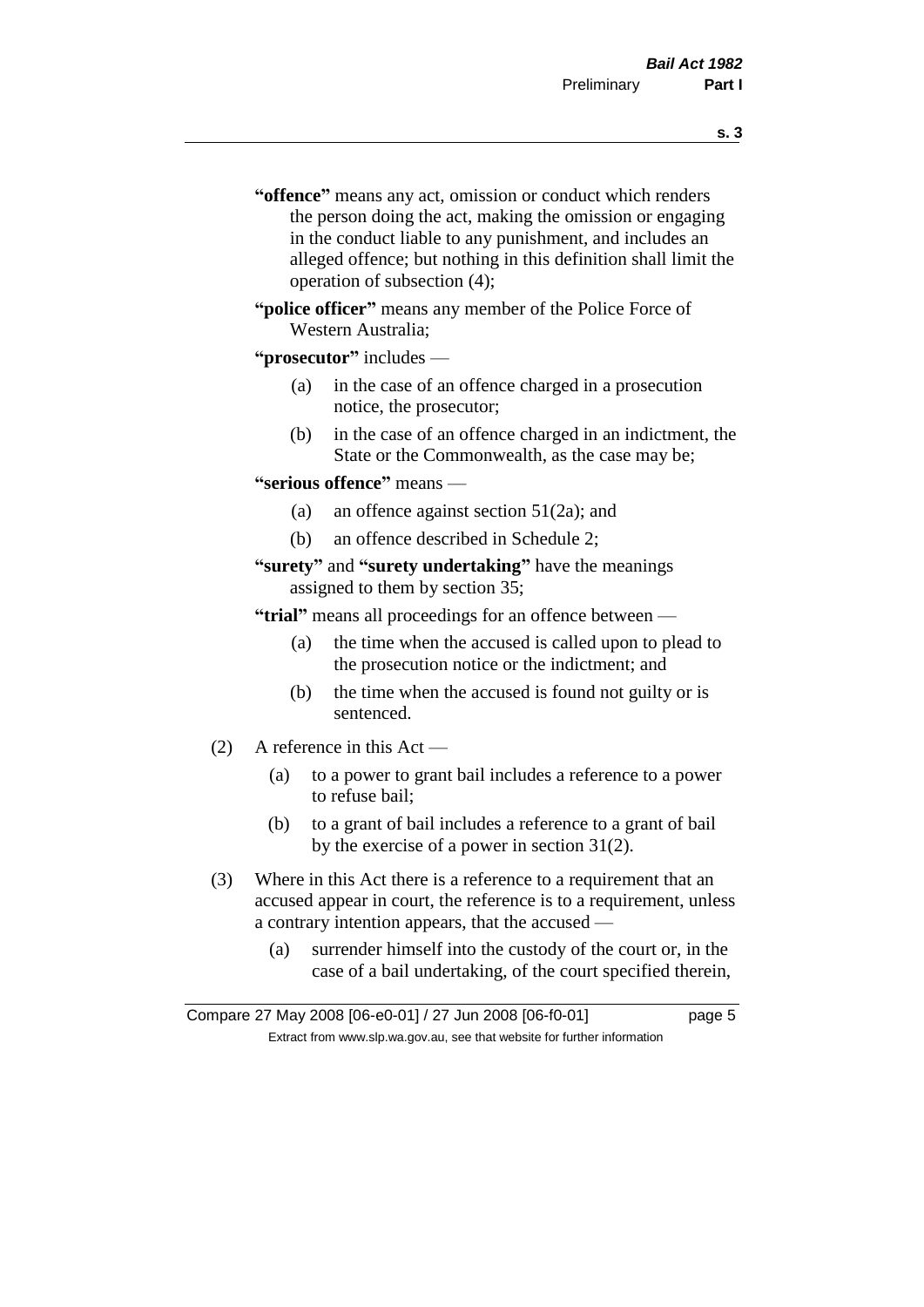or of such person as the court may direct, to be dealt with according to law;

(b) submit himself to a search of his person and any property then in his possession (which is hereby authorised) and allow to be taken from him, to be dealt with according to the relevant law and procedures, anything so found; and

- (c) remain in custody until authorised to be released therefrom.
- (4) If a person is arrested under a warrant issued
	- (a) under section 50, 79, 84E or 129 of the *Sentencing Act 1995* in connection with a possible breach of a conditional release order, a sentence of suspended imprisonment or conditional suspended imprisonment, or a community order imposed under that Act; or
	- (b) under section 43 of the *Young Offenders Act 1994* in respect of an alleged breach of a youth community based order, an intensive youth supervision order or a conditional release order made under that Act,
	- then
		- (c) the person is to be taken as having been arrested and to be in custody awaiting an appearance in court for the offence for which the sentence was imposed;
		- (d) the first appearance in court after the arrest is to be taken, for the purposes of sections  $5(1)$  and  $8(1)$  and clause 1 of Part A and clause 7 of Part C of Schedule 1, to be the initial appearance for that offence; and
		- (e) the proceedings following the arrest are to be taken to be proceedings for that offence and to be a trial for the purpose of the definition in subsection (1) of "trial".

page 6 Compare 27 May 2008 [06-e0-01] / 27 Jun 2008 [06-f0-01] Extract from www.slp.wa.gov.au, see that website for further information

**s. 3**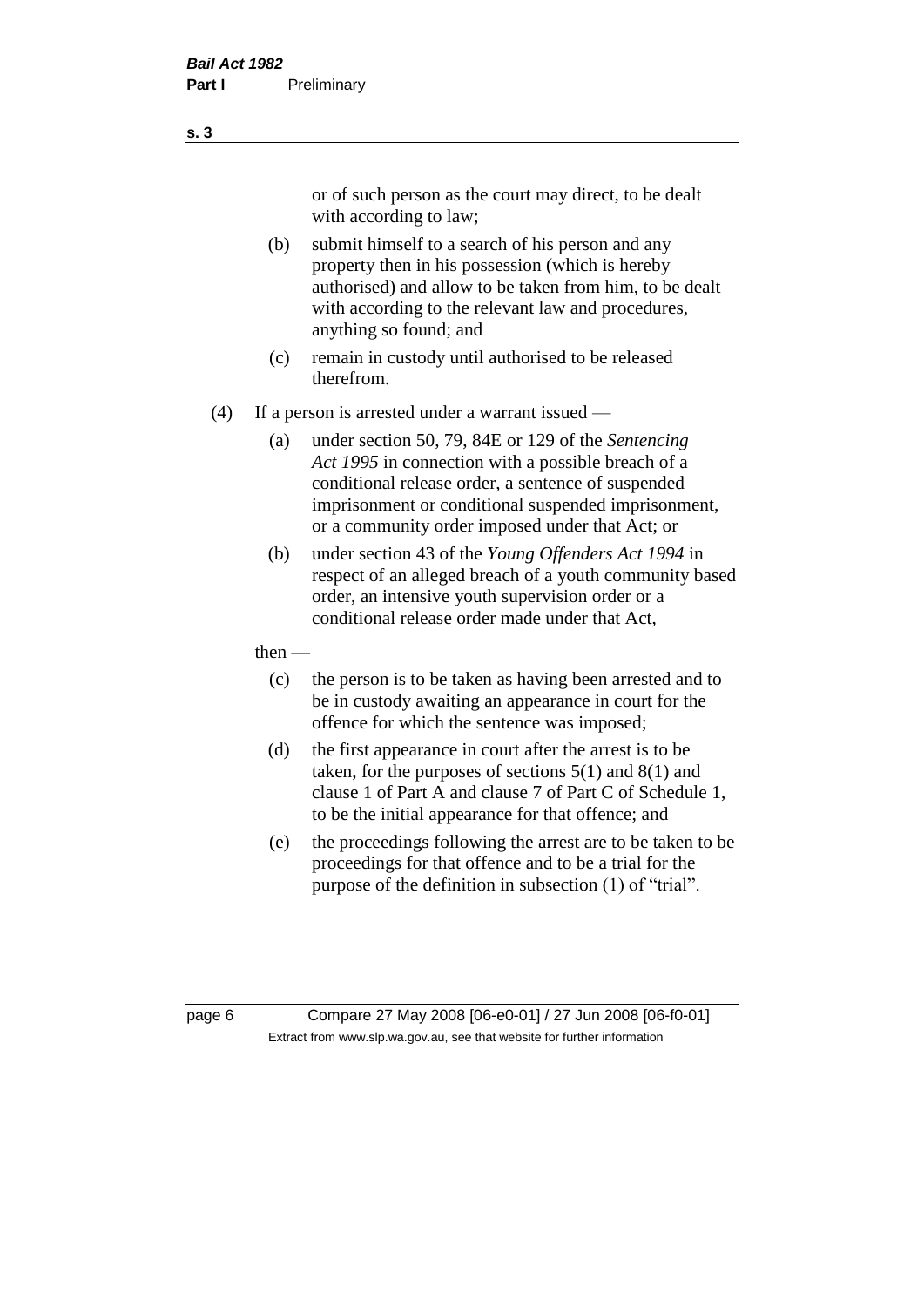- **s. 4**
- (5) The CEO (corrections) may by writing signed by him delegate to any officer of the department of which he is the chief executive officer any function he has under this Act as an authorised community services officer.

*[Section 3 amended by No. 74 of 1984 s. 3; No. 15 of 1988 s. 4; No. 49 of 1988 s. 78; No. 61 of 1990 s. 4; No. 31 of 1993 s. 6; No. 45 of 1993 s. 4 and 12; No. 78 of 1995 s. 7; No. 57 of 1997 s. 21(1); No. 54 of 1998 s. 4 and 14; No. 47 of 1999 s. 7; No. 50 of 2003 s. 29(3); No. 65 of 2003 s. 121(2); No. 27 of 2004 s. 13(2); No. 34 of 2004 s. 251; No. 45 of 2004 s. 28(4); No. 59 of 2004 s. 141; No. 84 of 2004 s. 11, 82 and 83(2); No. 65 of 2006 s. 51 and 53.]* 

# **4. Application of this Act**

The operation of this Act extends to any appearance in a court for an offence —

- (a) except to the extent that in this Act, or in the law creating the offence or applicable thereto, express provision is made excluding or limiting the operation of this Act in respect of that appearance;
- (b) whether or not that law contains a reference to the granting of bail;
- (c) however any reference in that law to the granting of bail may be expressed; and
- (d) as if any reference therein to the taking of a recognizance were to a requirement that, except where bail is dispensed with under this Act, the accused enter into a bail undertaking.

*[Section 4 amended by No. 84 of 2004 s. 82.]*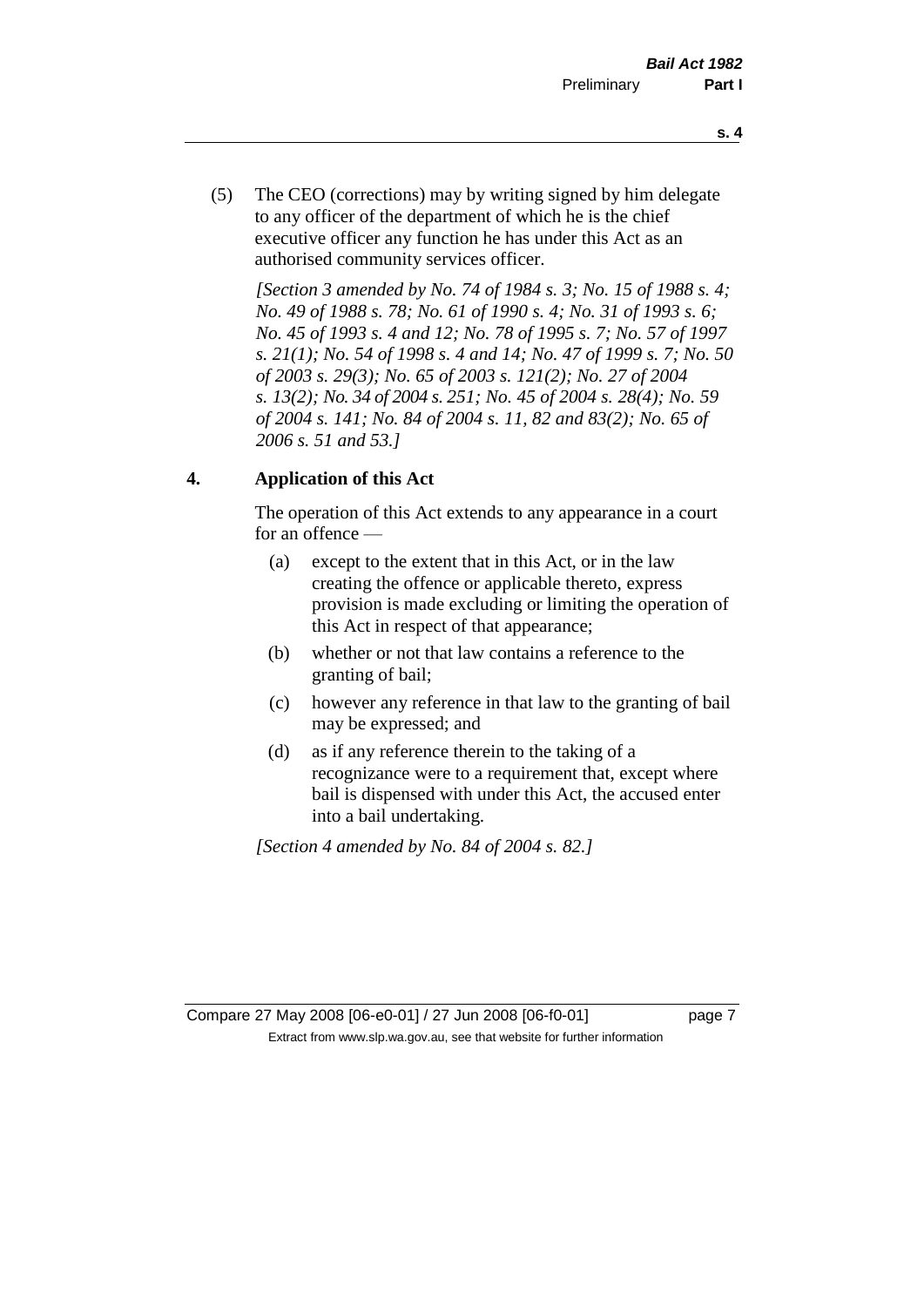# **Part II — Rights of accused in relation to bail**

*[Heading amended by No. 84 of 2004 s. 82.]* 

# **5. Right of accused to have bail considered under this Act**

- (1) An accused who is in custody for an offence awaiting his initial appearance in court therefor is entitled —
	- (a) subject to sections 9, 10, 12 and 16(2), to have his case for bail for that appearance considered under and in accordance with this Act as soon as is practicable;
	- (b) if his case is not so considered, or if he is refused bail or is not released on bail, to be brought before a court as soon as is practicable.
- (2) An accused who is in custody awaiting any appearance in court for an offence, other than an initial appearance, is entitled, subject to sections 7(3), 9 and 10, to have his case for bail for that appearance considered under and in accordance with this Act.

*[Section 5 amended by No. 74 of 1984 s. 4; No. 84 of 2004 s. 82.]* 

# **6. Duty on arresting officer and others to consider bail**

- (1) This section applies to a police officer or other person (the **"arrester"**) who —
	- (a) charges a person who is under arrest (the **"accused"**) with an offence; and
	- (b) does not release the accused unconditionally under section 142 of the *Criminal Investigation Act 2006*,

or who arrests a person under a warrant.

- (2) This section is subject to  $-$ 
	- (a) the exercise of the power conferred by section 9; and

page 8 Compare 27 May 2008 [06-e0-01] / 27 Jun 2008 [06-f0-01] Extract from www.slp.wa.gov.au, see that website for further information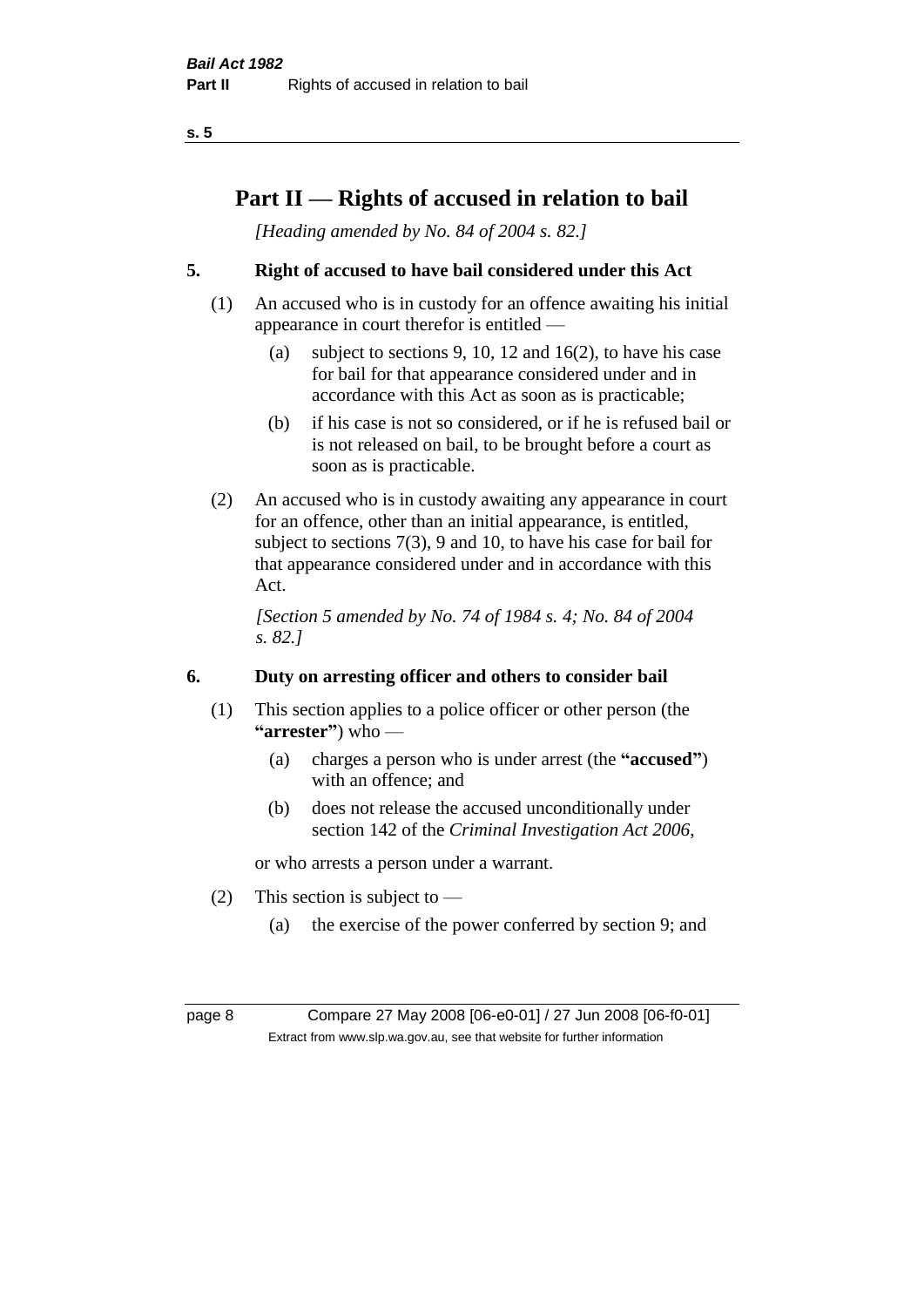- **s. 6**
- (b) sections 10, 12 and 16 and clause 3A of Part C of Schedule 1.
- (3) The duties in this section shall be performed whether or not an application for bail is made by or on behalf of the accused.
- (4) As soon as is practicable after the accused is charged, or arrested under a warrant, as the case may be, the arrester shall either —
	- (a) bring the accused or cause the accused to be brought before a court; or
	- (b) perform the other duties of the arrester under this section.
- (5) If the arrester has power to grant the accused bail, the arrester shall consider the accused's case for bail.
- (6) If the arrester does not have power to grant the accused bail, the arrester shall, unless subsection (8), (9) or (10) applies, bring or cause the accused to be brought before an authorised police officer or a justice or, in the case of a child, any authorised officer or a justice, who shall consider the accused's case for bail as soon as is practicable.
- (7) Even if the arrester has power to grant the accused bail, the arrester may, instead of complying with subsection (5), comply with subsection  $(6)$  as if the arrester did not.
- (8) If under section 15 only a judge of the Supreme Court or a judge of the Children's Court has power to grant the accused bail, the arrester shall bring the accused or cause the accused to be brought before a judge of the Supreme Court or a judge of the Children's Court, as the case requires, who shall consider the accused's case for bail as soon as is practicable.
- (9) If under section 16 only a justice has power to grant the accused bail, the arrester shall bring the accused or cause the accused to be brought before a justice, who shall consider the accused's case for bail as soon as is practicable.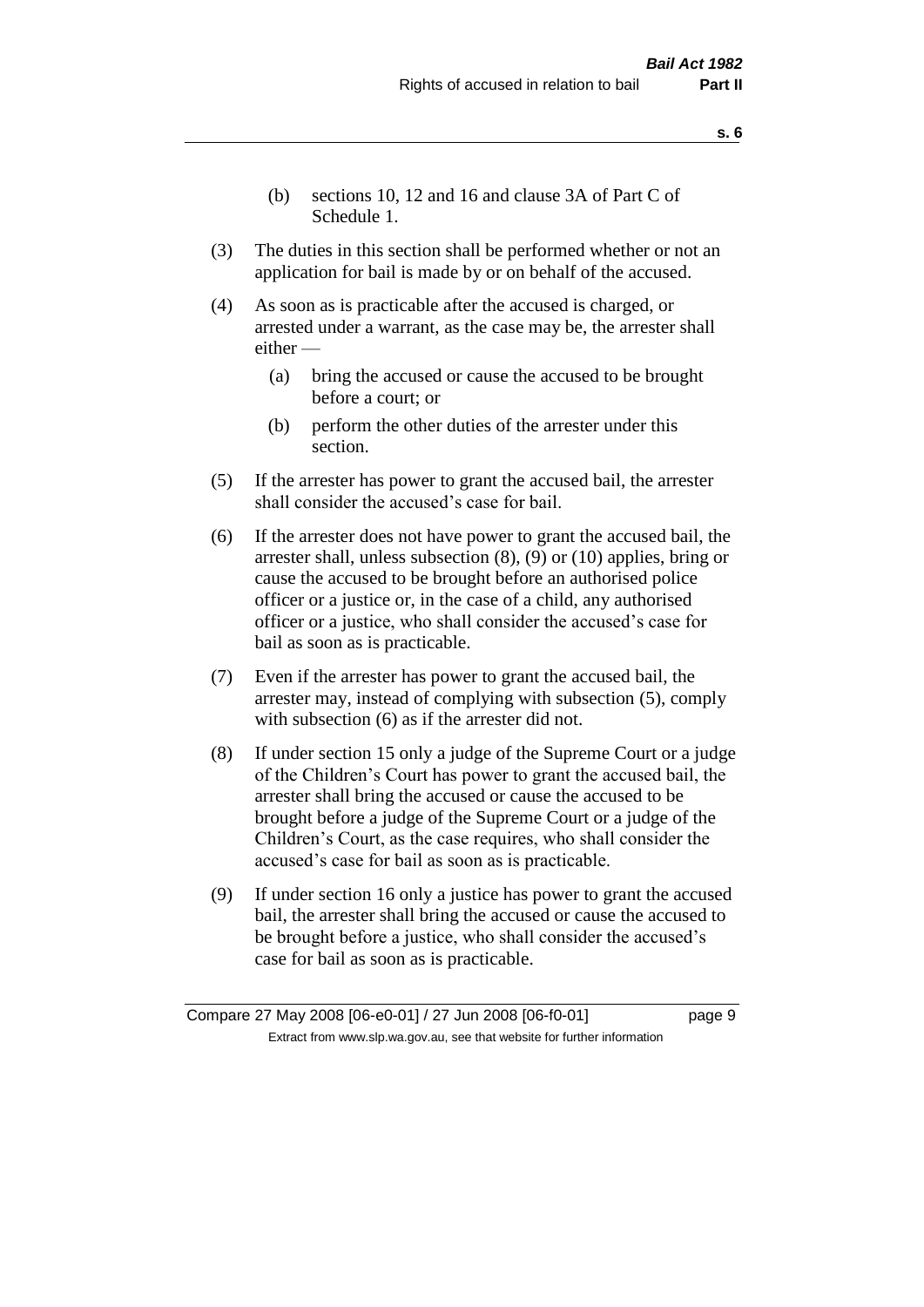#### **s. 6A**

(10) If section 16A applies, the arrester shall bring the accused or cause the accused to be brought before a court or judge referred to in section 16A(1), who shall consider the accused's case for bail as soon as is practicable.

*[Section 6 inserted by No. 59 of 2006 s. 4(1).]* 

#### **6A. Whether custody justified to be considered in certain cases**

- (1) In this section
	- **"accused"** means an accused who is under arrest, other than pursuant to a warrant;
	- **"released"** means released from custody without being required to enter into, or without having entered into, a bail undertaking;

**"serious offence"** means an indictable offence the penalty specified by a written law for which is or includes imprisonment for 5 years or more or life;

- **"summary court"** means the Magistrates Court or the Children's Court.
- (2) An authorised officer or justice who is considering an accused's case for bail for an initial appearance in a summary court on a charge of an indictable offence that is not a serious offence may order that the accused be served with a summons under the *Criminal Procedure Act 2004*, and released, in respect of the charge unless satisfied —
	- (a) that there are reasonable grounds to suspect the accused would not obey the summons if served with it; or
	- (b) that not releasing the accused is justified under subsection (4) or for any other reason.
- (3) An authorised officer or justice who is considering an accused's case for bail for an initial appearance in a summary court on a charge of a simple offence must order that the accused be served with a court hearing notice under the *Criminal Procedure*

page 10 Compare 27 May 2008 [06-e0-01] / 27 Jun 2008 [06-f0-01] Extract from www.slp.wa.gov.au, see that website for further information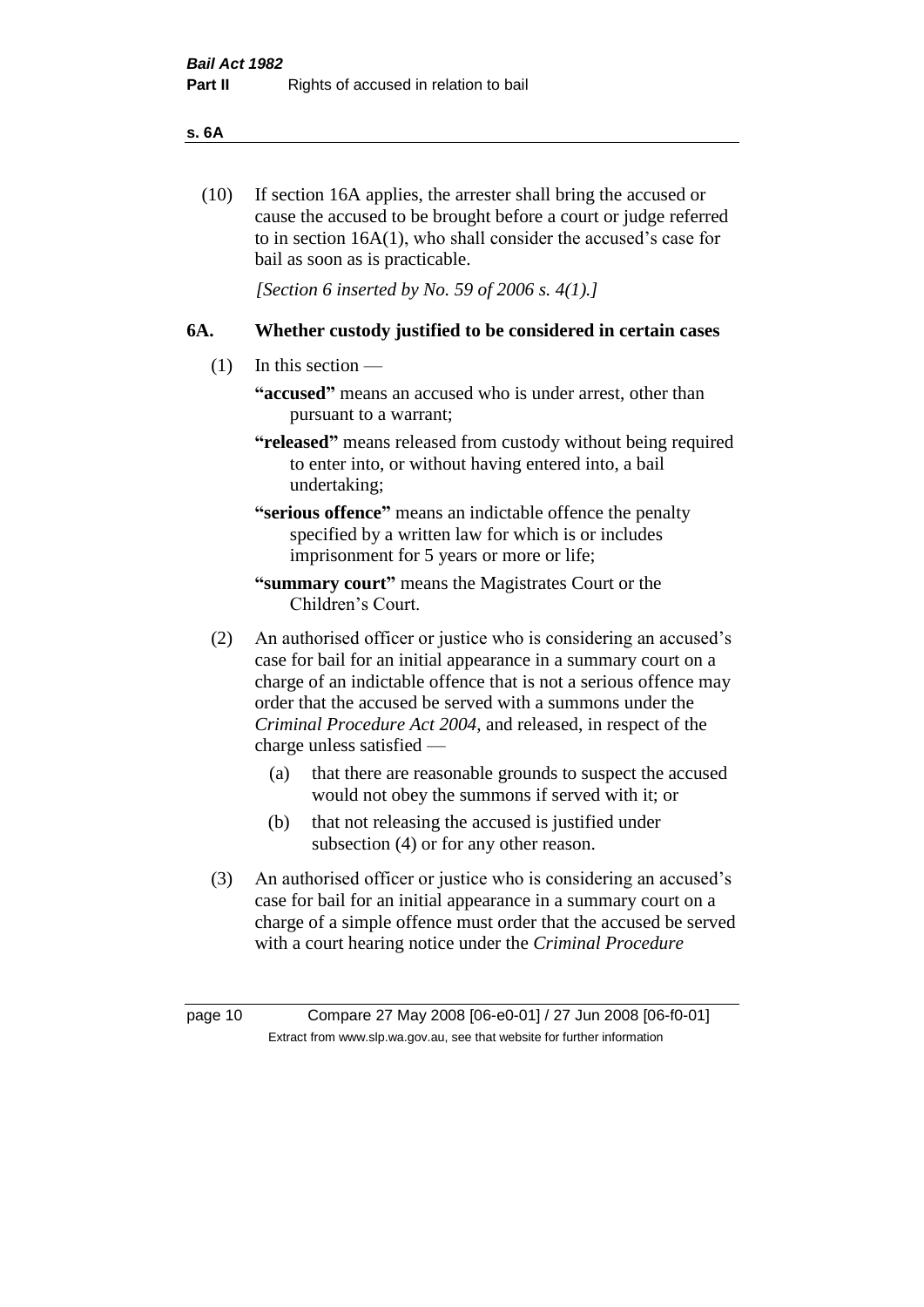*Act 2004*, and released, in respect of the charge unless satisfied —

- (a) that the presence of the accused when the charge is dealt with is likely to be necessary for any reason or for sentencing purposes; or
- (b) that not releasing the accused is justified under subsection (4) or for any other reason.
- (4) Not releasing an accused is justified if there are reasonable grounds to suspect that if the accused were released —
	- (a) the accused
		- (i) would commit an offence;
		- (ii) would continue or repeat an offence with which he or she is charged;
		- (iii) would endanger another person's safety or property; or
		- (iv) would interfere with witnesses or otherwise obstruct the course of justice, whether in relation to the accused or any other person;
		- or
	- (b) the accused's safety would be endangered.
- (5) This section does not affect the operation of section 28 or 30 of the *Criminal Procedure Act 2004*.

*[Section 6A inserted by No. 59 of 2006 s. 5.]* 

### **7. Duty imposed on judicial officers in respect of unconvicted accused**

(1) Upon and following an accused's initial appearance in court for an offence every judicial officer who may thereafter order his detention or continued detention in custody before conviction for the offence (including detention during the period of his trial) is under a duty, unless subsection (2) applies, to consider

Compare 27 May 2008 [06-e0-01] / 27 Jun 2008 [06-f0-01] page 11 Extract from www.slp.wa.gov.au, see that website for further information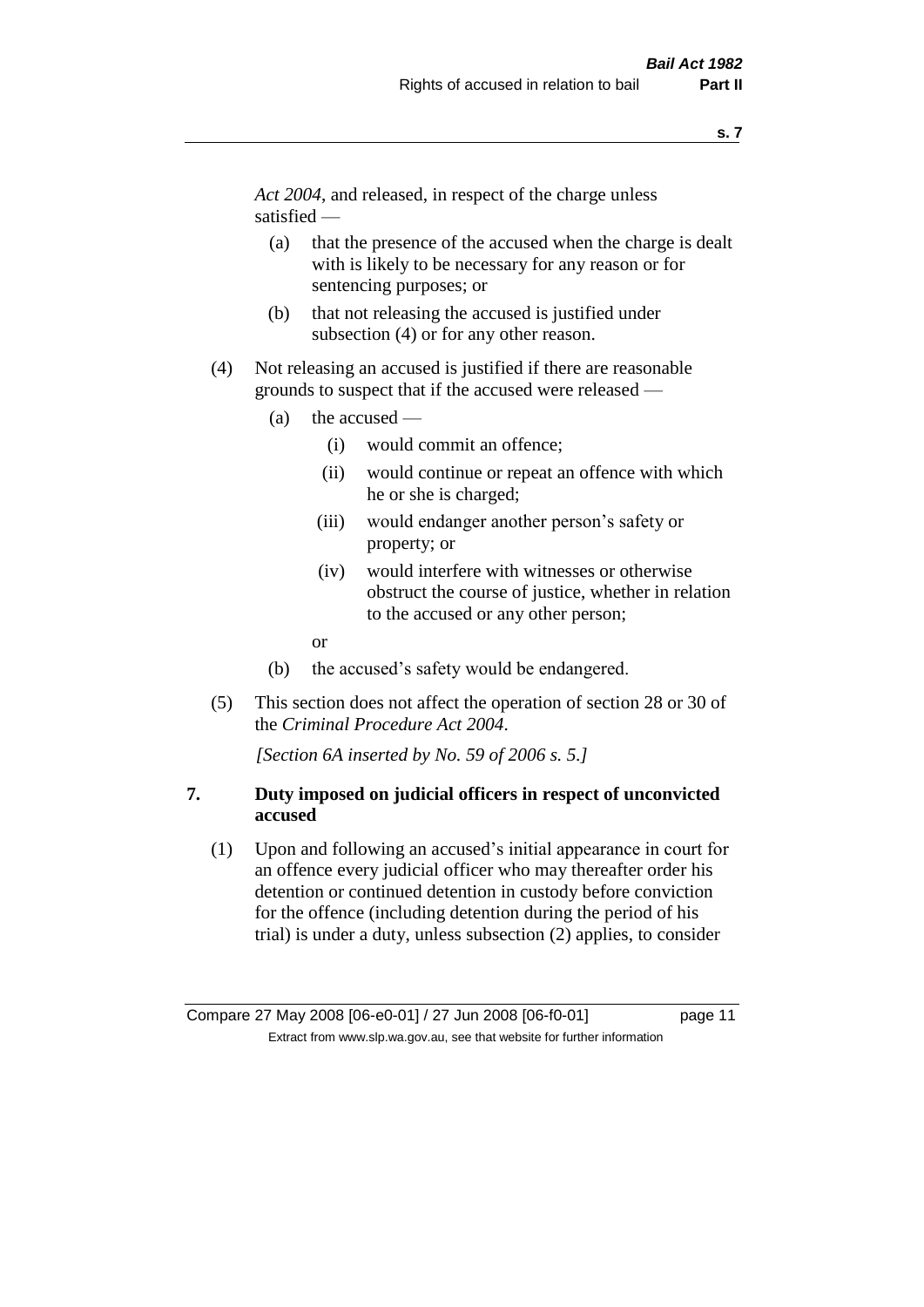the accused's case for bail, whether or not an application for bail is made by the accused or on his behalf.

- (2) Where under section 15 only a judge of the Supreme Court or a judge of the Children's Court has power to grant bail for an offence, the judicial officer referred to in subsection (1), other than a judge of the Supreme Court or a judge of the Children's Court, shall, whether or not an application for bail is made by the person or on his behalf, cause the accused to be taken as soon as is practicable before a judge of the Supreme Court or a judge of the Children's Court, as the case may require for the purpose of having the accused's case for bail considered by the judge.
- (3) Notwithstanding subsection (2), where
	- (a) the duty described in that subsection or in section 6(8) or (9) has been discharged once in relation to an accused's case for bail; and
	- (b) bail has on that occasion been refused by a judge of the Supreme Court or a judge of the Children's Court,

the accused's case for bail need not be considered on any subsequent occasion in the same case when the accused's continued detention may be ordered unless the accused satisfies the judicial officer who may order his detention that —

- (c) new facts have been discovered, new circumstances have arisen or the circumstances have changed since bail was refused on the occasion mentioned in paragraph (b); or
- (d) he failed to adequately present his case for bail on that occasion,

but if the judicial officer is so satisfied he shall cause the accused to be taken as soon as is practicable before a judge of the Supreme Court or a judge of the Children's Court as the case may require for the purpose of having the accused's case for bail considered by the judge.

page 12 Compare 27 May 2008 [06-e0-01] / 27 Jun 2008 [06-f0-01] Extract from www.slp.wa.gov.au, see that website for further information

**s. 7**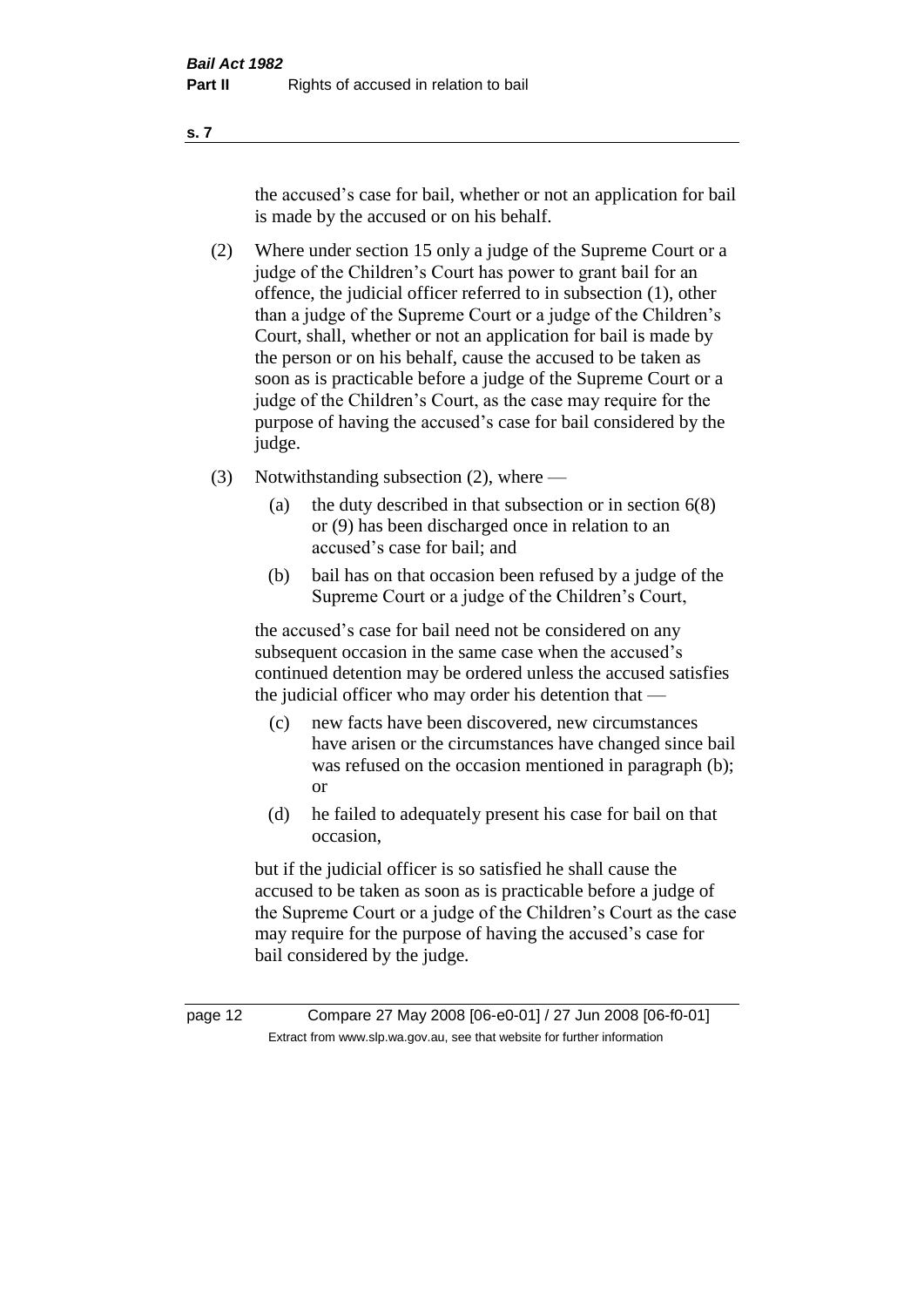- (4) Notwithstanding subsection (1), after the duty described in that subsection has been discharged once in relation to an accused's case for bail or after a judge of the Supreme Court or a judge of the Children's Court has considered the case under section 15, it is sufficient on any subsequent consideration of bail in the same case for a judicial officer, including a judge of the Supreme Court or a judge of the Children's Court acting under section 15 —
	- (a) to inquire whether any new fact has been discovered or new circumstance has arisen, or whether the circumstances have changed, since bail was previously granted or refused and whether the accused considers that he failed to adequately present his case for bail on a previous occasion; and
	- (b) unless he is satisfied that there is any reason of the kind mentioned in paragraph (a) for not doing so, to adopt the decision previously made in the case, but with power to make such variations of the terms and conditions of bail as he thinks fit.
- (5) The operation of this section is subject to the exercise of the power conferred by section 9 and to the provisions of sections 10, 12 and 16(2) and clause 3A of Part C of Schedule 1.

*[Section 7 amended by No. 74 of 1984 s. 5; No. 49 of 1988 s. 80; No. 45 of 1993 s. 6; No. 84 of 2004 s. 82; No. 59 of 2006 s. 4(2).]* 

# **7A. Bail for appeal under the** *Criminal Appeals Act 2004* **Part 2**

- (1) If a person is in custody and an appeal has been commenced under Part 2 of the *Criminal Appeals Act 2004* in connection with the decision by virtue of which the person is in custody, the person may apply for bail —
	- (a) if the appeal is to be heard and determined by the Court of Appeal or if an application has been made to the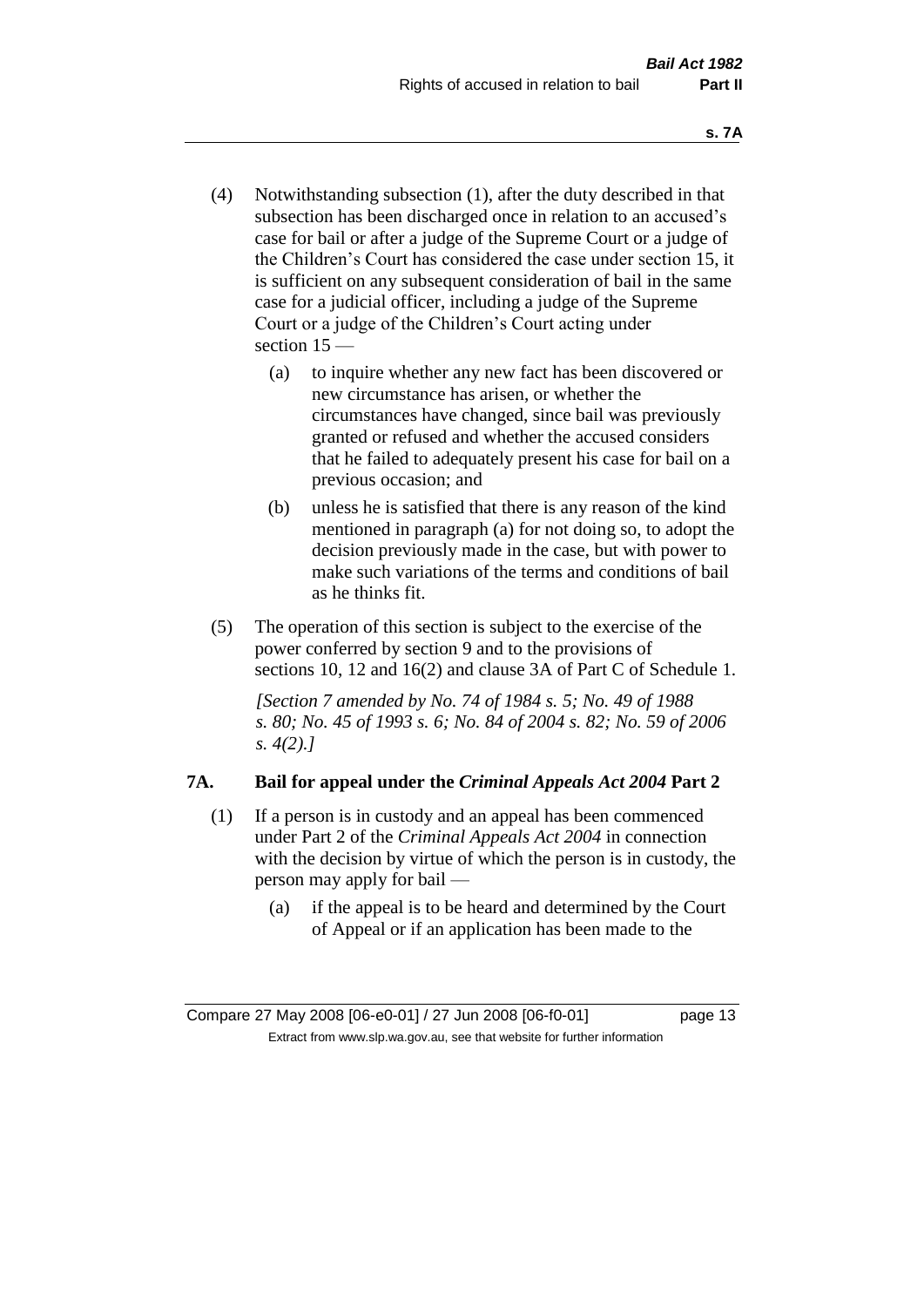Court of Appeal for leave to appeal to the Court of Appeal — to a judge of appeal; or

- (b) in any other case to a judge of the Supreme Court.
- (2) Bail shall not be granted to an applicant for bail under subsection (1) until he has given notice of his application for bail to —
	- (a) the State Solicitor; or
	- (b) the Deputy Director of Public Prosecutions (Commonwealth) in Perth,

as the case may require, and that official has been given an opportunity to be heard on the application.

*[Section 7A inserted by No. 33 of 1989 s. 18; amended by No. 65 of 2003 s. 88(2); No. 45 of 2004 s. 28(4); No. 59 of 2004 s. 141; No. 84 of 2004 s. 11.]* 

### **8. Accused to be given information and prescribed forms**

- (1) Subject to subsection (4), a judicial officer or authorised officer who is called upon to consider an accused's case for bail, on the first occasion when it arises in relation to an offence or group of offences for which an accused is required to appear, shall ensure that the accused is, or has been, given —
	- (a) such information in writing as to the effect of this Act as is prescribed for the purposes of this paragraph;
	- (b) a prescribed form for completion, designed to disclose to the judicial officer or authorised officer all information relevant to the decision; and
	- (c) where the accused is unable or insufficiently able, to read, speak or write English, such assistance as he may reasonably require in order to have communicated to him the information mentioned in paragraph (a) and complete the form referred to in paragraph (b).

page 14 Compare 27 May 2008 [06-e0-01] / 27 Jun 2008 [06-f0-01] Extract from www.slp.wa.gov.au, see that website for further information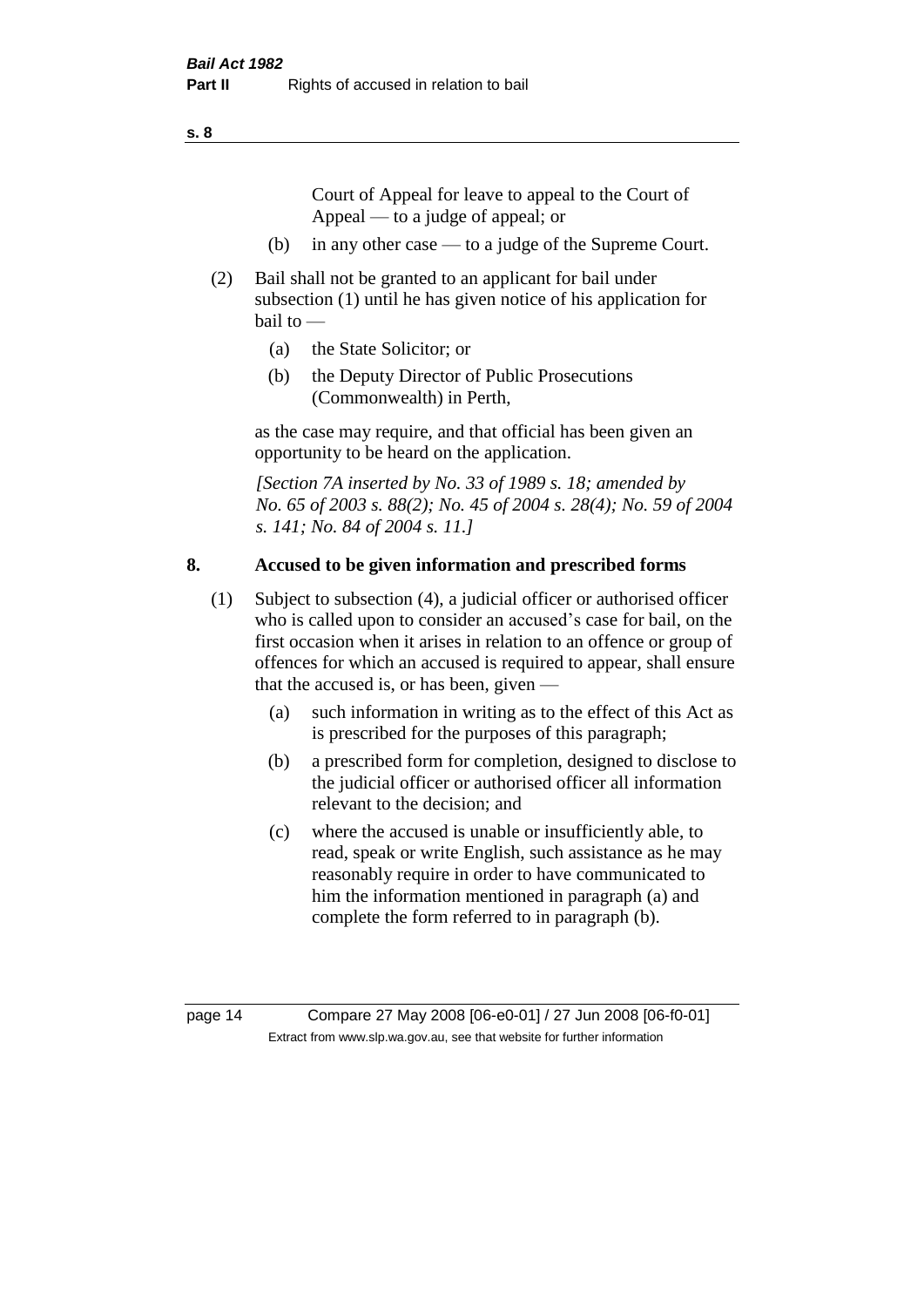- (2) After an accused case for bail has been considered once, a judicial officer or authorised officer on any subsequent consideration of bail in the same case shall —
	- (a) comply with subsection  $(1)(a)$ ; and
	- (b) either comply with subsection  $(1)(b)$  or obtain the form previously completed for the purposes of that paragraph, if any, and ensure that —
		- (i) the form is revised in order to show any changes which he is informed have occurred since it was completed; and
		- (ii) any assistance, of the kind referred to in subsection  $(1)(c)$  is given to the accused for the purpose of completing or revising the form, as the case may be.
- (3) Nothing in this section shall be read as limiting section 23.
- (3a) Notwithstanding subsection  $(1)(a)$  or  $(2)(a)$  a judicial officer or authorised officer need not comply with that paragraph if it appears to him that the accused's case for bail is such that bail is likely to be granted to him in accordance with this Act; but if it subsequently appears to him that bail will not be granted or that the accused is dissatisfied with any condition imposed on the grant of bail he shall then comply with that paragraph.
- (4) Notwithstanding subsection (1)(b) or (2)(b), a judicial officer or an authorised officer may dispense with completion or revision of the form referred to in those paragraphs if it appears to him  $that -$ 
	- (a) the accused's case for bail is such that bail is likely to be granted to him in accordance with this Act; and
	- (b) the information in the possession of the judicial officer or authorised officer is sufficient for his consideration of the case.
- (5) Where a person has applied for bail for an appeal as mentioned in section 7A(1), this section applies as if the consideration of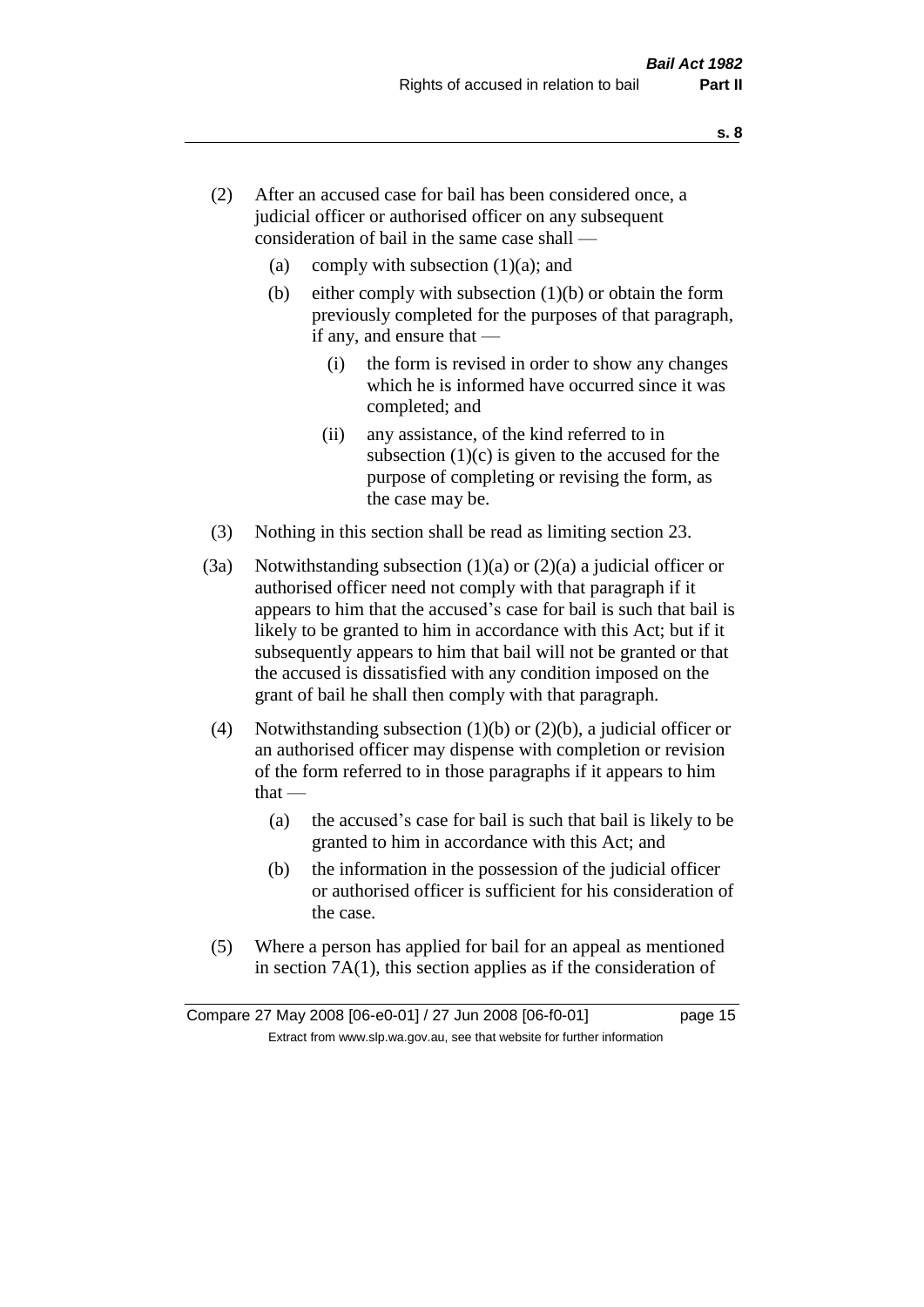### bail for the appeal were a first consideration of bail for an offence.

*[Section 8 amended by No. 74 of 1984 s. 6; No. 15 of 1988 s. 6; No. 33 of 1989 s. 18; No. 84 of 2004 s. 82.]* 

# **9. Bail decision may be deferred until further information obtained**

- (1) Subject to section 26(2) of the *Young Offenders Act 1994*, a judicial officer or authorised officer who is called upon to consider a case for bail may defer consideration of the case for a period not exceeding 30 days if he thinks it is necessary —
	- (a) to obtain more information for the purpose of making a decision in accordance with this Act; or
	- (b) to take any step authorised by section 24(1).
- (2) Nothing in this section shall be taken to limit the right of an accused to be brought before a court as soon as is practicable if he is not released on bail.

*[Section 9 amended by No. 57 of 1997 s. 21(2); No. 84 of 2004 s. 82.]*

# **10. Sections 5, 6 and 7 do not apply where accused imprisoned for other cause**

Notwithstanding sections 5, 6 and 7, the rights conferred on an accused and the duties imposed on police officers, authorised officers and judicial officers by those sections in respect of an appearance in court for an offence do not arise where —

- (a) the accused is in custody for some other offence or reason (including the non-payment of a sum of money); and
- (b) the police officer, authorised officer or judicial officer is satisfied that the accused is likely to remain in custody for that other offence or reason until or beyond the time for the appearance for the first-mentioned offence.

#### **s. 9**

page 16 Compare 27 May 2008 [06-e0-01] / 27 Jun 2008 [06-f0-01] Extract from www.slp.wa.gov.au, see that website for further information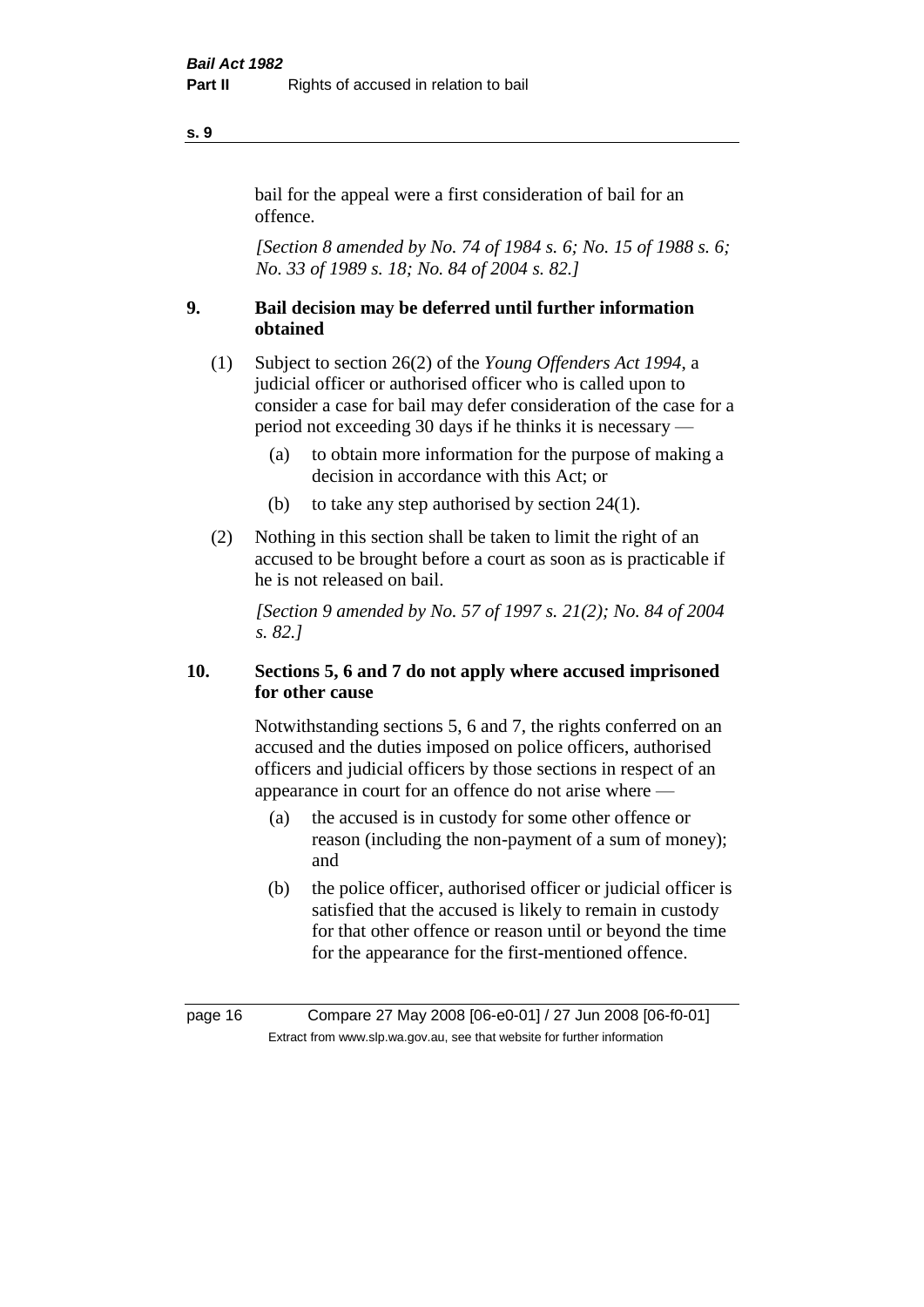*[Section 10 amended by No. 84 of 2004 s. 82.]*

### **11. Rights following grant of bail**

- $(1)$  When
	- (a) bail has been granted to an accused for an appearance in court;
	- (b) all conditions which are to be complied with before the release of the accused have been complied with; and
	- (c) he has entered into a bail undertaking for that appearance or his bail undertaking is deemed to be amended under section 31(3),

the accused has a right to be at liberty until he is required to appear, or to next appear, before a court, but subject to —

- (d) any requirement that he be in custody for some other reason;
- (e) the exercise of the powers in sections 14(3), 17A, 46, 54 and 55; and
- (f) the limitation mentioned in section 12.
- (2) As soon as is practicable after an accused becomes entitled to be at liberty as provided in subsection  $(1)$  —
	- (a) an authorised officer, where bail was granted by an authorised officer;
	- (b) a justice who has granted bail otherwise than while sitting as a court;
	- (c) a judge's associate, where bail was granted by a judge of the District Court or the Supreme Court or the Children's Court; and
	- (d) in any other case, the registrar of the court where the judicial officer who granted bail exercises jurisdiction or a justice,

shall, where the accused is in custody in a lock-up or prison, forthwith deliver or cause to be delivered a certificate to that effect

Compare 27 May 2008 [06-e0-01] / 27 Jun 2008 [06-f0-01] page 17 Extract from www.slp.wa.gov.au, see that website for further information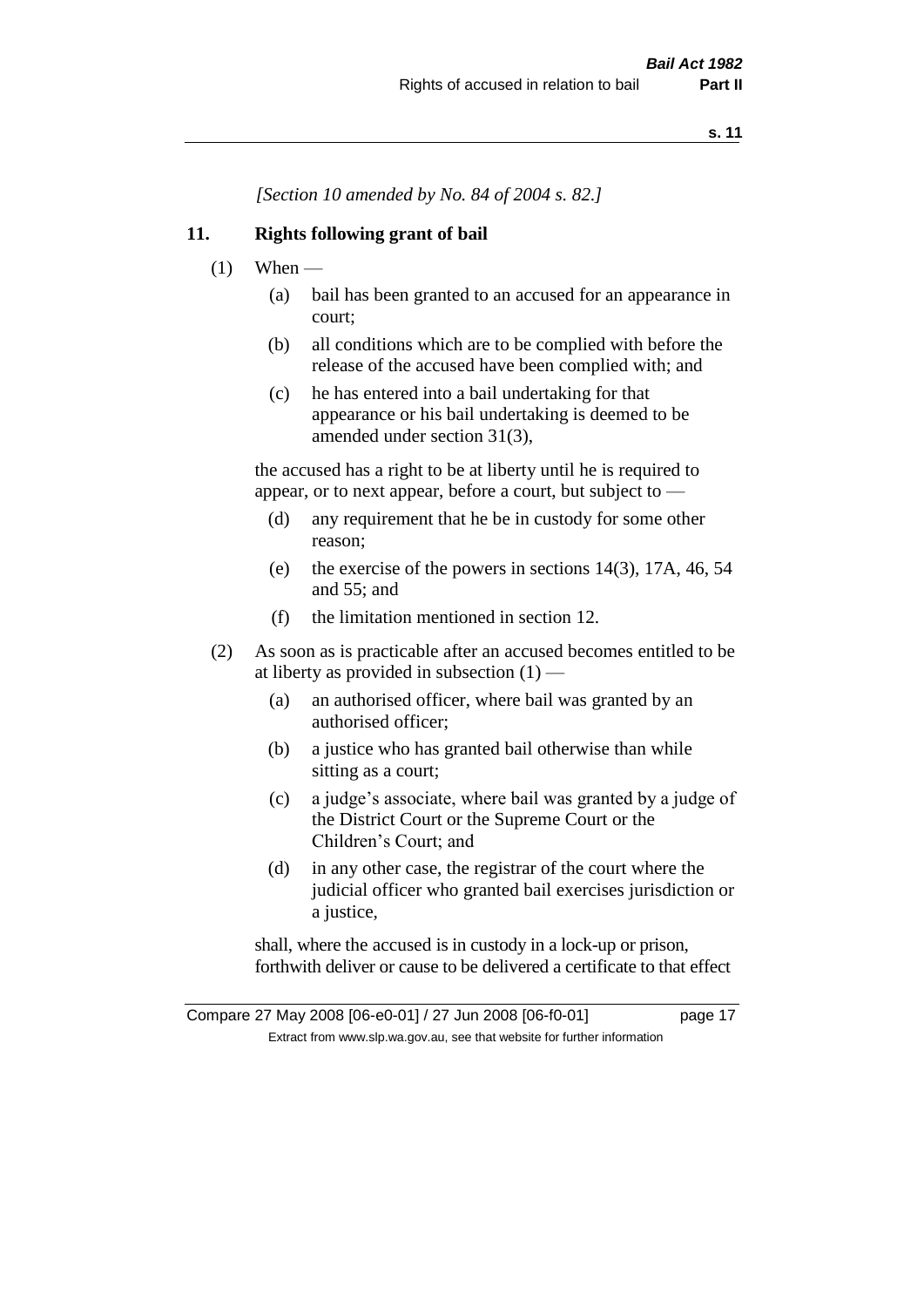in the prescribed form to the person in charge of the lock-up or prison, and that person shall release the accused from custody as soon as is practicable after he receives the certificate.

(3) In subsection (2)(a) **"authorised officer"** does not include an authorised officer who is also the person in charge of the lock-up in which the accused is in custody.

*[Section 11 amended by No. 74 of 1984 s. 7; No. 15 of 1988 s. 7; No. 49 of 1988 s. 81; No. 45 of 1993 s. 7; No. 47 of 1999 s. 8; No. 59 of 2004 s. 141; No. 84 of 2004 s. 82.]* 

#### **12. Further limitation on rights in sections 5 and 11**

The right of an accused to have his case for bail considered as soon as is practicable, his right to be at liberty as mentioned in section 11(1), and the corresponding duties created by this Part, are limited so far as is reasonably necessary for the exercise or performance by a person of any statutory power or function vested in him which requires or permits the continued custody of the accused, including the exercise of the powers set out in Part 12 of the *Criminal Investigation Act 2006* and Parts 6 and 7 of the *Criminal Investigation (Identifying People) Act 2002*.

*[Section 12 amended by No. 6 of 2002 s. 96; No. 84 of 2004 s. 82; No. 59 of 2006 s. 6.]*

page 18 Compare 27 May 2008 [06-e0-01] / 27 Jun 2008 [06-f0-01] Extract from www.slp.wa.gov.au, see that website for further information

**s. 12**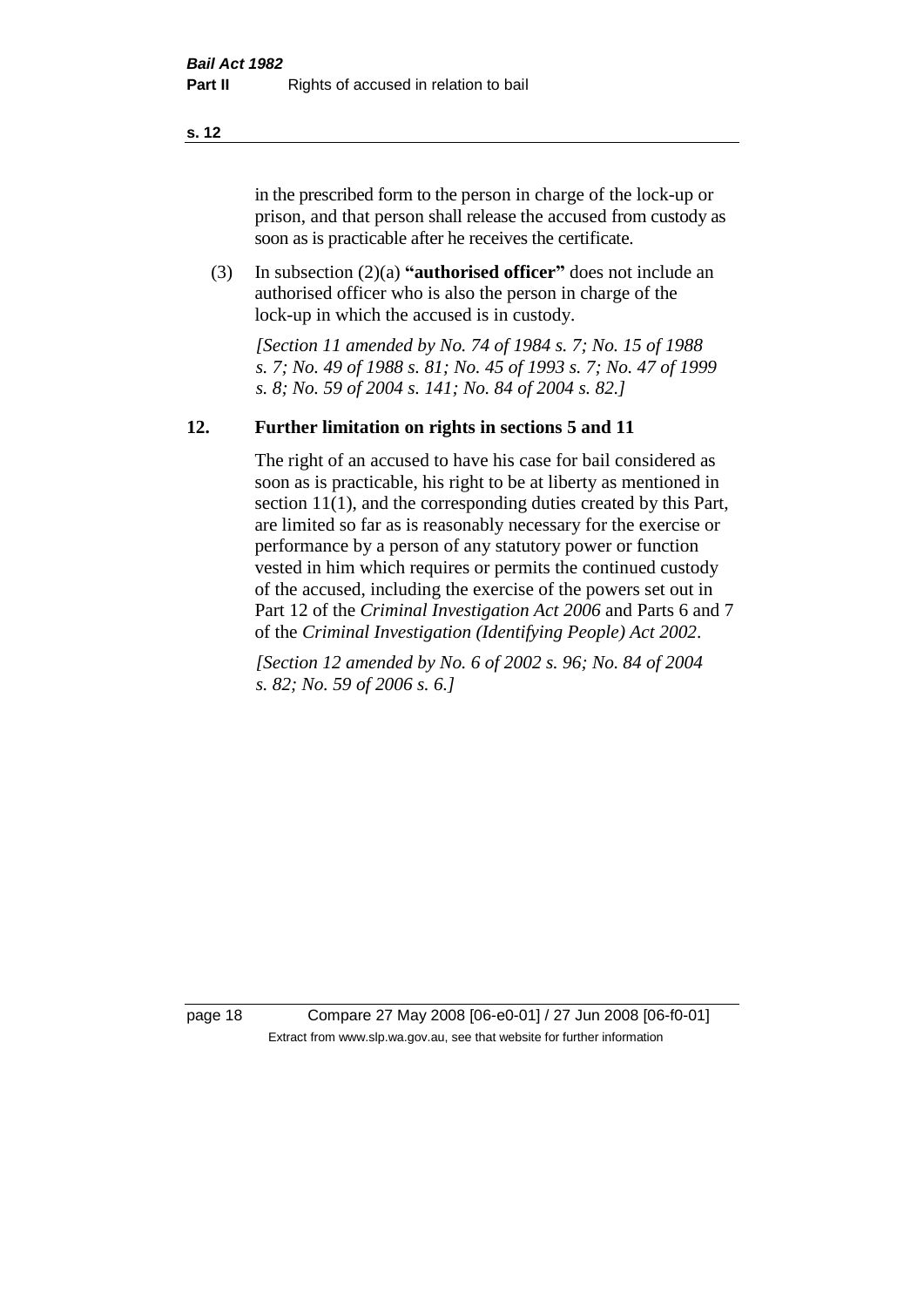# **Part III — Jurisdiction to grant bail**

### **13. Jurisdiction to grant bail**

- (1) Jurisdiction to grant bail for any appearance described in the first column of Part A of Schedule 1 is vested in the judicial officer or authorised officer specified in the second column of that Part opposite thereto and shall be exercised subject to and in accordance with this Part and the further provisions in Parts B, C and D of Schedule 1.
- (2) A home detention condition shall not be imposed as a condition of bail except by a judicial officer.

*[Section 13 amended by No. 61 of 1990 s. 5; No. 45 of 1993 s. 12.]* 

#### **14. Supreme Court judge has jurisdiction in all cases**

- (1) A judge of the Supreme Court may, in accordance with this  $Act -$ 
	- (a) exercise a power to grant bail which is conferred upon any other judicial officer or any authorised officer by this Act; and
	- (b) revoke or vary any bail previously granted by any other such officer.
- (2) Subject to subsection (2a), the jurisdiction of a judge of the Supreme Court under subsection (1) in respect of an appearance by an accused may be invoked by application made by either the prosecutor or the accused, and whether or not any other judicial officer has —
	- (a) previously granted or refused bail; or
	- (b) exercised any power conferred on him by section 55,

in respect of that appearance.

(2a) After the jurisdiction under subsection (1) has been invoked once by an accused in relation to an offence or group of

Compare 27 May 2008 [06-e0-01] / 27 Jun 2008 [06-f0-01] page 19 Extract from www.slp.wa.gov.au, see that website for further information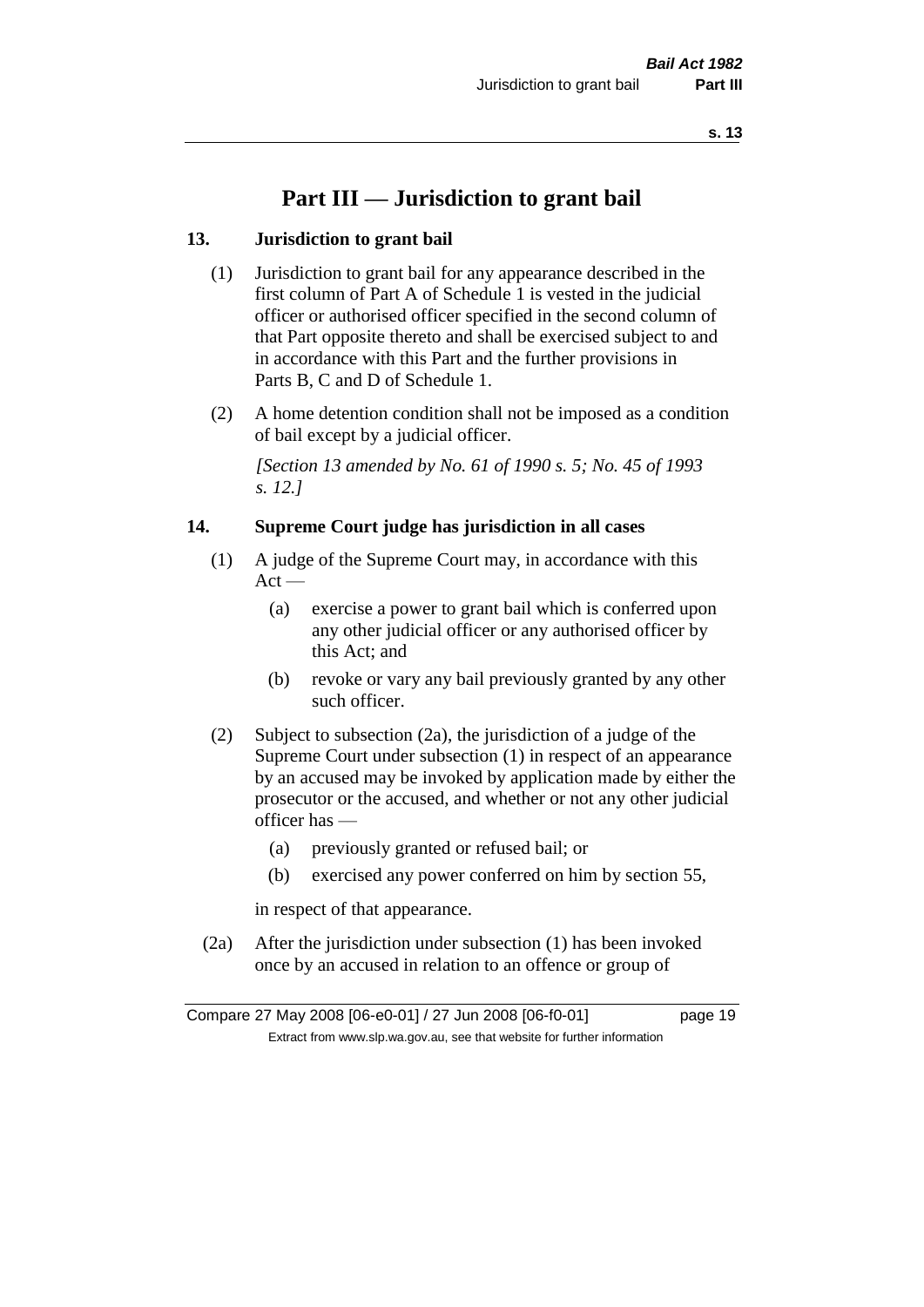offences for which he is required to appear, it may not be further invoked by that accused in relation to that offence or group of offences unless the accused satisfies a judge of the Supreme Court that —

- (a) new facts have been discovered, new circumstances have arisen or the circumstances have changed since the occasion when the jurisdiction was invoked; or
- (b) he failed to adequately present his case for bail on that occasion.
- (3) Where under subsection (1) a judge of the Supreme Court
	- (a) revokes the bail of an accused who is at liberty, he may order that the accused be returned to custody to await the appearance for which the bail was granted;
	- (b) varies the bail of such an accused, he may order that the accused be returned to custody until he becomes entitled to be at liberty pursuant to section 11,

and the judge may issue any warrant which may be necessary to carry such an order into effect.

- (4) In this section **"any other judicial officer"** means any judicial officer whose jurisdiction is inferior to that of a judge of the Supreme Court.
- (5) The powers and duties conferred on a judge of the Supreme Court by this section may in the case of a child charged with an offence before the Children's Court also be exercised by a judge of the Children's Court.

*[Section 14 amended by No. 74 of 1984 s. 8; No. 49 of 1988 s. 82; No. 84 of 2004 s. 82.]* 

#### **15. Exclusive jurisdiction of Supreme Court judge in murder cases**

(1) Where an accused is in custody for wilful murder or murder, the power to grant bail shall be exercised only by a judge of the

page 20 Compare 27 May 2008 [06-e0-01] / 27 Jun 2008 [06-f0-01] Extract from www.slp.wa.gov.au, see that website for further information

**s. 15**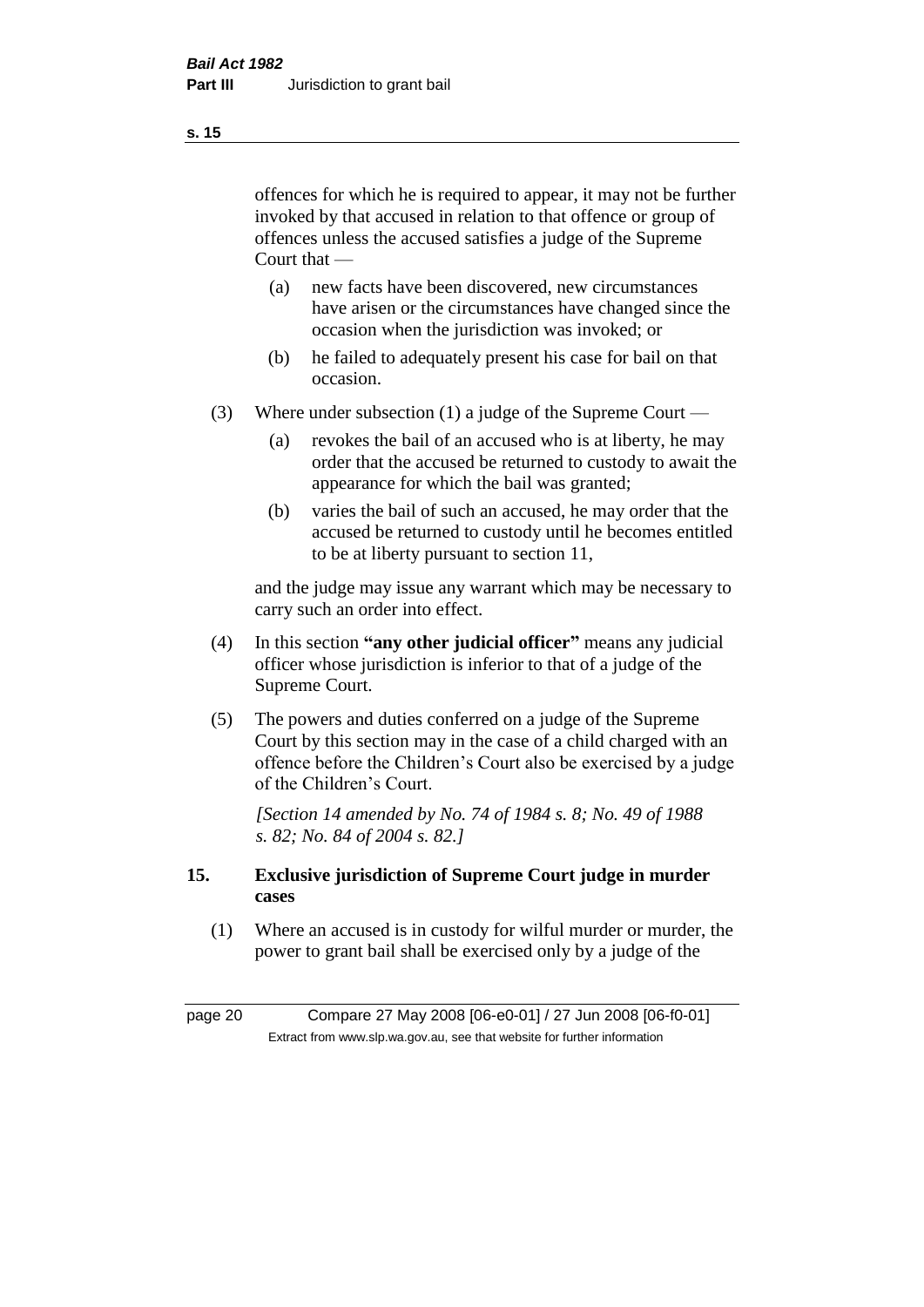Supreme Court, or in the case of an accused who is a child by a judge of the Children's Court, except —

- (a) where section  $31(2)(d)$  applies; or
- (b) to the extent that the Court of Appeal exercises its powers under Part A of Schedule 1.
- *[(2) repealed]*

*[Section 15 amended by No. 52 of 1984 s. 35; No. 74 of 1984 s. 9; No. 49 of 1988 s. 83; No. 70 of 1988 s. 45; No. 45 of 1993 s. 12; No. 45 of 2004 s. 28(4); No. 84 of 2004 s. 82.]* 

#### **16. Bail of person arrested on warrant**

- (1) Subject to sections 14 and 15 where the arrest of an accused for an offence is made pursuant to a warrant he shall not be granted bail before he is brought before a court or judicial officer as commanded by the warrant, except by a justice acting in terms of section 6(9).
- (2) Notwithstanding subsection (1) or any other provision of this Act, an accused who has been arrested pursuant to a warrant —
	- (a) issued under section 56; or
	- (b) issued under the *Criminal Procedure Act 2004* for an offence against section 51(1) or (2),

shall not have a right to have his case for bail considered, and shall not be granted bail, before he is brought before the court as commanded by the warrant.

*[Section 16 amended by No. 59 of 2004 s. 141; No. 84 of 2004 s. 11 and 82; No. 59 of 2006 s. 4(3).]*

#### **16A. Restrictions on powers of authorised officers and justices in certain cases**

(1) Where this section applies to a person who has been arrested for an offence jurisdiction does not arise under section 13 until the person is brought before —

Compare 27 May 2008 [06-e0-01] / 27 Jun 2008 [06-f0-01] page 21 Extract from www.slp.wa.gov.au, see that website for further information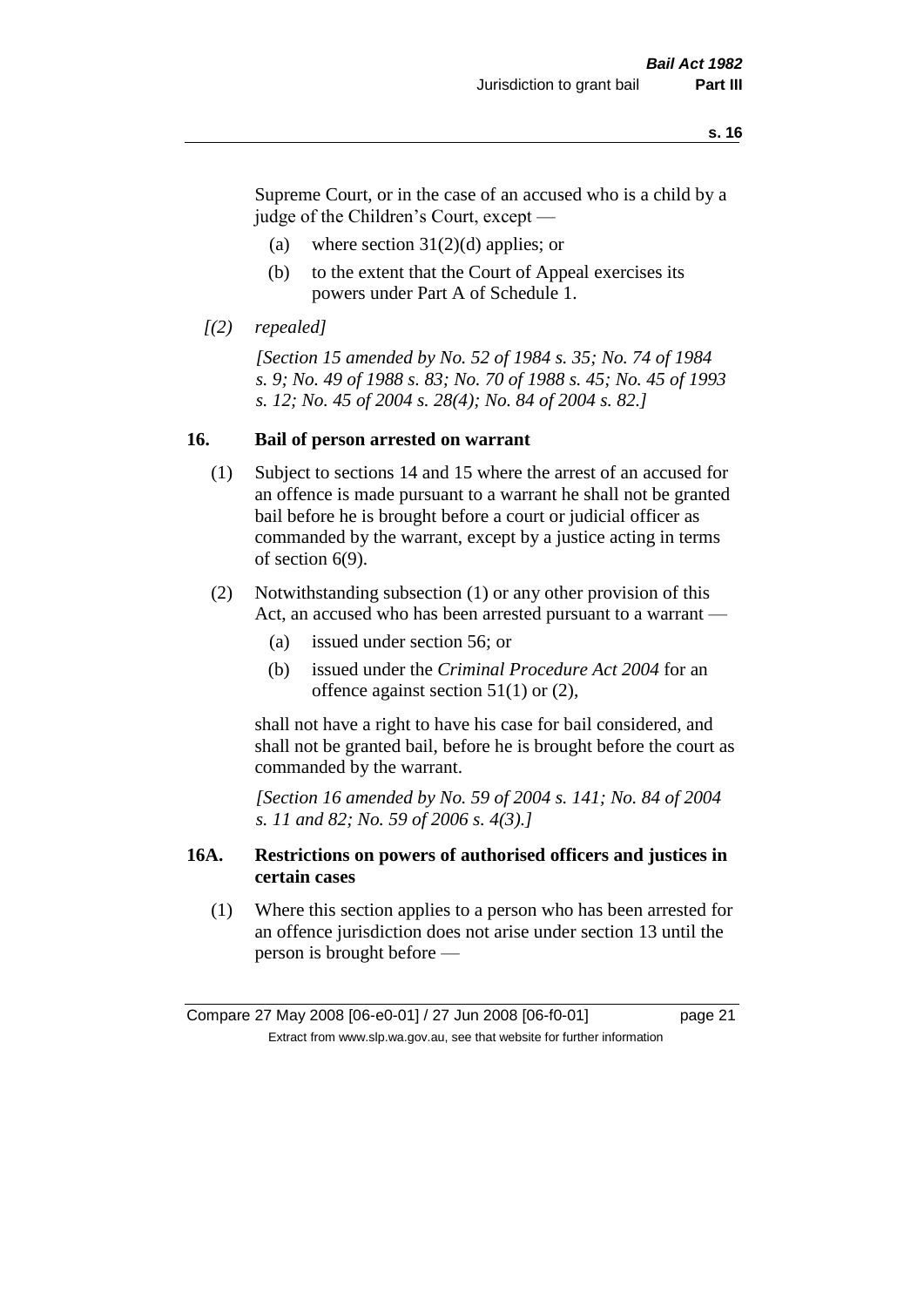#### **s. 16A**

- (a) a court constituted by or so as to include a magistrate; or
- (b) where section 15 applies, a judge of the Supreme Court or a judge of the Children's Court as the case may require.
- (2) This section applies where
	- (a) a person has been arrested in an urban area for a serious offence; and
	- (b) the serious offence is alleged to have been committed while the accused was —
		- (i) on bail for; or
		- (ii) at liberty under an early release order made in respect of,

another serious offence.

- (3) This section also applies where a person has been arrested in an urban area for an offence against section 61(1) of the *Restraining Orders Act 1997* (which creates offences for breaches of violence restraining orders).
- $(4)$  In this section —

**"urban area"** means —

- (a) the metropolitan region as defined in the *Planning and Development Act 2005* and any prescribed area that adjoins that region; and
- (b) any other prescribed area of the State, being the whole or part of, or an area adjoining, a local government district under the *Local Government Act 1995* that is designated under that Act as a city or a town.

*[Section 16A inserted by No. 54 of 1998 s. 6(1); amended by No. 38 of 2004 s. 59; No. 84 of 2004 s. 82; No. 38 of 2005 s. 15.]*

page 22 Compare 27 May 2008 [06-e0-01] / 27 Jun 2008 [06-f0-01] Extract from www.slp.wa.gov.au, see that website for further information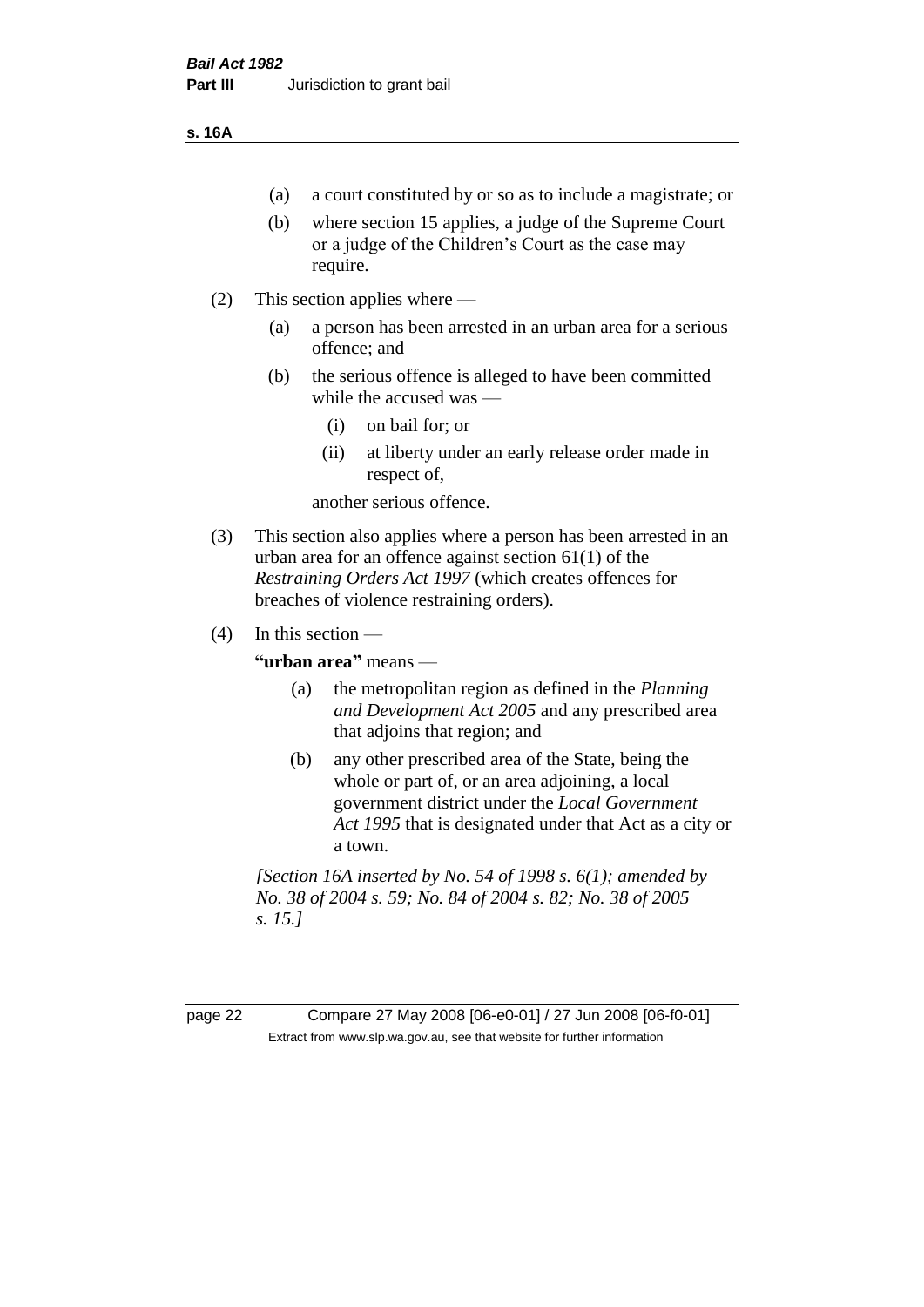#### **17. Conditions which may be imposed**

- (1) A judicial officer or authorised officer may impose conditions on a grant of bail only to the extent that he is authorised to do so by clause 2(3)(c) of Part C and Part D of Schedule 1.
- (2) Conditions imposed on a grant of bail shall not be any more onerous on the accused than the judicial officer or authorised officer considers is required in the public interest having regard to the nature of the offence for which the accused is in custody and the circumstances of the accused.

*[Section 17 amended by No. 45 of 1993 s. 8 and 12; No. 84 of 2004 s. 82.]* 

#### **17A. Further provisions as to responsible person's undertaking (Schedule 1 Part C clause 2)**

- (1) Where this section applies, an authorised police officer may
	- (a) cancel an undertaking of the kind described in clause 2(3)(c) of Part C of Schedule 1;
	- (b) approve of another person as a responsible person within the meaning in that clause; and
	- (c) detain the accused or order his detention until the person so approved enters into an undertaking of the kind mentioned in paragraph (a).
- (2) Subsection (1) applies where
	- (a) a person has entered into an undertaking referred to in paragraph (a) of that subsection;
	- (b) a judicial officer when granting bail ordered that the person may under this section be released from the undertaking by an authorised police officer; and
	- (c) the person wishes to be so released.
- (3) A police officer may, for the purpose of the exercise of the powers in subsection (1), take into custody a child accused who has been released on bail.

Compare 27 May 2008 [06-e0-01] / 27 Jun 2008 [06-f0-01] page 23 Extract from www.slp.wa.gov.au, see that website for further information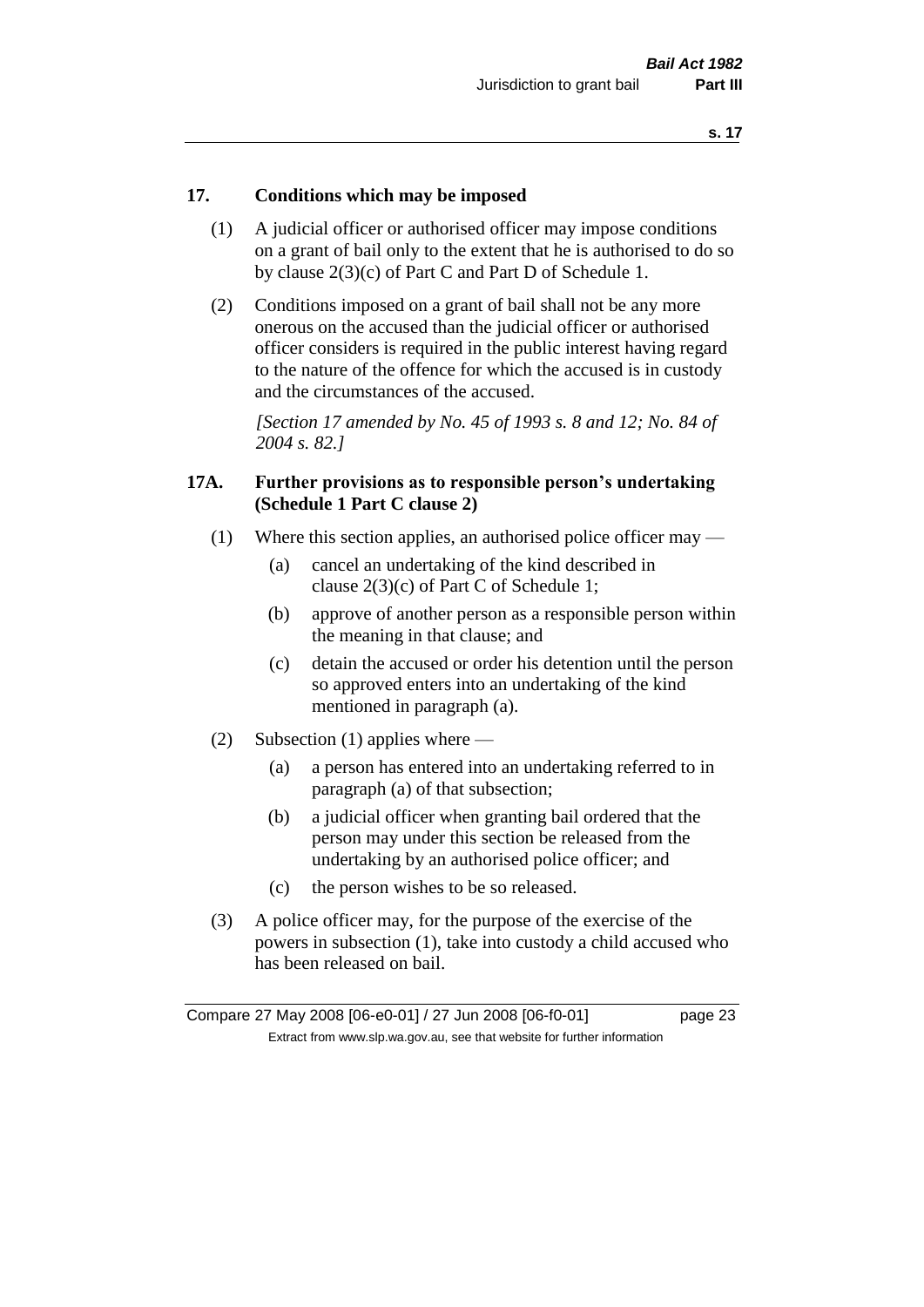#### **s. 17A**

- (4) If the police officer is not an authorised police officer he shall, as soon as is practicable, bring the accused before an authorised police officer for the purpose referred to in subsection (3).
- (5) After an undertaking has been entered into as mentioned in subsection  $(1)(c)$ , the accused, subject to this Act, has a right to be at liberty until he is required to appear before a court.

*[Section 17A inserted by No. 45 of 1993 s. 9; amended by No. 84 of 2004 s. 82.]* 

*[18-19. Repealed by No. 59 of 2006 s. 7(1).]*

page 24 Compare 27 May 2008 [06-e0-01] / 27 Jun 2008 [06-f0-01] Extract from www.slp.wa.gov.au, see that website for further information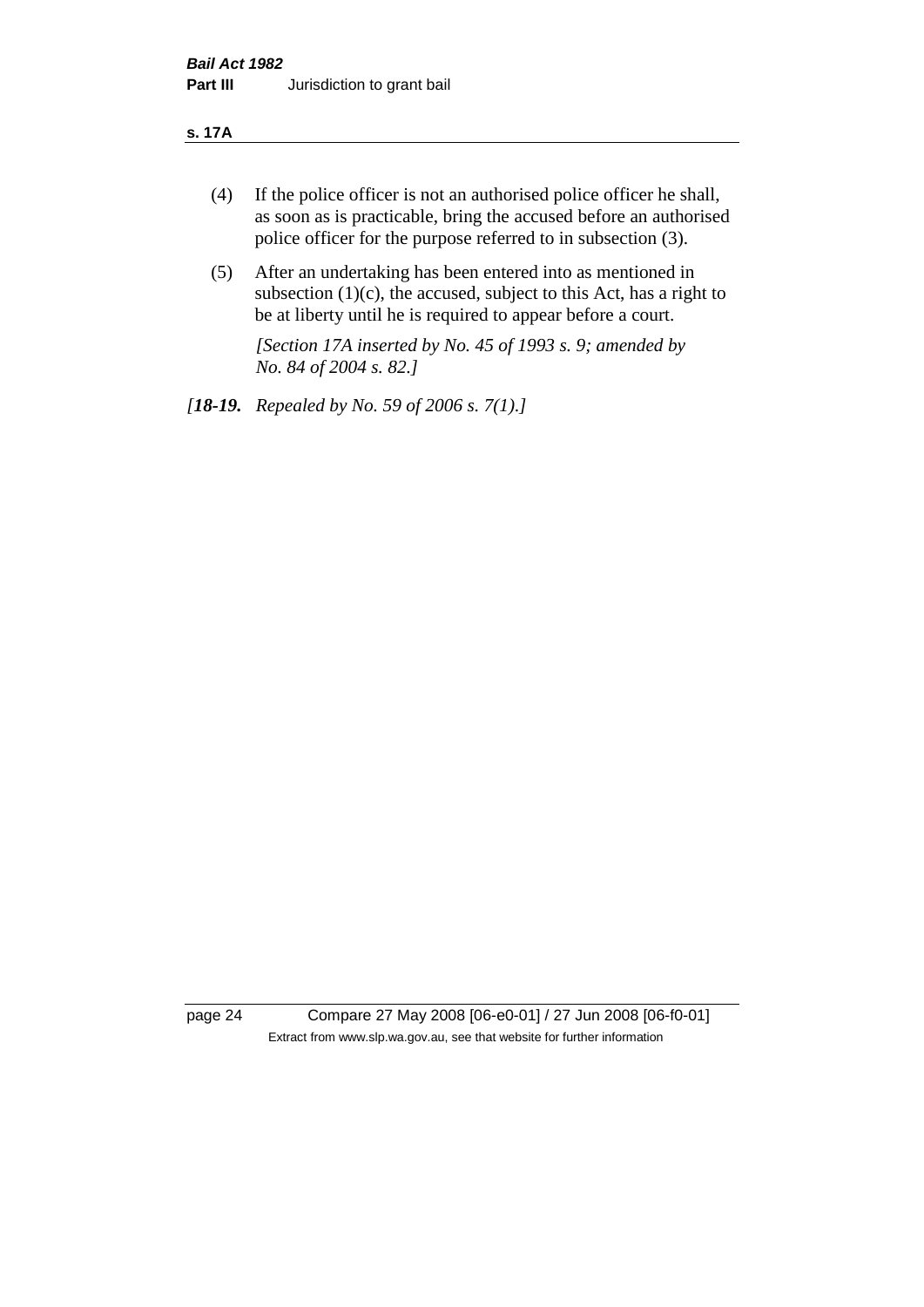# **Part IV — Hearing of case for bail, parties, and evidence**

#### **20. Power to consider bail** *in camera* **and to prohibit publication**

- (1) On the consideration by a judicial officer of a case for bail of an accused who is charged with an offence triable by jury, the judicial officer may, to avoid prejudice to either party, exercise the powers described in subsection (2), but shall only exercise the power in paragraph (b) thereof if he considers that the exercise of the power in paragraph (a) is not, on its own, likely to be sufficient to avoid prejudice.
- (2) The powers referred to in subsection (1) are to order
	- (a) that no report, or summary, of any statement, or of any specified statement, made or furnished at the hearing shall be published by any means;
	- (b) that the bail application be heard *in camera*.
- (3) Where an order is made under subsection (2)(a), no report, or summary, of any statement referred to in that paragraph shall be published by any means —
	- (a) if the offence is one that may be tried on indictment, before a court decides that it is to be tried on indictment;
	- (b) if the accused is discharged from further proceedings upon the prosecution notice or indictment brought against him for the offence, before he is so discharged; or
	- (c) if the accused is tried on indictment for the offence, before the trial is ended.
- (4) A person who, except with lawful excuse, fails to comply with an order made under this section commits an offence.

Penalty: \$1 000.

*[Section 20 amended by No. 50 of 2003 s. 37(2); No. 4 of 2004 s. 58; No. 84 of 2004 s. 11 and 82.]*

Compare 27 May 2008 [06-e0-01] / 27 Jun 2008 [06-f0-01] page 25 Extract from www.slp.wa.gov.au, see that website for further information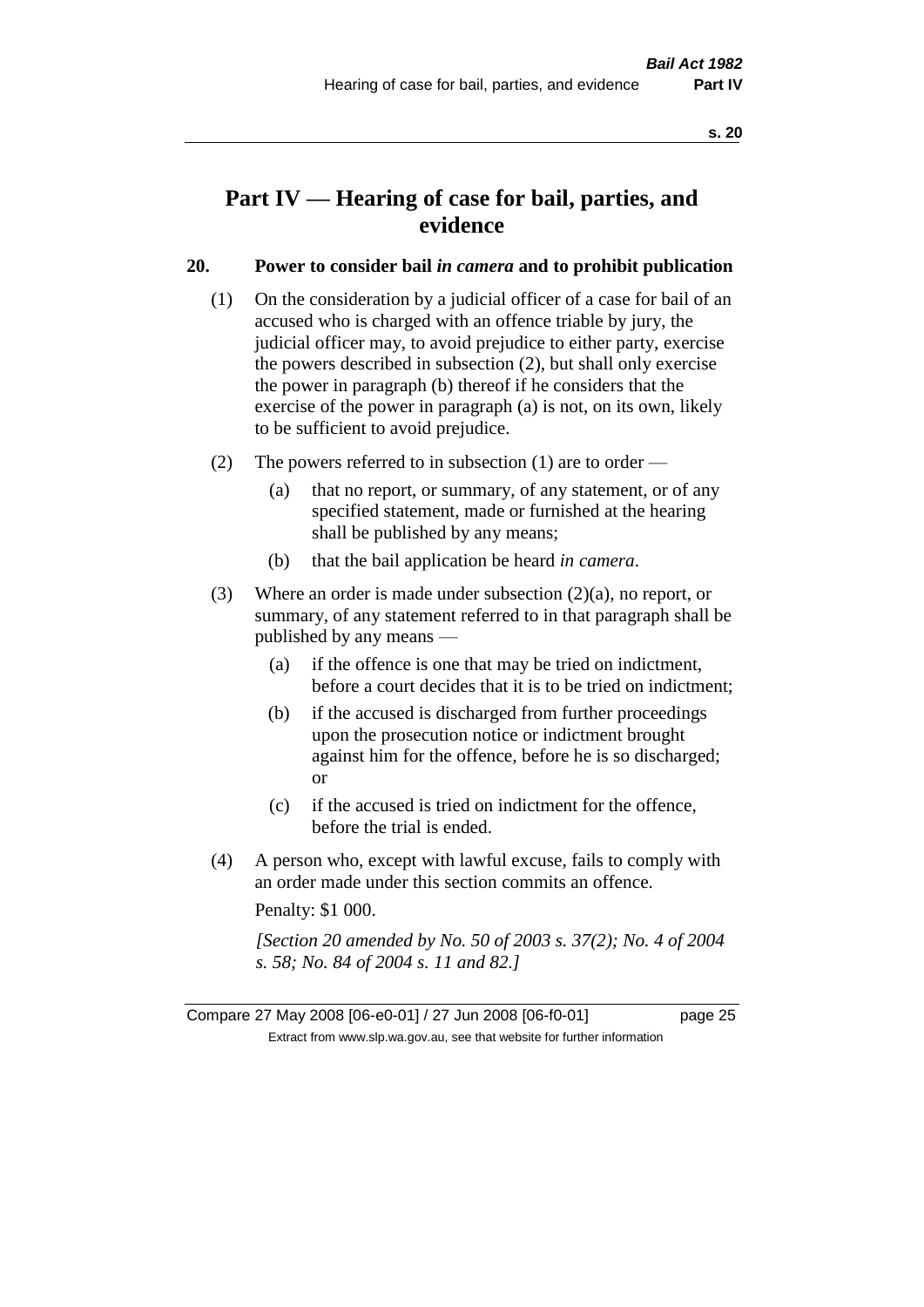#### **21. Parties**

- (1) The parties to proceedings on a case for bail are the prosecutor and the accused and, subject to subsection (2), no other person shall be a party to, or be represented at, the proceedings.
- (2) Nothing in subsection (1) affects the right of
	- (a) the Attorney General to apply for leave, or be an appellant, under Part 2 of the *Criminal Appeals Act 2004*;
	- (b) the State Solicitor or the Deputy Director of Public Prosecutions (Commonwealth) to receive notice and be heard under section 7A(2); or
	- (c) an officer referred to in section 33 of the *Children's Court of Western Australia Act 1988* to be present at and participate in proceedings concerning a child under that section.

*[Section 21 amended by No. 15 of 1988 s. 9; No. 49 of 1988 s. 84; No. 33 of 1989 s. 18; No. 31 of 1993 s. 7; No. 65 of 2003 s. 88(3); No. 59 of 2004 s. 141; No. 84 of 2004 s. 11 and 82.]* 

#### **22. Evidence**

A judicial officer or authorised person may in considering any case for bail receive and take into account such information as he thinks fit whether or not the same would normally be admissible in a court of law.

#### **23. Accused not bound to supply information**

An accused is not obliged to complete, or furnish information for, the prescribed form referred to in section  $8(1)(b)$ , or for any revision thereof, or to furnish any information, whether on oath or otherwise, for the purpose of having his case for bail considered.

*[Section 23 amended by No. 84 of 2004 s. 82.]* 

page 26 Compare 27 May 2008 [06-e0-01] / 27 Jun 2008 [06-f0-01] Extract from www.slp.wa.gov.au, see that website for further information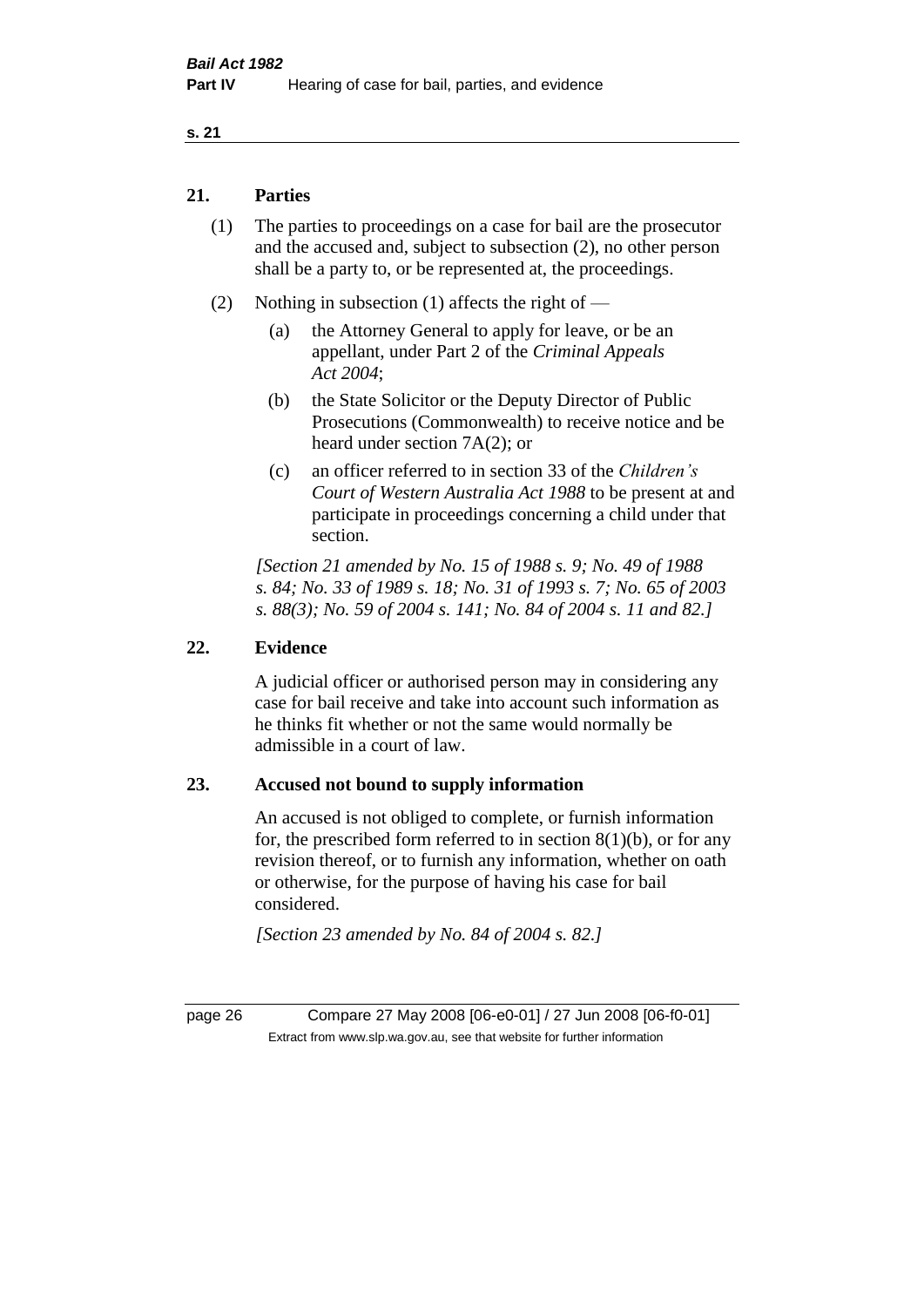### **24. Information may be referred to police officer for verification or for report**

- (1) A judicial officer or authorised officer who is called upon to consider a case for bail may —
	- (a) request that any information placed before the judicial officer or authorised officer by the accused for the purposes of the case be verified by a police officer, and to that end may refer to a police officer the prescribed form mentioned in section 8(1)(b), after it has been completed or revised;
	- (b) request that a report on any matter mentioned in Part C of Schedule 1, so far as it applies to an accused whose case is being or to be considered, be made by a police officer.
- (2) Where a reference or request is made under subsection (1) a police officer shall, as soon as is practicable —
	- (a) make a report to the judicial officer or the authorised officer accordingly; and
	- (b) furnish a copy of the report to the accused or his solicitor or counsel.

*[Section 24 inserted by No. 61 of 1990 s. 6; amended by No. 45 of 1993 s. 12; No. 84 of 2004 s. 82.]* 

### **24A. Information may be referred to community corrections officer for verification or for report**

- (1) A judicial officer who is called upon to consider a case for bail may refer to a community corrections officer any matter referred to in section 24(1) and may request a community corrections officer to do any matter referred to in that section.
- (2) A judicial officer who is called upon to consider a case for bail and who desires to impose a home detention condition as a condition on a grant of bail, shall request that a report be made

Compare 27 May 2008 [06-e0-01] / 27 Jun 2008 [06-f0-01] page 27 Extract from www.slp.wa.gov.au, see that website for further information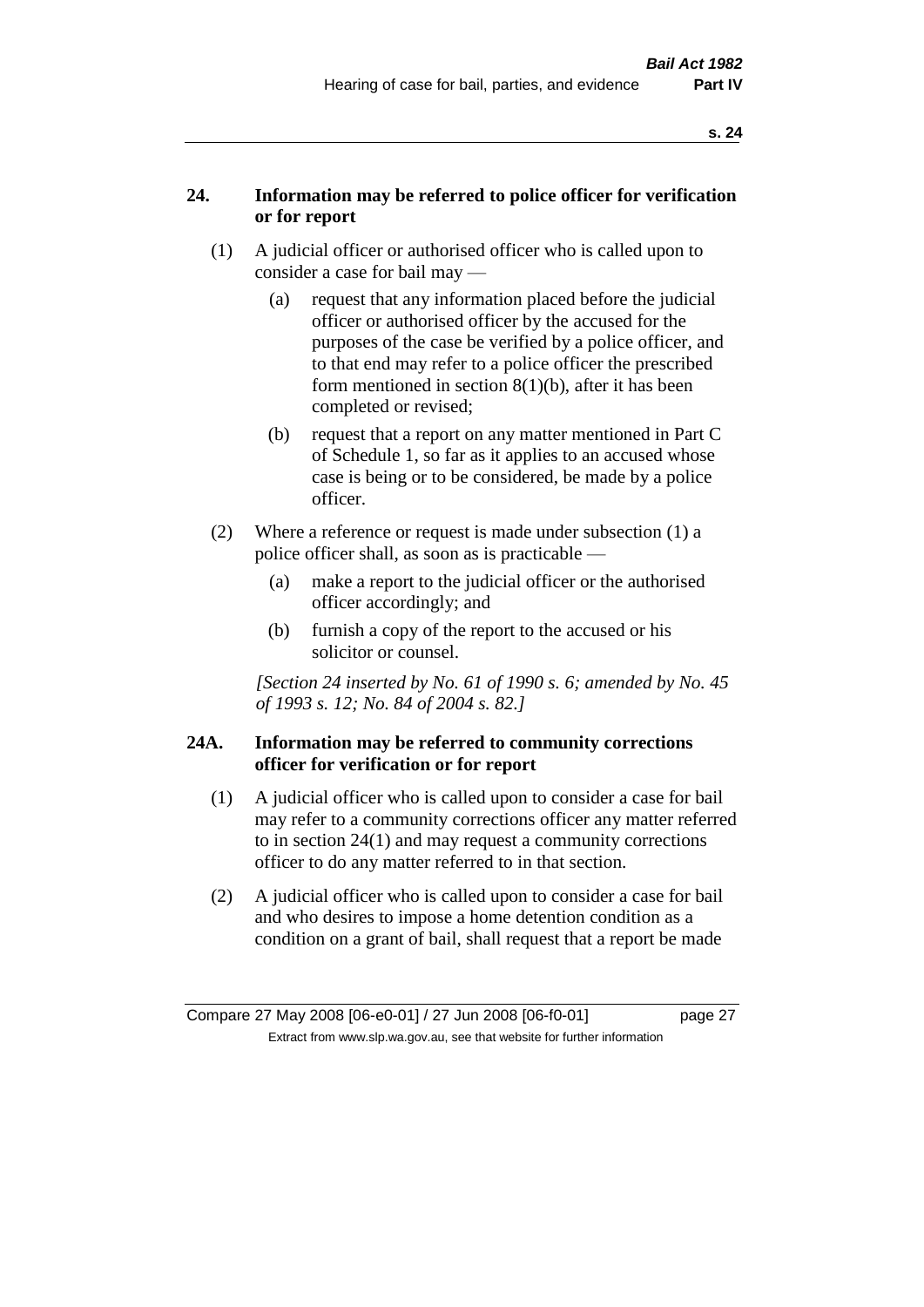by a community corrections officer about the suitability of the accused to be subject to a home detention condition.

- (3) Where a reference or a request is made under subsection (1) or a report is requested under subsection (2) a community corrections officer shall, as soon as is practicable, make a report to the judicial officer and, at the discretion of the judicial officer, copies may be made available to the prosecution or to the accused or his solicitor or counsel.
- (4) Where a community corrections officer makes a report that an accused is suitable to be subject to a home detention condition, the officer shall annex to the report and provide to the accused or his solicitor or counsel, a list of those conditions in rules made under section 50L that may be applied to the accused by the CEO (corrections) while the accused is subject to the home detention condition.

*[Section 24A inserted by No. 61 of 1990 s. 7; amended by No. 31 of 1993 s. 9; No. 84 of 2004 s. 82; No. 65 of 2006 s. 53.]* 

# **25. Protection of accused as to information given for bail purposes**

A statement made by an accused to a judicial officer or authorised officer for the purpose of a decision whether bail should be granted to him for any appearance in court for an offence shall not be admissible in evidence against him at his trial for that offence.

*[Section 25 amended by No. 84 of 2004 s. 82.]* 

# **26. Record of decision and reasons**

- (1) A bail record form shall be completed by an authorised officer or a justice if he —
	- (a) refuses to grant bail to an accused;
	- (b) grants bail to an accused in the circumstances referred to in clause 3 of Part B of Schedule 1; or

page 28 Compare 27 May 2008 [06-e0-01] / 27 Jun 2008 [06-f0-01] Extract from www.slp.wa.gov.au, see that website for further information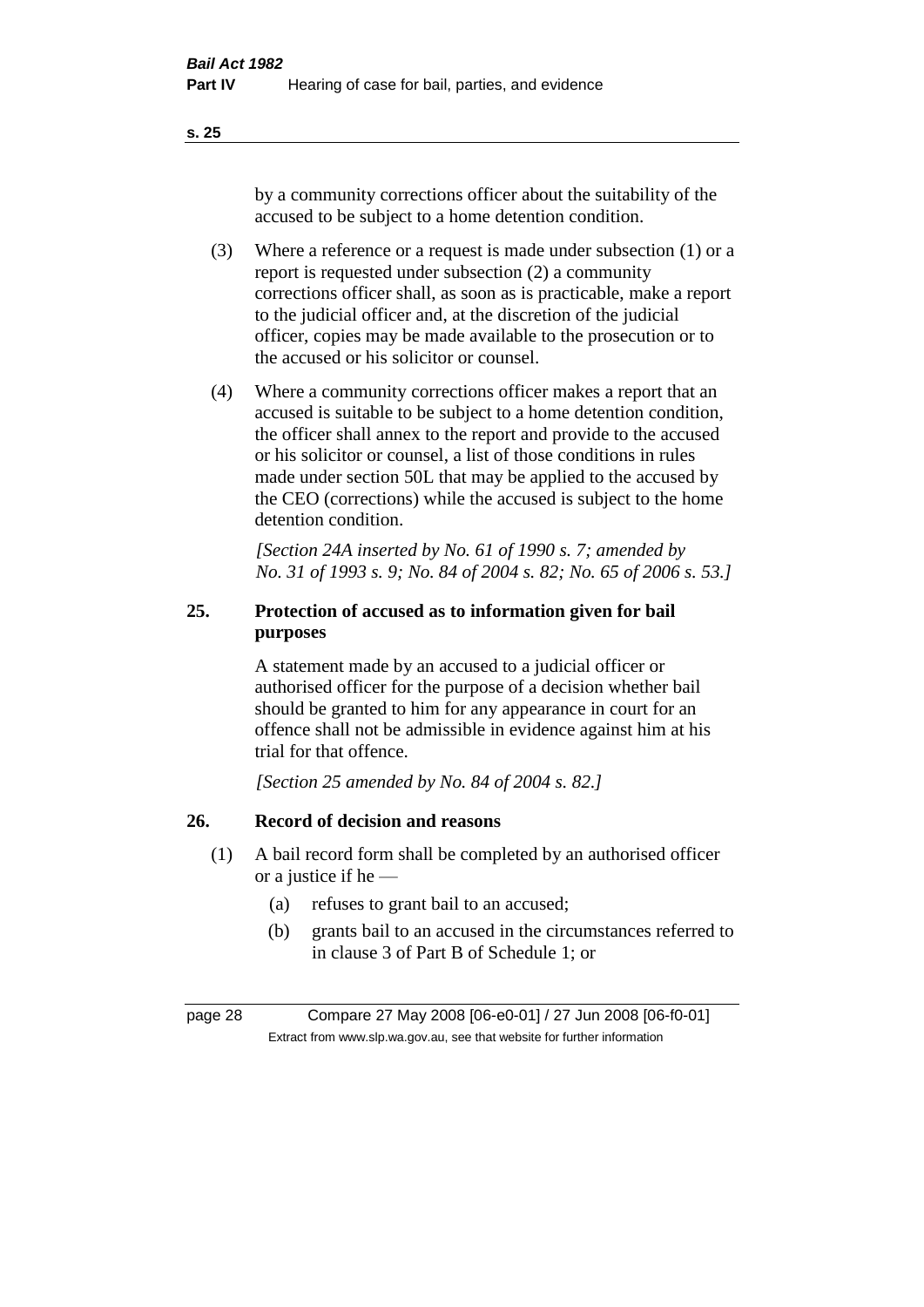- (c) imposes any condition on a grant of bail and it appears to him that the accused is dissatisfied with the condition.
- (2) Where a judicial officer, other than a justice
	- (a) refuses to grant bail to an accused; or
	- (b) imposes any condition on a grant of bail and it appears to him that the accused is dissatisfied with the condition,

a record of the decision and of the reasons therefor shall be made.

- (3) The accused, the prosecutor or an intending prosecutor shall be entitled, upon request, to be furnished with a copy of the bail record form or, where subsection (2) applies, of the record made.
- (4) For the purposes of this section
	- (a) references to a justice do not include a magistrate or a judge of the District Court or the Supreme Court or the Children's Court who is a justice; and
	- (b) a bail record form is a prescribed form designed to contain a summary of the matters relevant to the decision as to the bail of an accused, including those matters set out in Part C of Schedule 1, the decision made, and the reasons for the decision.

*[Section 26 inserted by No. 15 of 1988 s. 10; amended by No. 49 of 1988 s. 85; No. 45 of 1993 s. 12; No. 59 of 2004 s. 141; No. 84 of 2004 s. 82.]* 

# **27. Transmission of relevant papers to court**

(1) An authorised officer and a judicial officer who consider an accused's case for bail for an appearance for an offence and a person before whom a bail undertaking or a surety undertaking is entered into shall ensure that the relevant papers are sent as soon as is practicable, to the court before which the accused is required to appear.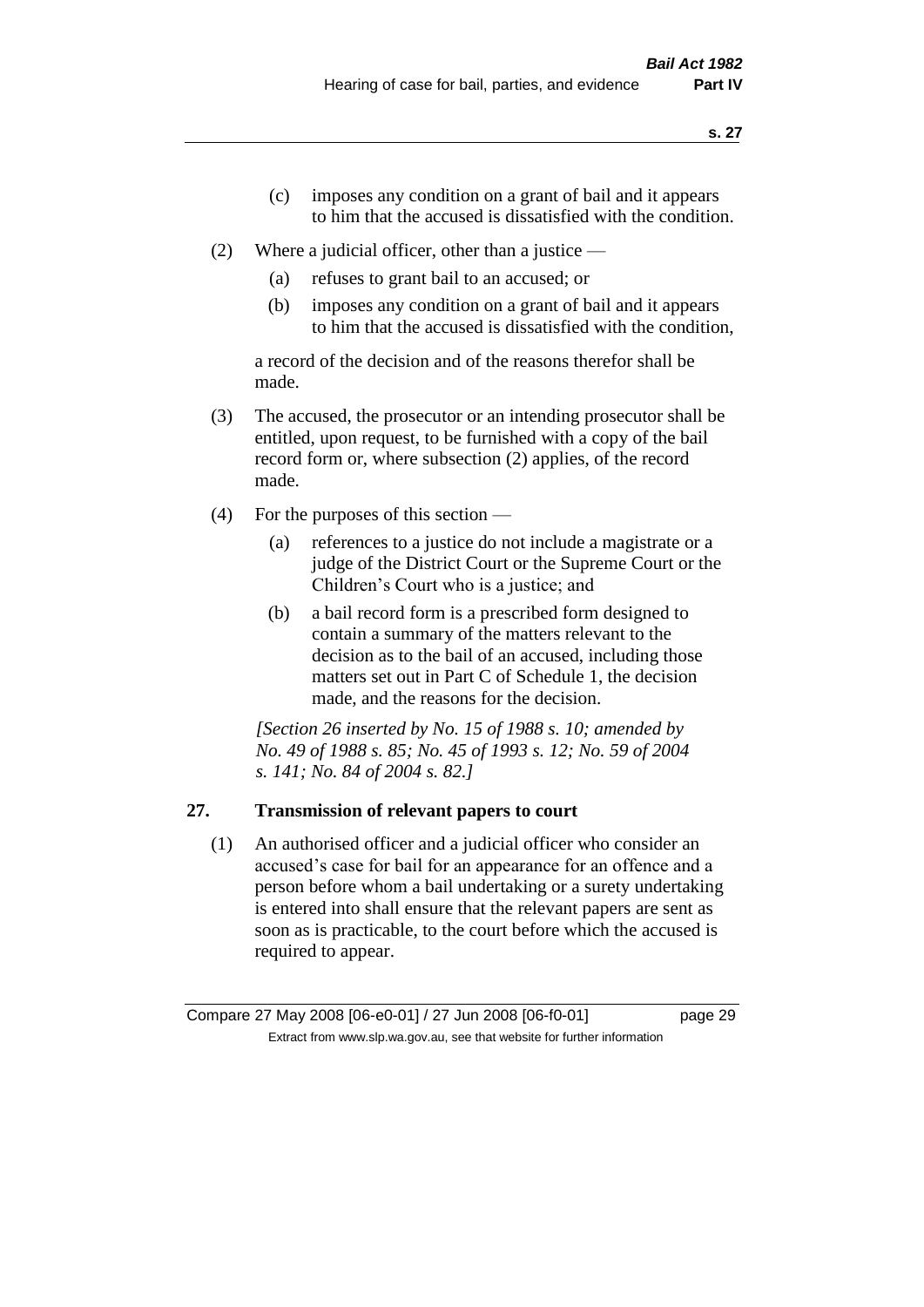#### **s. 27A**

(2) In subsection (1) **"the relevant papers"** in relation to any particular officer or person means such papers as are prescribed to be sent by that officer or person.

*[Section 27 amended by No. 84 of 2004 s. 82; No. 59 of 2006 s. 7(2).]* 

### **27A. Transmission of papers to CEO (corrections)**

A judicial officer who grants bail subject to a home detention condition shall ensure that a copy of the bail record form and of the bail undertaking are sent as soon as is practicable to the CEO (corrections).

*[Section 27A inserted by No. 61 of 1990 s. 8; amended by No. 31 of 1993 s. 9; No. 65 of 2006 s. 53.]* 

page 30 Compare 27 May 2008 [06-e0-01] / 27 Jun 2008 [06-f0-01] Extract from www.slp.wa.gov.au, see that website for further information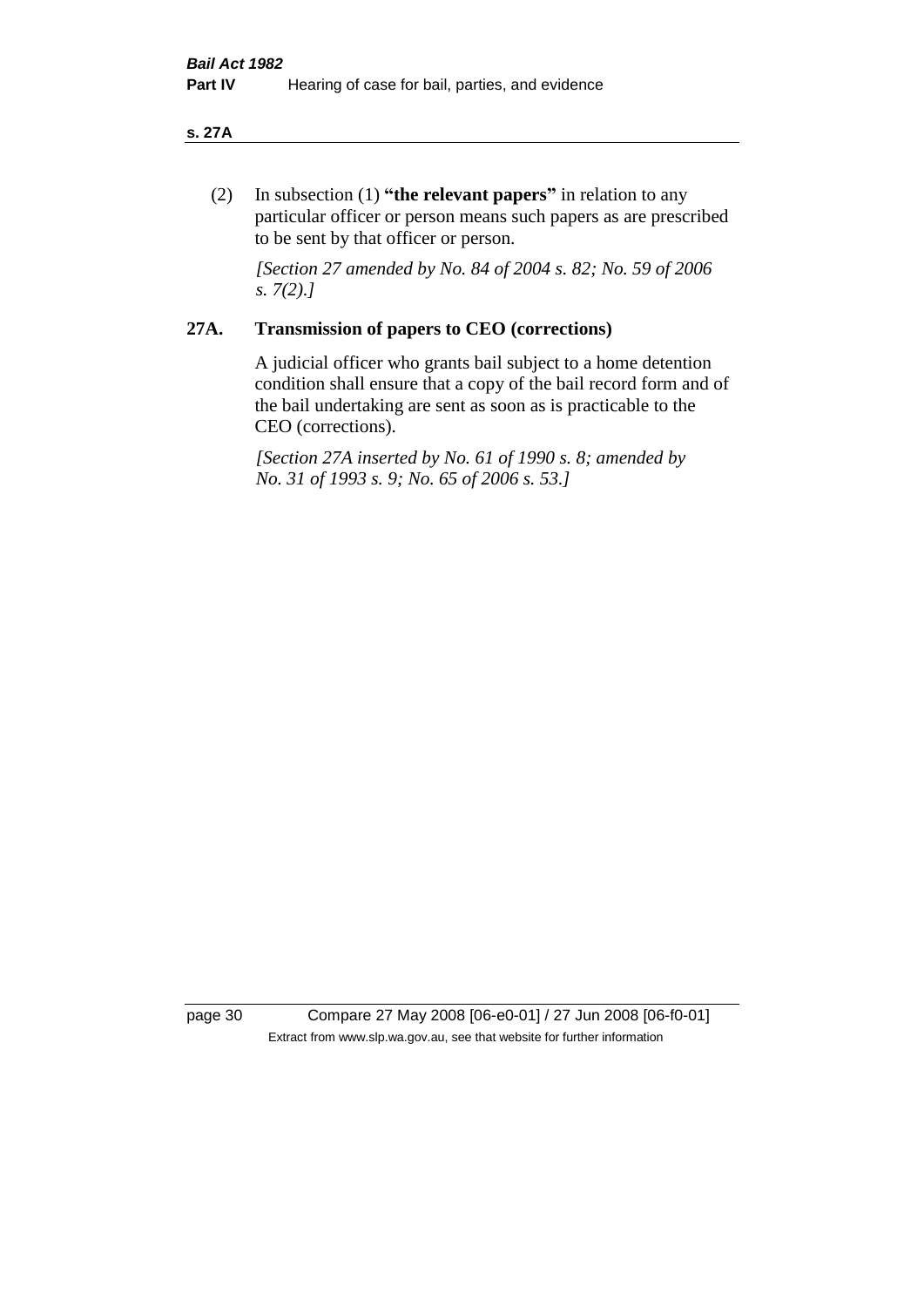# **Part V — Bail undertakings**

#### **28. Bail undertaking**

- (1) A person shall not be released on bail for an appearance in court unless he has entered into a bail undertaking for that appearance or is deemed to have done so under section 31(3).
- (2) A bail undertaking is an undertaking in writing by an accused in the prescribed form —
	- (a) that he will appear at a time and place specified, or deemed by section 31(3) to be specified, in the undertaking;
	- (b) that if he fails to appear at that time and place he will as soon as is practicable —
		- (i) notify the registrar of the court at which he is required to appear of the cause of his failure; and
		- (ii) appear at that court when the court is sitting;
	- (c) that he will comply with such conditions as may be imposed on him under clause 2 of Part D of Schedule 1;
	- (d) that he will comply with any home detention condition which may be imposed as a condition on a grant of bail to him pursuant to clause 3 of Part D of Schedule 1,

and containing any agreement as to forfeiture of money by the accused which may be required pursuant to clause 1 of that Part.

- (3) A bail undertaking for any appearance may be entered into in respect of more than one offence.
- (4) The undertakings mentioned in subsection  $(2)(a)$  and (b) are, subject to section 34, enforceable under sections 51, 57 and 58.

*[Section 28 amended by No. 61 of 1990 s. 9; No. 45 of 1993 s. 12; No. 59 of 2004 s. 141; No. 84 of 2004 s. 82.]* 

Compare 27 May 2008 [06-e0-01] / 27 Jun 2008 [06-f0-01] page 31 Extract from www.slp.wa.gov.au, see that website for further information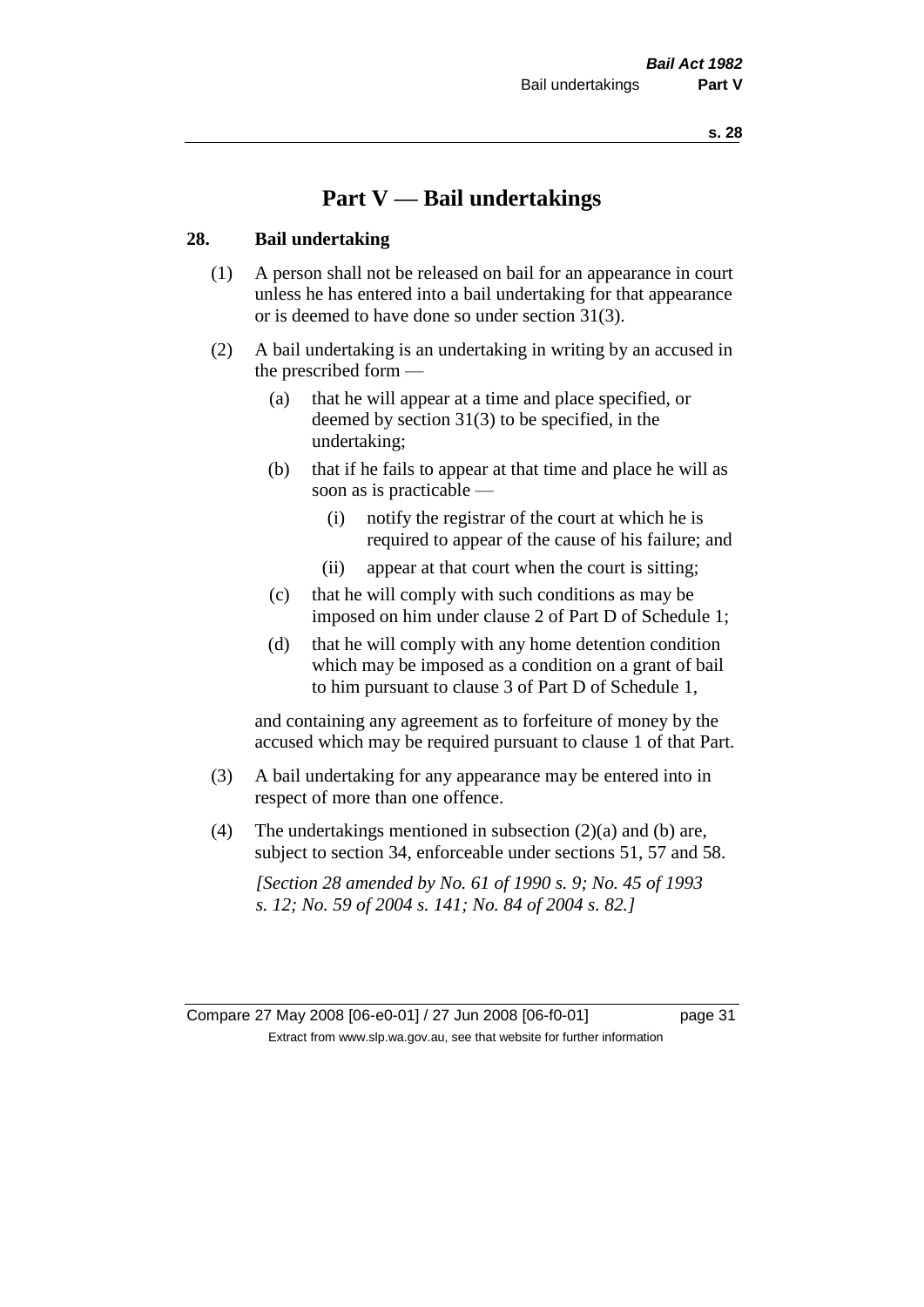#### **29. Before whom bail undertaking may be entered into**

A bail undertaking need not be entered into before the judicial officer or authorised officer who granted bail but may be entered into before any of the following persons —

- (a) a judicial officer;
- (b) the Principal Registrar or a registrar of the Supreme Court;
- (c) the registrar or a deputy registrar of the District Court;
- (d) a registrar of the Magistrates Court;
- (da) a registrar of the Children's Court;
- (e) a coroner's registrar within the meaning of the *Coroners Act 1996*;
- (f) an authorised police officer;
- (g) an associate of a judge of the Supreme Court or of the District Court or of the Children's Court;
- (h) where the accused is in prison, any person for the time being in charge of the prison;
- (i) where the accused is a child, any authorised community services officer.

*[Section 29 amended by No. 15 of 1988 s. 11; No. 49 of 1988 s. 86; No. 2 of 1996 s. 61; No. 59 of 2004 s. 141; No. 84 of 2004 s. 82.]* 

#### **30. Duties of person before whom bail undertaking is entered into**

- (1) The person before whom a bail undertaking is to be entered into by an accused shall before it is entered into —
	- (a) (i) read the undertaking to the accused; or
		- (ii) be informed by the accused that the accused has read it; or
		- (iii) if necessary, have the undertaking translated to the accused;

and

page 32 Compare 27 May 2008 [06-e0-01] / 27 Jun 2008 [06-f0-01] Extract from www.slp.wa.gov.au, see that website for further information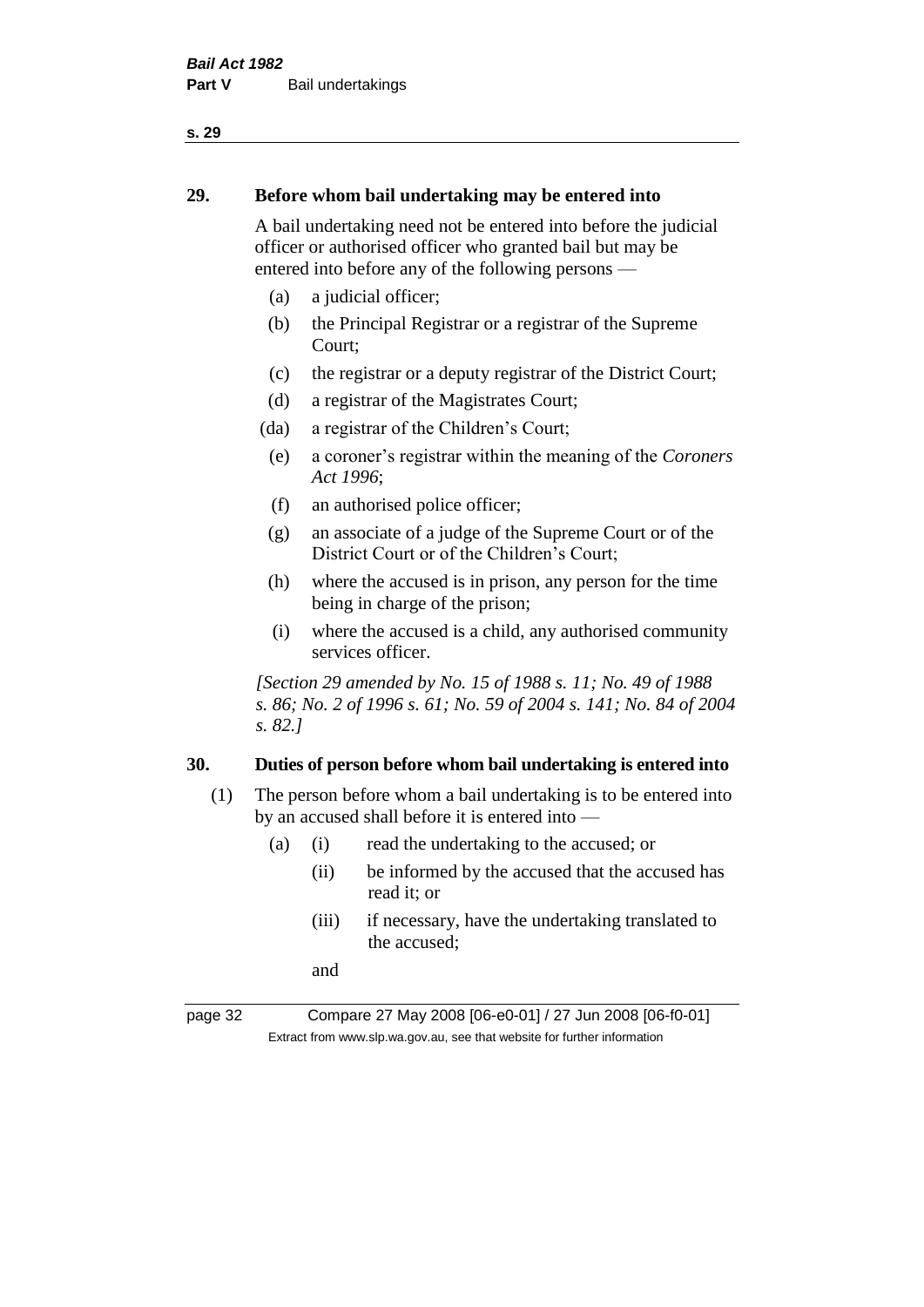- (b) ensure that all conditions which are to be complied with before the release of the accused have been complied with.
- (2) The person before whom a bail undertaking is entered into by an accused shall give to him, or cause to be given to him —
	- (a) a copy of the bail undertaking as duly completed; and
	- (b) a notice in writing in the prescribed form showing
		- (i) his obligations pursuant to the undertaking; and
		- (ii) the consequences of his failure to comply with them.
- (3) The person before whom a bail undertaking is entered into by an accused shall enquire of the accused whether he requires the notice referred to in subsection (2)(b) to be read or translated to him and shall take such steps as are necessary to comply with any such requirement of the accused.

*[Section 30 inserted by No. 15 of 1988 s. 12; amended by No. 84 of 2004 s. 82.]* 

#### **31. Different time and place for appearance may be substituted**

- (1) A different time or a different time and place may be substituted in accordance with this section for the time and place for appearance specified, or deemed by this section to be specified, in a bail undertaking.
- (2) A different time, or a different time and place, for the appearance by the accused may be substituted as mentioned in subsection  $(1)$  —
	- (a) upon an adjournment of proceedings at which the accused is present, by the judicial officer, if he has power to grant bail for that appearance, fixing a time and place for the resumed proceedings and notifying the accused orally thereof;

Compare 27 May 2008 [06-e0-01] / 27 Jun 2008 [06-f0-01] page 33 Extract from www.slp.wa.gov.au, see that website for further information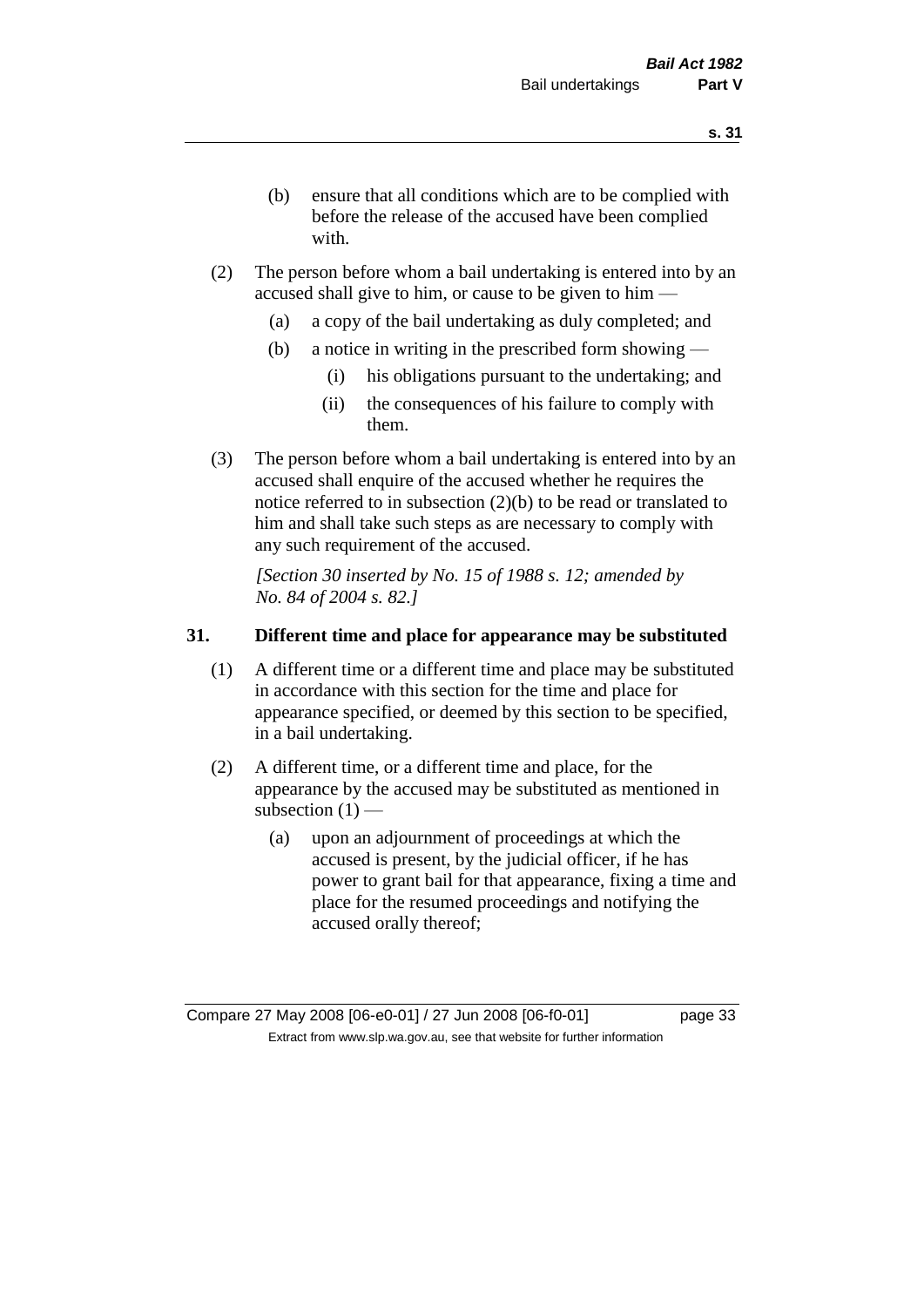- (b) upon an adjournment of proceedings from which the accused is absent for reasonable cause, by the judicial officer, if he has power to grant bail for that appearance, fixing a time and place for the resumed proceedings and directing the registrar of the court to give written notice thereof to the accused;
- $(c)$  where
	- (i) a judge of the Supreme Court or a judge of the Children's Court has granted bail to an accused under section 15; and
	- (ii) a judicial officer, other than such a judge, has committed the accused to the Supreme Court,

by a judge of the Supreme Court notifying the accused orally, or directing the registrar of the court to give written notice to the accused of the time or time and place for the proceedings;

- $(d)$  where
	- (i) a judge of the Supreme Court or a judge of the Children's Court has granted bail to an accused under section 15;
	- *[(ii) deleted]*
	- (iii) the judicial officer is satisfied that there has been no material change in the facts or circumstances which applied on the grant of bail,

by the judicial officer notifying the accused orally, or directing the registrar of the court to give written notice to the accused, of the time or time and place for the resumed proceedings;

(e) upon a committal to the Supreme Court or District Court, by a judicial officer, if he has power to grant bail for that appearance, fixing a specified day in a specified sitting or session of that court and directing the registrar of the court to give written notice thereof to the accused;

**s. 31**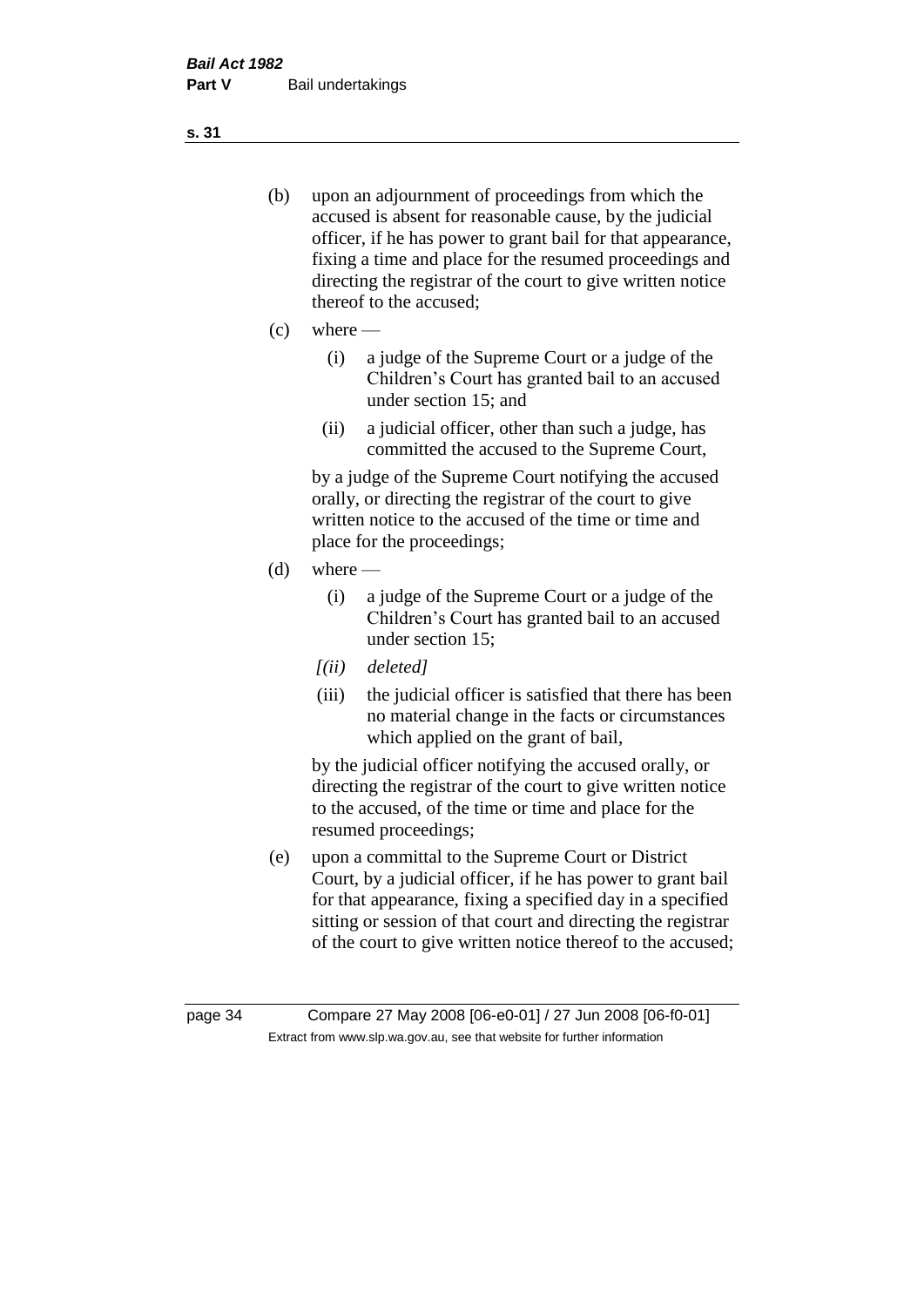- (f) where an accused has been committed for trial in the Supreme Court or the District Court in a specified sitting or session thereof or on a specified day in a specified sitting or session thereof, by an officer of the court fixing a time for the trial in that sitting or session and giving written notice thereof to the accused;
- (g) if the parties agree to a different time or a different time and place for the proceedings, by an officer of the court giving written notice thereof to the accused.
- (3) Where a different time or a different time and place is notified to an accused pursuant to subsection (2) the bail undertaking shall be deemed to be amended to specify that time or that time and place for appearance, and the terms and conditions thereof shall continue to apply as so amended as if the accused had entered into the bail undertaking in that form.
- (4) Where the power in subsection  $(2)(b)$  is exercised upon an adjournment of proceedings the right of the accused to be at liberty under section 11(1) does not lapse by reason only that there is an interval between the adjournment of the proceedings and the time when he is notified of the time and place for the resumed proceedings.

*[Section 31 amended by No. 15 of 1988 s. 13; No. 49 of 1988 s. 87; No. 27 of 2002 s. 21; No. 59 of 2004 s. 141; No. 84 of 2004 s. 82.]* 

## **32. Giving and proof of notices under section 31**

- (1) A written notice to an accused under section 31(2), shall be given to him personally or sent to him by registered post or telegram at his address appearing in his bail undertaking or notified under section 60.
- (2) Without limiting section 75(2) of the *Interpretation Act 1984*, **"registered post"** in subsection (1) includes any method of post whereby an acknowledgment of receipt is obtained from the person to whom a letter is addressed; and if a notice is sent to a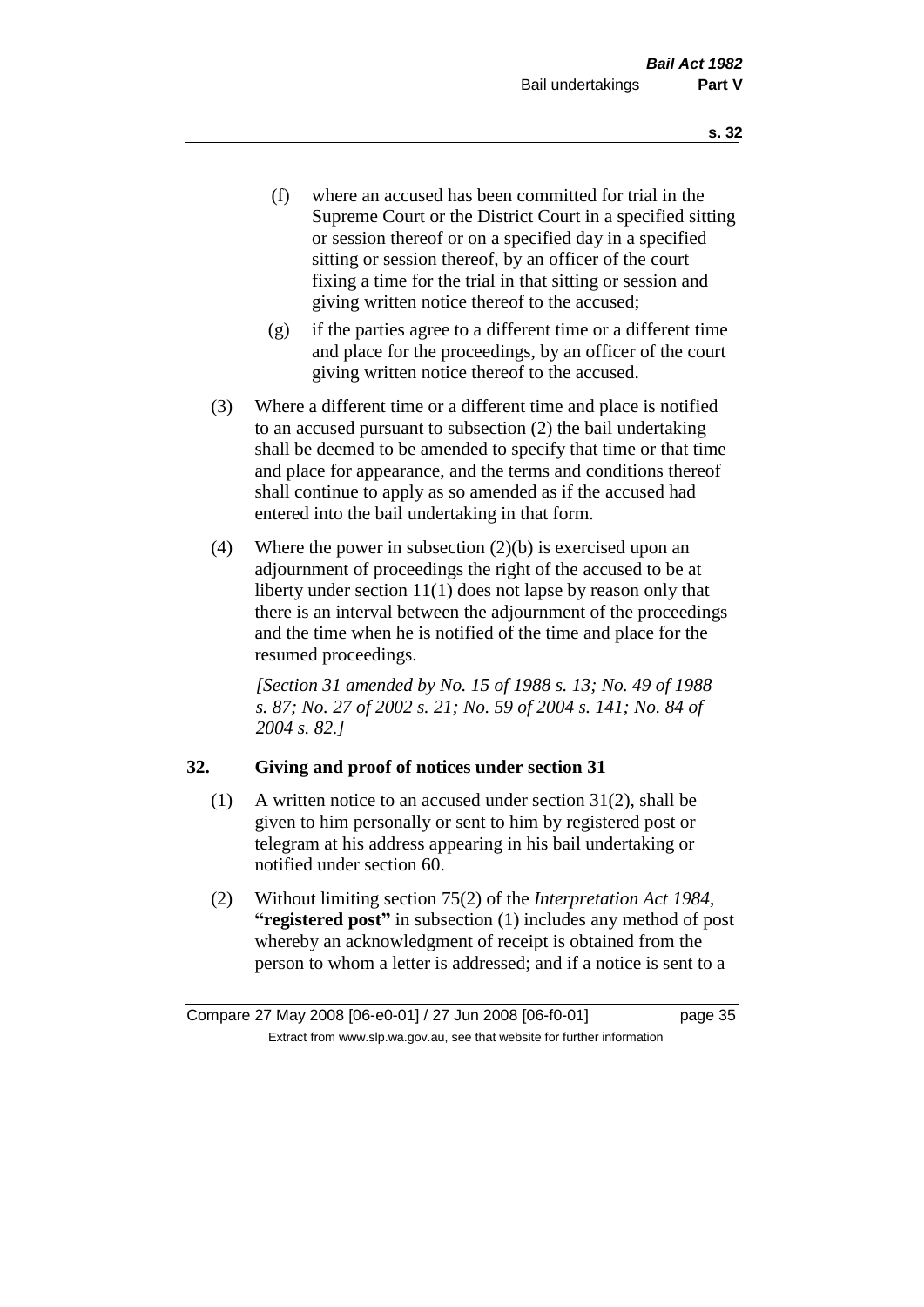person by that method, production of an acknowledgment purporting to be signed by that person shall be evidence of his receipt of the same.

- (3) If notice is sent by registered post (otherwise than as mentioned in subsection (2)) or by telegram it shall be presumed, unless the contrary is shown, to have been received and at the time when, in the ordinary course of events, the letter or telegram would have been delivered.
- (4) The judicial officer who under section  $31(2)(a)$  notifies an accused of the time and place for resumed proceedings shall endorse on the accused's bail undertaking a certificate showing details of such time and place and that he notified the accused thereof.
- (5) In any proceedings
	- (a) a document purporting to be a copy of a notice referred to in subsection (1) shall be evidence of the terms of the notice;
	- (b) an endorsement on a bail undertaking purporting to be a certificate referred to in subsection (4) shall be evidence of the matters appearing therein without proof of the signature of the judicial officer who made it.

*[Section 32 amended by No. 74 of 1984 s. 12; No. 84 of 2004 s. 82.]* 

## **33. Judicial officer may order accused to enter into bail undertaking**

(1) Where bail is granted to an accused by a judicial officer, whether with or without any condition being attached thereto, and the accused fails or refuses to enter into a bail undertaking in terms of the grant, the judicial officer who granted bail may, subject to subsection (3), order that the accused enter into the bail undertaking within such time as he may specify.

page 36 Compare 27 May 2008 [06-e0-01] / 27 Jun 2008 [06-f0-01] Extract from www.slp.wa.gov.au, see that website for further information

**s. 33**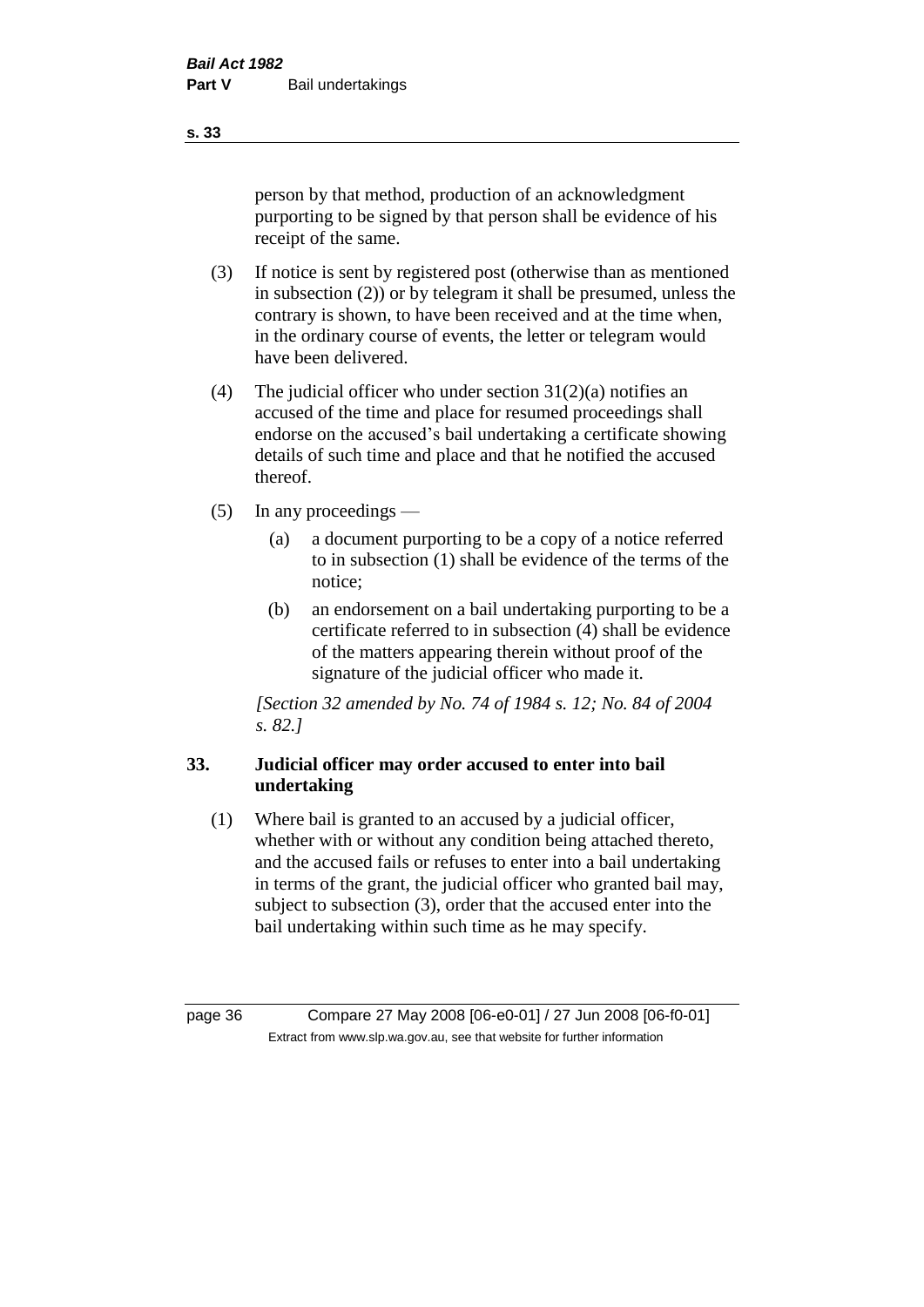- (2) If an accused does not comply with an order under subsection (1), the judicial officer may, subject to subsection (3), further order that a bail undertaking, in such form as the judicial officer may approve, shall be deemed to have been entered into by the accused on the date of such further order, and thereupon that undertaking shall be treated as if it had been duly entered into by the accused for the purposes of this Act.
- (3) A judicial officer shall not
	- (a) make an order under subsection (2) unless he has personally informed the accused of the terms and effect of the order made under subsection (1);
	- (b) exercise any of the powers conferred on him by this section unless he is satisfied that the accused has the capacity to enter into and comply with the undertaking.

*[Section 33 amended by No. 84 of 2004 s. 82.]* 

## **34. Cessation and suspension of bail undertaking**

A bail undertaking ceases to have effect —

- (a) upon the revocation of bail under section 55;
- (b) upon the death of the accused, but only if no order has been made under section 57;
- (c) subject to section 31, upon the appearance in court by the accused as required by his bail undertaking;
- (d) upon the discharge of the accused according to law from any further proceedings for the offence, or all of the offences, to which the bail undertaking relates;
- (e) during any period before the time at which the accused is required to appear in court when he is in custody for any other offence or reason.

*[Section 34 amended by No. 84 of 2004 s. 82.]* 

Compare 27 May 2008 [06-e0-01] / 27 Jun 2008 [06-f0-01] page 37 Extract from www.slp.wa.gov.au, see that website for further information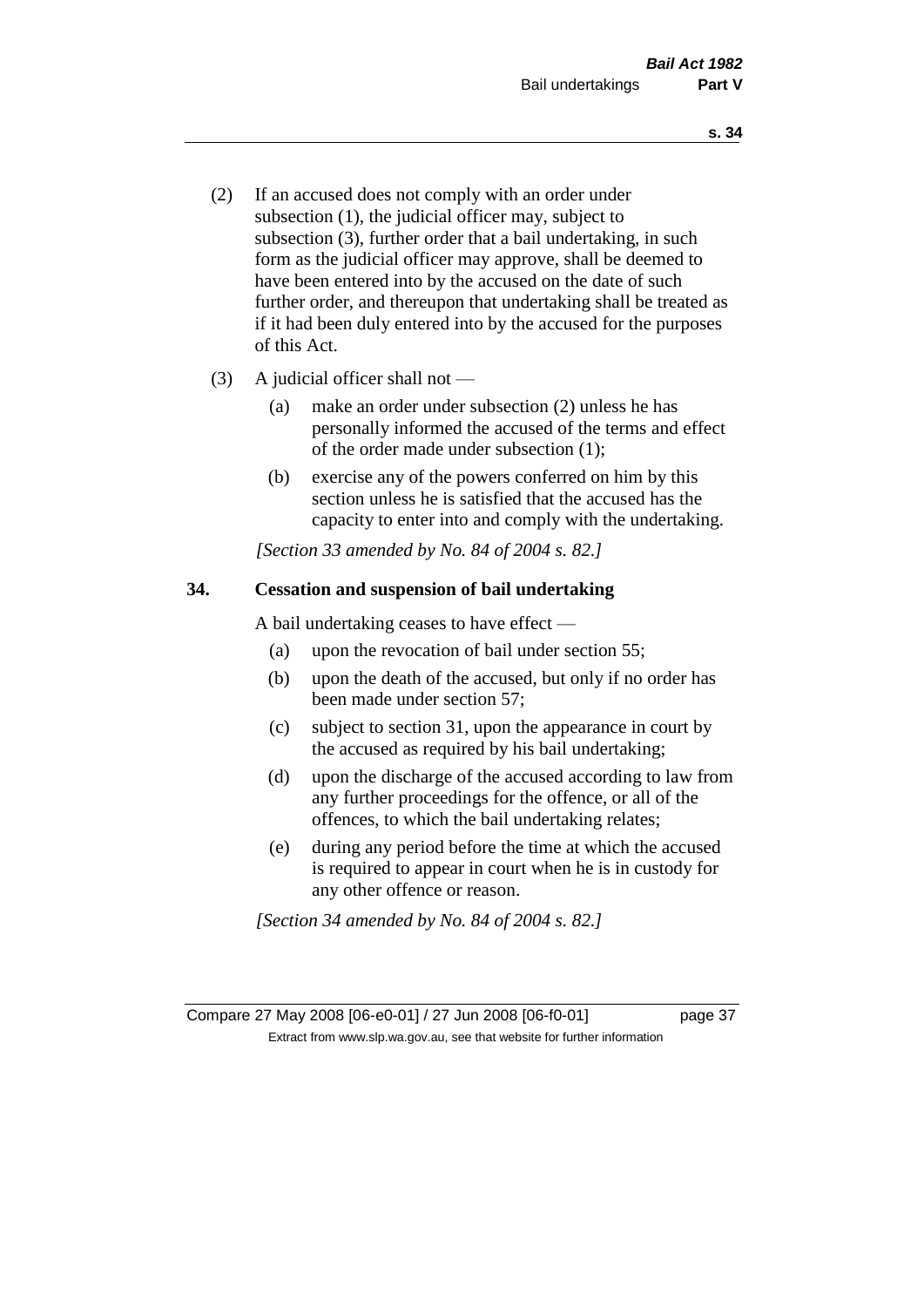# **Part VI — Sureties and surety undertakings**

## **35. Meaning of surety and surety undertaking**

- (1) A surety is a person who, as a condition of the grant of bail to an accused, enters into a surety undertaking, that is to say, undertakes in writing that he will, subject to this Act, forfeit a specified amount of money if the accused fails to comply with any requirement of his bail undertaking mentioned in section  $28(2)(a)$  and  $(b)(ii)$ .
- (2) A surety is required to be approved under section 40.
- (3) A forfeiture of money by a surety as mentioned in subsection (1) is enforceable as provided in section 49 but not otherwise.

*[Section 35 amended by No. 84 of 2004 s. 82.]* 

## **36. Authority to approve sureties**

- (1) The decision whether an applicant should be approved as a surety in any case shall be made, on notice to the prosecutor in the prescribed manner —
	- (a) where a judicial officer imposed the requirement for a surety in that case, by that judicial officer or by a judicial officer whose jurisdiction is co-extensive with that judicial officer's;
	- (b) where an authorised officer imposed the requirement for a surety in that case, by that or any other authorised officer; or
	- (c) where subsection (2) applies, by an officer of the court authorised under that subsection.
- (2) A judicial officer when granting bail to an accused subject to a requirement for a surety or sureties may authorise a justice, a registrar of any court or an associate of a judge of the Supreme Court or of the District Court or of the Children's Court, by

page 38 Compare 27 May 2008 [06-e0-01] / 27 Jun 2008 [06-f0-01] Extract from www.slp.wa.gov.au, see that website for further information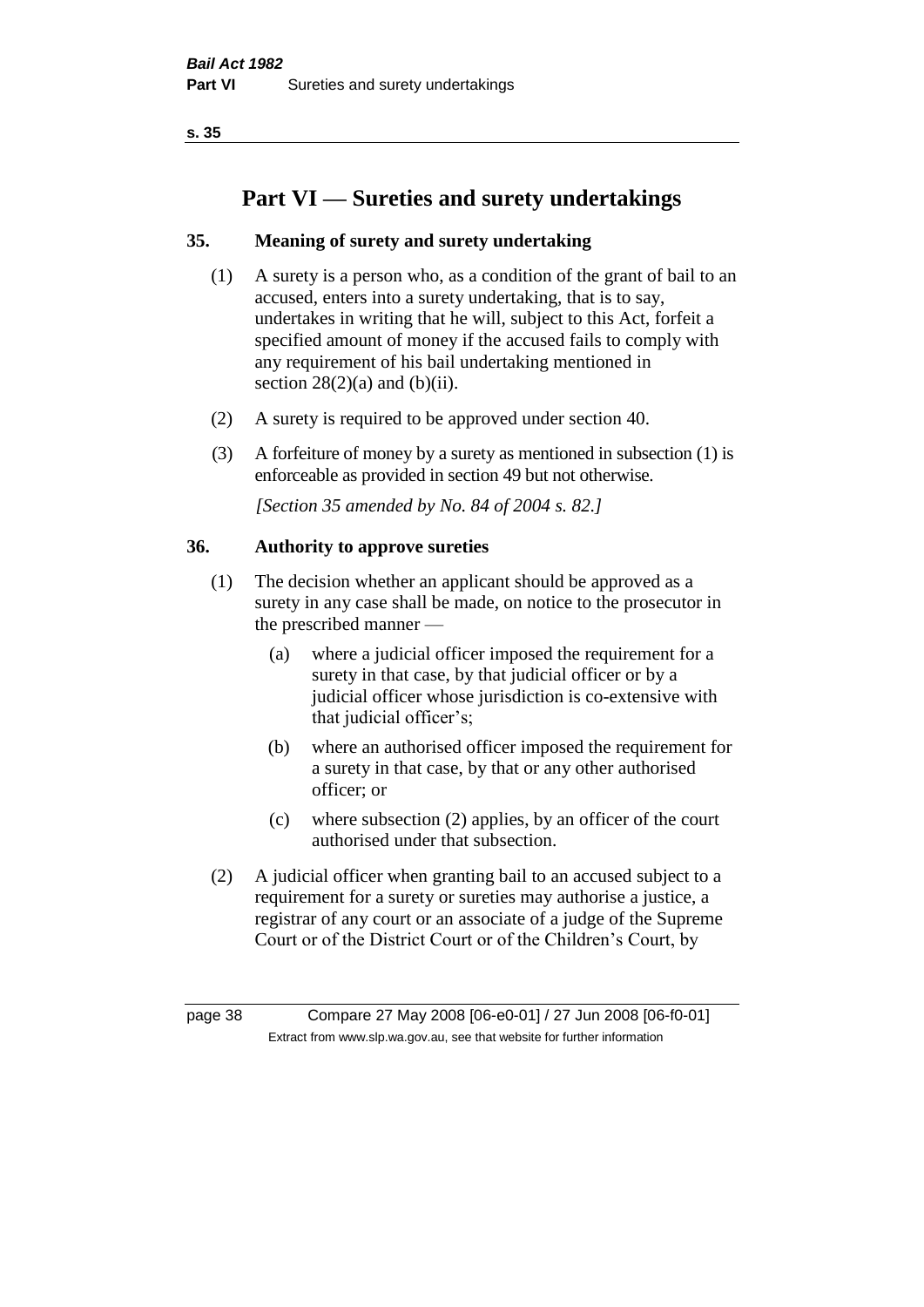name or office, to decide whether any applicant should be approved as a surety in that case.

*[Section 36 amended by No. 15 of 1988 s. 14; No. 49 of 1988 s. 88; No. 59 of 2004 s. 141; No. 84 of 2004 s. 82.]* 

### **37. Proposed surety to receive certain information and prescribed form for completion**

- (1) Whenever an officer referred to in section 36(1) is called upon to decide whether an applicant should be approved as a surety, he shall ensure that the applicant is, or has been, given —
	- (a) a duly completed notice in the prescribed form showing details of the terms and conditions on which bail has been granted to the accused in whose case the surety is required;
	- (b) such information in writing as to the effect of this Act in relation to the rights, obligations and liabilities of sureties as is prescribed for the purposes of this paragraph; and
	- (c) a prescribed form of declaration for completion designed to disclose to the officer all information relevant to the decision.
- (2) Before he makes his decision, the officer shall ensure that the applicant furnishes to him the declaration referred to in subsection (1)(c) duly completed.

*[Section 37 amended by No. 84 of 2004 s. 82.]* 

#### **38. Persons disqualified from being sureties**

- (1) A person is not qualified to be approved as a surety if  $-$ 
	- (a) he is under 18 years of age; or
	- (b) subject to subsection (2), the value of his assets, after provision is made for his debts and liabilities, is less than the amount which he might become liable to forfeit under his proposed surety undertaking; or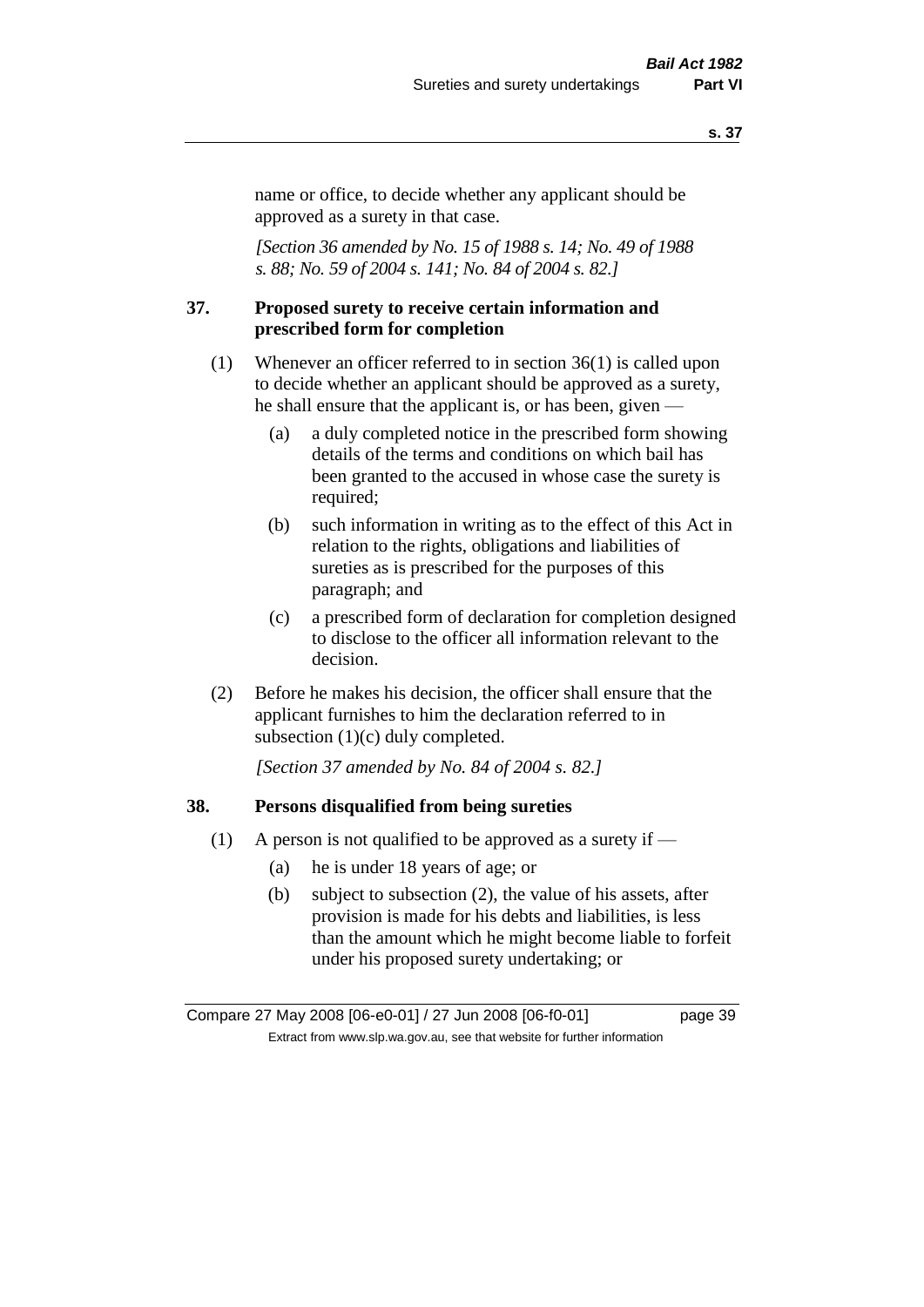(c) there are reasonable grounds for believing that he has been, or will be, indemnified by any person against any forfeiture referred to in paragraph (b).

(2) Subsection (1)(b) does not apply where the applicant for approval is required to give security sufficient to cover the amount which he might become liable to forfeit.

## **39. Matters relevant to approval of sureties**

In determining whether an applicant is suitable to be a surety an officer referred to in section 36(1) shall have regard to all matters which appear to him to be relevant including, as well as any others, the following —

- (a) the character and antecedents of the applicant;
- (b) his proximity to or connection with the accused, whether by kinship, place of residence or otherwise; and
- (c) his ability to pay, or give security for, the amount which he might become liable to forfeit under his proposed surety undertaking, without excessive hardship to himself or his dependants.

*[Section 39 amended by No. 84 of 2004 s. 82.]* 

## **40. Decision on application by proposed surety**

- (1) Upon receipt of the duly completed declaration referred to in section  $37(1)(c)$ , the officer shall, after making any enquiries which he thinks desirable, make a decision, as soon as is practicable, either to approve or not to approve of the applicant as a surety in that case.
- (2) If the officer does not approve of the applicant as a surety he shall record the reasons for his doing so and inform the applicant and the accused thereof, or cause them to be so informed.

*[Section 40 amended by No. 15 of 1988 s. 15; No. 84 of 2004 s. 82.]* 

page 40 Compare 27 May 2008 [06-e0-01] / 27 Jun 2008 [06-f0-01] Extract from www.slp.wa.gov.au, see that website for further information

**s. 39**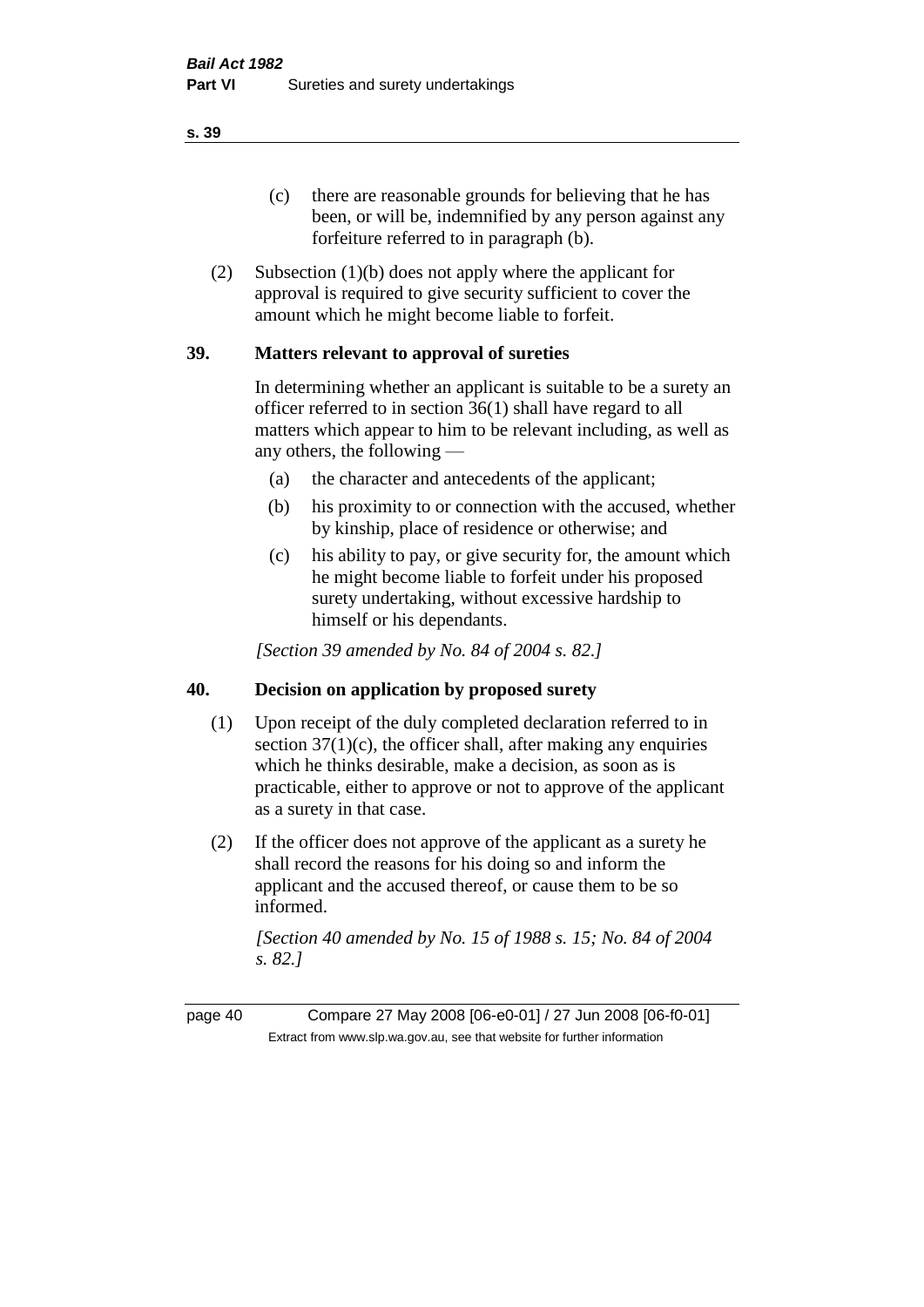## **41. Finality of decision to refuse approval**

- (1) A decision by an officer referred to in section 36(1) not to approve of the applicant as a surety is final unless the applicant becomes entitled to re-apply under subsection (2).
- (2) An applicant who is refused approval as a surety may re-apply for approval to the officer who made that decision, or if he is absent or unavailable to another officer acting in his position, on the ground that —
	- (a) new facts have been discovered, new circumstances have arisen or the circumstances have changed since he was refused approval; or
	- (b) he failed to adequately present his case for approval on his previous application,

and the provisions of this Act, except section 37, shall, with necessary modifications, apply to any such further application and the decision thereon.

### **42. Before whom surety undertaking may be entered into**

A surety undertaking need not be entered into before the officer who approved the surety but may be entered into before any person before whom the accused for whose appearance the surety is approved might enter into his bail undertaking under section 29.

*[Section 42 amended by No. 84 of 2004 s. 82.]* 

## **43. Duties of persons before whom surety undertaking is entered into**

A person before whom a surety undertaking is to be entered into —

- $(a)$  shall
	- (i) read to the surety;
	- (ii) be informed by the surety that he has read; or

Compare 27 May 2008 [06-e0-01] / 27 Jun 2008 [06-f0-01] page 41 Extract from www.slp.wa.gov.au, see that website for further information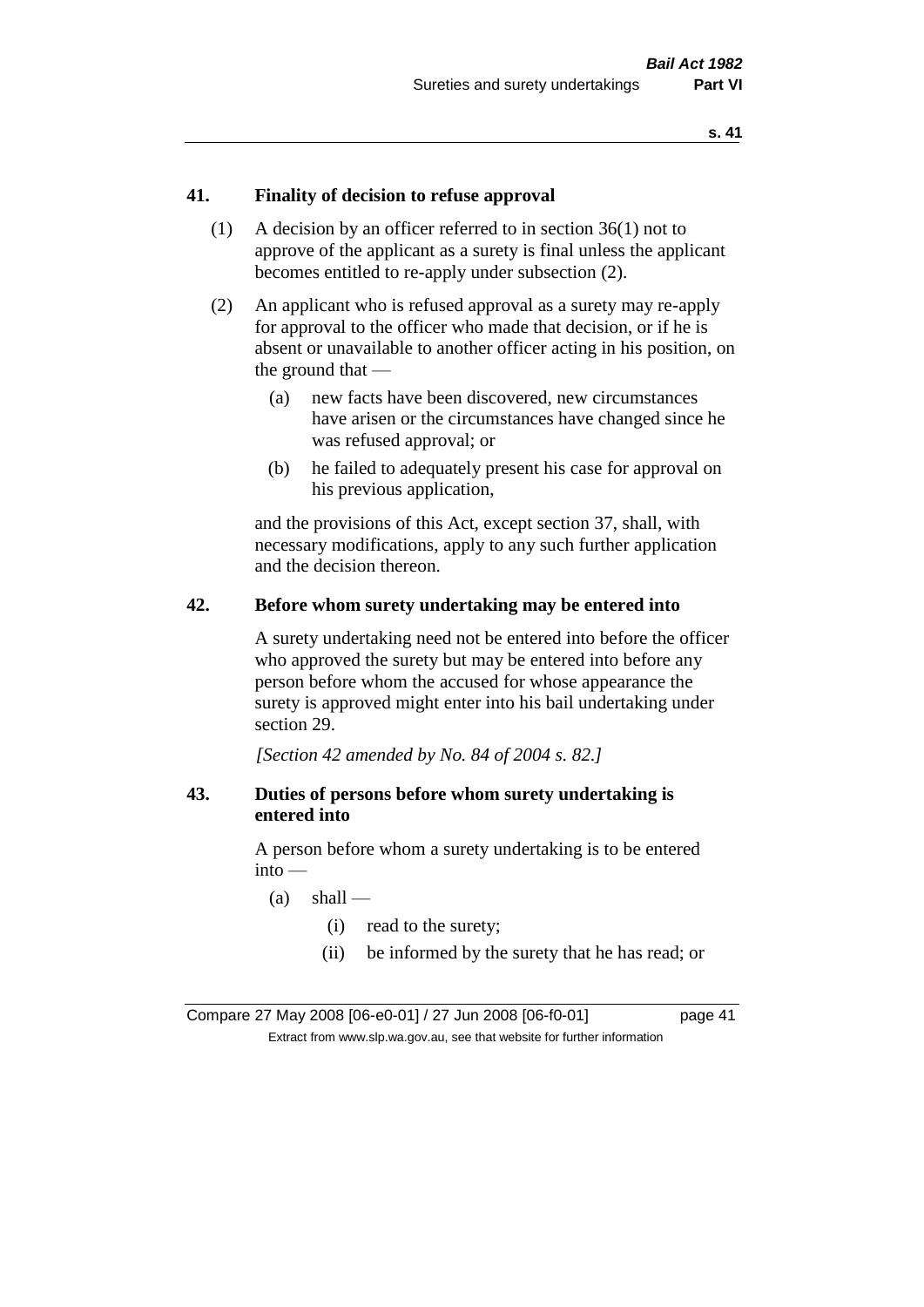(iii) if necessary, have translated to the surety, the documents described in section  $37(1)(a)$  and (b), and the surety undertaking, before the surety enters into the undertaking;

- (b) shall ensure that all conditions which are to be complied with by the surety have been complied with before the surety enters into his undertaking; and
- (c) shall give to the surety a copy of his surety undertaking as duly completed.

*[Section 43 amended by No. 74 of 1984 s. 13.]* 

## **44. Surety undertaking extends to adjourned hearing only by consent**

- (1) A surety undertaking does not extend to the failure by the accused to appear at a different time or a different time and place pursuant to section 31 unless —
	- (a) his surety undertaking contains a provision that it does so extend; and
	- (b) where applicable, pursuant to subsection (2), he has received notice as mentioned in that subsection.
- (2) A surety undertaking may, at the option of the surety, also contain a provision that, where a different time or a different time and place for the accused's appearance is substituted pursuant to section 31, the surety's liability shall only arise if he is given notice, as soon as is practicable, of the different time or the different time and place.

*[Section 44 amended by No. 74 of 1984 s. 14; No. 84 of 2004 s. 82.]* 

## **45. Giving and proof of notices under section 44**

- (1) For the purposes of section 44(2) notice to a surety may be given —
	- (a) orally to the surety by the judicial officer when he fixes a time and place for the proceedings or the resumed

page 42 Compare 27 May 2008 [06-e0-01] / 27 Jun 2008 [06-f0-01] Extract from www.slp.wa.gov.au, see that website for further information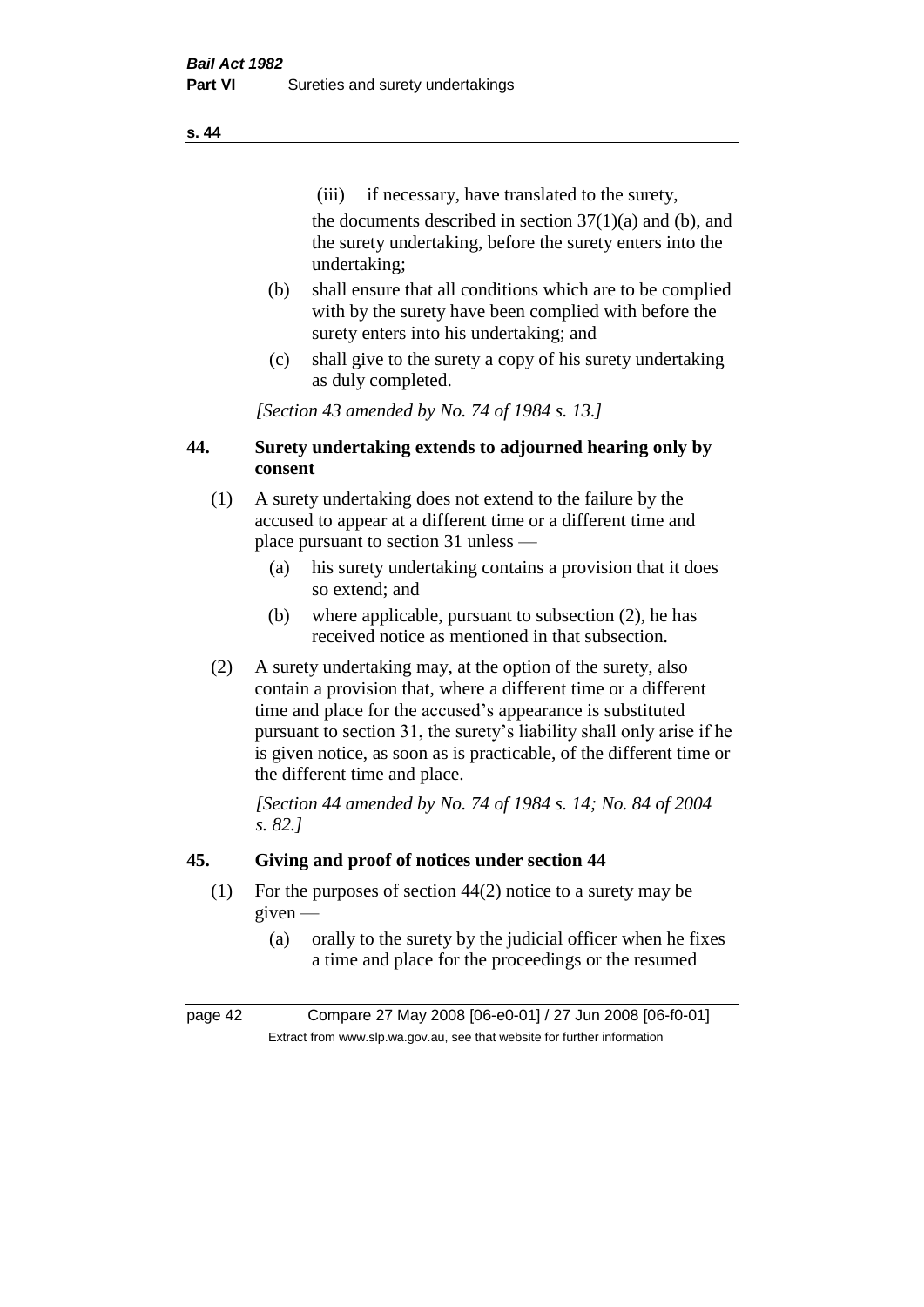proceedings;

- (b) in the prescribed form to the surety personally; or
- (c) by the registrar of the court sending the prescribed form by registered post or telegram to him at his address appearing in his undertaking or notified under section 60.
- (2) Section 32(2) and (3) shall apply to the service and proof of service of a notice under subsection (1)(c).
- (3) A judicial officer who, under subsection  $(1)(a)$ , notifies a surety of the time and place for the proceedings or the resumed proceedings shall endorse on the surety's undertaking a certificate showing details of such time and place and that he notified the surety thereof.
- (4) In any proceedings
	- (a) a document purporting to be a copy of a notice referred to in section 44(2) shall be evidence of the terms of the notice;
	- (b) an endorsement on a surety undertaking purporting to be a certificate referred to in subsection (3) shall be evidence of the matters appearing therein without proof of the signature of the judicial officer who made it.

*[Section 45 amended by No. 74 of 1984 s. 15; No. 59 of 2004 s. 141.]* 

### **46. Power of surety to apprehend accused**

- (1) A surety may arrest an accused for whose appearance in court he has entered into a surety undertaking if the surety has reasonable grounds to believe that —
	- $(a)$  the accused
		- (i) is not likely to comply with the requirements of his bail undertaking mentioned in section  $28(2)(a)$  or (b);

Compare 27 May 2008 [06-e0-01] / 27 Jun 2008 [06-f0-01] page 43 Extract from www.slp.wa.gov.au, see that website for further information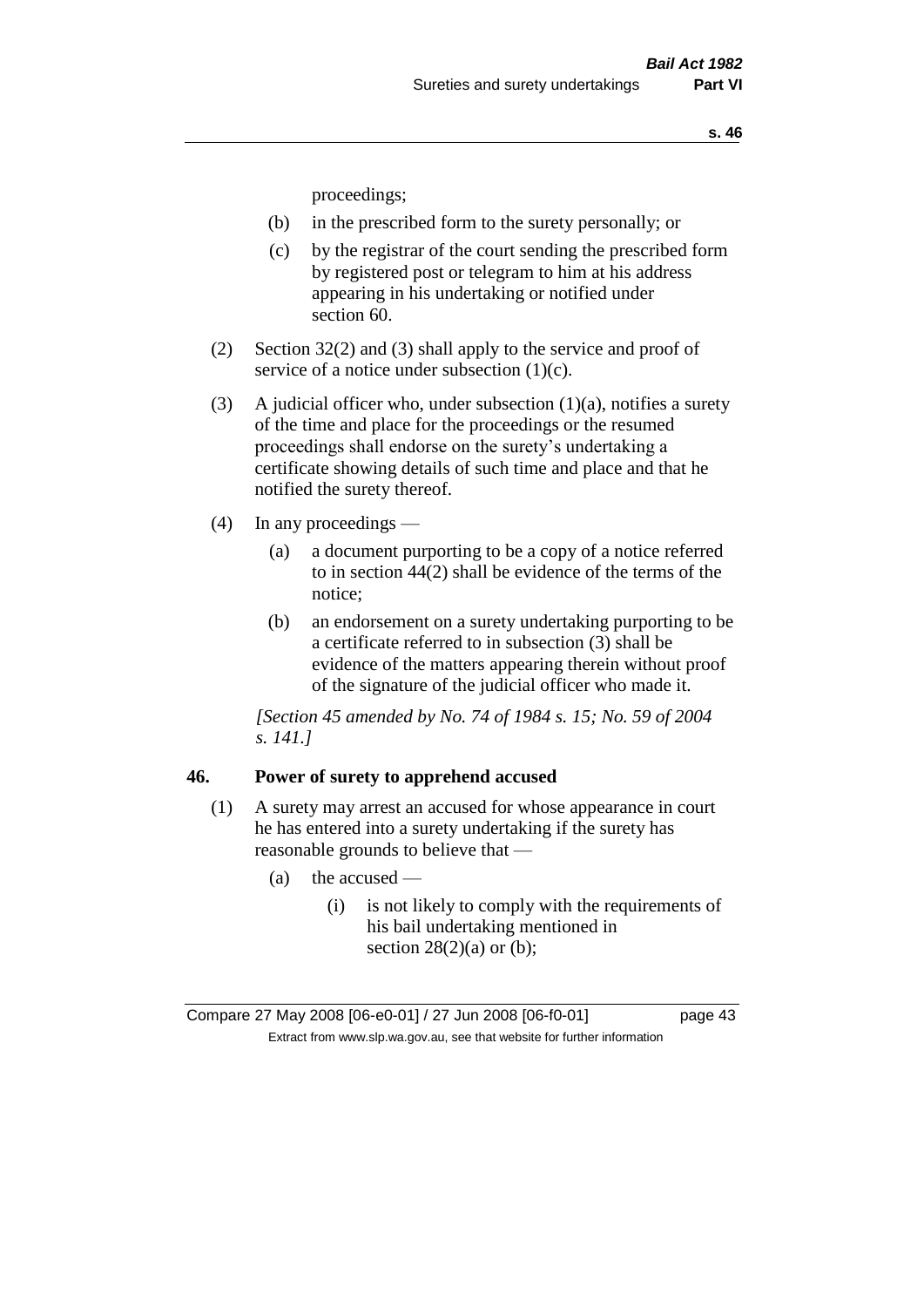- (ii) is, or has been, in breach of any condition of his bail undertaking mentioned in section 28(2)(c); or
- (iii) is, or has been, in breach of a home detention condition mentioned in section 28(2)(d);

and

- (b) it is not expedient to invoke the assistance of a police officer under section 54(1) because the delay occasioned by doing so would defeat the purpose of that section.
- (2) A surety who arrests an accused under subsection (1) shall, as soon as is practicable, deliver him into the custody of a police officer and thereafter he shall be dealt with under section 54(4) and section 55, and those provisions shall apply, as if he had been arrested by a police officer under section 54(2).

*[Section 46 amended by No. 74 of 1984 s. 16; No. 61 of 1990 s. 10; No. 84 of 2004 s. 82.]* 

## **47. Cessation and suspension of surety undertaking**

A surety undertaking ceases to have effect —

- (a) upon the revocation of bail under section  $55(1)$ ;
- (b) upon the release of an accused under section 55(2) if the surety does not consent to the continuance in force of his surety undertaking;
- (c) upon its being cancelled under section 48(4) (and as from the time fixed therefor) by an appropriate judicial officer;
- (d) upon the death of the surety, but only if no order under section 49(1) has been made before then;
- (e) subject to sections 31 and 44, upon the appearance in court by the accused as required by his bail undertaking;
- (f) upon the discharge of the accused according to law from any further proceedings for the offence, or all of the offences, to which the surety undertaking relates; or

page 44 Compare 27 May 2008 [06-e0-01] / 27 Jun 2008 [06-f0-01] Extract from www.slp.wa.gov.au, see that website for further information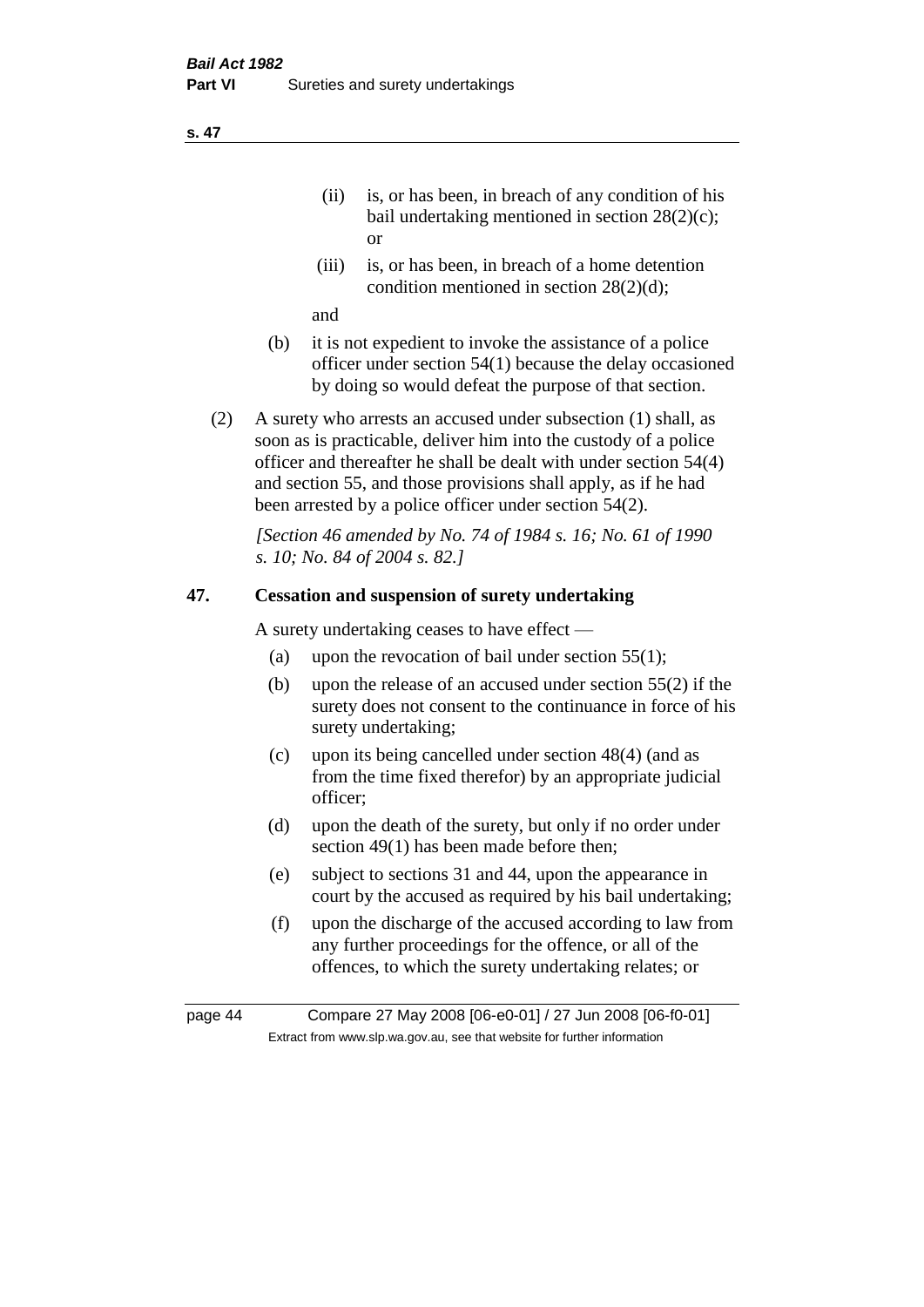(g) during any period before the time at which the accused is required to appear in court when he is in custody for any other offence or reason.

*[Section 47 amended by No. 84 of 2004 s. 82.]* 

## **48. Surety may apply for cancellation of his undertaking**

- (1) A surety may apply to an appropriate judicial officer for cancellation of his undertaking.
- (2) An application under subsection (1) may be made at any time before that specified, or deemed by section 31(3) to be specified, in the accused's bail undertaking for his appearance in court.
- (3) Upon an application being made under subsection (1) an appropriate judicial officer shall cause the accused to appear before him or another such officer and may issue a warrant or summons for that purpose.
- (4) Upon the appearance of the accused before the time mentioned in subsection (2) an appropriate judicial officer shall —
	- (a) cancel the surety undertaking; and
	- (b) exercise one of the powers set out in section  $55(1)(d)$ or (e).
- (5) An application under subsection (1) must be made, and proceedings on it are to be conducted —
	- (a) in a court of summary jurisdiction in accordance with regulations made under the *Criminal Procedure Act 2004*;
	- (b) in the Supreme Court or the District Court  $-\text{in}$ accordance with rules of court made under the *Criminal Procedure Act 2004*.

*[Section 48 amended by No. 59 of 2004 s. 141; No. 84 of 2004 s. 7 and 82.]* 

Compare 27 May 2008 [06-e0-01] / 27 Jun 2008 [06-f0-01] page 45 Extract from www.slp.wa.gov.au, see that website for further information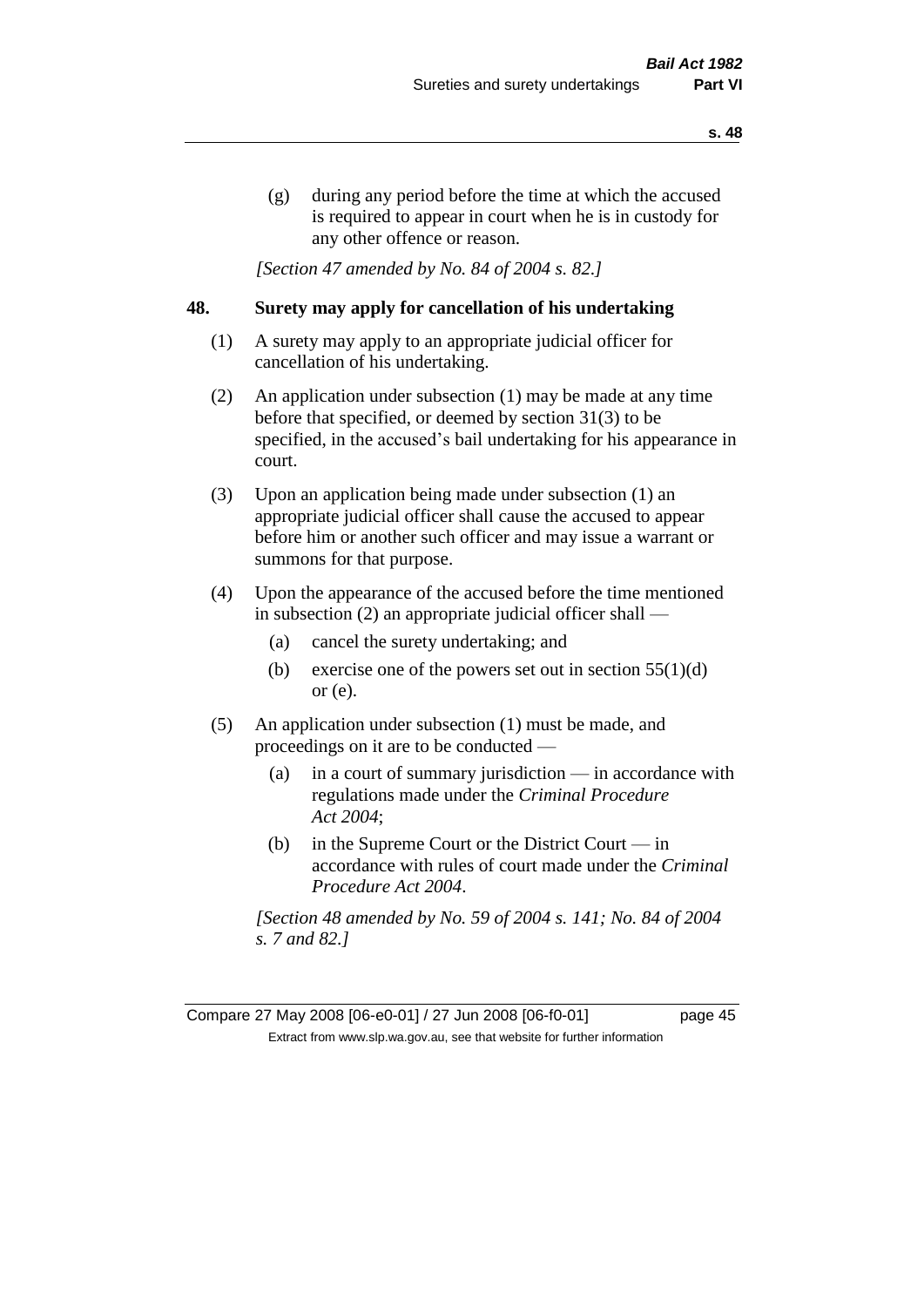## **49. Forfeiture of money under surety's undertaking**

- (1) Where an accused has failed to comply with any requirement of his bail undertaking mentioned in section 28(2)(a) or (b)(ii) the following provisions of this section apply for the purpose of enforcing payment to the State of any sum thereupon payable by a surety in terms of his surety undertaking —
	- (a) the registrar of the court before which the accused failed to appear may apply to an appropriate judicial officer for an order that the sum be paid;
	- (b) that judicial officer shall summon the surety to appear before the court in which the judicial officer exercises jurisdiction to show cause why an order of forfeiture should not be made under this section;
	- (c) on the hearing of the application and upon proof of the surety's liability in terms of his undertaking, the judicial officer shall order forfeiture of the full amount specified in the undertaking unless the surety attends at the hearing and shows to the satisfaction of the judicial officer that there was reasonable cause for the failure of the accused to comply with the requirement to which the application relates;
	- (d) notwithstanding paragraph (c), the judicial officer may decline to make an order under that paragraph or may order forfeiture in part only where the surety attends and shows to the satisfaction of the judicial officer —
		- (i) that, by reason of a change of circumstances since the undertaking was entered into, an order for forfeiture, or for forfeiture in full (as the case may be), would cause excessive hardship to the surety or his dependants; and
		- (ii) that such hardship would not be relieved by the exercise of one or more of the powers conferred by section 59;

page 46 Compare 27 May 2008 [06-e0-01] / 27 Jun 2008 [06-f0-01] Extract from www.slp.wa.gov.au, see that website for further information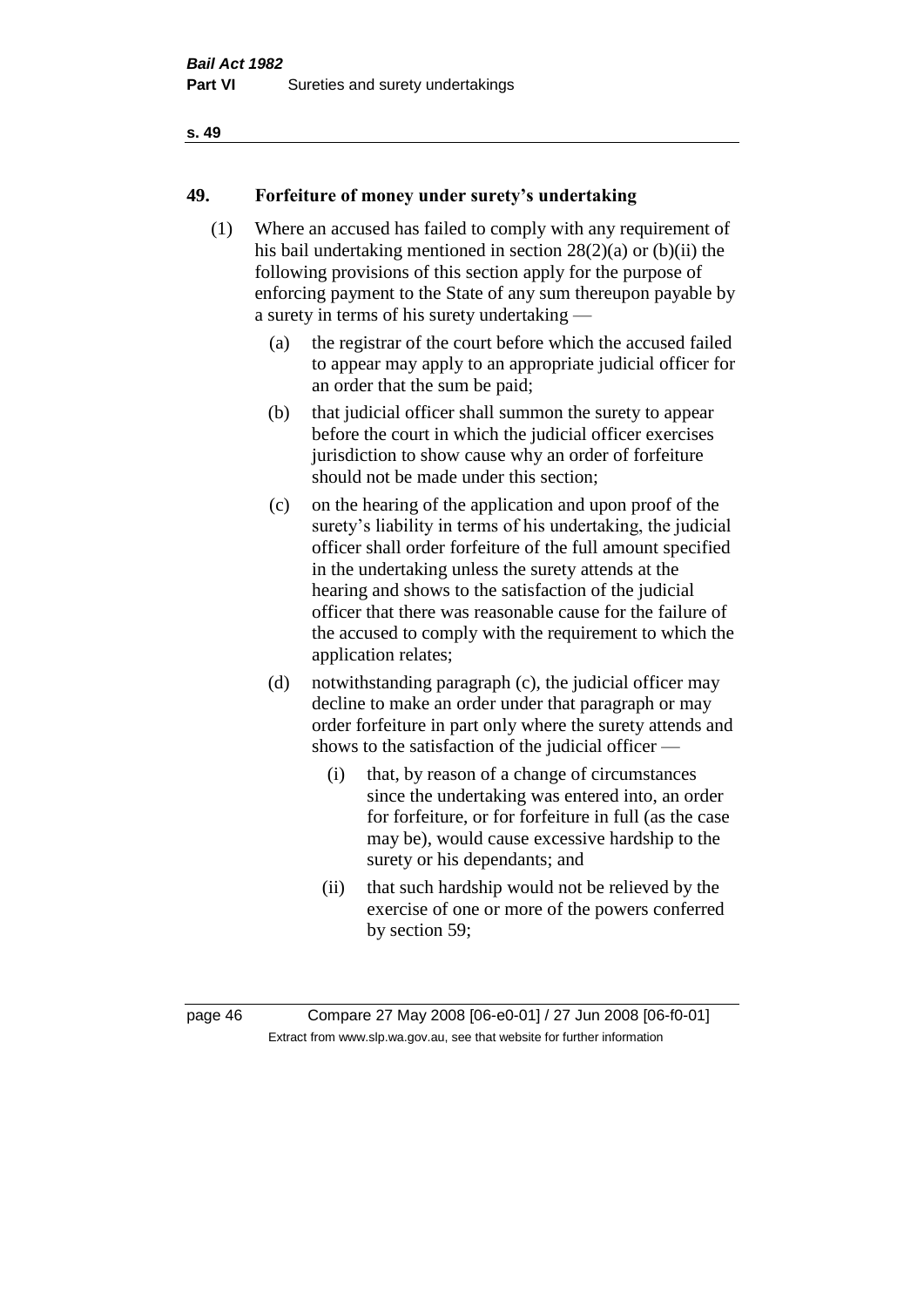- (e) an order may be made under this section whether or not the accused has been convicted of an offence against section 51(1) or (2) but if, after an order has been made, the surety satisfies the Governor that new facts have been discovered or new circumstances have arisen which show that there was reasonable cause for the failure of the accused as mentioned in paragraph (c), the Governor may exercise the power in section 139 of the *Sentencing Act 1995* as if the forfeiture were one to which that section applied.
- (2) An application under subsection (1) must be made, and proceedings on it are to be conducted —
	- (a) in a court of summary jurisdiction in accordance with regulations made under the *Criminal Procedure Act 2004*;
	- (b) in the Supreme Court or the District Court in accordance with rules of court made under the *Criminal Procedure Act 2004*.
- (3) Without prejudice to the recovery of such an amount as a civil debt due to the State, any amount to be paid under an order made under this section is to be paid, and its payment may be enforced under Part 5 of the *Fines, Penalties and Infringement Notices Enforcement Act 1994*, unless an order has been made under subsection (4).
- (4) If under this section the Supreme Court or the District Court makes an order requiring the payment of money, the court may make an order under section 59 of the *Sentencing Act 1995* in respect of the amount payable and for that purpose that section, with any necessary changes, applies as if the amount were a fine imposed on the surety.

*[Section 49 amended by No. 74 of 1984 s. 17; No. 92 of 1994 s. 5; No. 78 of 1995 s. 8; No. 65 of 2003 s. 121(3); No. 74 of 2003 s. 29; No. 59 of 2004 s. 141; No. 84 of 2004 s. 8, 11 and 82.]* 

Compare 27 May 2008 [06-e0-01] / 27 Jun 2008 [06-f0-01] page 47 Extract from www.slp.wa.gov.au, see that website for further information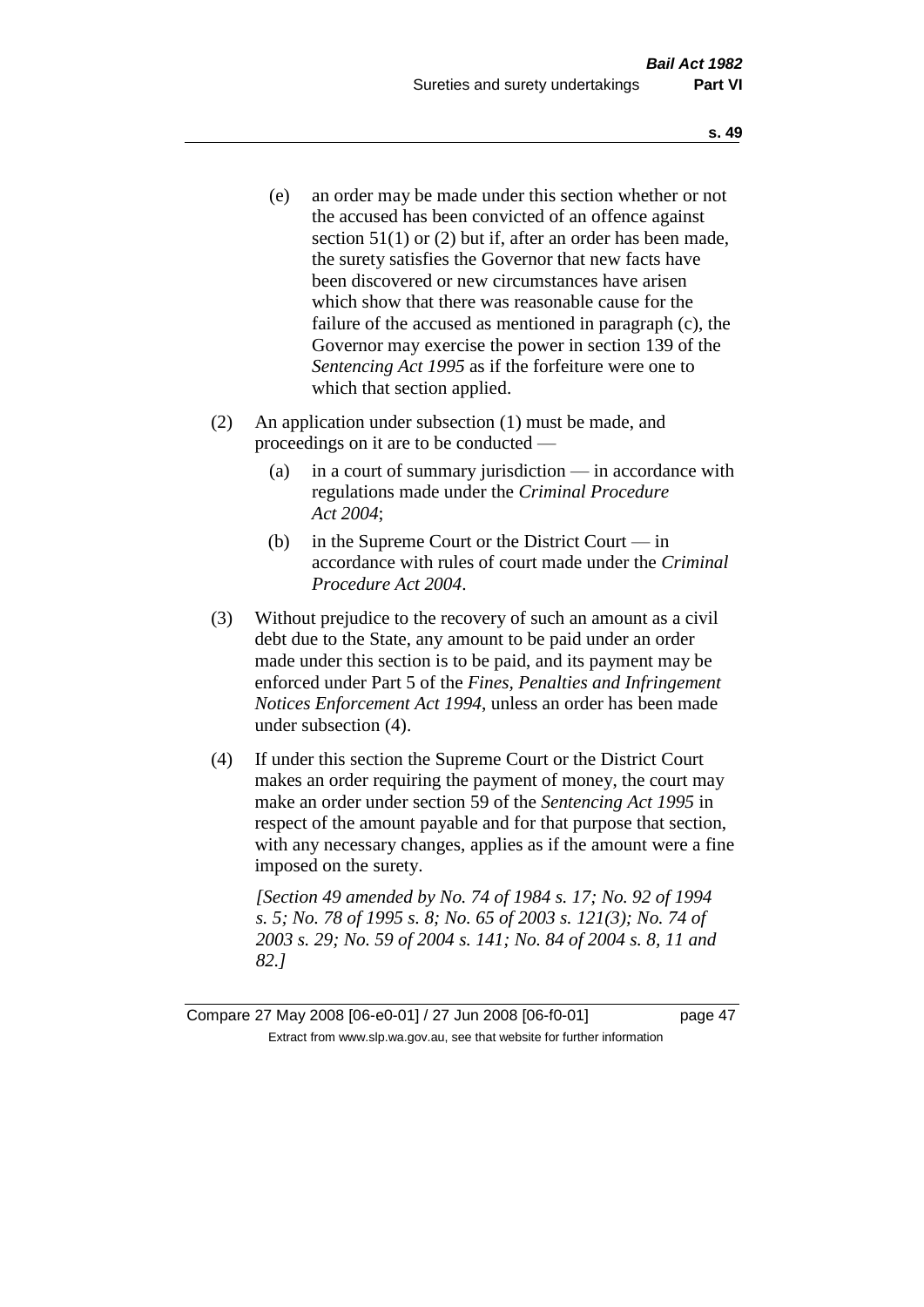### **50. Offence to indemnify surety**

(1) If a person indemnifies, or agrees to indemnify, a surety or proposed surety against any liability which the surety or proposed surety may incur under this Act (including this section) he and the surety or proposed surety and any person with whom he agrees as aforesaid each commits an offence.

Penalty: \$1 000 or imprisonment for 12 months or both.

- (2) An offence is committed under subsection  $(1)$ 
	- (a) whether the agreement is made before or after the surety undertaking is entered into and whether or not a proposed surety actually becomes a surety; and
	- (b) whether the compensation is to be in money or in money's worth.
- (3) An offence is not committed under subsection (1) by a surety or proposed surety if he shows —
	- (a) that he had no knowledge of an agreement within the meaning of subsection (1) proposed to be entered into between 2 other persons; or
	- (b) that having such knowledge he took all steps reasonably available to him to prevent the agreement being entered into.

*[Section 50 amended by No. 74 of 1984 s. 18.]* 

page 48 Compare 27 May 2008 [06-e0-01] / 27 Jun 2008 [06-f0-01] Extract from www.slp.wa.gov.au, see that website for further information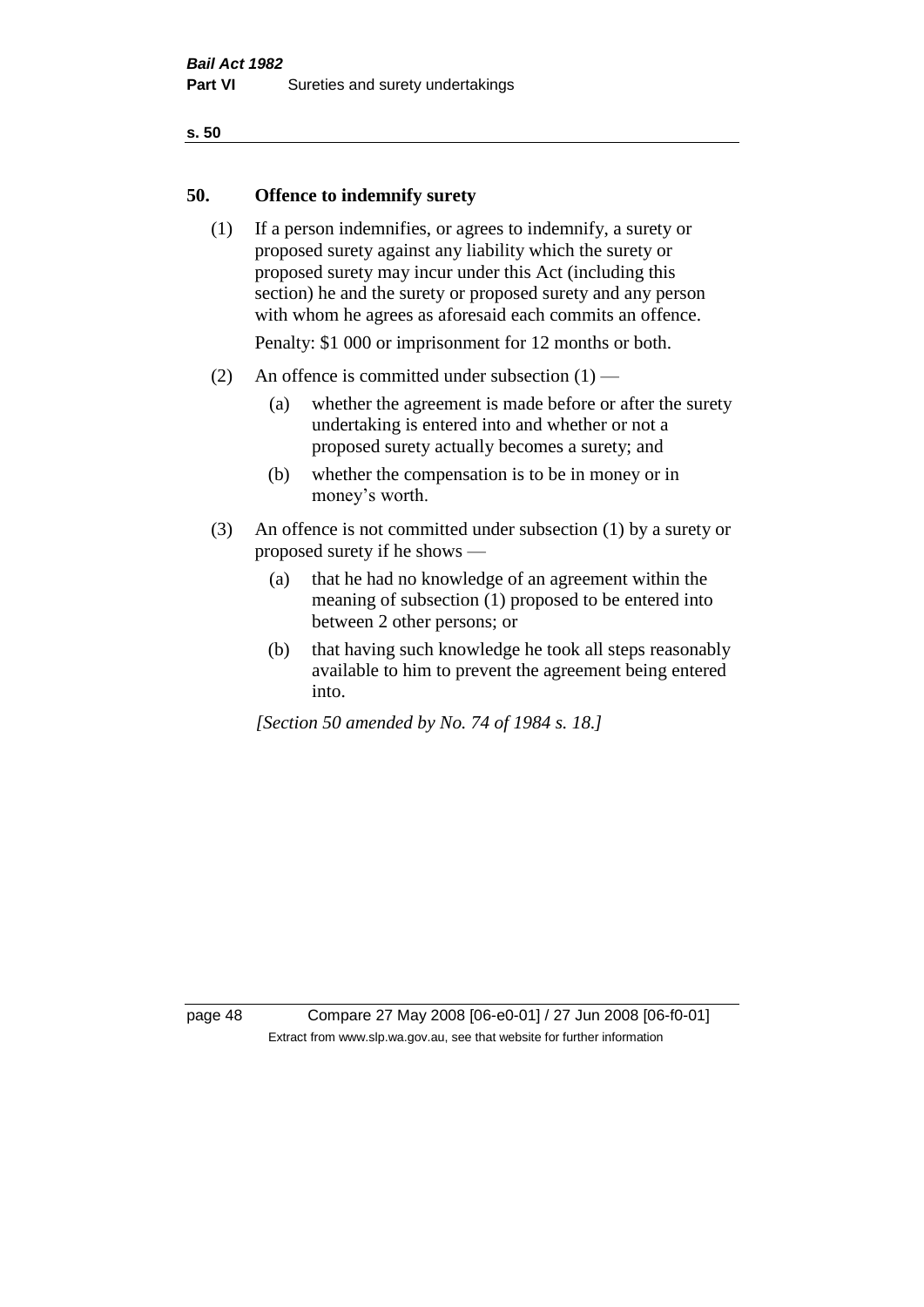#### **s. 50A**

# **Part VIA — Administration of home detention conditions**

*[Heading inserted by No. 61 of 1990 s. 11.]* 

### **50A. Powers of CEO (corrections)**

The CEO (corrections) has all of the powers conferred under this Act on a community corrections officer and may review, vary, or rescind a direction given by a community corrections officer.

*[Section 50A inserted by No. 61 of 1990 s. 11; amended by No. 31 of 1993 s. 9; No. 65 of 2006 s. 53.]* 

*[50B. Repealed by No. 78 of 1995 s. 8.]* 

## **50C. Powers and duties of community corrections officers**

- (1) A community corrections officer may give such reasonable directions to an accused subject to a home detention condition as are necessary for the proper administration of the condition and any other condition imposed on the grant of bail to the accused including, without limiting the generality of the foregoing, directions as to —
	- (a) when the accused may leave the place where he is required by the home detention condition to remain;
	- (b) the period of any authorised absence from the place where he is required by the home detention condition to remain;
	- (c) when the accused shall return to the place where he is required by the home detention condition to remain;
	- (d) the method of travel to be used by the accused during any absence from the place where he is required by the home detention condition to remain; and
	- (e) the manner in which the accused shall report his whereabouts.

Compare 27 May 2008 [06-e0-01] / 27 Jun 2008 [06-f0-01] page 49 Extract from www.slp.wa.gov.au, see that website for further information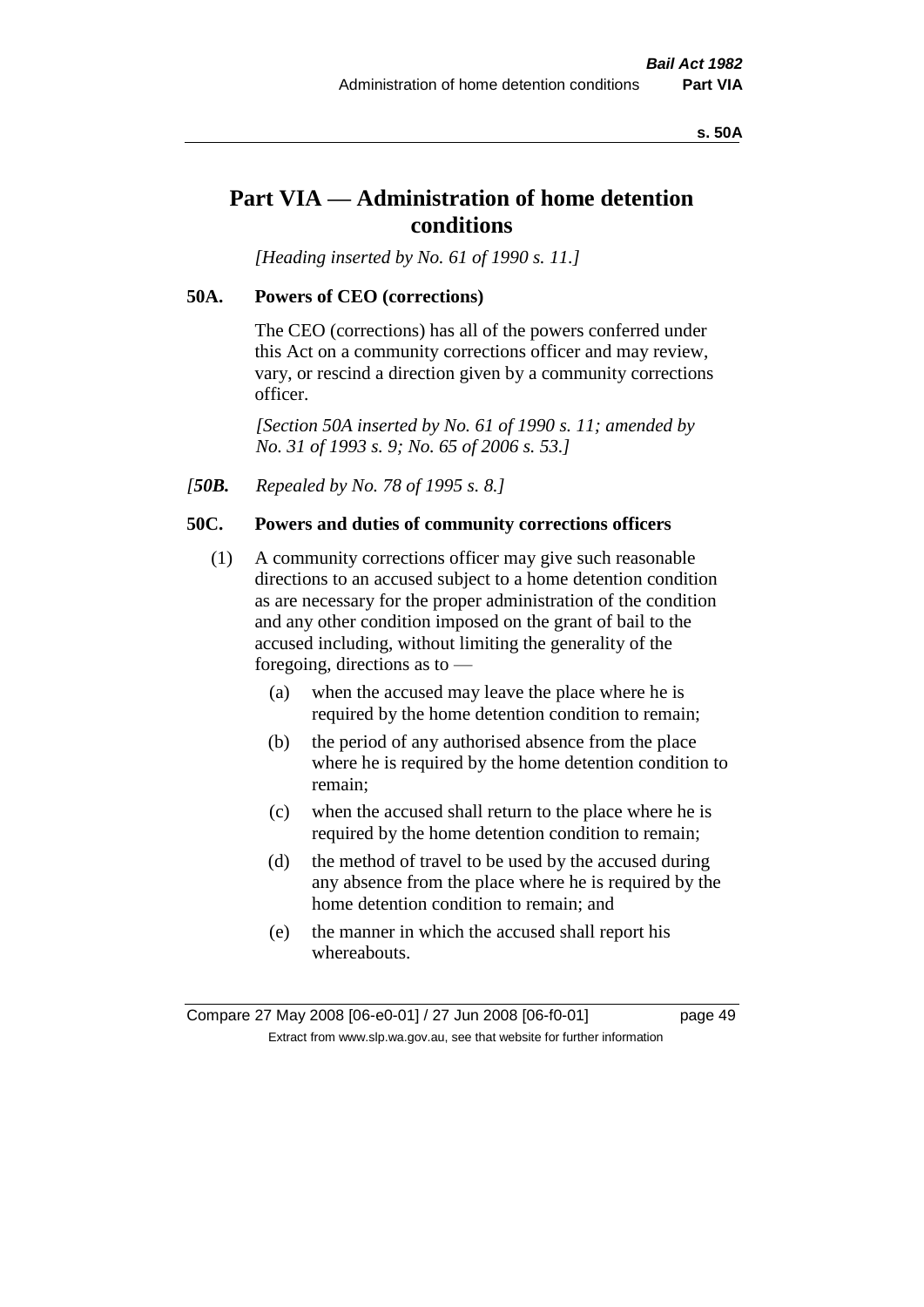**s. 50C**

| (2)     | For the purpose of ascertaining whether or not an accused is<br>complying with a home detention condition or any direction<br>given pursuant to subsection (1), a community corrections<br>officer may, at any time — |                                                                                                                                                                                              |  |  |
|---------|-----------------------------------------------------------------------------------------------------------------------------------------------------------------------------------------------------------------------|----------------------------------------------------------------------------------------------------------------------------------------------------------------------------------------------|--|--|
|         | enter or telephone the place where the accused is<br>(a)<br>required by a home detention condition to remain;                                                                                                         |                                                                                                                                                                                              |  |  |
|         | (b)                                                                                                                                                                                                                   | enter or telephone the accused's place of employment or<br>any other place where the accused is permitted or<br>required to attend; or                                                       |  |  |
|         | (c)                                                                                                                                                                                                                   | question any person at any place referred to in<br>paragraph $(a)$ or $(b)$ .                                                                                                                |  |  |
| (3)     |                                                                                                                                                                                                                       | A person who $-$                                                                                                                                                                             |  |  |
|         | (a)                                                                                                                                                                                                                   | hinders a person exercising powers under subsection (2);<br><sub>or</sub>                                                                                                                    |  |  |
|         | (b)                                                                                                                                                                                                                   | fails to answer a question put pursuant to<br>subsection $(2)(c)$ or gives an answer that the person<br>knows is false or misleading in a material particular,                               |  |  |
|         | commits an offence.                                                                                                                                                                                                   |                                                                                                                                                                                              |  |  |
|         | Penalty: \$2 000 and imprisonment for 12 months.                                                                                                                                                                      |                                                                                                                                                                                              |  |  |
| (4)     | A community corrections officer —                                                                                                                                                                                     |                                                                                                                                                                                              |  |  |
|         | (a)                                                                                                                                                                                                                   | shall keep such records and make such returns and<br>reports in relation to accused persons subject to home<br>detention conditions as the CEO (corrections) directs;<br>and                 |  |  |
|         | (b)                                                                                                                                                                                                                   | shall make any records relating to an accused subject to<br>a home detention condition available on the request of<br>the CEO (corrections) to him.                                          |  |  |
|         |                                                                                                                                                                                                                       | [Section 50C inserted by No. 61 of 1990 s. 11; amended by<br>No. 31 of 1993 s. 9; No. 50 of 2003 s. 37(3); No. 84 of 2004<br>s. 82 and 83(3); No. 65 of 2006 s. 53; No. 2 of 2008 s. 56(2).] |  |  |
|         |                                                                                                                                                                                                                       |                                                                                                                                                                                              |  |  |
| page 50 |                                                                                                                                                                                                                       | Compare 27 May 2008 [06-e0-01] / 27 Jun 2008 [06-f0-01]<br>Extract from www.slp.wa.gov.au, see that website for further information                                                          |  |  |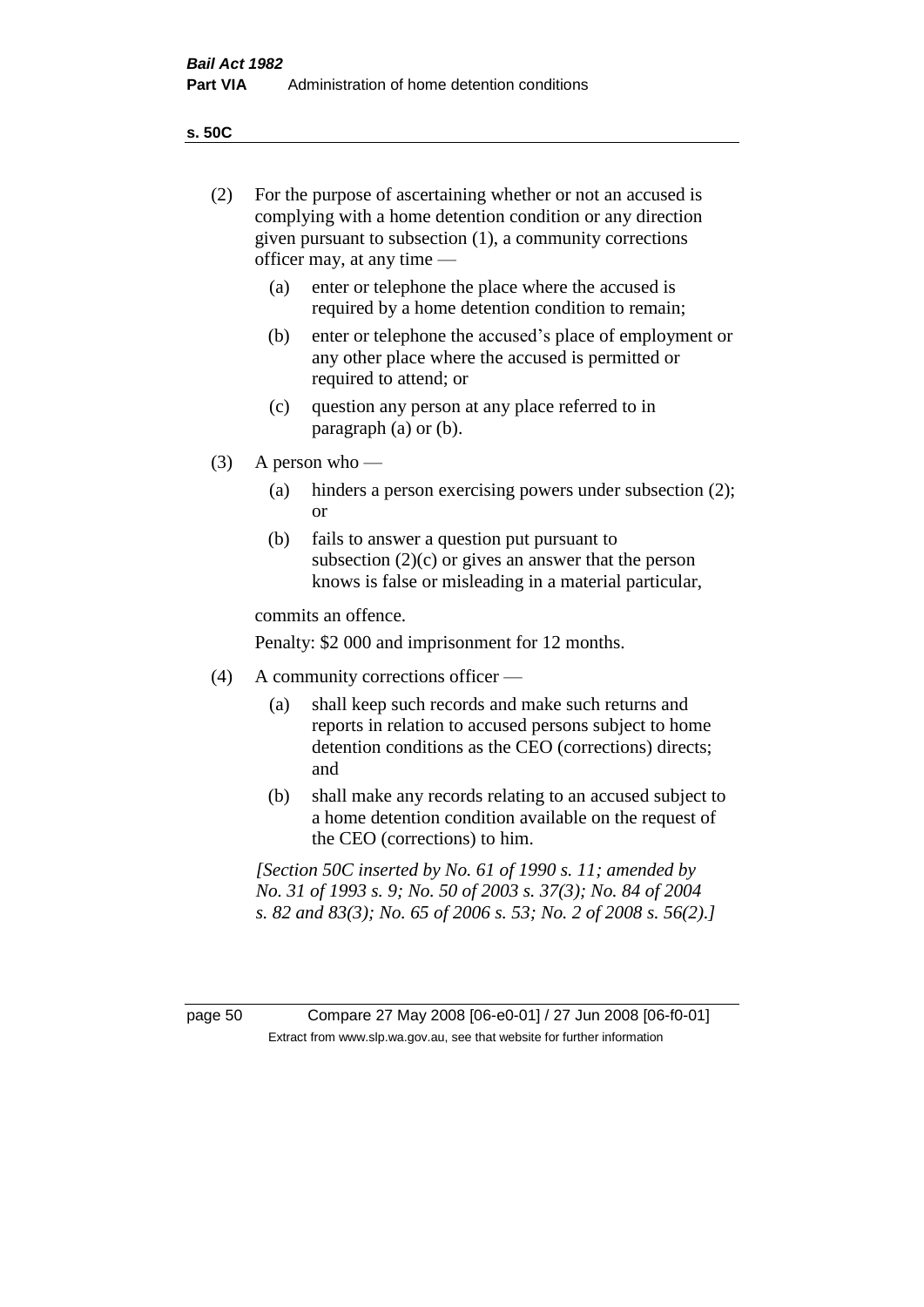## **50D. Powers of members of the Police Force**

- (1) For the purpose of ascertaining whether or not an accused is complying with a home detention condition, a member of the Police Force may —
	- (a) require the accused to produce a copy of his bail undertaking and any notice by the CEO (corrections) under section 50E(a) for inspection; and
	- (b) require the accused to explain why he is absent from the place where he is required by the home detention condition to remain.
- (2) An accused who fails to comply with subsection  $(1)(a)$  or who fails to explain when required to do so under subsection (1)(b) or who gives an explanation that the accused knows is false or misleading in a material particular, commits an offence.

Penalty: \$2 000.

*[Section 50D inserted by No. 61 of 1990 s. 11; amended by No. 31 of 1993 s. 9; No. 50 of 2003 s. 37(4); No. 84 of 2004 s. 82; No. 65 of 2006 s. 53.]* 

## **50E. CEO (corrections) may substitute a different place of detention and apply conditions**

The CEO (corrections) may, at any time, by notice in writing given to an accused granted bail subject to a home detention condition —

- (a) substitute a different place for the place where an accused is required by a home detention condition to remain;
- (b) require the accused to comply with such of the conditions specified in the list provided to the accused under section 24A(4) as are specified in the notice.

*[Section 50E inserted by No. 61 of 1990 s. 11; amended by No. 31 of 1993 s. 9; No. 84 of 2004 s. 82; No. 65 of 2006 s. 53.]*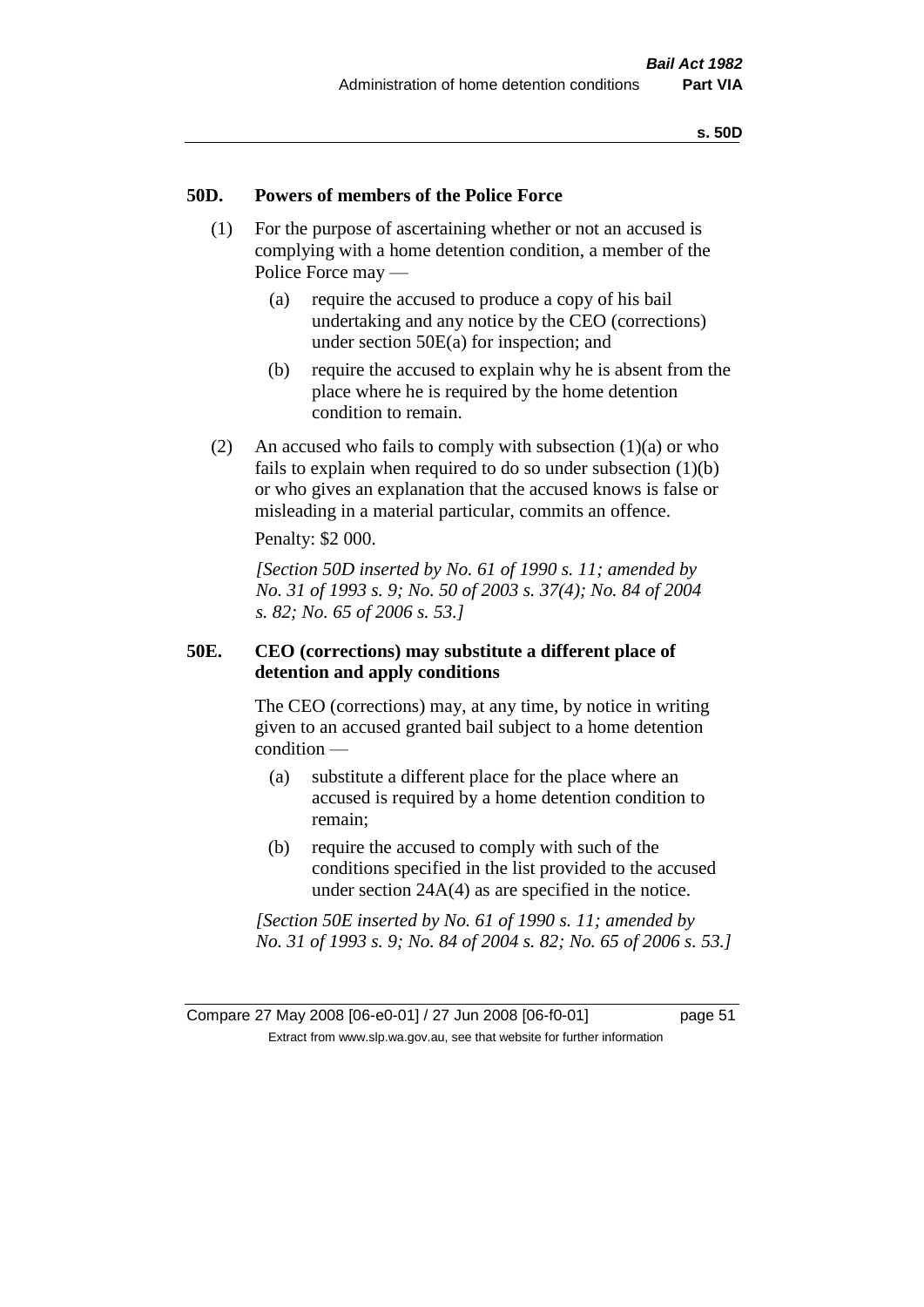| ۰.<br>×<br>-<br>۰.<br>× |  |
|-------------------------|--|
|-------------------------|--|

### **50F. CEO (corrections) may revoke bail**

- (1) Where a home detention condition has been imposed as a condition on a grant of bail to an accused the CEO (corrections) may, in his absolute discretion, by instrument signed by him and if practicable, given to the accused, revoke the bail.
- (2) Without limiting the generality of subsection (1), the power to revoke bail may be exercised where the accused —
	- (a) is not likely to comply with any requirement of his bail undertaking mentioned in section  $28(2)(a)$  or (b); or
	- (b) is, or has been, or is likely to be in breach of any condition of his bail undertaking mentioned in section  $28(2)(c)$ .
- (3) Subject to subsection (4), where the CEO (corrections) revokes bail he shall include a statement of his reasons for the cancellation in the instrument cancelling the bail.
- (4) Where the CEO (corrections) is of the opinion that it would be in the interest of the accused or any other person, or the public, to withhold from the accused any or all of the reasons referred to in subsection (3), the CEO (corrections) may so withhold the reason or reasons.
- (5) Where the CEO (corrections) revokes bail, he may, whenever necessary, issue a warrant directed to all members of the Police Force to have the accused arrested and brought before an appropriate judicial officer.

*[Section 50F inserted by No. 61 of 1990 s. 11; amended by No. 31 of 1993 s. 9; No. 84 of 2004 s. 82; No. 65 of 2006 s. 53.]* 

#### **50G. Procedure on arrest after revocation of bail**

(1) An accused arrested pursuant to a warrant issued under section 50F shall be taken as soon as is practicable before an appropriate judicial officer unless he is arrested less than

page 52 Compare 27 May 2008 [06-e0-01] / 27 Jun 2008 [06-f0-01] Extract from www.slp.wa.gov.au, see that website for further information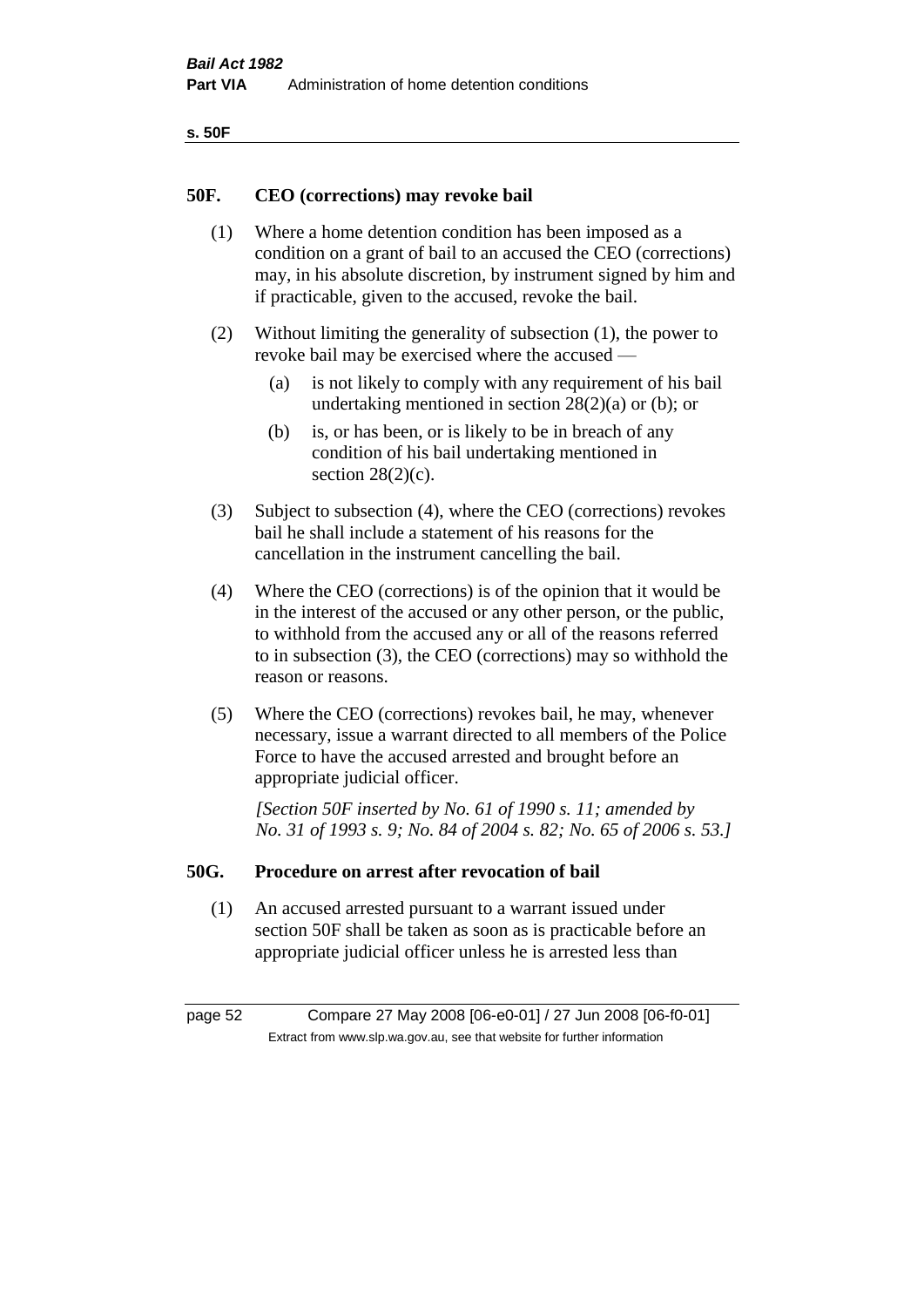24 hours before the time at which he is due to appear in accordance with his bail undertaking, in which case he shall be held in custody and brought before an appropriate judicial officer at that time.

- (2) The judicial officer before whom an accused appears under this section may —
	- (a) remand the accused in custody to appear at the time and place specified, or deemed by section 31(3) to be specified, in his bail undertaking; or
	- (b) grant fresh bail to the accused in accordance with this Act, other than clause 2 of Part B of Schedule 1.

*[Section 50G inserted by No. 61 of 1990 s. 11; amended by No. 45 of 1993 s. 12; No. 84 of 2004 s. 82.]* 

## **50H. Exclusion of the rules of natural justice**

The rules known as the rules of natural justice (including any duty of procedural fairness) do not apply to or in relation to the doing or omission of any act, matter or thing under this Part by the CEO (corrections).

*[Section 50H inserted by No. 61 of 1990 s. 11; amended by No. 31 of 1993 s. 9; No. 65 of 2006 s. 53.]* 

## **50J. Delegation by CEO (corrections)**

The CEO (corrections) may, either generally or as otherwise provided by the instrument of delegation, by writing signed by him, delegate to any person any power or duty under this Part, other than this power of delegation.

*[Section 50J inserted by No. 61 of 1990 s. 11; amended by No. 31 of 1993 s. 9; No. 65 of 2006 s. 53.]* 

## **50K. Retrieval of monitoring equipment**

If under rules made under section 50L any device or equipment has been installed at the place where an accused is required by a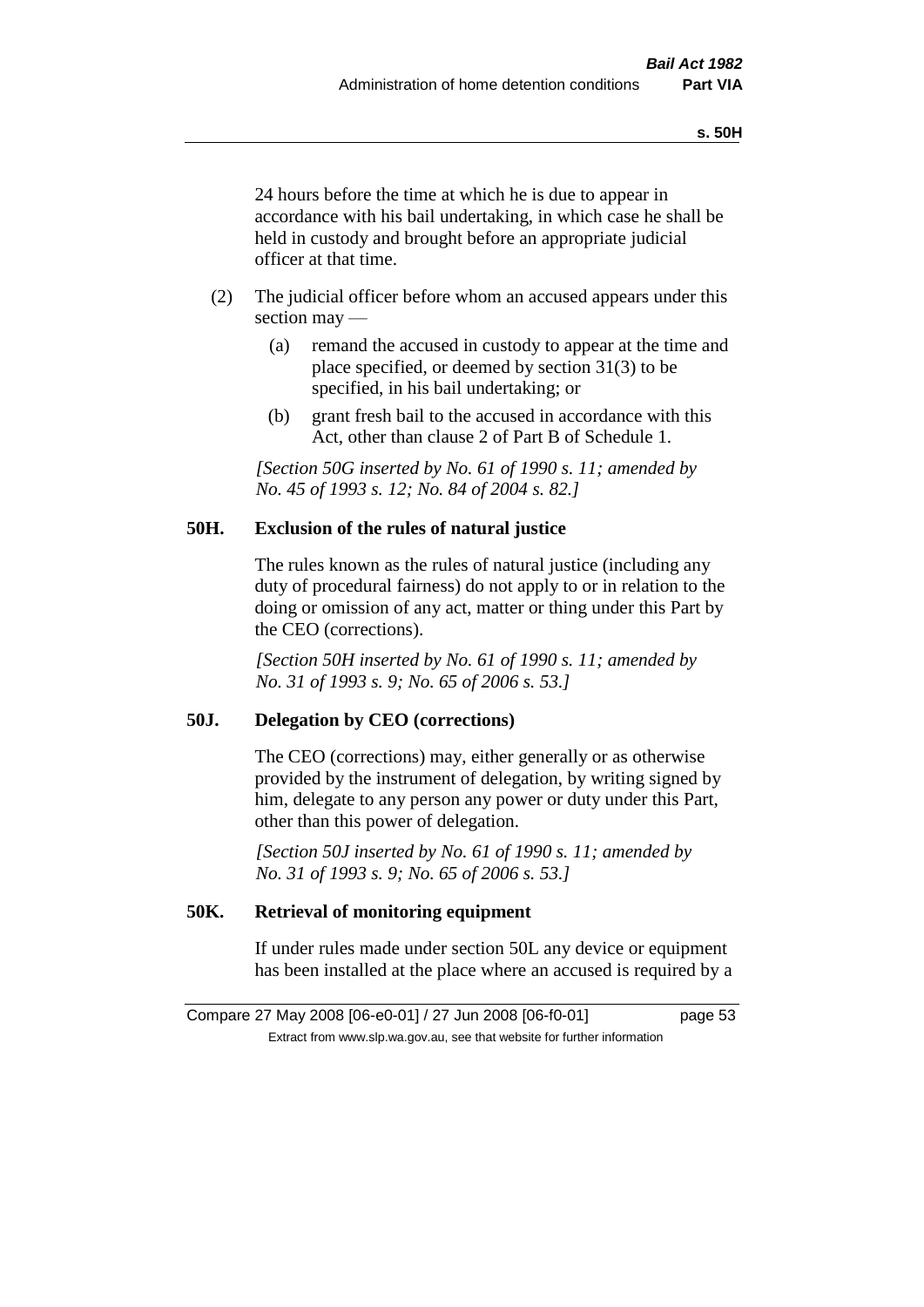#### **s. 50L**

home detention condition to remain, section 118 of the *Sentence Administration Act 2003* applies.

*[Section 50K inserted by No. 78 of 1995 s. 8; amended by No. 50 of 2003 s. 29(3); No. 84 of 2004 s. 82.]* 

## **50L. Rules**

- (1) The CEO (corrections) may, with the approval of the Minister, make rules for the purposes of this Part which may provide for the manner of ensuring that accused persons are complying with home detention conditions and for conditions to be applied to accused persons granted bail subject to home detention conditions including conditions —
	- (a) requiring an accused to wear any device;
	- (b) requiring an accused to permit the CEO (corrections) to install any device or equipment at the place where the accused is required by a home detention condition to remain.
- (2) Rules made under this section may confer a discretionary authority on any person or class of persons.
- (3) Sections 41 and 42 of the *Interpretation Act 1984* do not apply to rules made under this section.

*[Section 50L inserted by No. 61 of 1990 s. 11; amended by No. 31 of 1993 s. 9; No. 84 of 2004 s. 82 and 83(3); No. 65 of 2006 s. 53; No. 2 of 2008 s. 56(3) and (4).]* 

page 54 Compare 27 May 2008 [06-e0-01] / 27 Jun 2008 [06-f0-01] Extract from www.slp.wa.gov.au, see that website for further information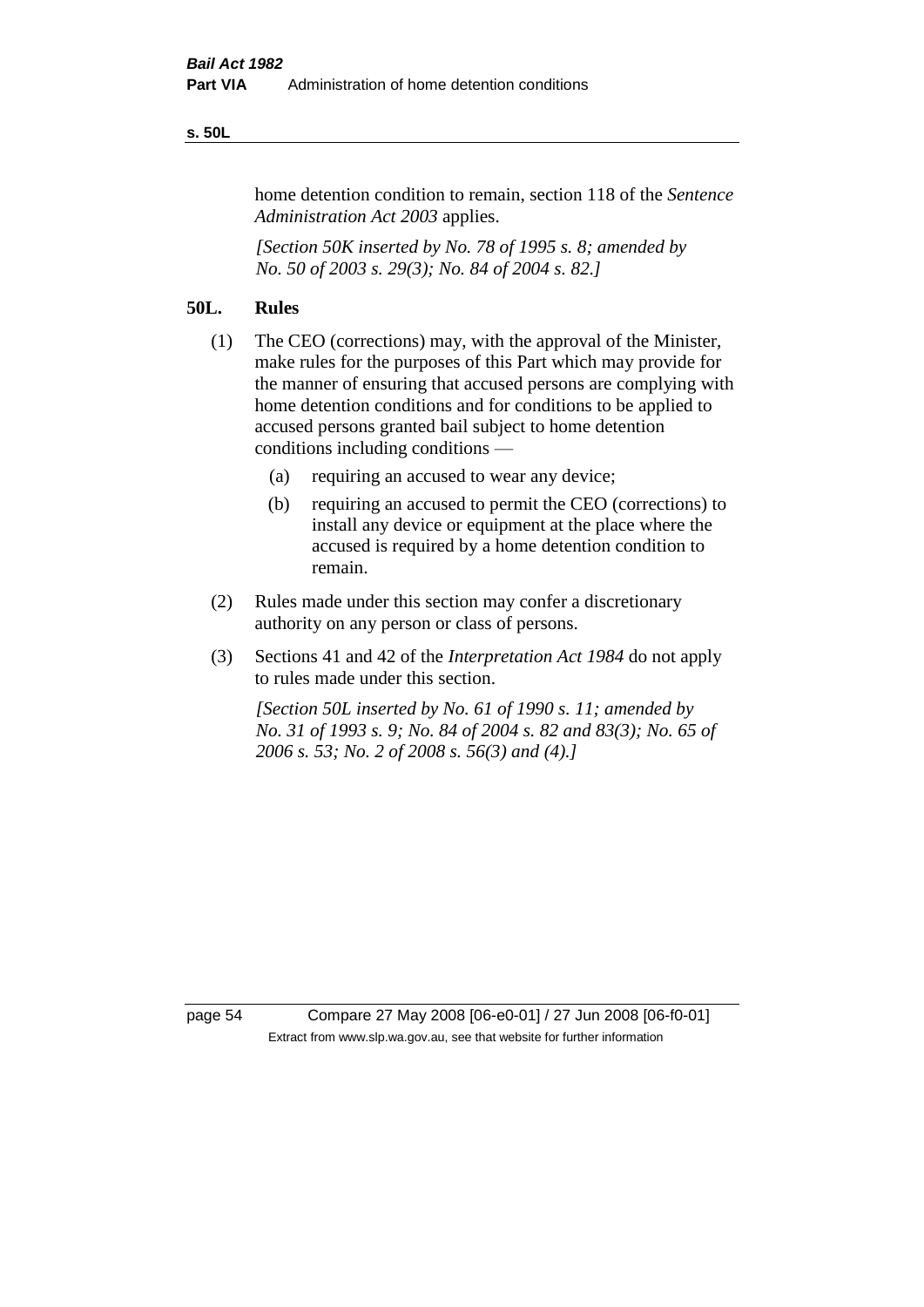# **Part VII — Enforcement of bail undertakings**

## **51. Offence to fail to comply with bail undertaking**

- (1) An accused who, without reasonable cause, fails to comply with the requirement of his bail undertaking mentioned in section 28(2)(a) commits an offence.
- (2) An accused who fails to comply with the requirement of his bail undertaking mentioned in section  $28(2)(b)(ii)$  commits an offence.
- $(2a)$  An accused
	- (a) whose bail undertaking includes any condition imposed for a purpose mentioned in clause  $2(2)(c)$  or (d) of Part D of Schedule 1; and
	- (b) who fails to comply with the condition,

commits an offence.

- (3) An accused shall not be convicted in his absence of an offence against this section.
- (4) An accused who is charged with an offence against subsection (1) or (2) may be convicted of the other of those offences if that other offence is proved by the evidence.
- (5) A prosecution for an offence against subsection (1), (2) or (2a) may be brought at any time.
- (6) A person who is convicted of an offence against subsection (1), (2) or (2a) is liable to a fine not exceeding \$10 000 or imprisonment for a term not exceeding 3 years, or both.
- (7) A court which convicts an accused of an offence against this section may, in addition to any penalty which it may impose, order that the accused pay such sum as it may fix in or towards defraying the costs and expenses of and consequent upon his apprehension following the failure to comply with his bail undertaking for which he was convicted.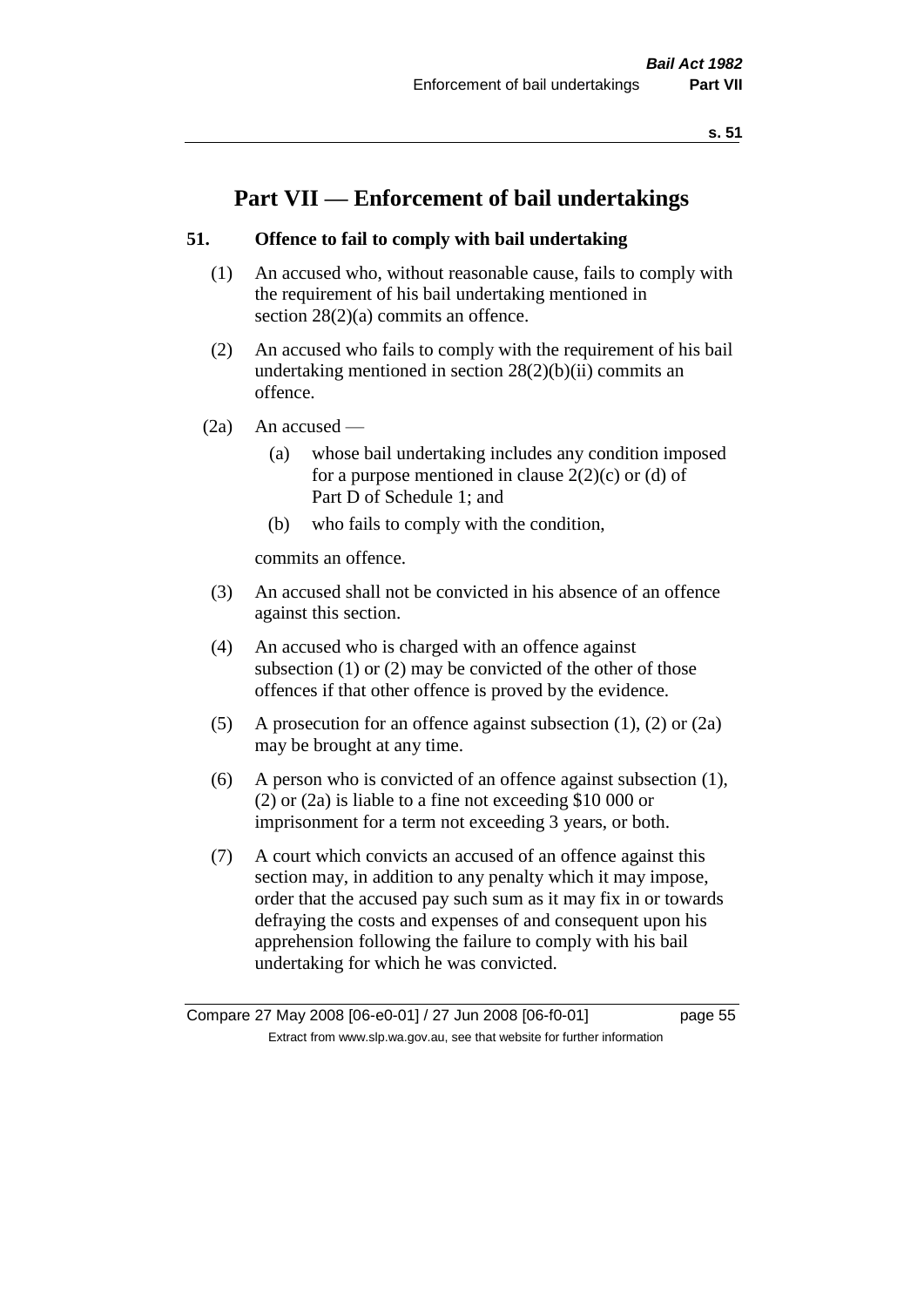- (8) An order made under subsection (7)
	- (a) shall specify to whom and in what manner the sum shall be paid; and
	- (b) may be enforced as though the sum were a penalty imposed under this section.

*[Section 51 amended by No. 54 of 1998 s. 9; No. 59 of 2004 s. 141; No. 84 of 2004 s. 11 and 82.]*

## **52. Provisions as to summary proceedings before superior courts for an offence under section 51**

- (1) This section applies, notwithstanding any other Act, for the purpose of prosecuting an offence against section 51(1), (2) or (2a) where the court before which the accused is bound to appear at the time when he fails to comply with his bail undertaking is the Supreme Court or the District Court.
- (2) Where this section applies, the accused shall be dealt with summarily for the offence and shall be so dealt with —
	- (a) by a judge of the Supreme Court in any case where the accused was bound to appear before the General Division of the Supreme Court;
	- (ab) by a judge of appeal in any case where the accused was bound to appear before the Court of Appeal;
	- (b) by a judge of the District Court in any case where the accused was bound to appear before that Court.
- (3) A prosecution for an offence which is to be dealt with under this section shall be commenced by the authorised officer (as defined in section 80 of the *Criminal Procedure Act 2004*) who was conducting the proceedings in which the accused failed to comply with his bail undertaking —
	- (a) where subsection  $(2)(a)$  or (ab) applies, in the Supreme Court; and
	- (b) where subsection (2)(b) applies, in the District Court.

page 56 Compare 27 May 2008 [06-e0-01] / 27 Jun 2008 [06-f0-01] Extract from www.slp.wa.gov.au, see that website for further information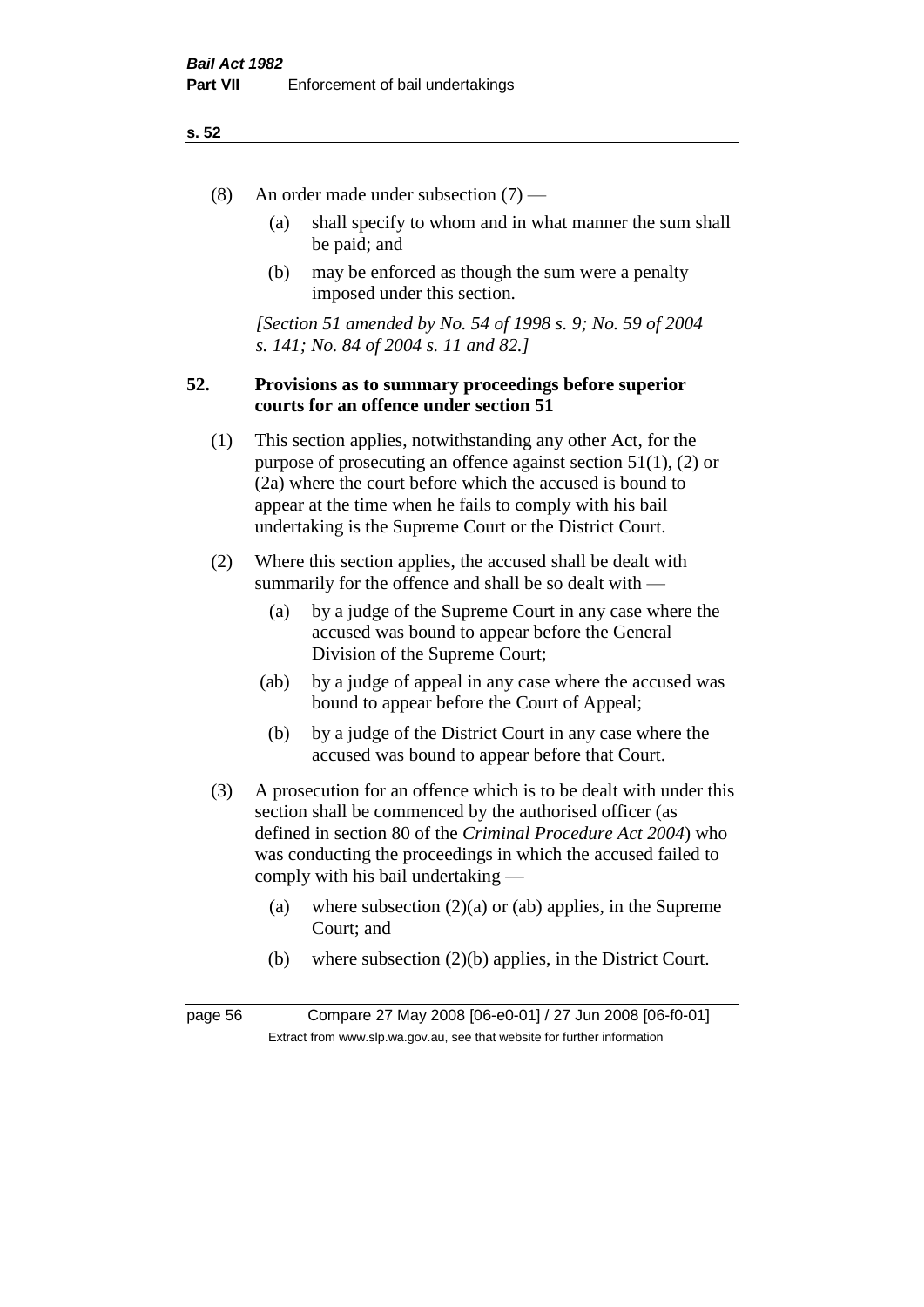- (4) Subject to section 51(3) and (5), a prosecution for an offence which is to be dealt with under this section is to be commenced and conducted under the *Criminal Procedure Act 2004* as if it were a prosecution of a simple offence in a court of summary jurisdiction, but —
	- (a) no fees shall be charged by the Supreme Court or District Court for or in respect of any act or proceeding that relates to the prosecution; and
	- (b) the Supreme Court or District Court cannot order a party to the prosecution to pay another party's costs of or relating to the prosecution, except under section 166(2) of the *Criminal Procedure Act 2004*.
- (5) If under section 51(6) or (7) the Supreme Court or the District Court imposes a pecuniary penalty the court may make an order under section 59 of the *Sentencing Act 1995* in respect of the amount payable.

*[Section 52 amended by No. 92 of 1994 s. 6; No. 78 of 1995 s. 8; No. 54 of 1998 s. 10; No. 45 of 2004 s. 28(2) and (4); No. 59 of 2004 s. 141; No. 84 of 2004 s. 11 and 82; No. 2 of 2008 s. 56(5).]* 

## **53. Appeals against decisions made under s. 52**

- (1) A person who is dissatisfied with a decision (as defined in section 6 of the *Criminal Appeals Act 2004*) made under section 52 may, with the leave of the Court of Appeal, appeal against it.
- (2) For the purposes of subsection (1), Part 2 of the *Criminal Appeals Act 2004*, with any necessary changes, applies as if —
	- (a) the decision referred to in subsection (1) were a decision of a court of summary jurisdiction;
	- (b) a reference in that Part to a court of summary jurisdiction were a reference to the court that made the decision referred to in subsection (1); and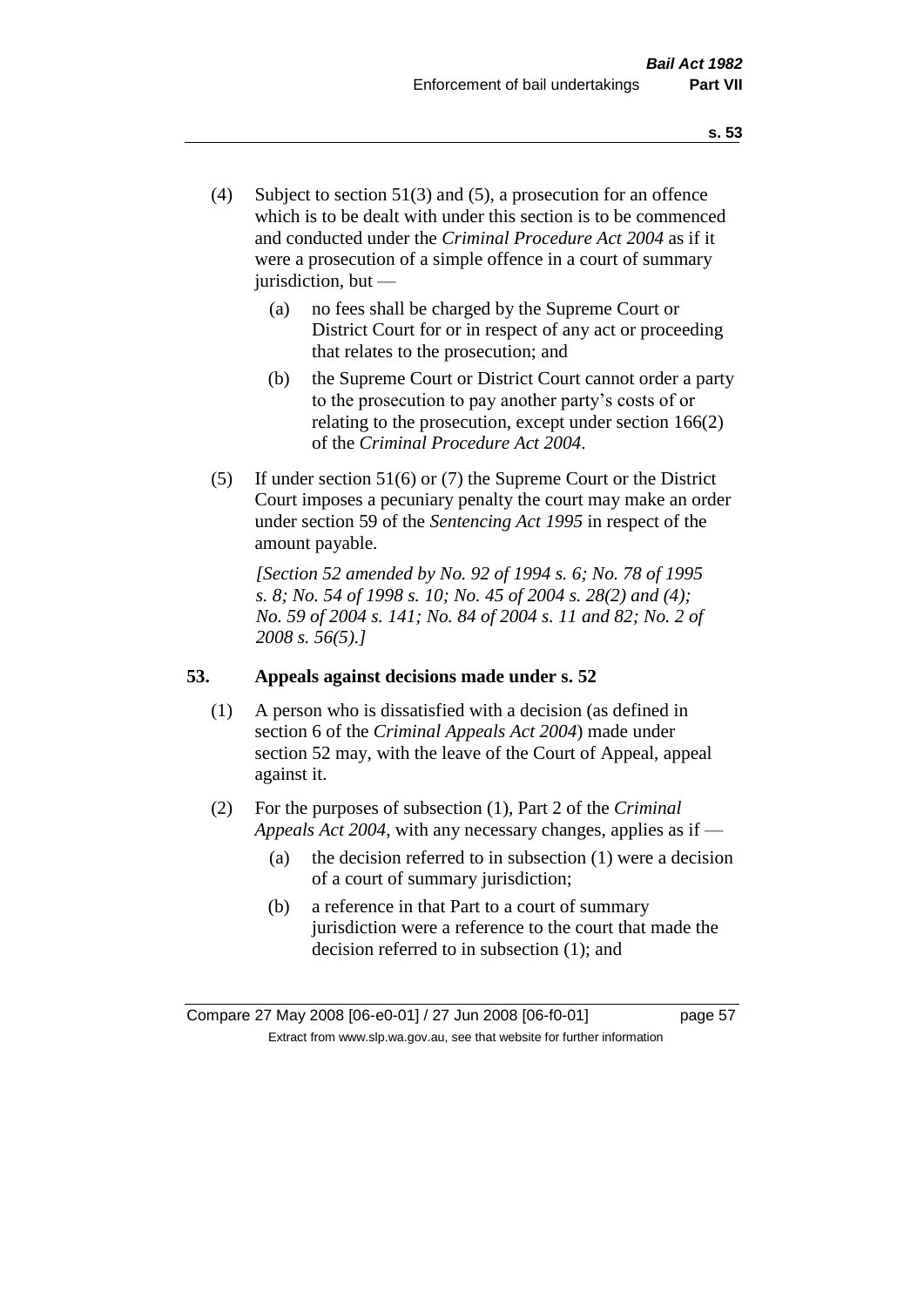- (c) a reference in that Part to commencing an appeal were a reference to applying for leave to appeal.
- (3) Despite section 13(1) of the *Criminal Appeals Act 2004*, the appeal is to be dealt with by the Court of Appeal.

*[Section 53 inserted by No. 45 of 2004 s. 28(3); amended by No. 84 of 2004 s. 11 and 82.]*

### **54. Accused on bail may be taken before a judicial officer for variation or revocation of bail**

- (1) A police officer may cause an accused who has been released on bail to appear before an appropriate judicial officer to show cause why his bail should not be varied or revoked if the police officer —
	- (a) has reasonable grounds to believe, or is notified in writing by a surety for the accused that the surety has reasonable grounds to believe, that the accused —
		- (i) is not likely to comply with any requirement of his bail undertaking mentioned in section  $28(2)(a)$  or (b);
		- (ii) is, or has been, or is likely to be in breach of any condition of his bail undertaking mentioned in section  $28(2)(c)$ ; or
		- (iii) is, or has been, in breach of a home detention condition mentioned in section 28(2)(d);
	- (b) has reasonable grounds to believe that
		- (i) any surety for the accused's appearance is no longer suitable under section 39 to be a surety, or is dead;
		- (ii) for any reason any security required under Part D of Schedule 1 is no longer sufficient; or
		- (iii) in a case where the accused has been granted bail for the purposes of an appeal, the accused has

page 58 Compare 27 May 2008 [06-e0-01] / 27 Jun 2008 [06-f0-01] Extract from www.slp.wa.gov.au, see that website for further information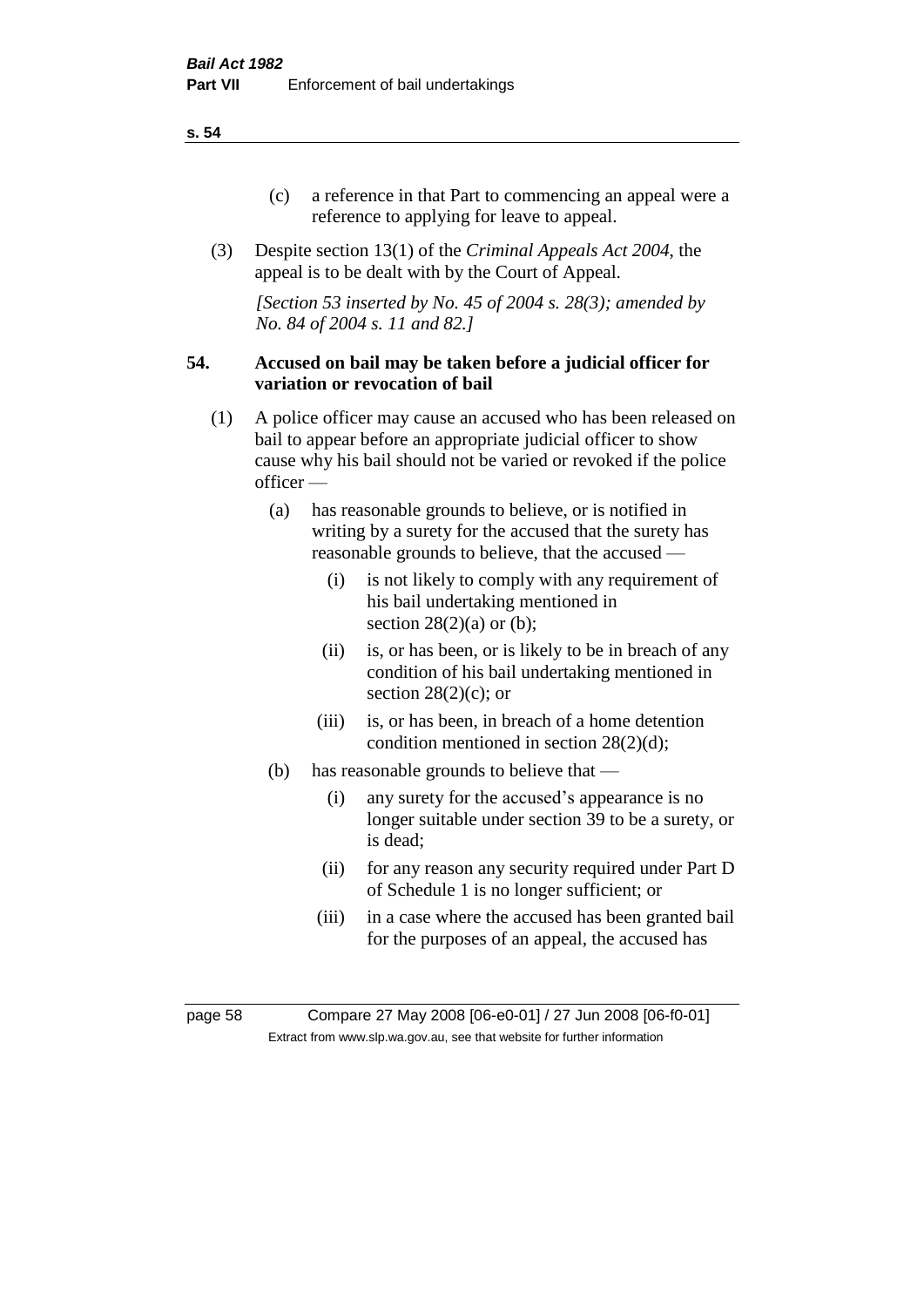discontinued the appeal or has not prosecuted it with all due diligence.

- (2) For the purpose of causing an accused to appear before an appropriate judicial officer as provided in subsection (1) a police officer may —
	- (a) arrest the accused without warrant and bring him before an appropriate judicial officer; or
	- (b) apply to an appropriate judicial officer for a summons or warrant on any ground specified in subsection  $(1)$ .
- (3) An application under subsection (2)(b) must be made, and proceedings on it are to be conducted —
	- (a) in a court of summary jurisdiction in accordance with regulations made under the *Criminal Procedure Act 2004*;
	- (b) in the Supreme Court or the District Court in accordance with rules of court made under the *Criminal Procedure Act 2004*.
- (4) An accused arrested under this section shall be taken as soon as is practicable before an appropriate judicial officer unless he is arrested less than 24 hours before the time at which he is due to appear in accordance with his bail undertaking, in which case he shall be held in custody and brought before an appropriate judicial officer at that time.

*[Section 54 amended by No. 33 of 1989 s. 18; No. 61 of 1990 s. 12; No. 45 of 1993 s. 12; No. 59 of 2004 s. 141; No. 84 of 2004 s. 9, 11 and 82.]* 

#### **55. Powers of judicial officer to revoke or vary bail**

- (1) If the judicial officer before whom an accused appears under section 54 is satisfied that —
	- (a) the accused is not likely to comply with any requirement of his bail undertaking mentioned in section 28(2)(a) or (b);

Compare 27 May 2008 [06-e0-01] / 27 Jun 2008 [06-f0-01] page 59 Extract from www.slp.wa.gov.au, see that website for further information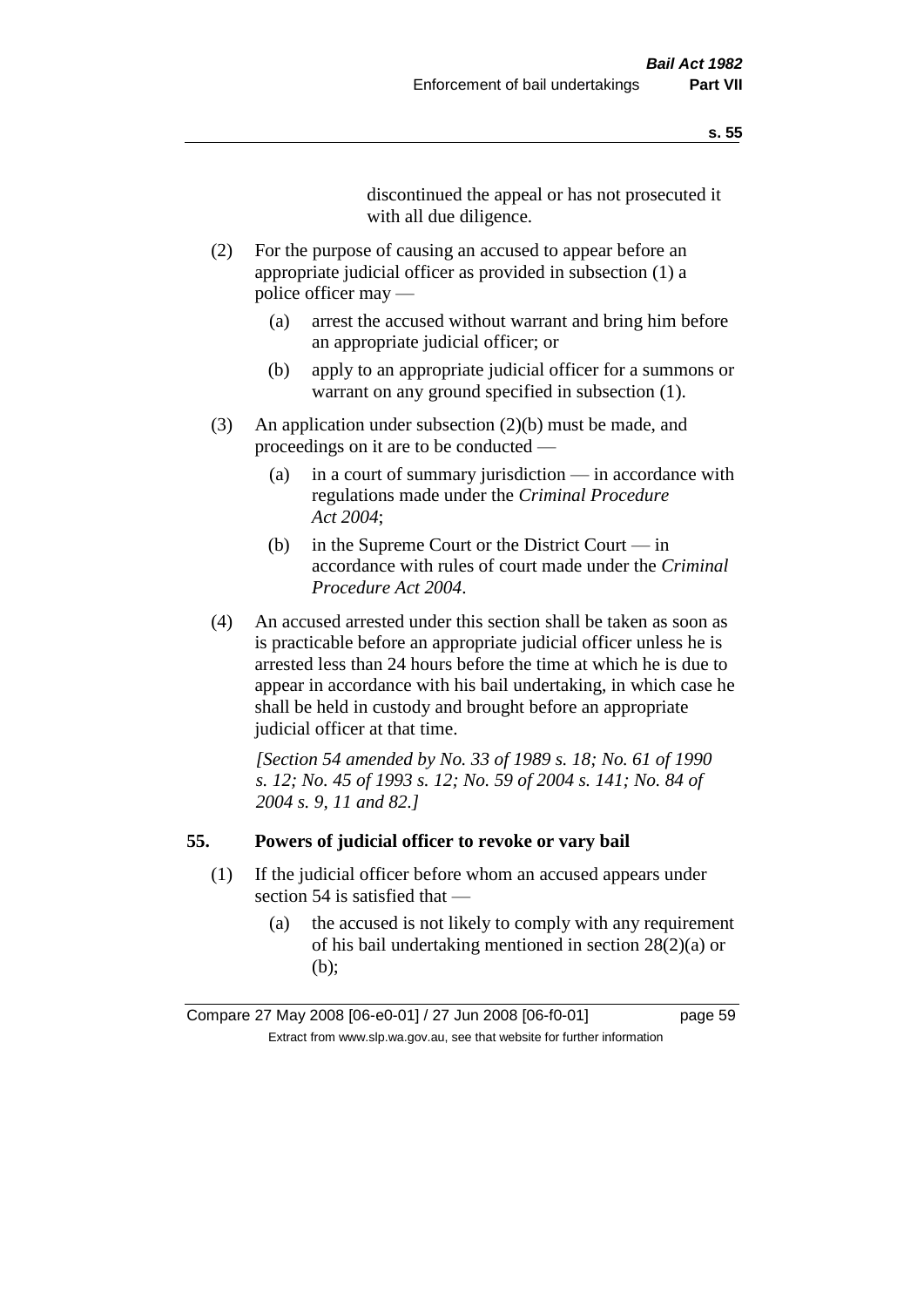- (ba) he is, or has been, in breach of a home detention condition mentioned in section 28(2)(d); or
- (c) any of the grounds set out in section  $54(1)(b)$  has been established,

### he may —

- (d) revoke the bail and remand the accused in custody to appear at the time and place specified, or deemed by section 31(3) to be specified, in his bail undertaking; or
- (e) revoke the bail and grant fresh bail to the accused in accordance with this Act, other than clause 2 of Part B of Schedule 1.
- (2) If the judicial officer before whom the accused so appears is not satisfied as to any of the matters mentioned in subsection  $(1)(a)$ , (b), or (c) he shall release the accused on his existing bail undertaking and, with the consent in writing of the surety, on any existing surety undertaking.

*[Section 55 amended by No. 61 of 1990 s. 13; No. 45 of 1993 s. 12; No. 84 of 2004 s. 82.]* 

## **56. Warrant for arrest of absconding accused**

Where at any time after that specified in his bail undertaking for his appearance an accused has failed to comply with the requirements of his bail undertaking mentioned in section  $28(2)(a)$  or (b), the court before which he was required to appear may issue a warrant to arrest the accused and bring him before that court or a court of like jurisdiction.

*[Section 56 amended by No. 15 of 1988 s. 16; No. 84 of 2004 s. 82.]* 

page 60 Compare 27 May 2008 [06-e0-01] / 27 Jun 2008 [06-f0-01] Extract from www.slp.wa.gov.au, see that website for further information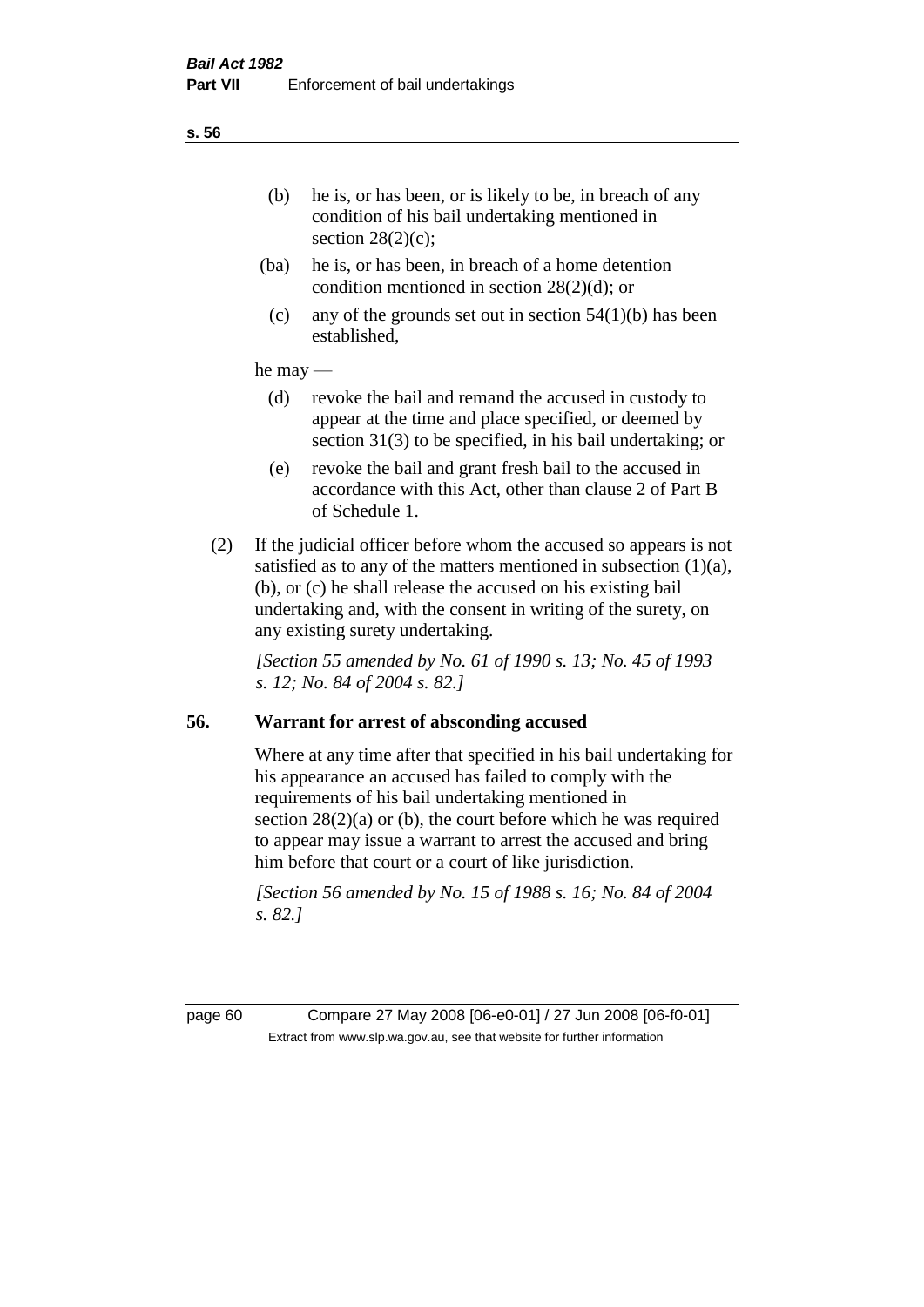### **57. Forfeiture of money under bail undertaking**

- (1) Where an accused is convicted of an offence against section  $51(1)$ ,  $(2)$  or  $(2a)$ , the court by which he is convicted shall, whether or not an application is made therefor by the prosecutor, order that the full amount agreed to be forfeited, in the accused's bail undertaking, be forfeited to the State.
- (2) Notwithstanding subsection (1), the court may decline to make an order thereunder or may order forfeiture in part only where the accused shows to the satisfaction of the judicial officer —
	- (a) that, by reason of a change of circumstances since the bail undertaking was entered into, an order for forfeiture, or for forfeiture in full (as the case may be), would cause excessive hardship to the accused or his dependants; and
	- (b) that such hardship would not be relieved by the exercise of one of the powers conferred by section 59.
- (3) Without prejudice to the recovery of such an amount as a civil debt due to the State, any amount to be paid under an order made under this section is to be paid, and its payment may be enforced under Part 5 of the *Fines, Penalties and Infringement Notices Enforcement Act 1994*, unless an order has been made under subsection (4).
- (4) If under this section the Supreme Court or the District Court makes an order requiring the payment of money, the court may make an order under section 59 of the *Sentencing Act 1995* in respect of the amount payable and for that purpose that section, with any necessary changes, applies as if the amount were a fine imposed on the accused.

*[Section 57 amended by No. 74 of 1984 s. 19; No. 92 of 1994 s. 7; No. 78 of 1995 s. 8; No. 54 of 1998 s. 11; No. 65 of 2003 s. 121(3); No. 84 of 2004 s. 82.]* 

Compare 27 May 2008 [06-e0-01] / 27 Jun 2008 [06-f0-01] page 61 Extract from www.slp.wa.gov.au, see that website for further information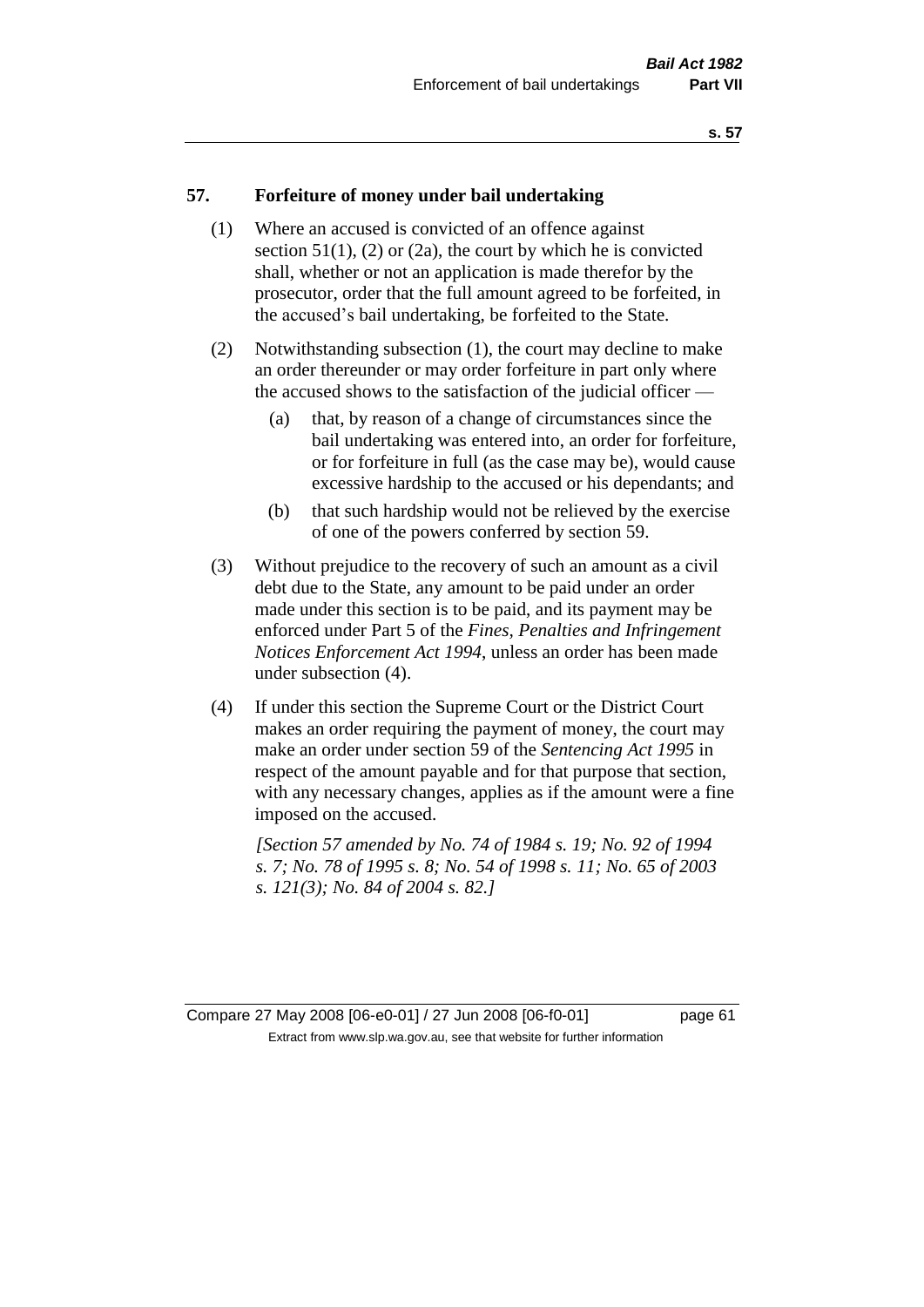## **58. Automatic forfeiture on expiration of one year after absconding**

- (1) If after the expiration of one year from the day on which the accused is required to appear in court in accordance with the requirement of his bail undertaking mentioned in section  $28(2)(a)$  he has not —
	- (a) been arrested under section 56; or
	- (b) appeared in court in accordance with the requirement of his bail undertaking mentioned in section 28(2)(b)(ii); or
	- (c) otherwise surrendered himself or been taken into custody to be dealt with on the charge or charges for which the bail undertaking was entered into,

the full amount specified in the bail undertaking shall, on the expiration of the said period, be forfeited to the State by virtue of this section without any order of the court or other formality.

(2) Upon the occurrence of a forfeiture under subsection (1) any security given by the accused may be resorted to by the State as if an order of forfeiture had been made under section 57(1).

*[Section 58 amended by No. 65 of 2003 s. 121(3); No. 84 of 2004 s. 82.]*

page 62 Compare 27 May 2008 [06-e0-01] / 27 Jun 2008 [06-f0-01] Extract from www.slp.wa.gov.au, see that website for further information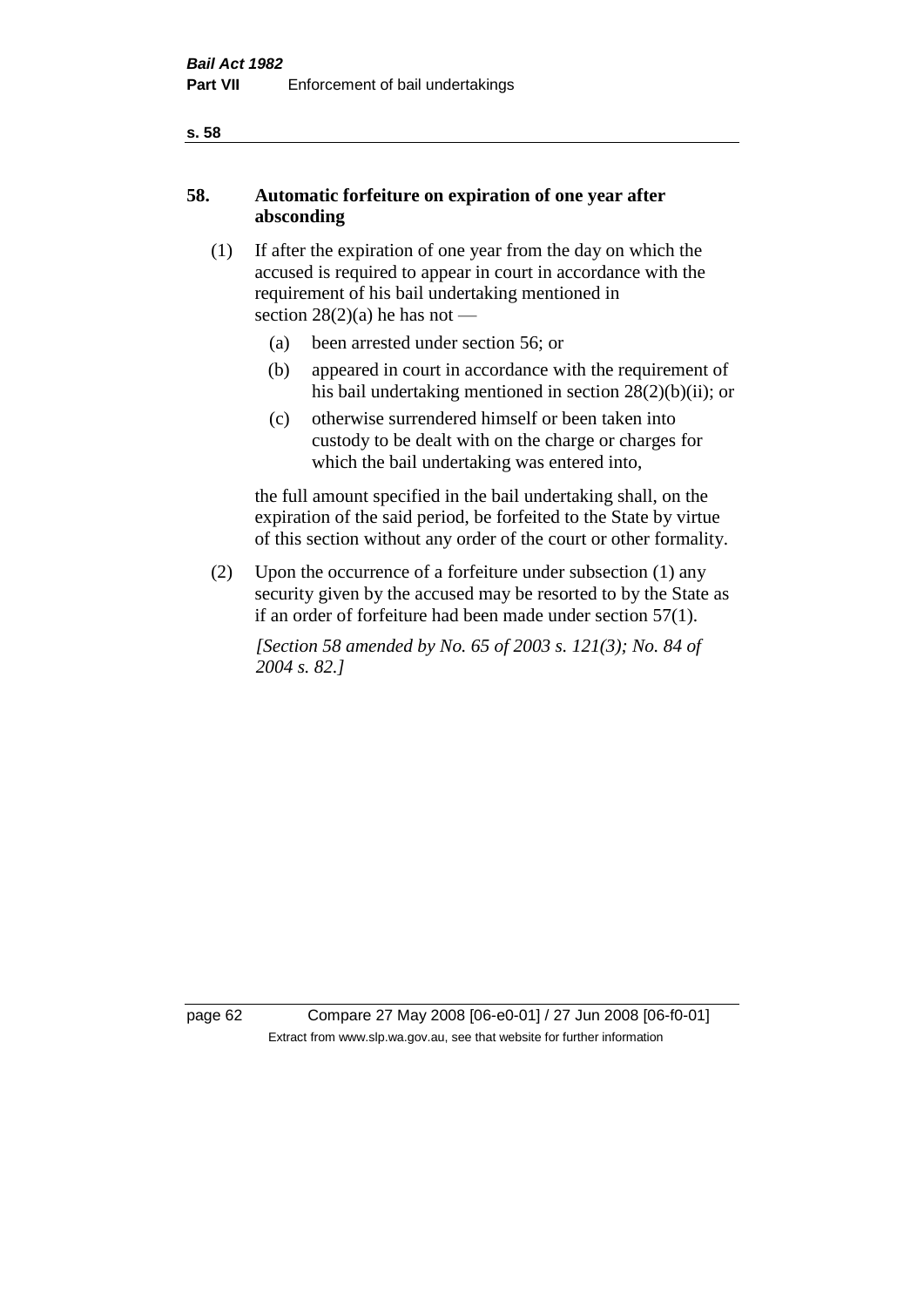# **Part VIII — Miscellaneous**

## **59. Further power of judicial officer in relation to enforcement of undertakings**

A court or an appropriate judicial officer who makes an order for forfeiture under section 49 or 57 may, when doing so, or at any time thereafter, further order —

- (a) that payment of any sum be made by specified instalments or be postponed to a specified date;
- (b) that any security given be applied in or towards payment of the sum forfeited; or
- (c) that the accused or the surety, as the case may be, do all such things and execute all such documents as may be necessary, or as may be specified in the order, for the purpose of vesting any security in the State or enabling the State to realize the same or to resort thereto to recover the sum forfeited,

and the court or an appropriate judicial officer may at any time vary or revoke an order made under paragraph (a), (b), or (c).

*[Section 59 amended by No. 65 of 2003 s. 121(3); No. 84 of 2004 s. 82.]*

## **60. Accused and surety to notify any change of address**

Where —

- (a) an accused who has been released on bail; or
- (b) a surety,

changes his place of residence, employment, or business from that appearing on his bail undertaking or surety undertaking he shall forthwith, in writing, notify details of the change to the registrar of the court before which, at the time when the change occurs, the accused is required to appear, and if without reasonable cause he fails to do so he commits an offence.

## Penalty: \$1 000.

*[Section 60 amended by No. 50 of 2003 s. 37(5); No. 59 of 2004*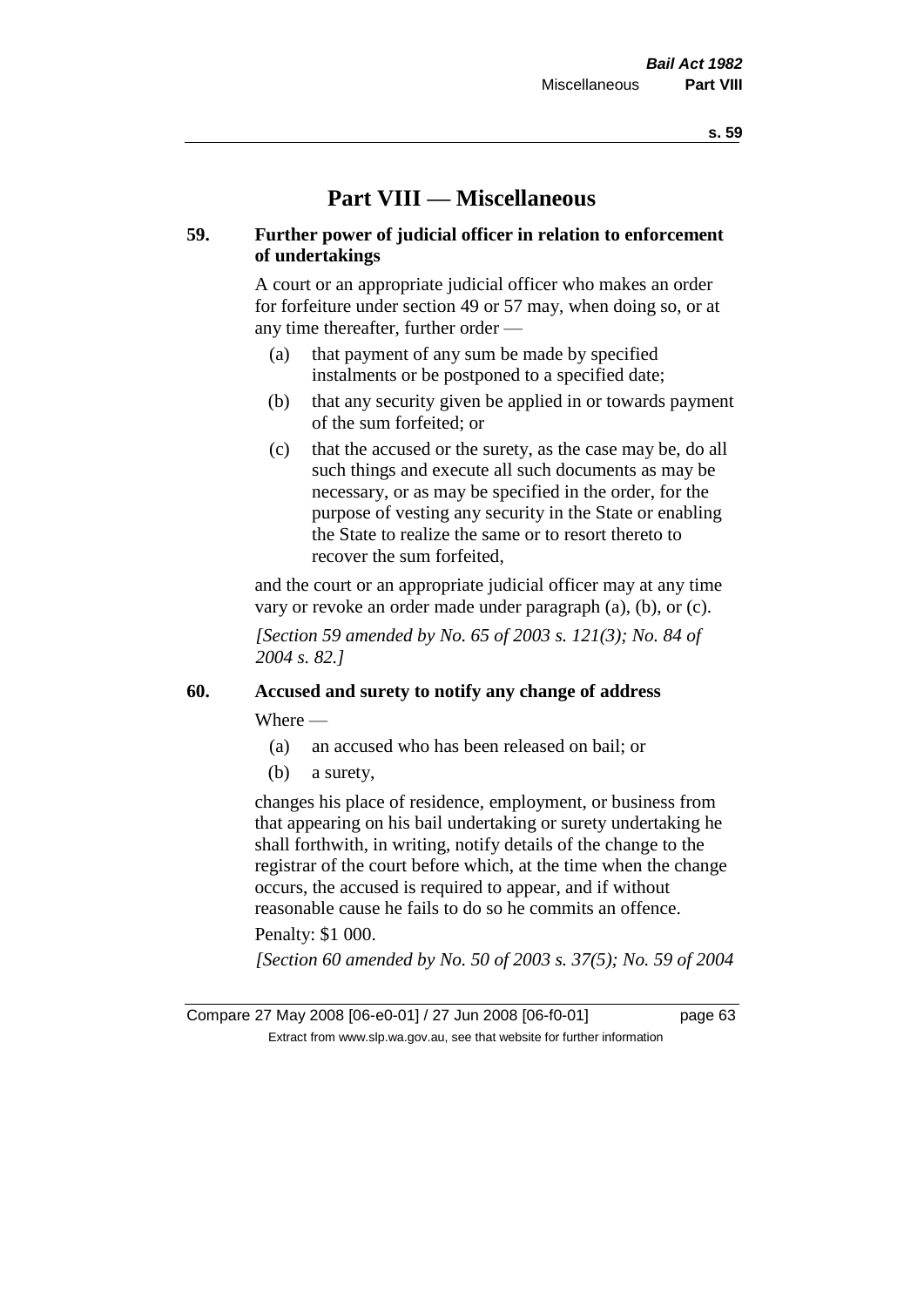*s. 141; No. 84 of 2004 s. 82.]*

## **61. Offence of failing to bring arrested person before court or person able to grant bail**

- (1) A person to whom this section applies commits an offence if, having arrested another for an offence, he wilfully and without reasonable excuse fails to take that other person, or cause him to be taken, as soon as is practicable —
	- (a) before an authorised officer or judicial officer empowered by this Act to grant bail for that offence; or
	- (b) before a court.

Penalty: \$1 000 or imprisonment for 12 months or both.

- (2) This section applies to a person who
	- (a) is not empowered by this Act to grant bail for the offence or by reason of section 16; or
	- (b) being so empowered, elects to act under section 6(7).

*[Section 61 amended by No. 15 of 1988 s. 17; No. 59 of 2006 s. 4(4).]* 

## **62. Offence to give false information for bail purposes**

A person who for the purpose of obtaining —

- (a) a grant of bail for himself or a variation of the terms and conditions thereof; or
- (b) approval of himself as a surety,

makes any statement which he knows is false in a material particular, or recklessly makes any statement which is false in a material particular, commits an offence.

Penalty: \$1 000 or imprisonment for 12 months or both.

## **63. Protection of persons carrying out this Act**

A person shall not be liable in civil proceedings on account of anything done, or omitted to be done, by him in good faith in

page 64 Compare 27 May 2008 [06-e0-01] / 27 Jun 2008 [06-f0-01] Extract from www.slp.wa.gov.au, see that website for further information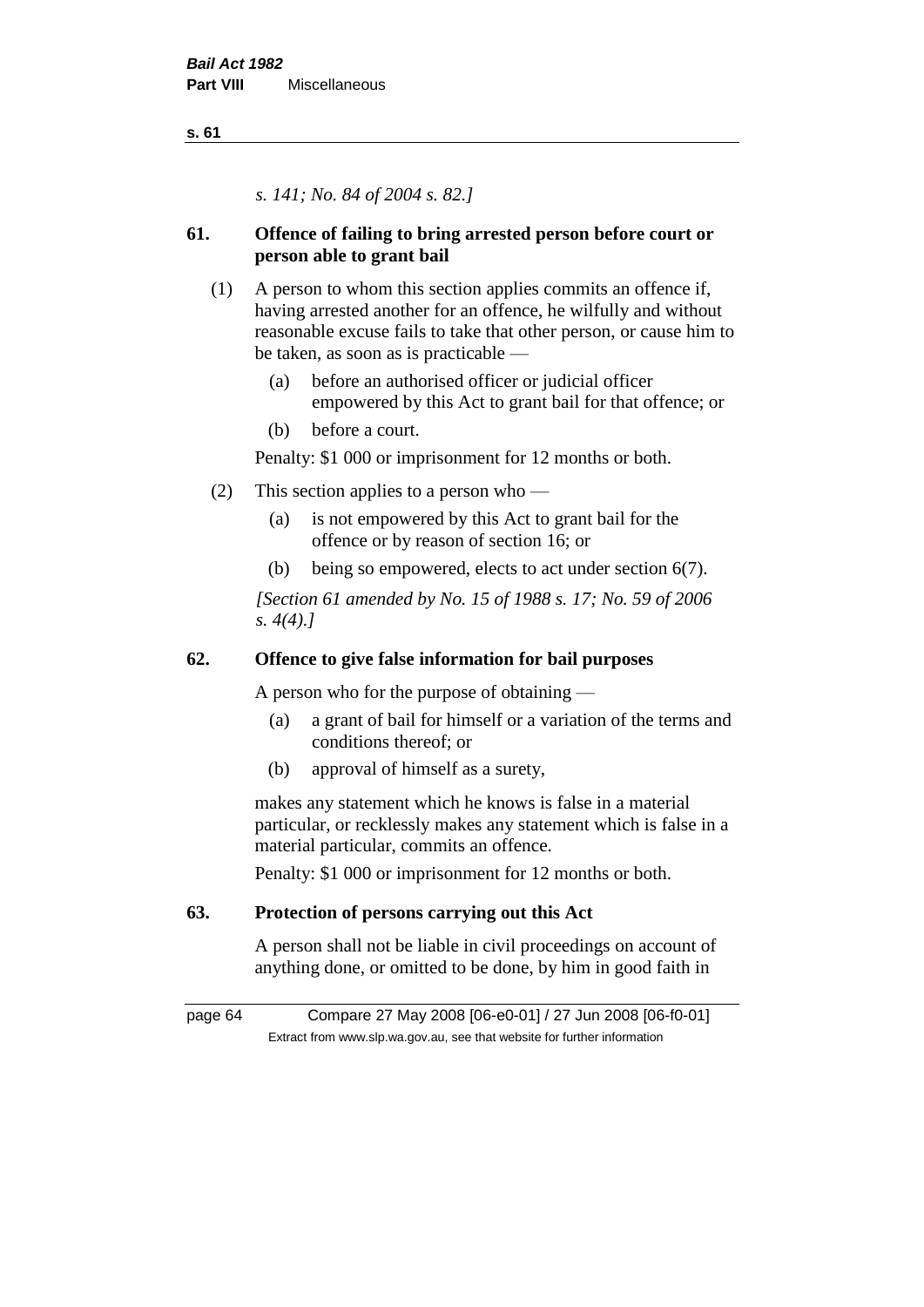the course of carrying out any provision of this Act, or purporting to be so done or omitted; but the liability (if any) of any other person (including the State or the Commonwealth) as his employer is not affected by this section and shall be determined as if it had not been passed.

*[Section 63 amended by No. 65 of 2003 s. 121(4).]*

## **64. Evidence of non-appearance etc. by an accused**

Where it is required for the purposes of this Act to prove —

- (a) that an accused did not appear before a particular court, at a particular place, on a particular day, at a particular time or during a particular period; or
- (b) the day, time or period when or during which an accused did appear before a particular court at a particular place,

a certificate as to any such matter, purporting to be signed by a judicial officer or registrar of the court before which the accused was required to appear, shall be evidence of the matter so certified.

*[Section 64 amended by No. 59 of 2004 s. 141; No. 84 of 2004 s. 82.]* 

## **65. Bail undertakings by minors**

A bail undertaking entered into by a person who is under the age of 18 years shall bind him as if he were of full age.

## **66. Abolition of other powers to grant bail**

- (1) Any power or duty that, at the commencement of this Act, exists apart from statute to grant bail to an accused awaiting an appearance in court for an offence, is abolished.
- (2) Subsection (1) has effect notwithstanding anything in section 16 of the *Supreme Court Act 1935*.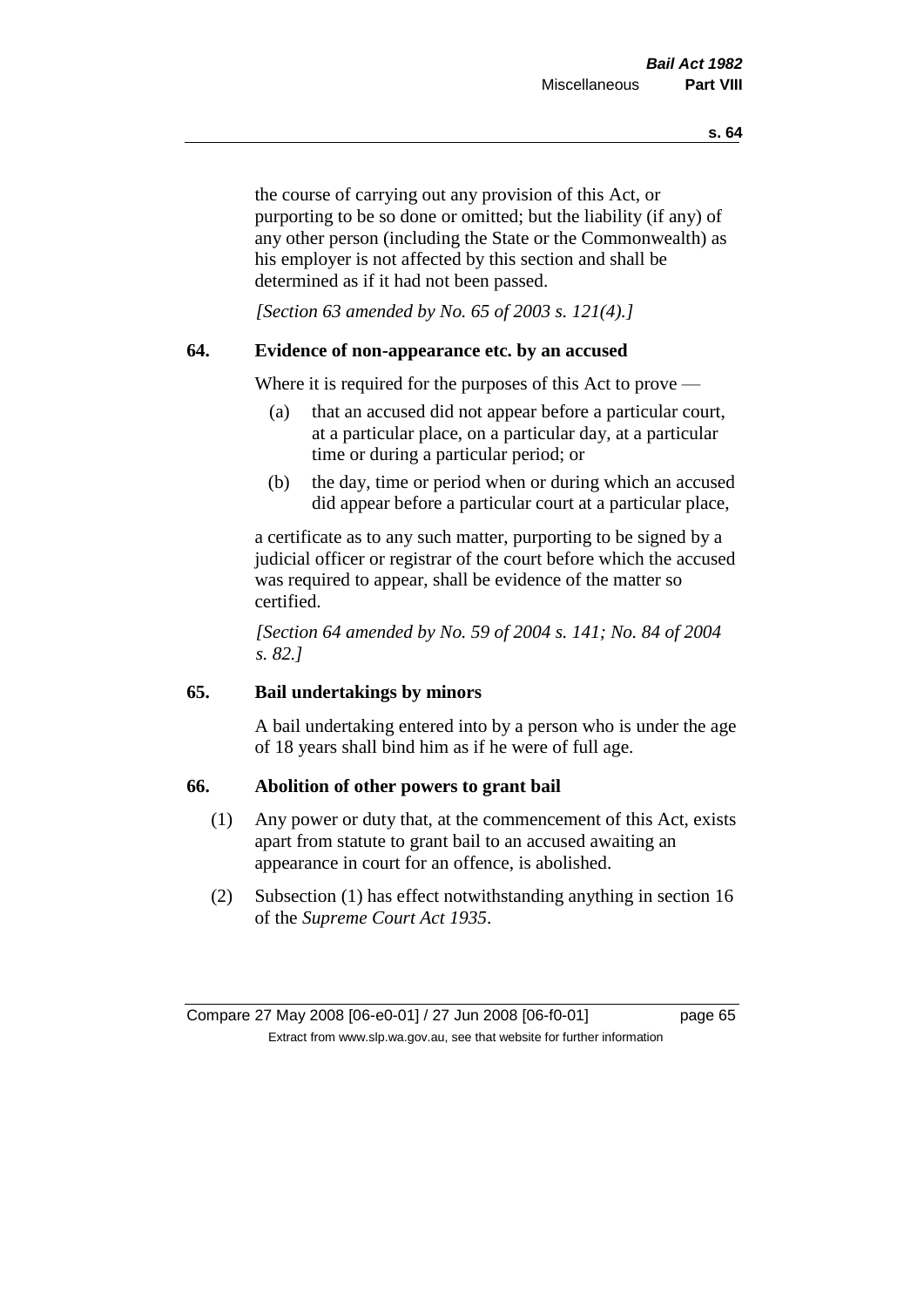#### **s. 66A**

(3) In subsection (1) **"statute"** means an Act of the Parliament of Western Australia, other than the *Supreme Court Act 1935*.

*[Section 66 amended by No. 84 of 2004 s. 82.]*

## **66A. Delegation by registrar**

- (1) The registrar of a court may, either generally or as otherwise provided by the instrument of delegation, by instrument signed by him, delegate to an officer of that court any function conferred on him by or under this Act other than —
	- (a) this power of delegation; or
	- (b) any function that a judicial officer has required him to perform personally.
- (2) The superintendent of a detention centre under the *Young Offenders Act 1994* may, either generally or as otherwise provided by the instrument of delegation, by instrument signed by him, delegate to an officer of the Public Sector agency principally assisting the Minister administering that Act in its administration any function conferred on him by or under this Act, other than this power of delegation.

*[Section 66A inserted by No. 15 of 1988 s. 18; amended by No. 49 of 1988 s. 89; No. 31 of 1993 s. 8; No. 59 of 2004 s. 141; No. 65 of 2006 s. 52.]* 

## **67. Regulations**

- (1) The Governor may make regulations, not inconsistent with this Act, prescribing such things as are required or permitted by this Act to be prescribed or as it is necessary or expedient to prescribe for the purposes thereof.
- (2) Without limiting the generality of subsection (1) regulations  $may$ —
	- (a) make provision for or with respect to the making of applications —
		- (i) for or in relation to bail;

page 66 Compare 27 May 2008 [06-e0-01] / 27 Jun 2008 [06-f0-01] Extract from www.slp.wa.gov.au, see that website for further information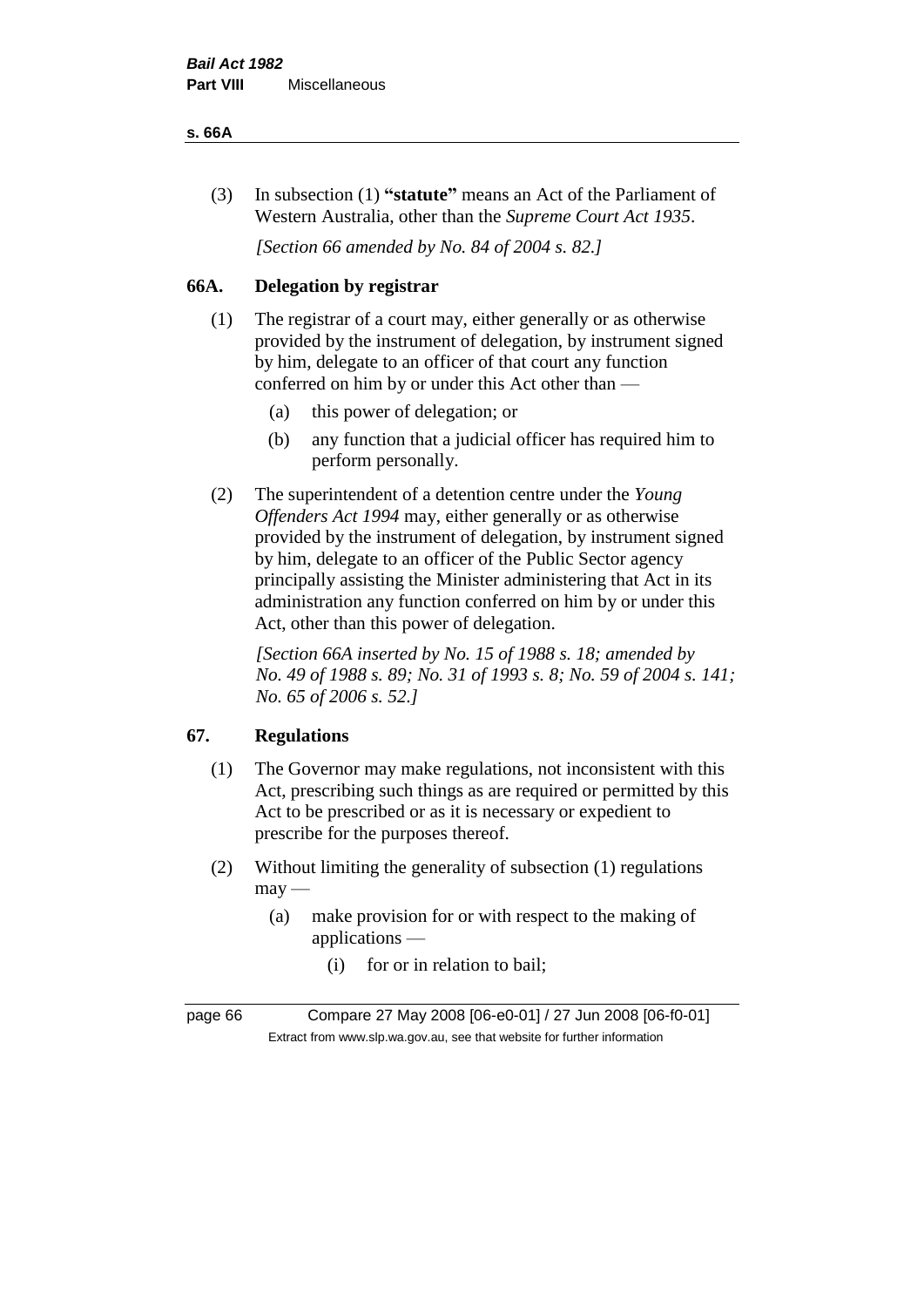- (ii) for the approval of sureties;
- (iii) for the approval of security to be given by accused persons and sureties;
- (iv) for the cancellation of a surety undertaking,

and for the manner in which such applications are to be made and the procedure to be followed on such applications;

- (b) for the purposes of clause 5 of Part A of Schedule 1, prescribe the officer or officers who may grant bail for any prescribed appearance or class of appearance in court by an accused who is in custody;
- (c) make provision for, or with respect to the management, control, supervision and good order of premises established for the accommodation of persons to whom bail has been granted.
- (3) Regulations made under this section may provide that a contravention or failure to comply with a regulation constitutes an offence and may provide for penalties not exceeding a fine of \$500 for offences against the regulations.

*[Section 67 amended by No. 45 of 1993 s. 12; No. 84 of 2004 s. 83(3); No. 2 of 2008 s. 56(6).]* 

*[68. Omitted under the Reprints Act 1984 s. 7(4)(g).]*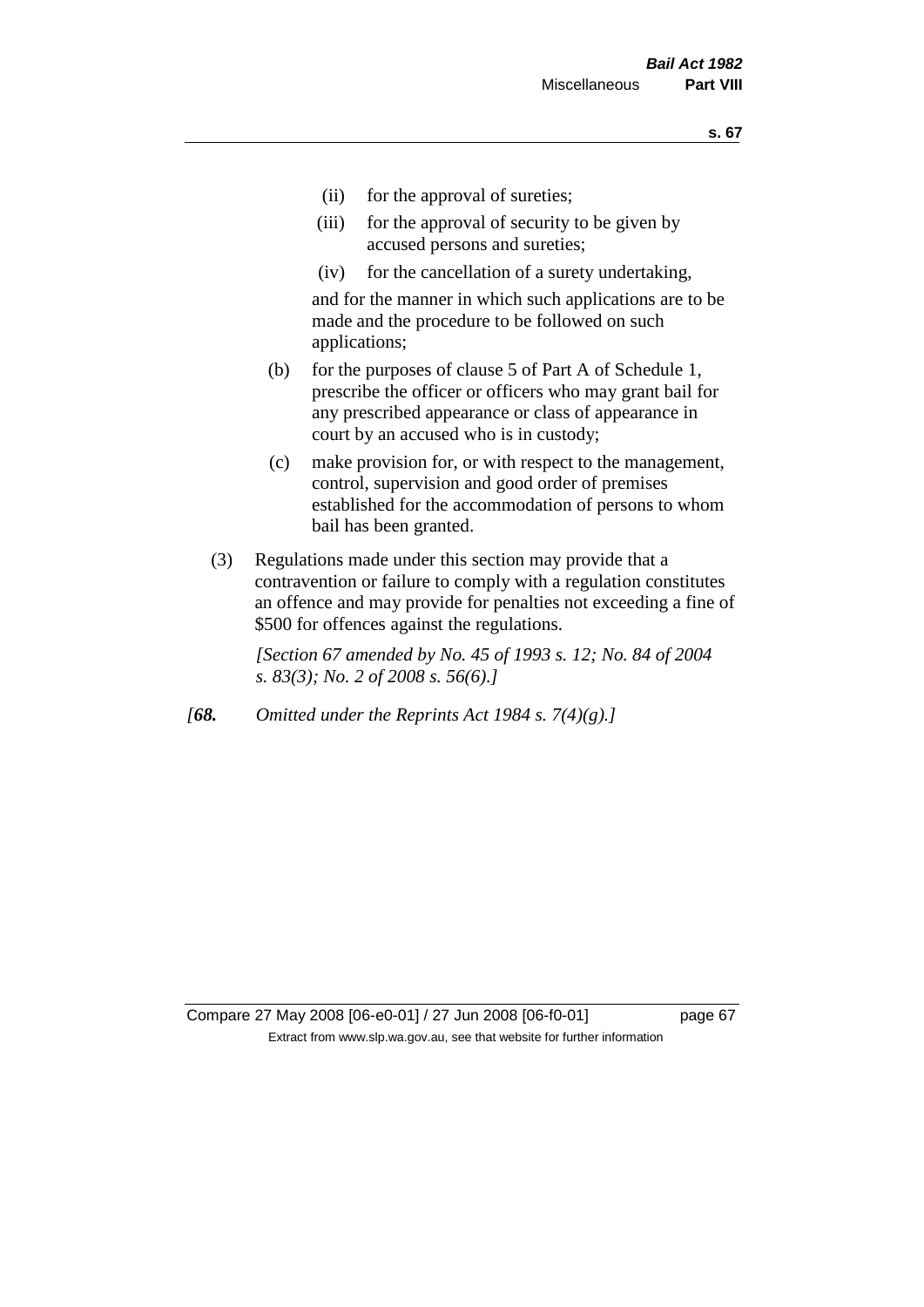# **Schedule 1**

*[Heading amended by No. 45 of 1993 s. 10(1).]*

[Sections 13 and 17]

# **Part A — Jurisdiction to grant bail**

| <b>First Column</b>           | <b>Second Column</b> |  |
|-------------------------------|----------------------|--|
| Appearances in court referred | By whom bail may be  |  |
| to in section 13              | granted              |  |

## **1. Initial appearance**

| (1) | The initial appearance in a<br>court of summary<br>jurisdiction or the Children's<br>Court by an accused in, or in<br>connection with,<br>proceedings for an offence. | In any case $-$<br>a justice; or<br>(a)<br>an authorised police<br>(b)<br>officer; and<br>in addition, in the case of a child,<br>an authorised community<br>services officer. |
|-----|-----------------------------------------------------------------------------------------------------------------------------------------------------------------------|--------------------------------------------------------------------------------------------------------------------------------------------------------------------------------|
|     |                                                                                                                                                                       | The initial appearance in the A judge of the District Court or a                                                                                                               |

District Court or the Supreme Court, not being the initial appearance to which clause 3 applies.

A judge of the District Court or a judge of the Supreme Court, as the case requires.

*[Clause 1 amended by No. 15 of 1988 s. 19; No. 49 of 1988 s. 90(a)(i); No. 59 of 2004 s. 141; No. 84 of 2004 s. 10(1) and 82.]*

**2. Appearance after adjournment**

Appearance in any court or before The judicial officer who orders a judicial officer by an accused after any adjournment of proceedings for an offence, not being a committal under clause 3. the adjournment.

*[Clause 2 amended by No. 84 of 2004 s. 82.]*

page 68 Compare 27 May 2008 [06-e0-01] / 27 Jun 2008 [06-f0-01] Extract from www.slp.wa.gov.au, see that website for further information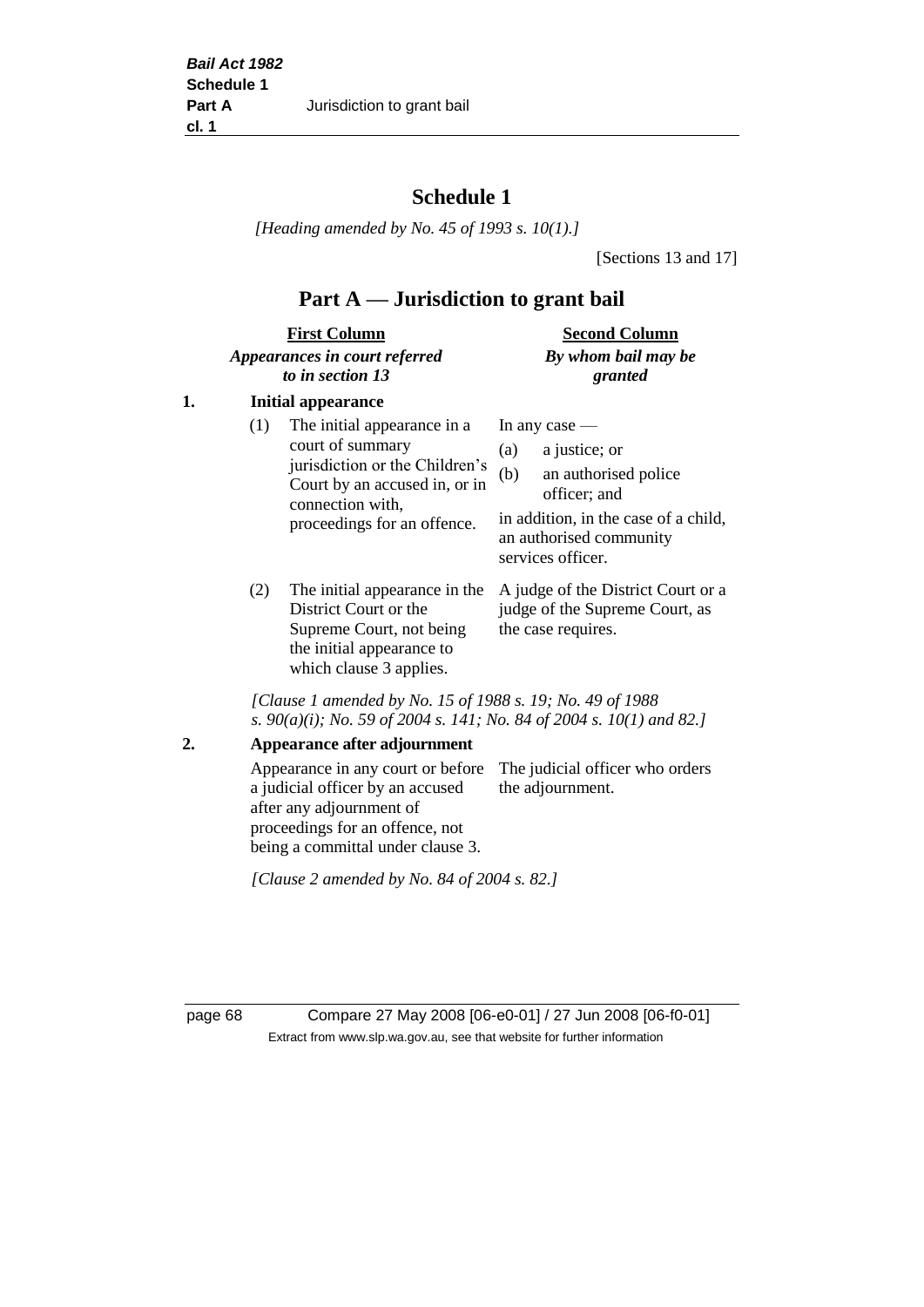## **First Column** *Appearances in court referred to in section 13*

## **Second Column** *By whom bail may be granted*

## **3. Appearance on committal to Supreme Court or District Court**

The initial appearance by an accused in the Supreme Court or District Court after he has been committed thereto under any Act to be tried or sentenced or otherwise dealt with.

The judicial officer who orders the committal.

*[Clause 3 amended by No. 84 of 2004 s. 82.]*

### **4. Appearance in connection with appeal etc.**

| (1) | Appearance in connection<br>with an application or appeal<br>made under the <i>Criminal</i><br><i>Appeals Act 2004</i> or with<br>any order made in<br>determining the application<br>or appeal. | If the appeal is being determined<br>by a single judge of the Supreme<br>Court, a single judge of the<br>Supreme Court;<br>If the appeal is being determined<br>by the Court of Appeal, the Court<br>of Appeal or a single judge of<br>appeal. |
|-----|--------------------------------------------------------------------------------------------------------------------------------------------------------------------------------------------------|------------------------------------------------------------------------------------------------------------------------------------------------------------------------------------------------------------------------------------------------|
| (2) | Appearance in connection<br>with a rehearing of<br>proceedings ordered under<br>section 28 of the <i>Children's</i><br>Court of Western Australia<br>Act 1988.                                   | The Children's Court.                                                                                                                                                                                                                          |
| (3) | Appearance in connection<br>with the reconsideration of<br>an order under section 40 of<br>the Children's Court of<br>Western Australia Act 1988.                                                | The Children's Court constituted<br>by the President.                                                                                                                                                                                          |

*[Clause 4 inserted by No. 84 of 2004 s. 10(2).]*

Compare 27 May 2008 [06-e0-01] / 27 Jun 2008 [06-f0-01] page 69 Extract from www.slp.wa.gov.au, see that website for further information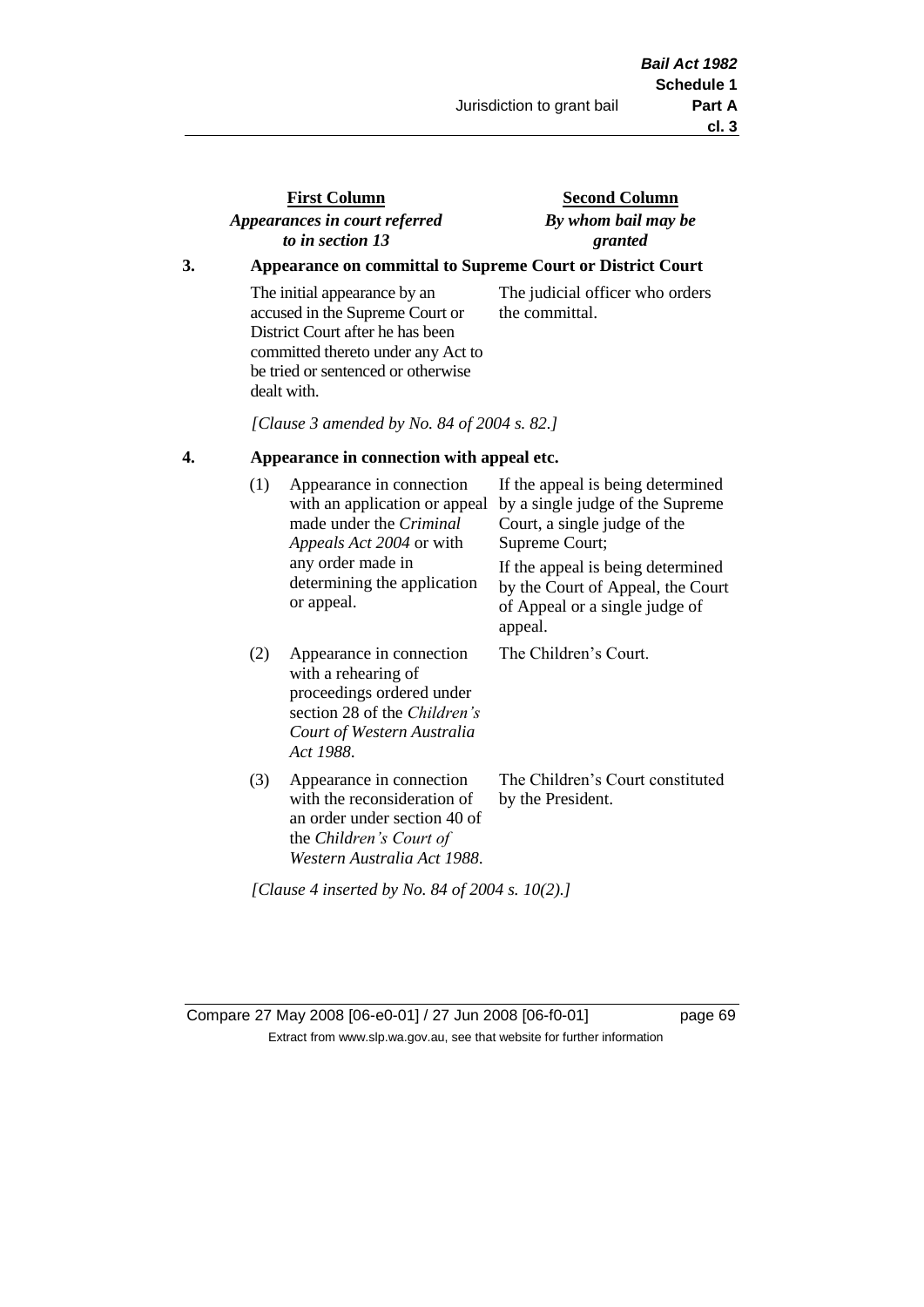|    | <b>First Column</b><br>Appearances in court referred<br>to in section 13                                                                                                                                                      | <b>Second Column</b><br>By whom bail may be<br>granted              |  |
|----|-------------------------------------------------------------------------------------------------------------------------------------------------------------------------------------------------------------------------------|---------------------------------------------------------------------|--|
| 5. | Appearance prescribed by regulation                                                                                                                                                                                           |                                                                     |  |
|    | Appearance in a court for any<br>other purpose or following any<br>other occurrence prescribed by<br>regulations under this Act.                                                                                              | The judicial or other officer<br>prescribed by such regulations.    |  |
| 6. | Appearances not otherwise provided for                                                                                                                                                                                        |                                                                     |  |
|    | Any appearance in a court not<br>otherwise provided for in this<br>Part or by regulations under this<br>Act.                                                                                                                  | The judicial officer who, or court<br>which, orders the appearance. |  |
| 7. | <b>Term used in this Part</b>                                                                                                                                                                                                 |                                                                     |  |
|    | In this Part, unless the contrary intention appears —                                                                                                                                                                         |                                                                     |  |
|    | $(1)$ is a second of $(1)$ and $(1)$ is the $(1)$ and $(1)$ and $(1)$ and $(1)$ and $(1)$ and $(1)$ and $(1)$ and $(1)$ and $(1)$ and $(1)$ and $(1)$ and $(1)$ and $(1)$ and $(1)$ and $(1)$ and $(1)$ and $(1)$ and $(1)$ a |                                                                     |  |

- **"proceedings for an offence"** in clause 2 (but not in clause 1) includes any of the following proceedings relating to that offence —
	- (a) appeal proceedings;
	- (b) proceedings on a writ of *habeas corpus*; and
	- (c) proceedings on the re-appearance of an offender under section 50 of the *Sentencing Act 1995*.

*[Clause 7 inserted by No. 84 of 2004 s. 10(3).]*

# **Part B — Cessation of power to grant bail**

#### **1. Upon decision by judge, power of other officers ceases**

After a judge of the Supreme Court has granted or refused bail for an appearance by an accused the power to grant bail for that appearance ceases to be vested in any judicial officer whose jurisdiction is inferior to that of such judge or in any authorised officer.

*[Clause 1 amended by No. 84 of 2004 s. 82.]*

page 70 Compare 27 May 2008 [06-e0-01] / 27 Jun 2008 [06-f0-01] Extract from www.slp.wa.gov.au, see that website for further information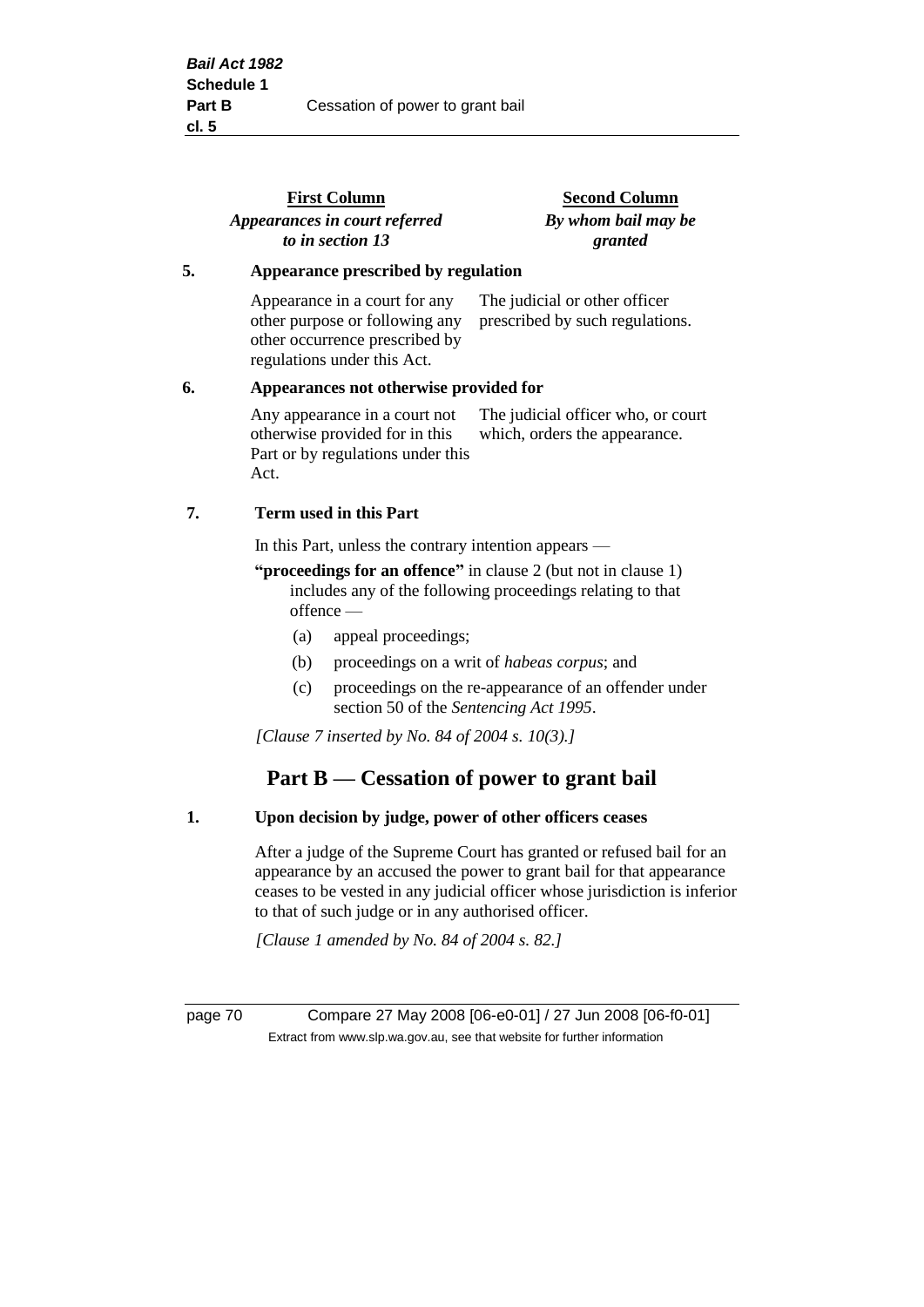# **2. Upon decision by judicial officer, his power and that of his peers ceases**

Except where clause 4 applies, the power to grant bail for an appearance by an accused ceases to be vested in any judicial officer (including a judge of the Supreme Court) after he, or another judicial officer whose jurisdiction is co-extensive with his, has granted or refused bail for that appearance.

*[Clause 2 amended by No. 84 of 2004 s. 82.]*

# **3. Upon refusal by justice power of authorised officer or justice ceases**

After a justice has refused bail for an initial appearance by an accused, the power to grant bail for that appearance ceases to be vested in an authorised officer or another justice, but an authorised officer or a justice may grant bail for an initial appearance notwithstanding that one or more other authorised officers have previously refused bail for that appearance.

*[Clause 3 amended by No. 34 of 1988 s. 90(b); No. 59 of 2004 s. 141; No. 84 of 2004 s. 82.]*

# **4. Judicial officer's powers where accused proves new facts or changed circumstances**

Notwithstanding clause 2, where an accused has been refused bail for an appearance or has been granted bail therefor on terms or conditions with which he is unable or unwilling to comply, the judicial officer who granted or refused bail or another judicial officer whose jurisdiction is co-extensive with his has power to grant bail for that appearance or to vary the terms or conditions of bail previously granted therefor if the accused makes application and satisfies him  $that -$ 

- (a) new facts have been discovered, new circumstances have arisen or the circumstances have changed since bail was previously granted or refused for that appearance;
- (b) he failed to adequately present his case for bail on the previous occasion when it was considered; or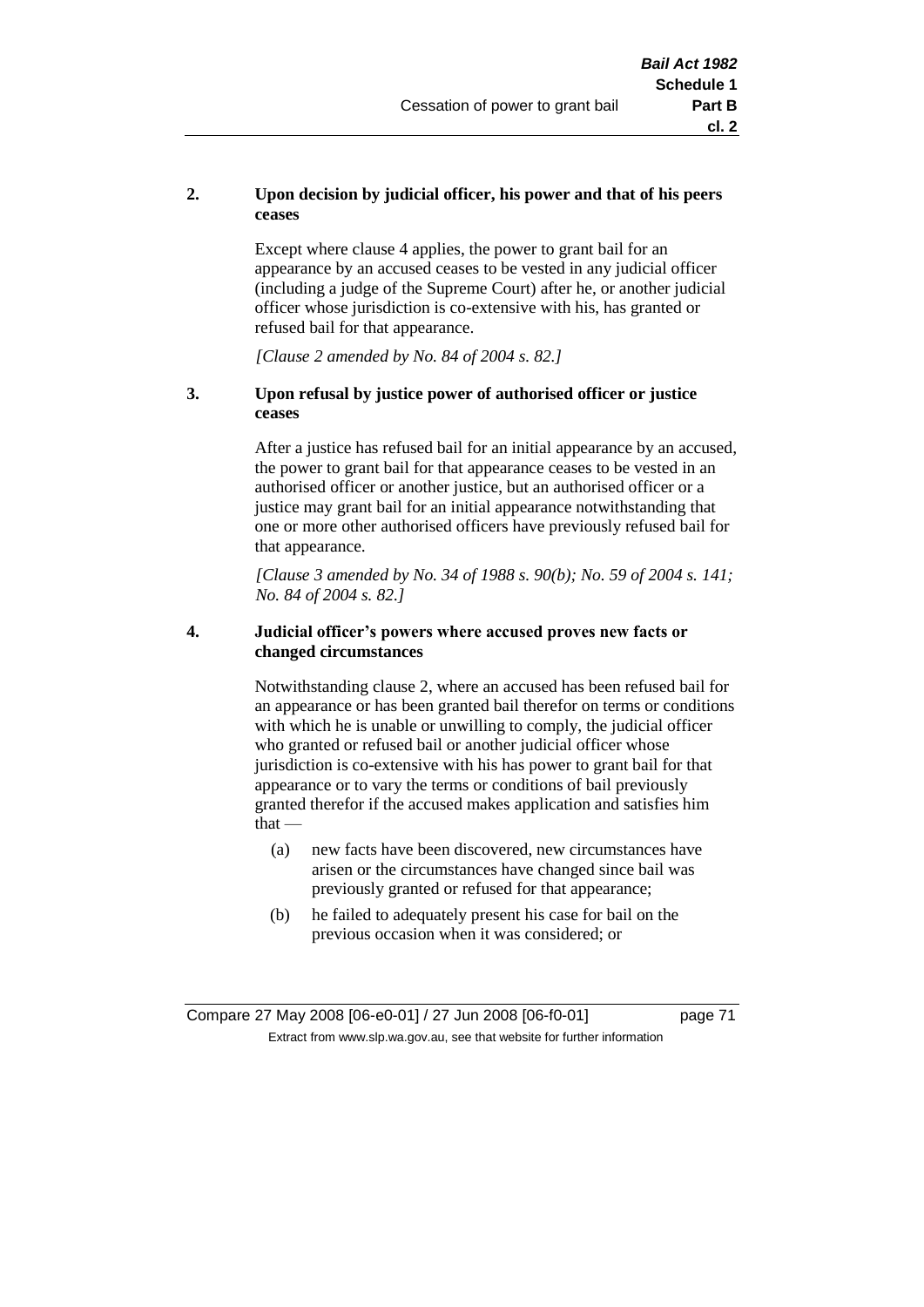(c) where bail was granted subject to a home detention condition, he has, since the previous occasion when his case for bail was considered, complied with the home detention condition for a period of one month or more.

*[Clause 4 amended by No. 61 of 1990 s. 14; No. 84 of 2004 s. 82.]*

# **Part C — Manner in which jurisdiction to be exercised**

Principles governing grant or refusal of bail

# **1. Bail before conviction to be at discretion of bail authority, except for a child**

Subject to clause 3A, the grant or refusal of bail to an accused, other than a child, who is in custody awaiting an appearance in court before conviction for an offence shall be at the discretion of the judicial officer or authorised officer in whom jurisdiction is vested, and that discretion shall be exercised having regard to the following questions as well as to any others which he considers relevant —

- (a) whether, if the accused is not kept in custody, he may
	- (i) fail to appear in court in accordance with his bail undertaking;
	- (ii) commit an offence;
	- (iii) endanger the safety, welfare, or property of any person; or
	- (iv) interfere with witnesses or otherwise obstruct the course of justice, whether in relation to himself or any other person;
- (b) whether the accused needs to be held in custody for his own protection;
- (c) whether the prosecutor has put forward grounds for opposing the grant of bail;
- (d) whether, as regards the period when the accused is on trial, there are grounds for believing that, if he is not kept in custody, the proper conduct of the trial may be prejudiced;
- (e) whether there is any condition which could reasonably be imposed under Part D which would —

page 72 Compare 27 May 2008 [06-e0-01] / 27 Jun 2008 [06-f0-01] Extract from www.slp.wa.gov.au, see that website for further information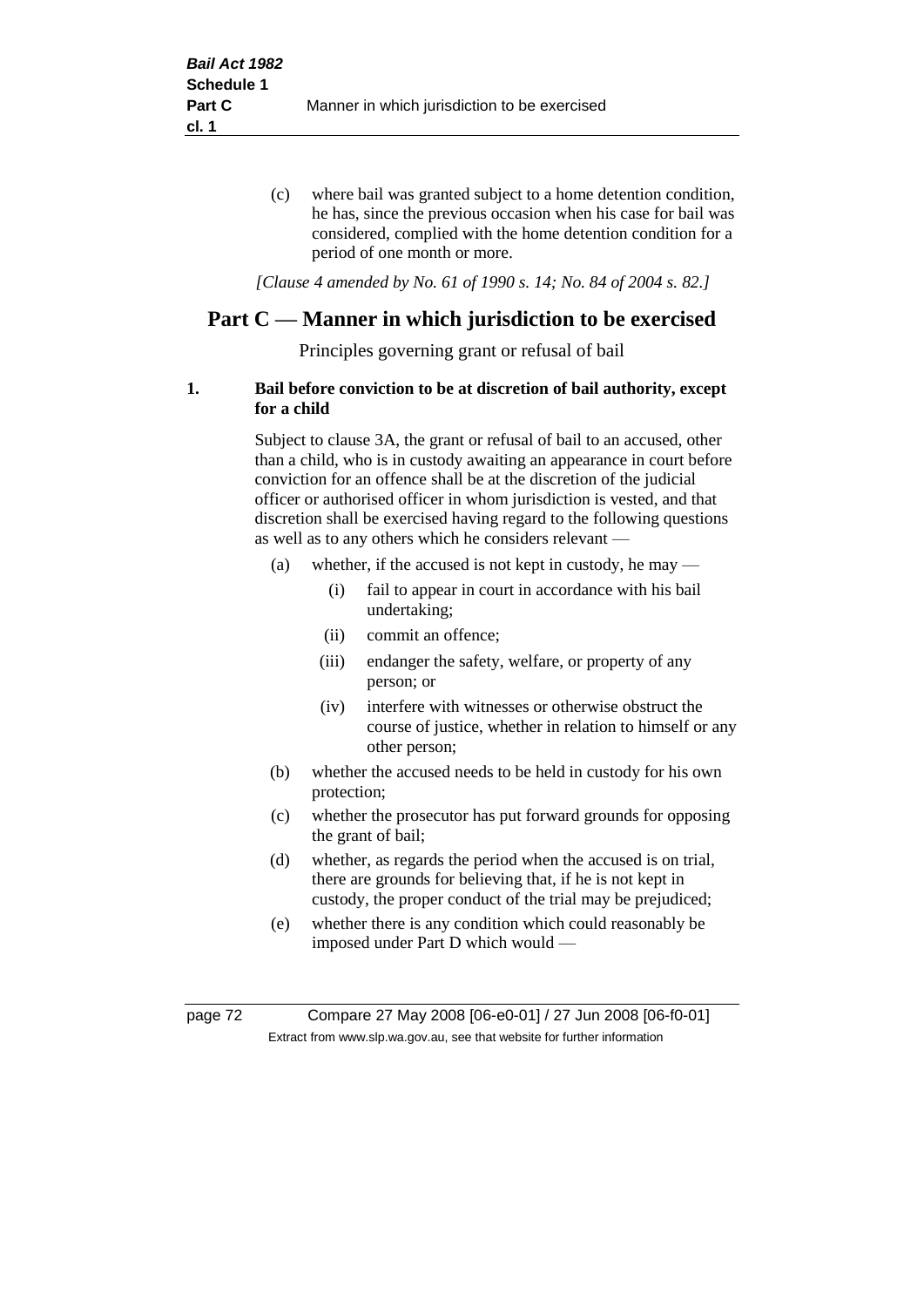- (i) sufficiently remove the possibility referred to in paragraphs (a) and (d);
- (ii) obviate the need referred to in paragraph (b); or
- (iii) remove the grounds for opposition referred to in paragraph (c);
- (f) where the accused is charged with an offence that is alleged to have been committed in respect of a child, whether a condition should be imposed under Part D requiring the accused to reside at a place other than the place where the child resides;
- (g) whether the alleged circumstances of the offence or offences amount to wrongdoing of such a serious nature as to make a grant of bail inappropriate.

*[Clause 1 amended by No. 14 of 1992 s. 11; No. 45 of 1993 s. 10(2)(a); No. 54 of 1998 s. 8(a) and (b); No. 84 of 2004 s. 82.]*

# **2. Child to have qualified right to bail**

- $(1)$  In this clause
	- **"responsible person"** means a parent, relative, employer or other person who, in the opinion of the judicial officer or authorised officer, is in a position to both influence the conduct of the child and provide the child with support and direction.
- (2) Subject to subclause (3), a child accused who is in custody awaiting an appearance in court before conviction for an offence has a right to be granted bail unless —
	- (a) in the opinion of the judicial officer or authorised officer in whom jurisdiction is vested —
		- (i) one or more of the questions set out in clause  $1(a)$ , (b), (d) and (g) must be answered in the affirmative; and
		- (ii) there is no condition which he could reasonably impose under Part D which would satisfy the relevant provision of clause 1(e);
		- or
	- (b) there is no responsible person willing to enter into an undertaking of the kind described in subclause  $(3)(c)$ ,

Compare 27 May 2008 [06-e0-01] / 27 Jun 2008 [06-f0-01] page 73 Extract from www.slp.wa.gov.au, see that website for further information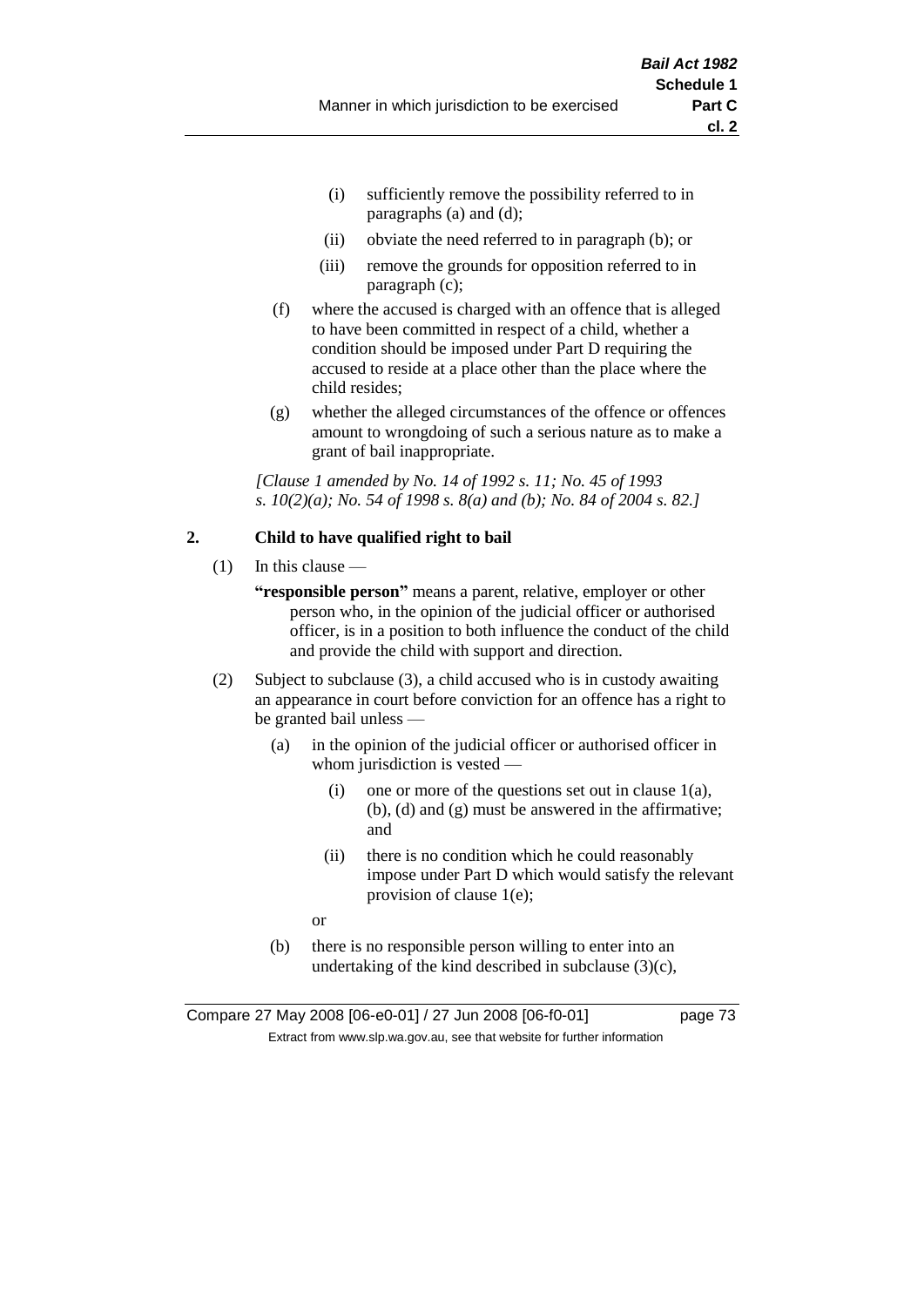and if the child is refused bail he shall be dealt with in accordance with section 19(2) of the *Young Offenders Act 1994*.

- (3) The right of a child accused under subclause (2) is subject to  $-$ 
	- (a) clause 3A; and
	- *[(b) deleted]*
	- (c) there being imposed as a condition on the grant of bail a requirement that before the release of the child on bail a responsible person undertakes in writing in the prescribed form to ensure that the child complies with any requirement of his bail undertaking mentioned in section 28(2)(a), (b), (c) and (d).
- (4) Subclauses (2)(b) and (3)(c) do not apply to a child accused if it appears to the judicial officer or authorised officer that the accused —
	- (a) is over the age of 17 years; and
	- (b) has sufficient maturity to live independently without the guidance or control of a parent or guardian.
- (5) For the purposes of this clause, the provisions of sections 46, 47, 48, 54, 55(2), 60 and  $67(2)(a)(iv)$  apply with all necessary changes as  $if -$ 
	- (a) references in those provisions to a surety and a surety undertaking were references to a responsible person and to an undertaking referred to in subclause (3)(c) respectively; and
	- (b) section  $54(1)(b)(i)$  read as follows
		- $\ddot{a}$
- (i) a person who has entered into an undertaking referred to in clause 2(3)(c) of Part C of Schedule 1 should no longer be regarded as a responsible person for the purposes of that clause, or is dead;

".

page 74 Compare 27 May 2008 [06-e0-01] / 27 Jun 2008 [06-f0-01] Extract from www.slp.wa.gov.au, see that website for further information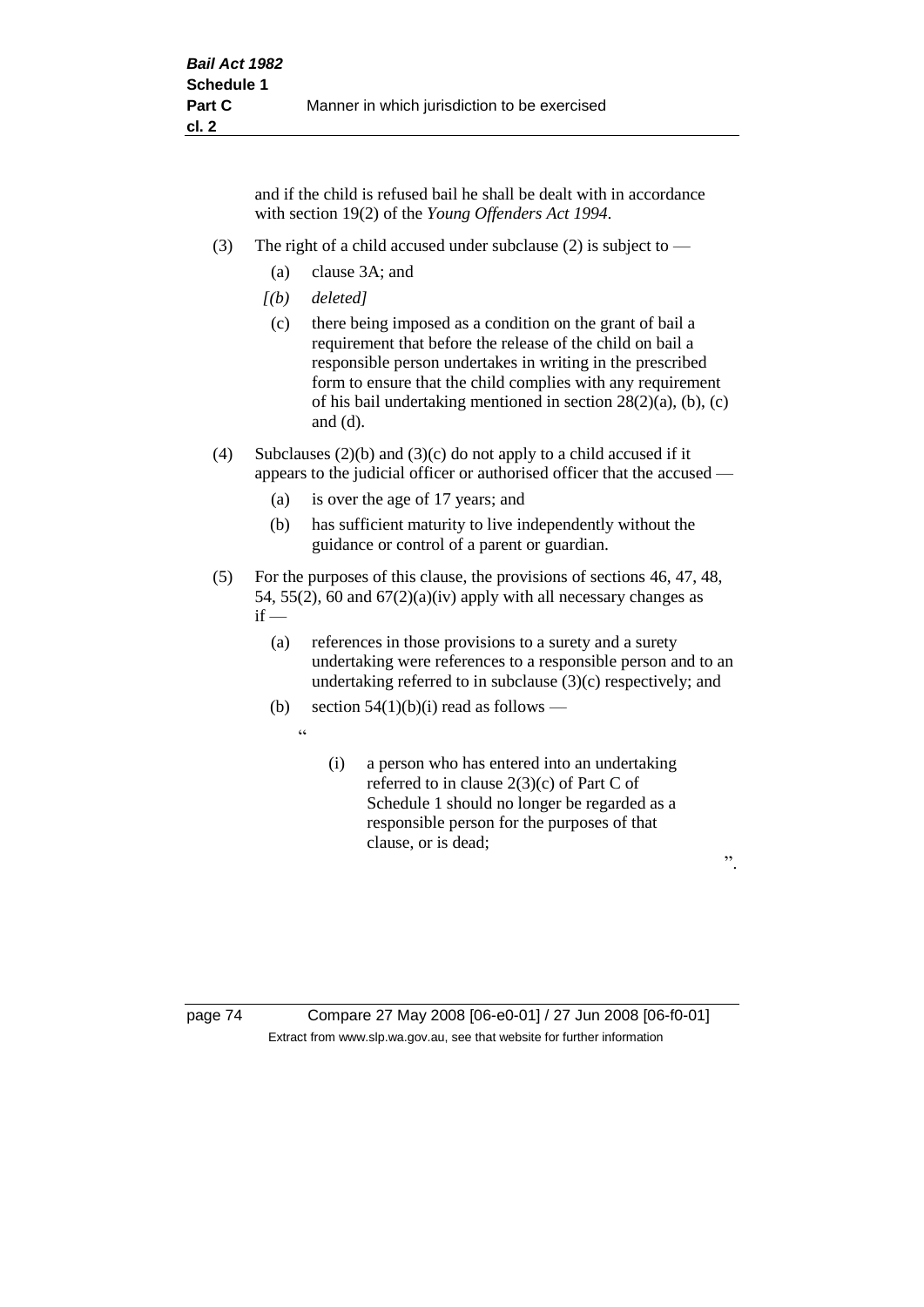(6) Where a child accused is released on bail his right to be at liberty is subject to the exercise of the powers in section 17A.

*[Clause 2 inserted by No. 45 of 1993 s. 10(2)(b); amended by No. 57 of 1997 s. 21(3)(a); No. 54 of 1998 s. 8(c); No. 34 of 2004 s. 251; No. 84 of 2004 s. 82.]*

# **3. Matters relevant to consideration of clause 1(a)**

In considering whether an accused may do any of the things mentioned in clause 1(a), the judicial officer or authorised officer shall have regard to the following matters, as well as to any others which he considers relevant —

- (a) the nature and seriousness of the offence or offences (including any other offence or offences for which he is awaiting trial) and the probable method of dealing with the accused for it or them, if he is convicted;
- (b) the character, previous convictions, antecedents, associations, home environment, background, place of residence, and financial position of the accused;
- (c) the history of any previous grants of bail to him; and
- (d) the strength of the evidence against him.

*[Clause 3 amended by No. 84 of 2004 s. 82.]*

# **3A. Bail where serious offence committed while accused on bail for another serious offence**

- (1) Notwithstanding clause 1 or 2 or any other provision of this Act, where —
	- (a) an accused is in custody awaiting an appearance in court before conviction for a serious offence; and
	- (b) the serious offence is alleged to have been committed while the accused was —
		- (i) on bail for; or
		- (ii) at liberty under an early release order made in respect of,

another serious offence,

Compare 27 May 2008 [06-e0-01] / 27 Jun 2008 [06-f0-01] page 75 Extract from www.slp.wa.gov.au, see that website for further information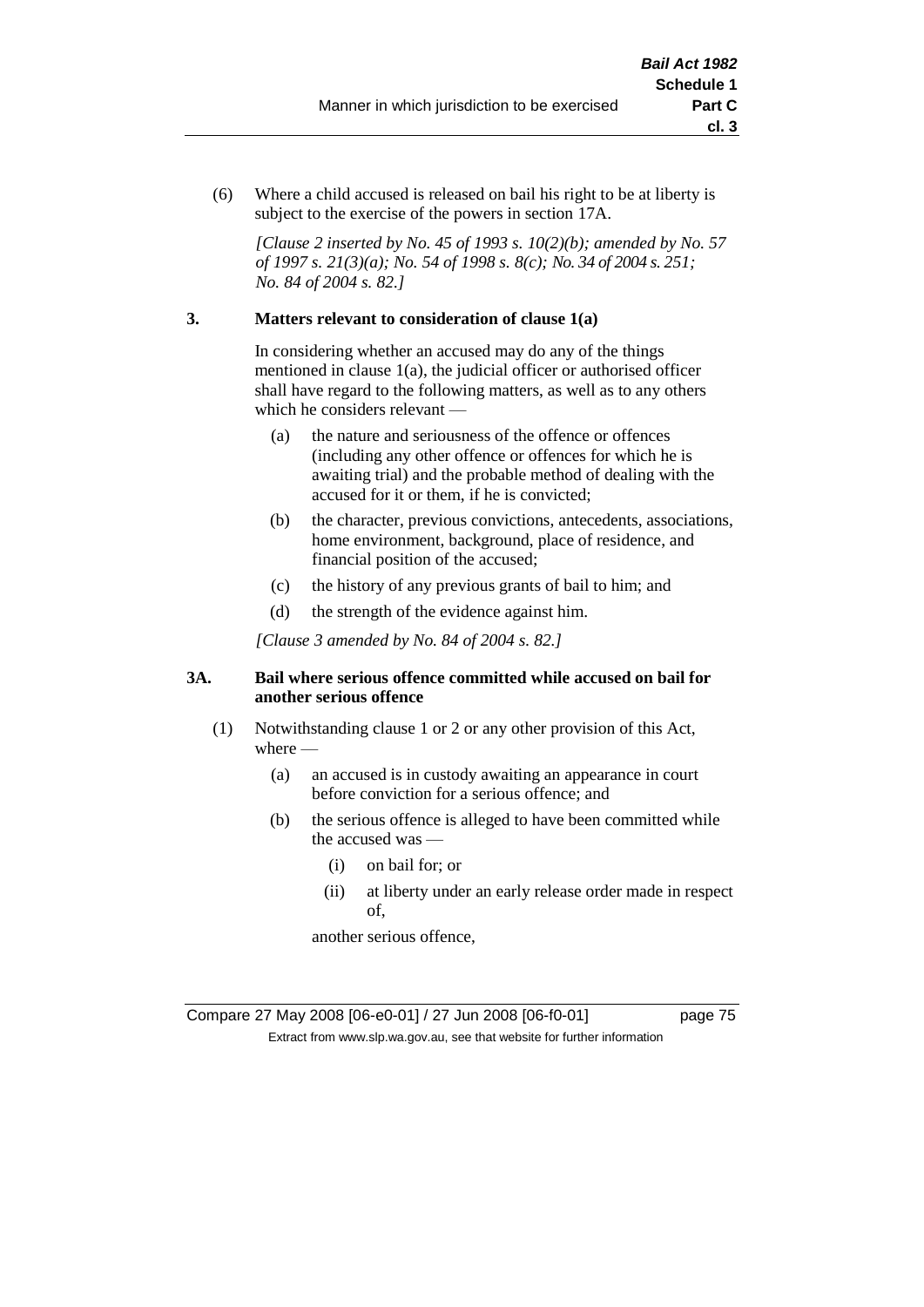the judicial officer or (if section 16A does not apply) the authorised officer in whom jurisdiction is vested shall refuse to grant bail for the serious offence referred to in paragraph (a) unless the judicial officer or authorised officer —

- (c) is satisfied that there are exceptional reasons why the accused should not be kept in custody and, if clause 3B applies, is so satisfied only after complying with that clause; and
- (d) is also satisfied that bail may properly be granted having regard to the provisions of clauses 1 and 3 or, in the case of a child accused, clauses 2 and 3.
- (2) Notwithstanding section 7(1), where an accused is refused bail under subclause (1) for an appearance for a serious offence his case for bail need not be considered again under that subsection for an appearance for that offence unless he satisfies the judicial officer who may order his detention that —
	- (a) new facts have been discovered, new circumstances have arisen or the circumstances have changed since bail was refused; or
	- (b) he failed to adequately present his case for bail on the occasion of that refusal.
- (3) Where a child accused is refused bail under subclause (1) he shall be dealt with in accordance with section 19(2) of the *Young Offenders Act 1994*.

*[Clause 3A inserted by No. 45 of 1993 s. 10(2)(c); amended by No. 57 of 1997 s. 21(3)(b); No. 54 of 1998 s. 7 and 13(1); No. 84 of 2004 s. 82.]*

# **3B. Determination of exceptional reasons under clause 3A(1)**

- (1) This clause applies where it appears to the judicial officer or (if section 16A does not apply) the authorised officer that all or any of the acts alleged to constitute a serious offence referred to in clause 3A(1)(b) would, if proved in the appropriate proceedings, amount to a breach by the accused of a protective condition or order.
- (2) The judicial officer or authorised officer shall, before making a decision that there are exceptional reasons for the purposes of

page 76 Compare 27 May 2008 [06-e0-01] / 27 Jun 2008 [06-f0-01] Extract from www.slp.wa.gov.au, see that website for further information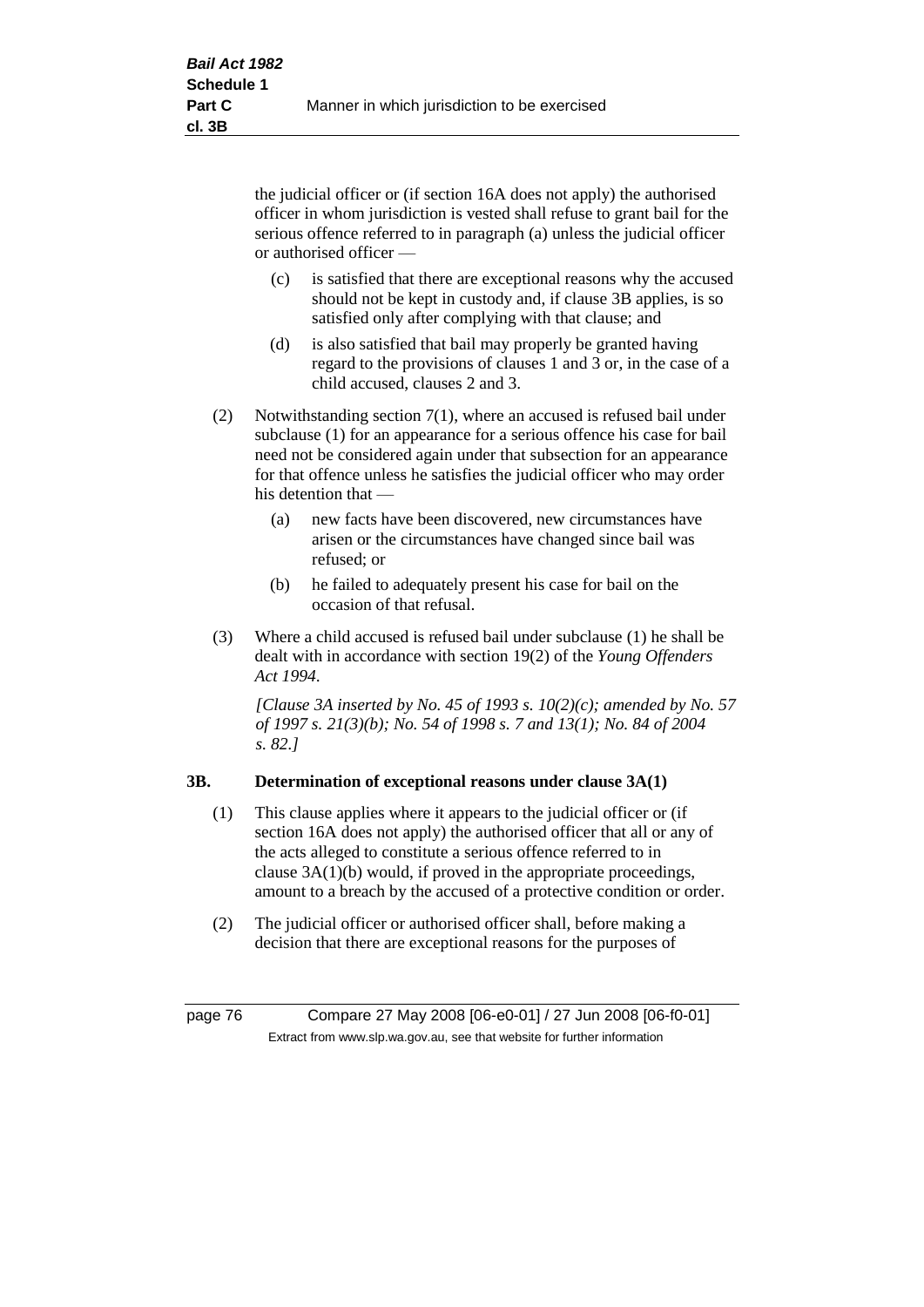clause  $3A(1)(c)$ , make enquiry, or cause enquiry to be made, whether there has already been —

- (a) any breach by the accused of the protective condition or order that has been proved in proceedings;
- (b) any alleged breach by the accused of the protective condition or order that has not been so proved, including an allegation that has not been the subject of a prosecution or any other communication to any relevant official; or
- (c) any alleged breach by the accused of any other protective condition or order that has been the subject of a prosecution.
- (3) On becoming aware of any such alleged breach, the judicial officer or authorised officer shall give each person for whose protection a protective condition or order referred to in subclause (2) was imposed or made (a **"relevant person"**) a reasonable opportunity to give evidence by affidavit on matters relating to that protective condition or order.
- (4) The judicial officer or authorised officer shall in making any decision for the purposes of clause  $3A(1)(c)$  —
	- (a) give due weight to  $-$ 
		- (i) any evidence given under subclause (3);
		- (ii) any adverse effect that a grant of bail to the accused would have on a relevant person; and
		- (iii) any difficulty that a relevant person might have in proving any future breach of a protective condition or order;
	- (b) consider whether it would be appropriate to refuse bail and make a hospital order under section 5 of the *Criminal Law (Mentally Impaired Accused) Act 1996*;
	- (c) in the case of a condition imposed for a purpose mentioned in clause 2(2)(c) or (d) of Part D, treat any alleged breach of the condition as a serious matter even if the conduct alleged to amount to the breach in itself appears to be trivial; and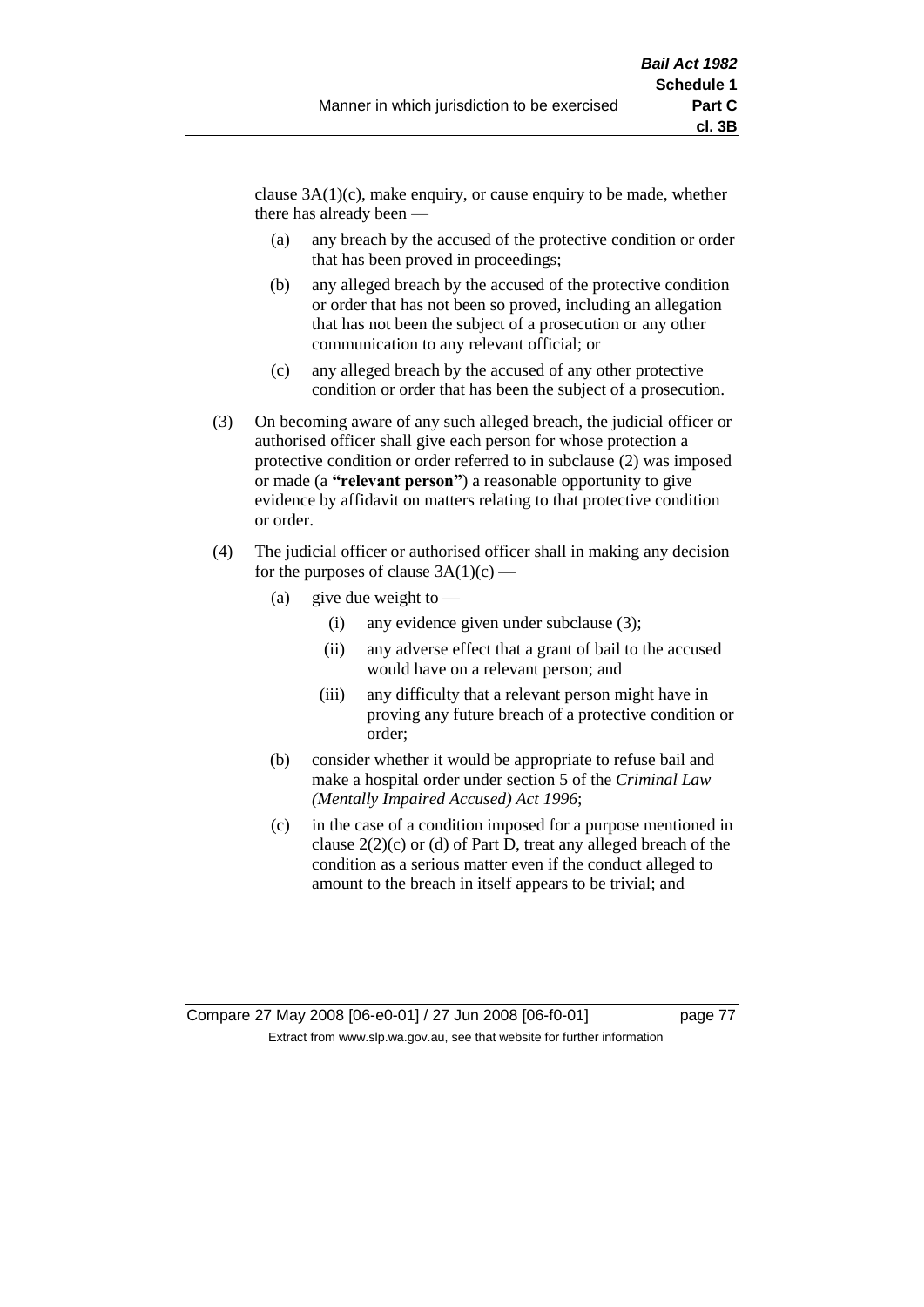- (d) consider whether any alleged breach of a protective condition or order that has occurred shows that the purpose of the condition or order has not been achieved and that the accused should be kept in custody.
- (5) The provisions of this clause do not limit the matters that the judicial officer or authorised officer may take into account for the purposes of clause  $3A(1)(c)$ .
- (6) In this clause —

# **"protective condition or order"** means —

- (a) a condition imposed for a purpose mentioned in clause  $2(2)(c)$  or (d) of Part D;
- (b) a violence restraining order or a police order under the *Restraining Orders Act 1997*; or
- (c) a Part VII order under the *Justices Act*  $1902^2$ 
	- (i) that under section 86 of the *Restraining Orders Act 1997* is taken to be a misconduct restraining order under that Act; and
	- (ii) that shows on the face of the order that the causing or threatening of personal injury by the accused was a ground for the making of the order.

*[Clause 3B inserted by No. 54 of 1998 s. 13(2); amended by No. 38 of 2004 s. 60; No. 59 of 2004 s. 141; No. 84 of 2004 s. 11 and 82.]*

# **4. When bail to be granted after conviction**

In deciding whether or not to grant bail to an accused who is in custody waiting to be sentenced or otherwise dealt with for an offence of which he has been convicted or awaiting the disposal of appeal proceedings, the judicial officer shall, subject to clauses 5 and 6, consider whether -

- (a) in the case of an accused waiting to be sentenced, there is a strong likelihood that he will impose a non-custodial sentence; or
- (b) in either case, there are exceptional reasons why the accused should not be kept in custody,

page 78 Compare 27 May 2008 [06-e0-01] / 27 Jun 2008 [06-f0-01] Extract from www.slp.wa.gov.au, see that website for further information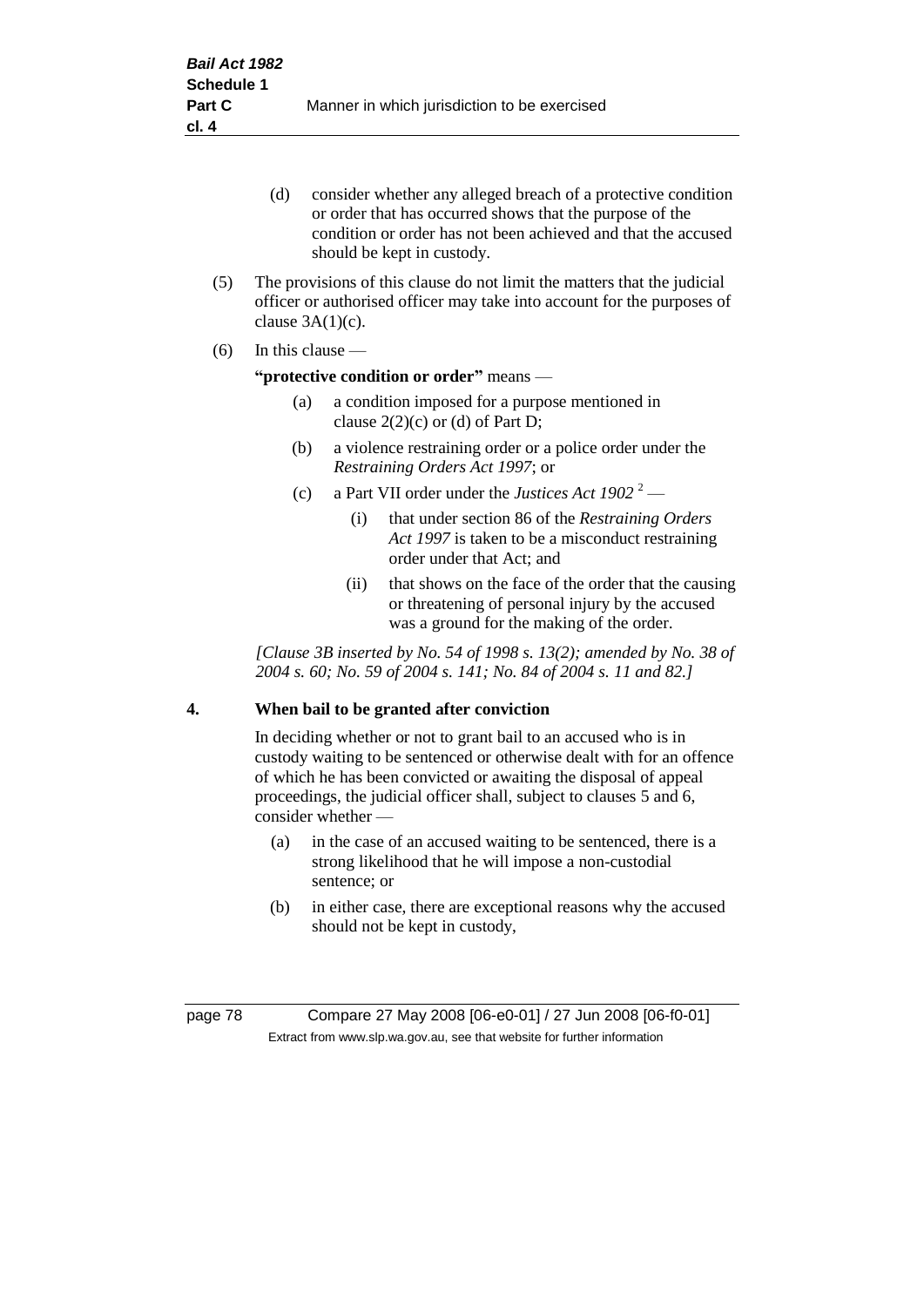and shall only grant bail to him if he is satisfied that —

- (c) in the case of an accused waiting to be sentenced, at least one of those reasons exists and, in the case of an appellant, the reason mentioned in paragraph (b) exists; and
- (d) he may properly do so having regard to the provisions of clauses 1 and 3 or, in the case of a child, clauses 2 and 3.

*[Clause 4 amended by No. 84 of 2004 s. 82.]*

### **5. Exception for bail for an appeal under the** *Criminal Appeals Act 2004* **Part 2**

Clause 4 does not apply to the bail of a person who is awaiting the disposal of appeal proceedings under Part 2 of the *Criminal Appeals Act 2004*; such a person shall be deemed for the purposes of this Part to be awaiting an appearance in court before conviction for an offence.

*[Clause 5 inserted by No. 33 of 1989 s. 18; amended by No. 59 of 2004 s. 141; No. 84 of 2004 s. 11.]*

# **6. Bail of people on community orders etc.**

For the purpose of determining whether clause 4 applies, a person in custody —

- (a) under section 50, 79, 84E, 128, 129 or 132 of the *Sentencing Act 1995* in connection with a possible breach of a conditional release order, a sentence of suspended imprisonment or conditional suspended imprisonment or a community order imposed under that Act; or
- (b) under section 43 of the *Young Offenders Act 1994* in respect of an alleged breach of a youth community based order, an intensive youth supervision order or a conditional release order made under that Act,

is to be taken as not having been convicted of the offence for which the sentence was imposed.

*[Clause 6 inserted by No. 78 of 1995 s. 8; amended by No. 27 of 2004 s. 13(3).]*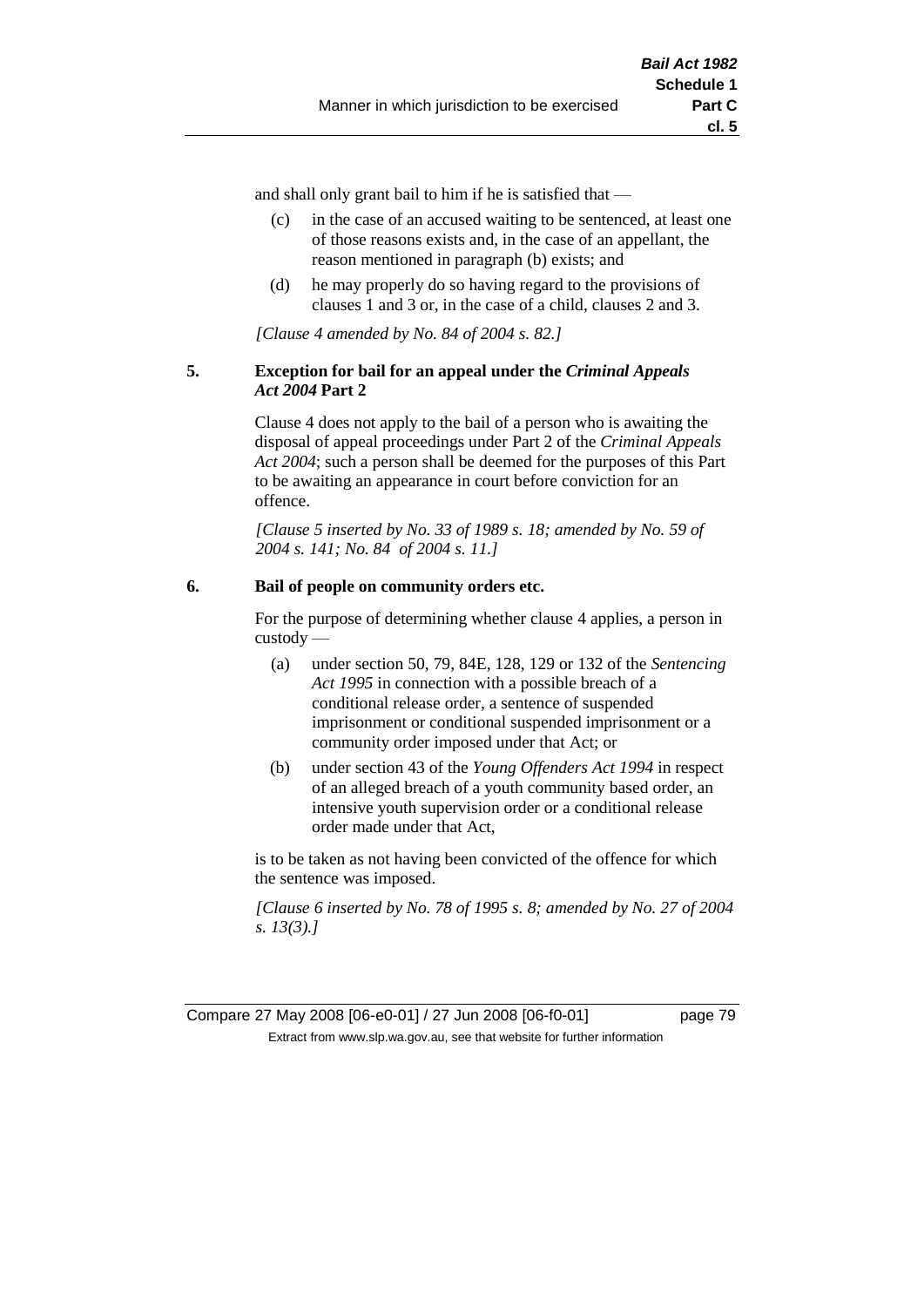Limitation on period of bail

# **7. Bail for initial appearance to be for not more than 7 days**

In fixing the terms of bail of an accused for his initial appearance in court for an offence, a justice or an authorised officer shall require him to make the appearance within the period of 7 days commencing on and including the day on which the accused was arrested for the offence.

*[Clause 7 amended by No. 84 of 2004 s. 82.]*

# **8. Bail on adjournment in court of summary jurisdiction to be for not more than 30 days except by consent**

In fixing the terms of bail of an accused for an appearance in court after an adjournment of proceedings for an offence, a judicial officer sitting as a court of summary jurisdiction shall require him to make the appearance within the period of 30 days commencing on and including the day on which the proceedings are adjourned, unless the accused consents to appear on a later day.

*[Clause 8 amended by No. 49 of 1988 s. 90(c); No. 59 of 2004 s. 141; No. 84 of 2004 s. 82.]*

# **9. Provision as to calculation of time**

The periods specified in clauses 7 and 8 shall be calculated to include any Sunday or public holiday.

# **Part D — Conditions which may be imposed on a grant of bail**

# **1. Conditions as to forfeiture and giving security may be imposed on the accused and sureties**

- (1) A judicial officer or authorised officer, on a grant of bail, may impose conditions under this clause if he considers that it is desirable to do so to ensure the performance of the accused's bail undertaking.
- (2) If a judicial officer or authorised officer considers that it is desirable as mentioned in subclause (1), he may in addition to releasing the

page 80 Compare 27 May 2008 [06-e0-01] / 27 Jun 2008 [06-f0-01] Extract from www.slp.wa.gov.au, see that website for further information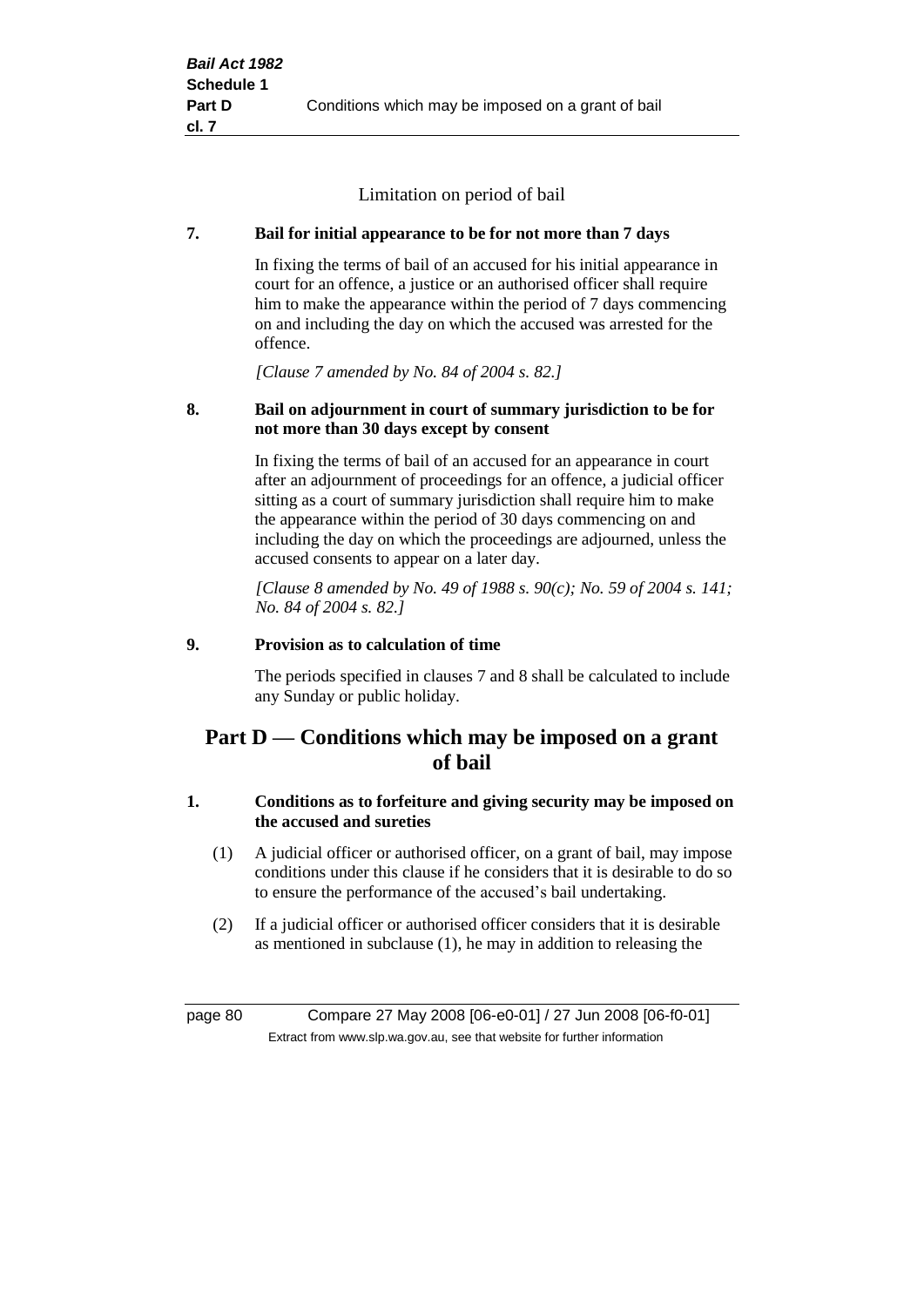accused on his bail undertaking impose any one or more of the following conditions —

- (a) that the accused in his bail undertaking agree to forfeit a specified amount of money if he fails to comply with any requirement of his bail undertaking mentioned in section  $28(2)(a)$  or  $(b)(ii)$ ;
- (b) that a surety or a specified number of sureties enter into a surety undertaking or surety undertakings whereby he or they agree to forfeit a specified amount or specified amounts of money if the accused fails to comply with any requirement of his bail undertaking mentioned in section  $28(2)(a)$  or (b)(ii);
- (c) that any of them the accused and the surety or sureties give security of a specified value, including the deposit of a specified amount of cash, for the performance of their respective obligations;
- (d) that any of them the accused and the surety or sureties deposit with a specified officer any specified passbook or document relating to the title to, or ownership of, any account or other asset offered as security for the performance of their respective obligations; or
- (e) that any of them the accused and the surety or sureties, at his or their own expense or otherwise, enter into such mortgage, charge, assignment or other transaction, or take such other step, as may be required, including completion of the necessary documents, to render any security effective and enforceable by the State.
- (3) The nature and sufficiency of any security, and the documentation therefor, required under subclause (2) shall be determined by the judicial officer or authorised officer who imposed the condition or, if no determination is so made —
	- (a) by the person before whom the bail undertaking is entered into, where the security is to be given by the accused; and
	- (b) where the security is to be given by a surety, by any person authorised under section 36 to approve the surety or before whom the surety undertaking is entered into.
- (4) When a bail undertaking ceases to have effect as provided in section 34(a) to (d), or upon an accused being acquitted of a charge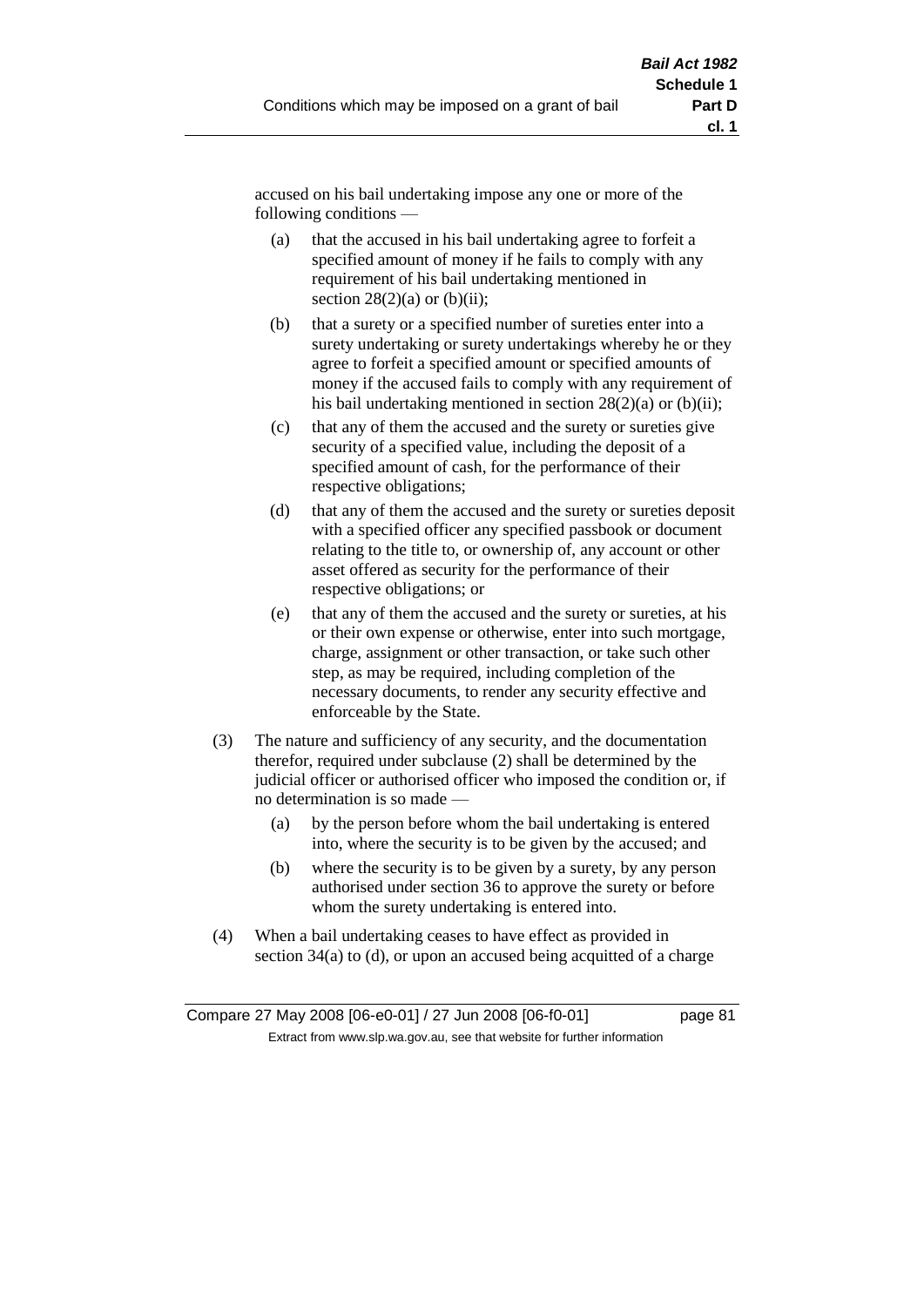under section 51(1) or (2) or discharged from further proceedings therefor, each of them the accused, or where section 34(b) applies his personal representative, and any surety is entitled to have returned to him any security given under subclause (2).

(5) When a surety undertaking ceases to have effect as provided in section 47(a) to (f), a surety is entitled to have returned to him any security given under subclause (2).

*[Clause 1 amended by No. 65 of 2003 s. 121(3); No. 84 of 2004 s. 82.]*

# **2. Other conditions which may be imposed**

- (1) A judicial officer or authorised officer, on a grant of bail, may impose conditions —
	- (a) to be complied with before the accused is released on bail or while the accused is on bail;
	- (b) as to the accused's conduct while on bail; or
	- (c) as to where the accused shall reside while on bail,

if he considers that it is desirable for any purpose mentioned in subclause (2), (2b), (3) or (4).

- (1a) Without limiting subclause (1), a judicial officer or authorised officer shall, on a grant of bail to a child accused, consider whether it is desirable for any purpose mentioned in subclause (2) to impose a condition as to —
	- (a) any period in each day during which the child is to remain at a particular place;
	- (b) any person with whom the child is not to associate or communicate;
	- (c) any place that the child is not to frequent;
	- (d) the attendance by the child at a school or other educational institution; or
	- (e) any other matter,

and the judicial officer or authorised officer may impose any such condition.

page 82 Compare 27 May 2008 [06-e0-01] / 27 Jun 2008 [06-f0-01] Extract from www.slp.wa.gov.au, see that website for further information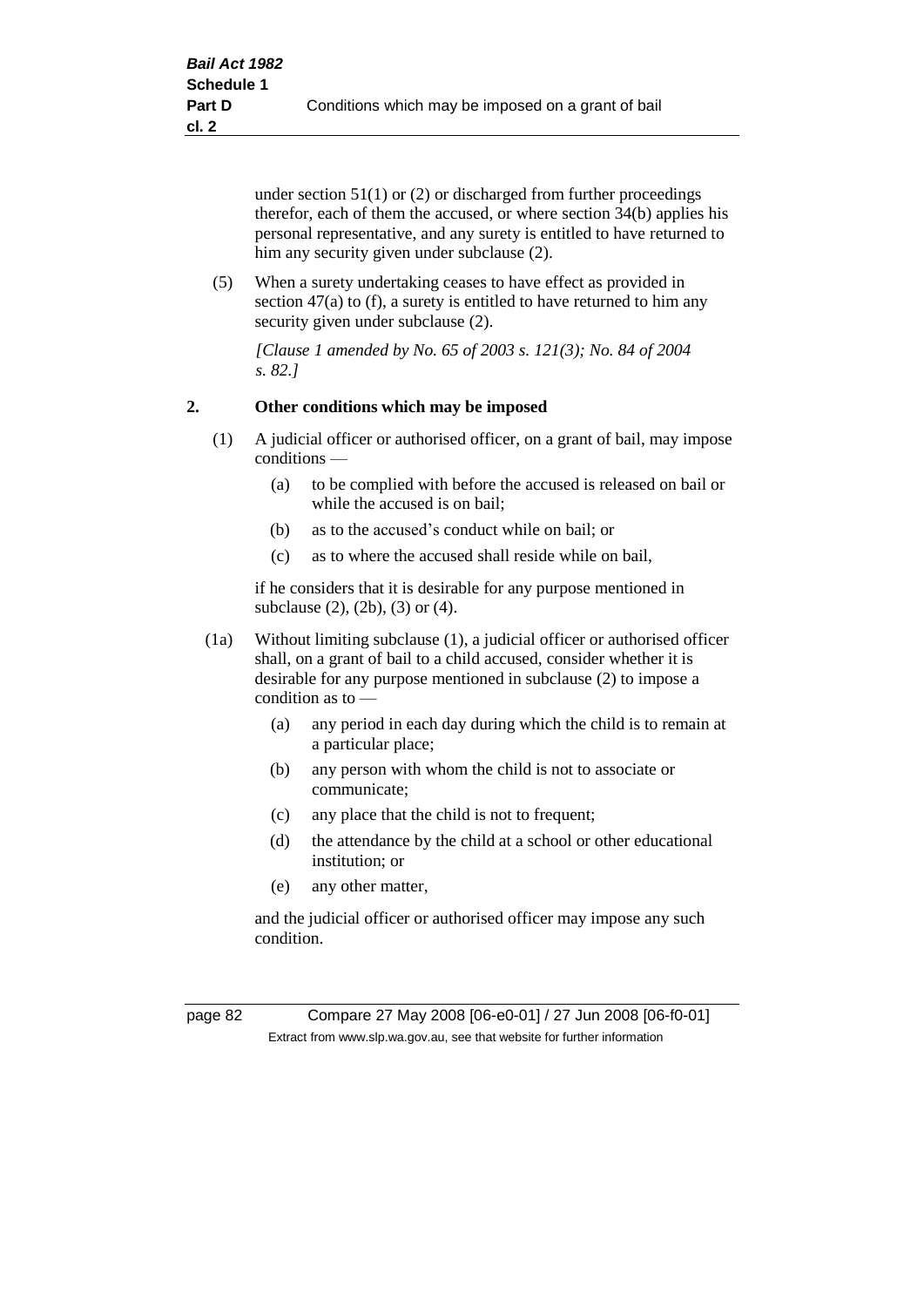- (2) Any condition may be imposed under subclause (1) or (1a) to ensure that an accused —
	- (a) appears in court in accordance with his bail undertaking;
	- (b) does not while on bail commit an offence;
	- (c) does not endanger the safety, welfare or property of any person;
	- (d) does not interfere with witnesses or otherwise obstruct the course of justice, whether in relation to himself or any other person; or
	- (e) as regards the period when the accused is on trial, does not prejudice the proper conduct of the trial.
- (2a) Before imposing a condition on a grant of bail for a purpose mentioned in subclause (2)(c) or (d) a judicial officer or authorised officer is to consider whether that purpose would be better served, or could be better assisted, by a restraining order made under the *Restraining Orders Act 1997* and whether, in the case of a judicial officer, to exercise the power in section 63 of that Act or, in the case of an authorised officer, to make a telephone application under that Act.
- (2b) Where a judicial officer is of the opinion that the accused should while on bail -
	- (a) be counselled for a behavioural problem; or
	- (b) attend a course or programme that may assist with such a problem,

the judicial officer may under subclause (1) impose a condition for that purpose that requires the accused to —

- (c) attend a prescribed person to be counselled; or
- (d) attend a prescribed course or programme,

that is specified by the judicial officer in the condition.

(3) Where a judicial officer who grants bail to an accused is of the opinion that the accused's physical condition ought to be examined the officer may, under subclause (1), impose any condition which the officer considers desirable for the purpose of ensuring that the accused is examined by a medical practitioner.

Compare 27 May 2008 [06-e0-01] / 27 Jun 2008 [06-f0-01] page 83 Extract from www.slp.wa.gov.au, see that website for further information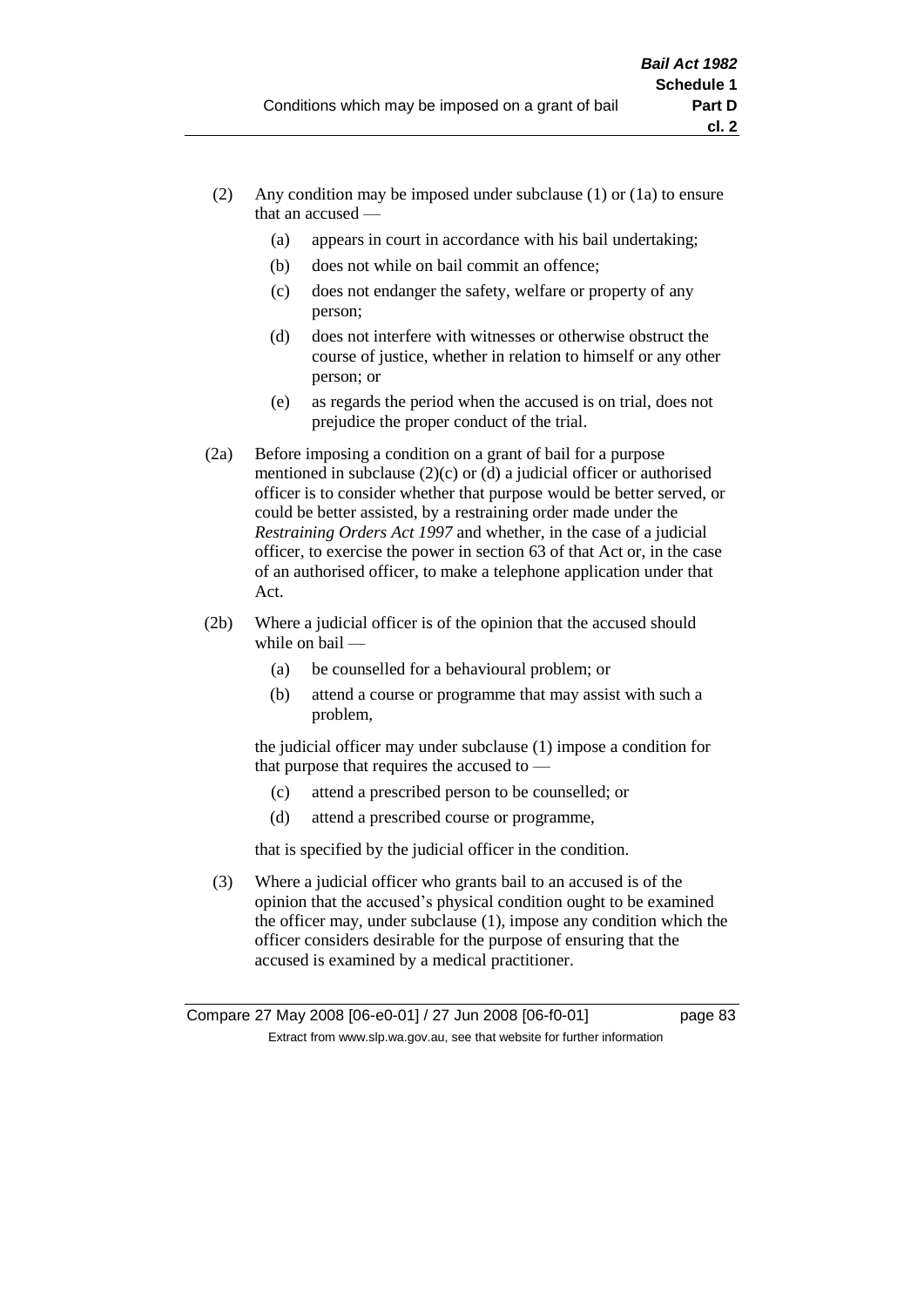- (3a) Where a judicial officer who grants bail to an accused is of the opinion that the accused's mental condition ought to be examined the officer may, under subclause (1), impose any condition which the officer considers desirable for the purpose of ensuring that the accused's mental condition is examined including a condition —
	- (a) that the accused be examined by a medical practitioner or an authorised mental health practitioner (as defined in the *Mental Health Act 1996*) for the purpose of deciding whether to make a referral under section 29 of that Act;
	- (b) that the accused be admitted to an authorised hospital (as defined in the *Mental Health Act 1996*);
	- (c) that the accused be examined by a psychiatrist.
- (4) Where a judicial officer is of the opinion that an accused is suffering from alcohol or drug abuse and is in need of care or treatment either on that account, or to enable him to be prepared for his trial, the judicial officer may, under subclause (1), impose any condition which he considers desirable for the purpose of ensuring that the accused receives such care or treatment, including that he lives in, or from time to time attends at, a specified institution or place in order to receive such care or treatment.
- (5) Where a judicial officer imposes a condition for a purpose mentioned in subclause (2b), (3), (3a) or (4), the judicial officer shall cause to be sent to the person who is to counsel or examine the accused, or the place at which the accused is to attend, a statement of the reasons for imposing the condition.
- (6) Where a condition is imposed under this clause that an accused shall reside in premises established for the accommodation of persons to whom bail has been granted, that condition shall be deemed to include a further condition that the accused shall comply with such rules as are for the time being laid down for the maintenance of the good order of those premises, whether such rules are made under section 67 or by the authority responsible for the good order of the premises.
- (7) In this clause —

**"medical practitioner"** means a medical practitioner within the meaning of the *Medical Act 1894*; and

page 84 Compare 27 May 2008 [06-e0-01] / 27 Jun 2008 [06-f0-01] Extract from www.slp.wa.gov.au, see that website for further information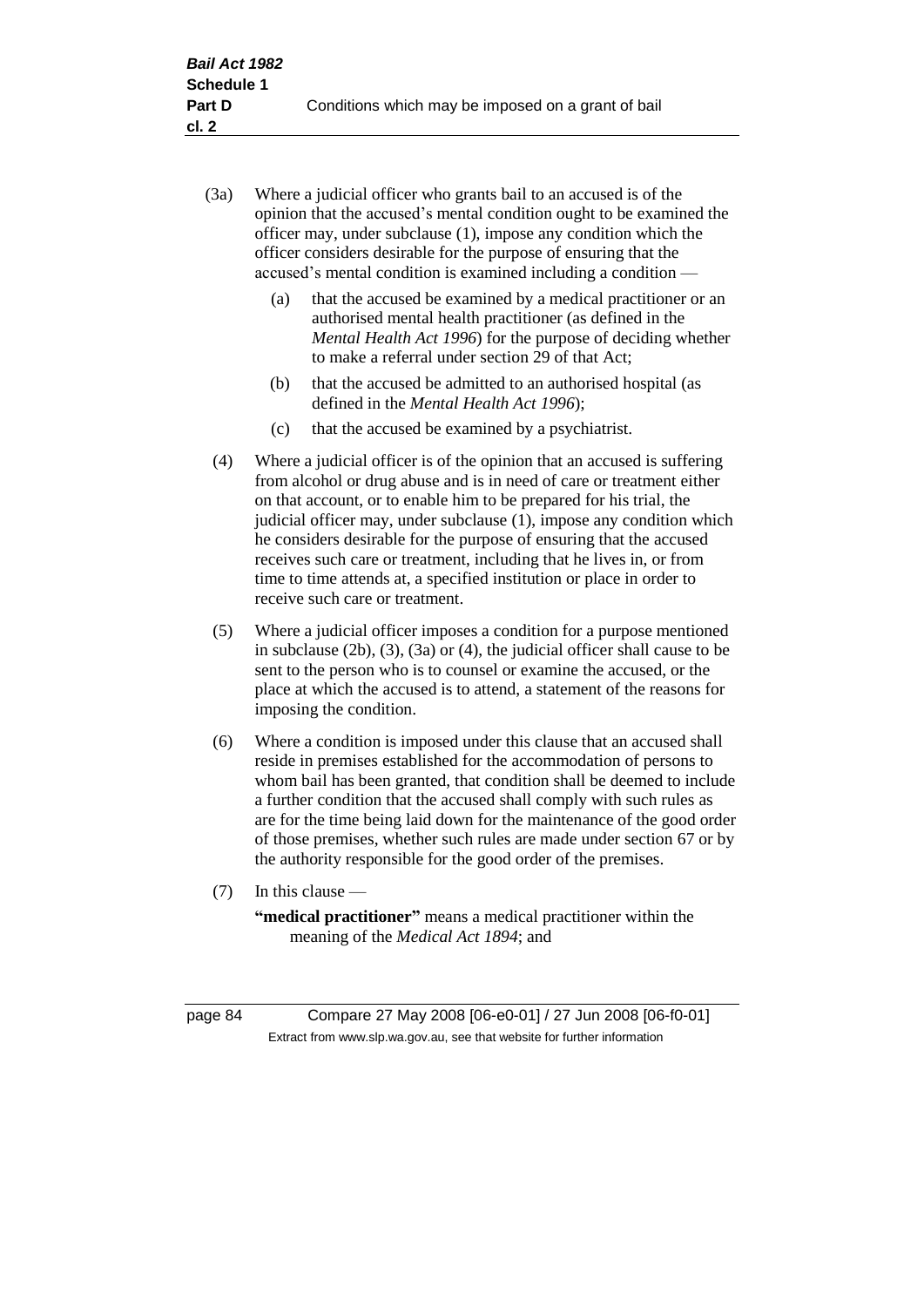**"psychiatrist"** has the same meaning as it has in the *Mental Health Act 1996*.

*[Clause 2 amended by No. 45 of 1993 s. 10(3); No. 69 of 1996 s. 3; No. 54 of 1998 s. 12; No. 84 of 2004 s. 82.]*

# **3. Home detention condition may be imposed**

- (1) A judicial officer may, subject to this clause, impose a home detention condition as a condition on a grant of bail.
- (2) A home detention condition shall not be imposed unless the accused is over the age of 17 years and the judicial officer is satisfied —
	- (a) after considering a report from a community corrections officer about the accused and his circumstances, that the accused is suitable to be subject to a home detention condition;
	- (b) that the place where it is proposed the accused will remain while subject to the home detention condition is a suitable place; and
	- (c) that unless a home detention condition is imposed, the accused will not be released on bail.
- (3) A home detention condition is a condition that while the accused is on bail the accused shall —
	- (a) remain at and not leave the place specified in the bail record form and in the bail undertaking (or in a notice under section 50E) until the time specified, or deemed by section 31(3) to be specified, in the bail undertaking except —
		- (i) to work in gainful employment approved by a community corrections officer;
		- (ii) with the approval of a community corrections officer, to seek gainful employment;
		- (iii) to obtain urgent medical or dental treatment for the accused;
		- (iv) for the purpose of averting or minimizing a serious risk of death or injury to the accused or to another person;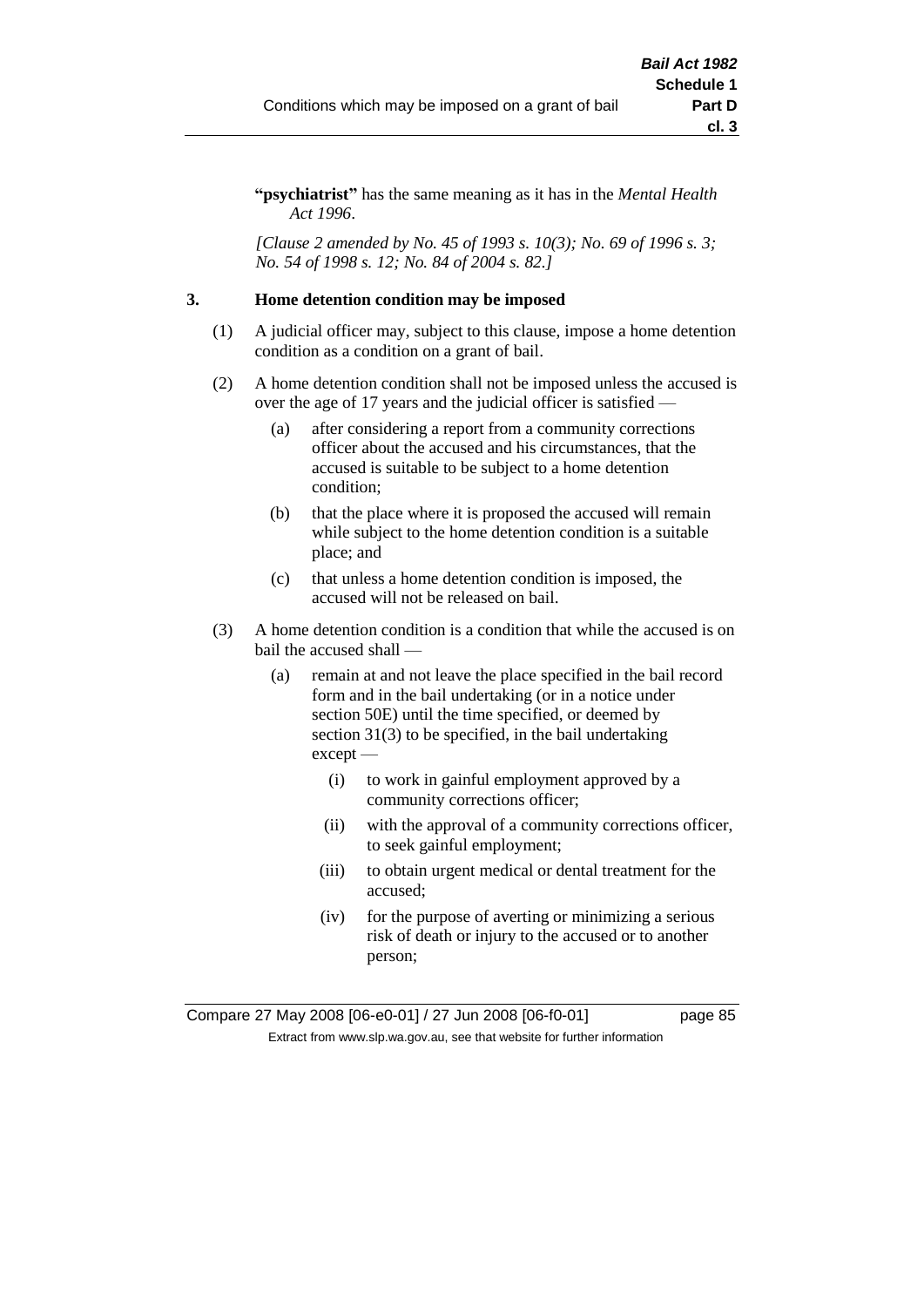|     | (v)                                                                                                                                                            | to obey an order issued under a written law (such as a<br>summons) requiring the accused's presence<br>elsewhere;                                                                                                     |  |
|-----|----------------------------------------------------------------------------------------------------------------------------------------------------------------|-----------------------------------------------------------------------------------------------------------------------------------------------------------------------------------------------------------------------|--|
|     | (vi)                                                                                                                                                           | for a purpose approved of by a community<br>corrections officer; or                                                                                                                                                   |  |
|     | (vii)                                                                                                                                                          | on the direction of a community corrections officer;                                                                                                                                                                  |  |
| (b) |                                                                                                                                                                | not leave the State;                                                                                                                                                                                                  |  |
| (c) | comply with every reasonable direction of a community<br>corrections officer;                                                                                  |                                                                                                                                                                                                                       |  |
| (d) | comply with such of the conditions specified in the list<br>provided under section $24A(4)$ as may be specified in a notice<br>given under section 50E(b); and |                                                                                                                                                                                                                       |  |
| (e) |                                                                                                                                                                | when requested to do so, produce a copy of his bail<br>undertaking and any notice by the CEO (corrections) under<br>section 50E for inspection by a community corrections officer<br>or a member of the Police Force. |  |
|     |                                                                                                                                                                | [Clause 3 inserted by No. 61 of 1990 s. 15; amended by No. 31 of<br>1993 s. 9; No. 84 of 2004 s. 82; No. 65 of 2006 s. 53.]                                                                                           |  |

page 86 Compare 27 May 2008 [06-e0-01] / 27 Jun 2008 [06-f0-01] Extract from www.slp.wa.gov.au, see that website for further information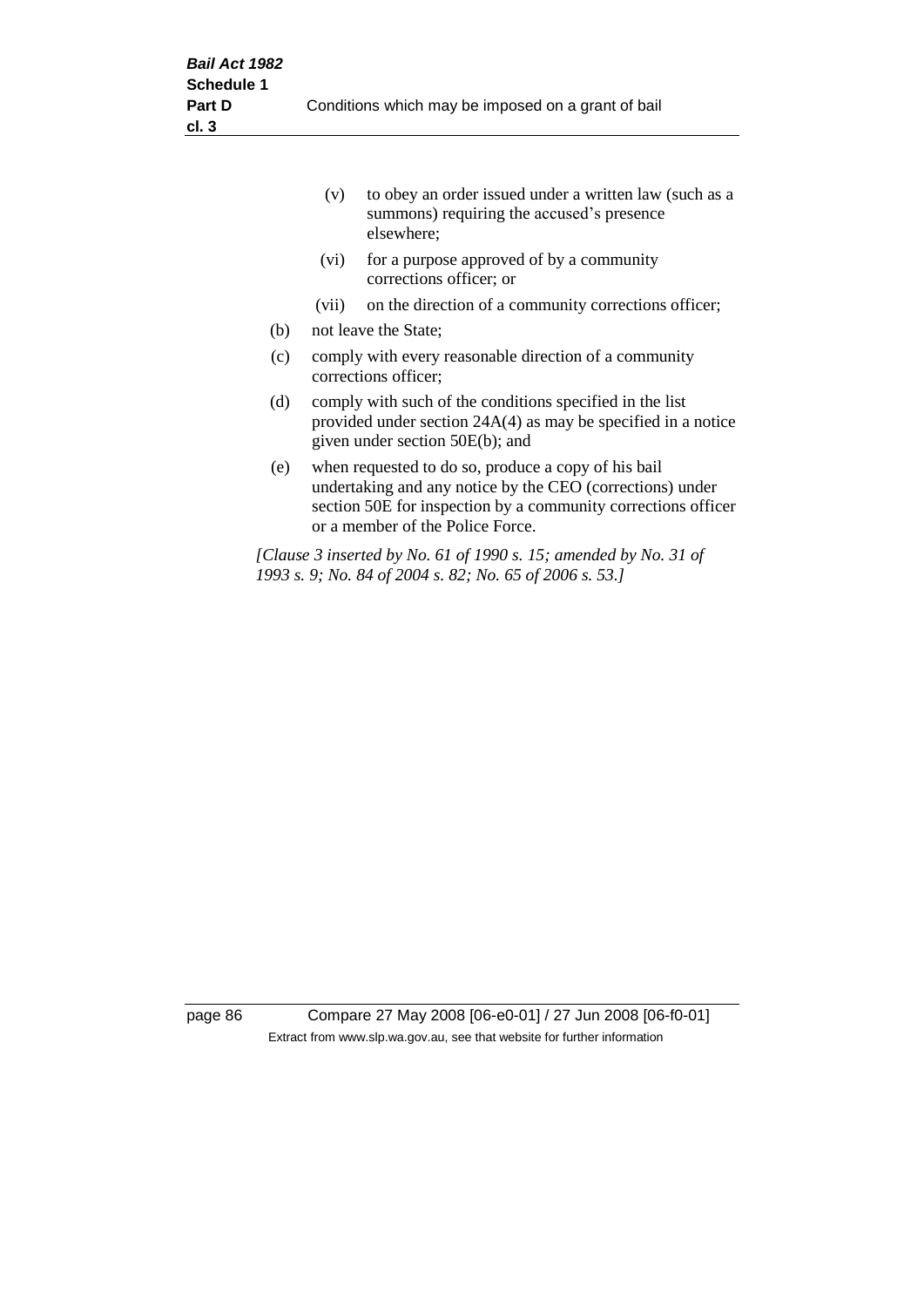**cl. 1**

# **Schedule 2**

*[Heading inserted by No. 45 of 1993 s. 11.]*

[Section 3(1)]

# **Serious offences**

|    | <b>Enactment</b>             | <b>Description of offence</b>                                                    |
|----|------------------------------|----------------------------------------------------------------------------------|
| 1. | <b>The Criminal Code</b>     |                                                                                  |
|    | s. 278 (as read with s. 282) | Wilful murder                                                                    |
|    | s. 279 (as read with s. 282) | Murder                                                                           |
|    | s. 280 (as read with s. 287) | Manslaughter                                                                     |
|    | s. 292                       | Disabling in order to commit<br>indictable offence                               |
|    | s. 294                       | Acts intended to cause grievous<br>bodily harm or to resist or prevent<br>arrest |
|    | s. 297                       | Grievous bodily harm                                                             |
|    | s. 301                       | Wounding and similar acts                                                        |
|    | s. $304(2)$                  | Acts or omissions, with intent to<br>harm, causing bodily harm or<br>danger      |
|    | s. 317                       | Assault occasioning bodily harm                                                  |
|    | s. $317A(a)$                 | Assault with intent to commit or<br>facilitate a crime                           |
|    | s. $317A(b)$                 | Assault with intent to do grievous<br>bodily harm                                |
|    | s. 318                       | Serious assaults                                                                 |
|    | s. 323                       | Indecent assault                                                                 |
|    | s. 324                       | Aggravated indecent assault                                                      |
|    | s. 325                       | Sexual penetration without consent                                               |
|    |                              |                                                                                  |

Compare 27 May 2008 [06-e0-01] / 27 Jun 2008 [06-f0-01] page 87 Extract from www.slp.wa.gov.au, see that website for further information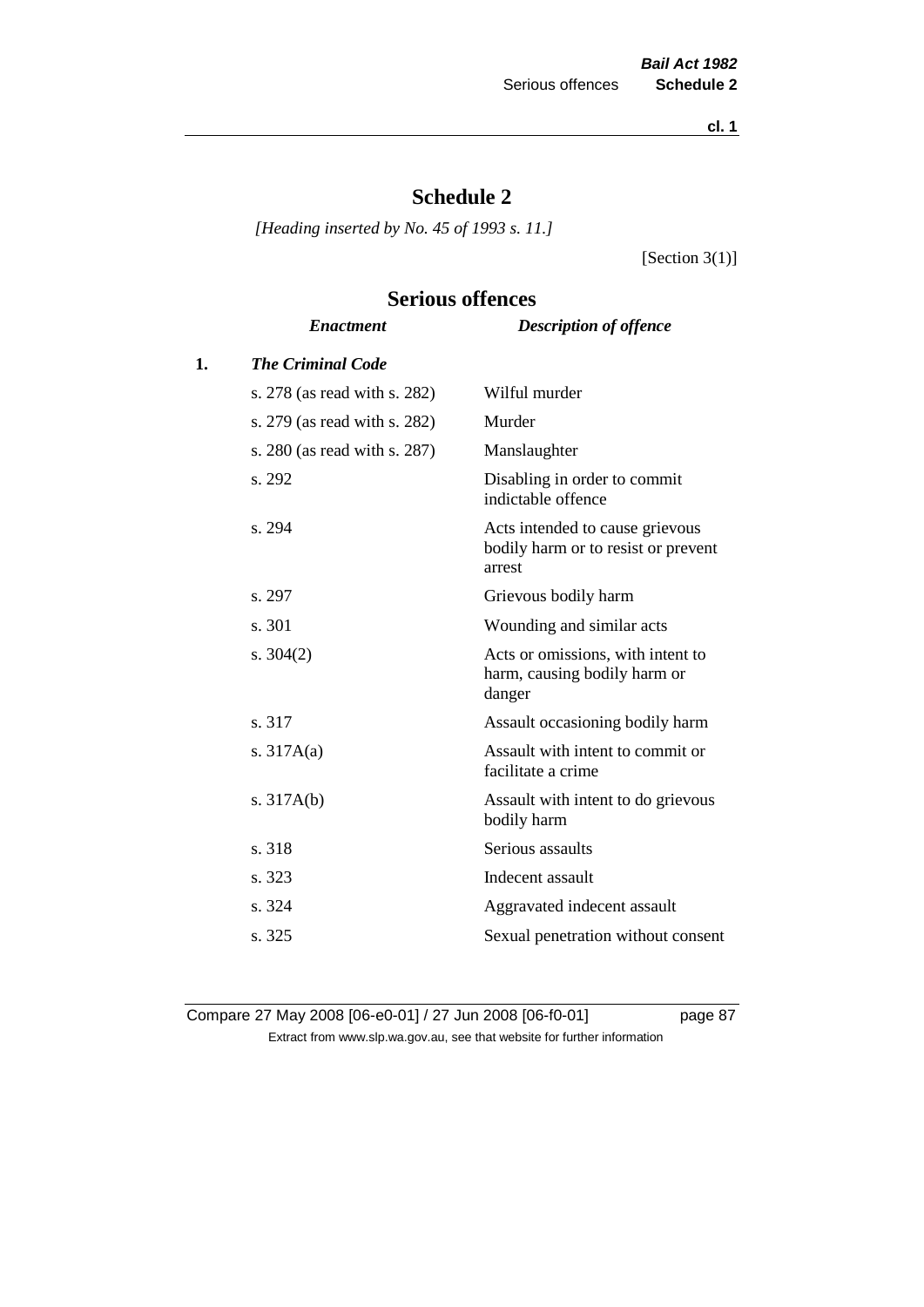**cl. 2**

|     | <b>Enactment</b>                | <b>Description of offence</b>                                                                                                                      |
|-----|---------------------------------|----------------------------------------------------------------------------------------------------------------------------------------------------|
|     | s. 326                          | Aggravated sexual penetration<br>without consent                                                                                                   |
|     | s. 331B                         | Sexual servitude                                                                                                                                   |
|     | s. 331C                         | Conducting business involving<br>sexual servitude                                                                                                  |
|     | s. 331D                         | Deceptive recruiting for<br>commercial sexual services                                                                                             |
|     | s. 332                          | Kidnapping                                                                                                                                         |
|     | s. 333                          | Deprivation of liberty                                                                                                                             |
|     | s. 338E                         | Stalking                                                                                                                                           |
|     | s. 378                          | Stealing a motor vehicle                                                                                                                           |
|     | s. 392                          | Robbery                                                                                                                                            |
|     | s. 393                          | Assault with intent to rob                                                                                                                         |
|     | s. 401                          | <b>Burglary</b>                                                                                                                                    |
|     | s. 444                          | Criminal damage, if the property is<br>destroyed or damaged by fire                                                                                |
| 2.  | <b>Bush Fires Act 1954</b>      |                                                                                                                                                    |
|     | s. 32                           | Wilfully lighting a fire or causing a<br>fire to be lit under such<br>circumstances as to be likely to<br>injure or damage a person or<br>property |
| 2a. | <b>Misuse of Drugs Act 1981</b> |                                                                                                                                                    |
|     | s. $6(1)$                       | Offences concerned with<br>prohibited drugs generally                                                                                              |
|     | s. $7(1)$                       | Offences concerned with<br>prohibited plants generally                                                                                             |
|     | s. $33(1)(a)$                   | Attempting to commit an offence<br>under section $6(1)$ or $7(1)$                                                                                  |
|     |                                 |                                                                                                                                                    |

# page 88 Compare 27 May 2008 [06-e0-01] / 27 Jun 2008 [06-f0-01] Extract from www.slp.wa.gov.au, see that website for further information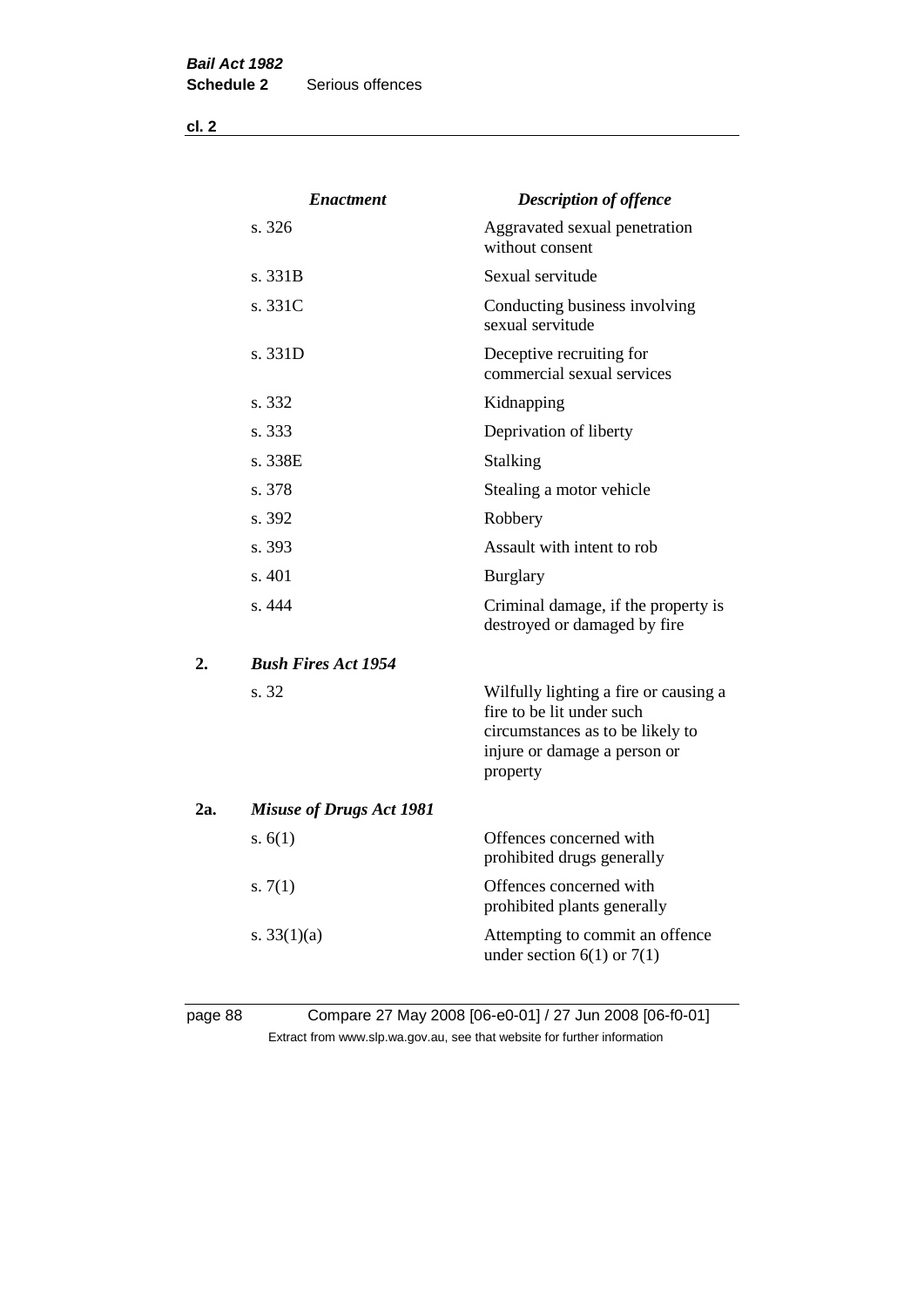#### **cl. 2b**

|     | <b>Enactment</b>                                                                                                                                                                                                                                                                                               |                                                                          | <b>Description of offence</b>                                                                                                                                  |  |  |
|-----|----------------------------------------------------------------------------------------------------------------------------------------------------------------------------------------------------------------------------------------------------------------------------------------------------------------|--------------------------------------------------------------------------|----------------------------------------------------------------------------------------------------------------------------------------------------------------|--|--|
|     | s. $33(2)(a)$                                                                                                                                                                                                                                                                                                  |                                                                          | Conspiracy to commit an offence<br>under s. $6(1)$ or $7(1)$                                                                                                   |  |  |
| 2b. | <b>Restraining Orders Act 1997</b>                                                                                                                                                                                                                                                                             |                                                                          |                                                                                                                                                                |  |  |
|     | s. $61(1)$                                                                                                                                                                                                                                                                                                     | order                                                                    | Breach of a violence restraining                                                                                                                               |  |  |
|     | s. $61(2a)$                                                                                                                                                                                                                                                                                                    |                                                                          | Breach of a police order                                                                                                                                       |  |  |
|     | s. $86(2)$                                                                                                                                                                                                                                                                                                     | Breach of a Part VII order under<br>the Justices Act 1902 <sup>2</sup> — |                                                                                                                                                                |  |  |
|     |                                                                                                                                                                                                                                                                                                                | (a)                                                                      | that under section 86 of the<br><b>Restraining Orders Act 1997</b><br>is taken to be a misconduct<br>restraining order under that<br>Act; and                  |  |  |
|     |                                                                                                                                                                                                                                                                                                                | (b)                                                                      | that shows on the face of the<br>order that the causing or<br>threatening of personal<br>injury by the accused was a<br>ground for the making of the<br>order. |  |  |
| 3.  | Road Traffic Act 1974                                                                                                                                                                                                                                                                                          |                                                                          |                                                                                                                                                                |  |  |
|     | s. 59                                                                                                                                                                                                                                                                                                          |                                                                          | Dangerous driving causing death,<br>injury, etc.                                                                                                               |  |  |
|     | s. 59A                                                                                                                                                                                                                                                                                                         | harm                                                                     | Dangerous driving causing bodily                                                                                                                               |  |  |
|     | $\mathcal{L}$ contains $\mathcal{L}$ is a contradict in $\mathcal{L}$ of $\mathcal{L}$ and $\mathcal{L}$ are in $\mathcal{L}$ and $\mathcal{L}$ and $\mathcal{L}$ and $\mathcal{L}$ and $\mathcal{L}$ and $\mathcal{L}$ and $\mathcal{L}$ and $\mathcal{L}$ and $\mathcal{L}$ and $\mathcal{L}$ and $\mathcal$ |                                                                          |                                                                                                                                                                |  |  |

*[Schedule 2 inserted by No. 45 of 1993 s. 11; amended by No. 82 of 1994 s. 13; No. 38 of 1998 s. 4(2); No. 54 of 1998 s. 15; No. 23 of 2001 s. 10(1); No. 4 of 2004 s. 24 and 26; No. 38 of 2004 s. 61; No. 62 of 2004 s. 9(1); No. 84 of 2004 s. 82.]* 

# Compare 27 May 2008 [06-e0-01] / 27 Jun 2008 [06-f0-01] page 89 Extract from www.slp.wa.gov.au, see that website for further information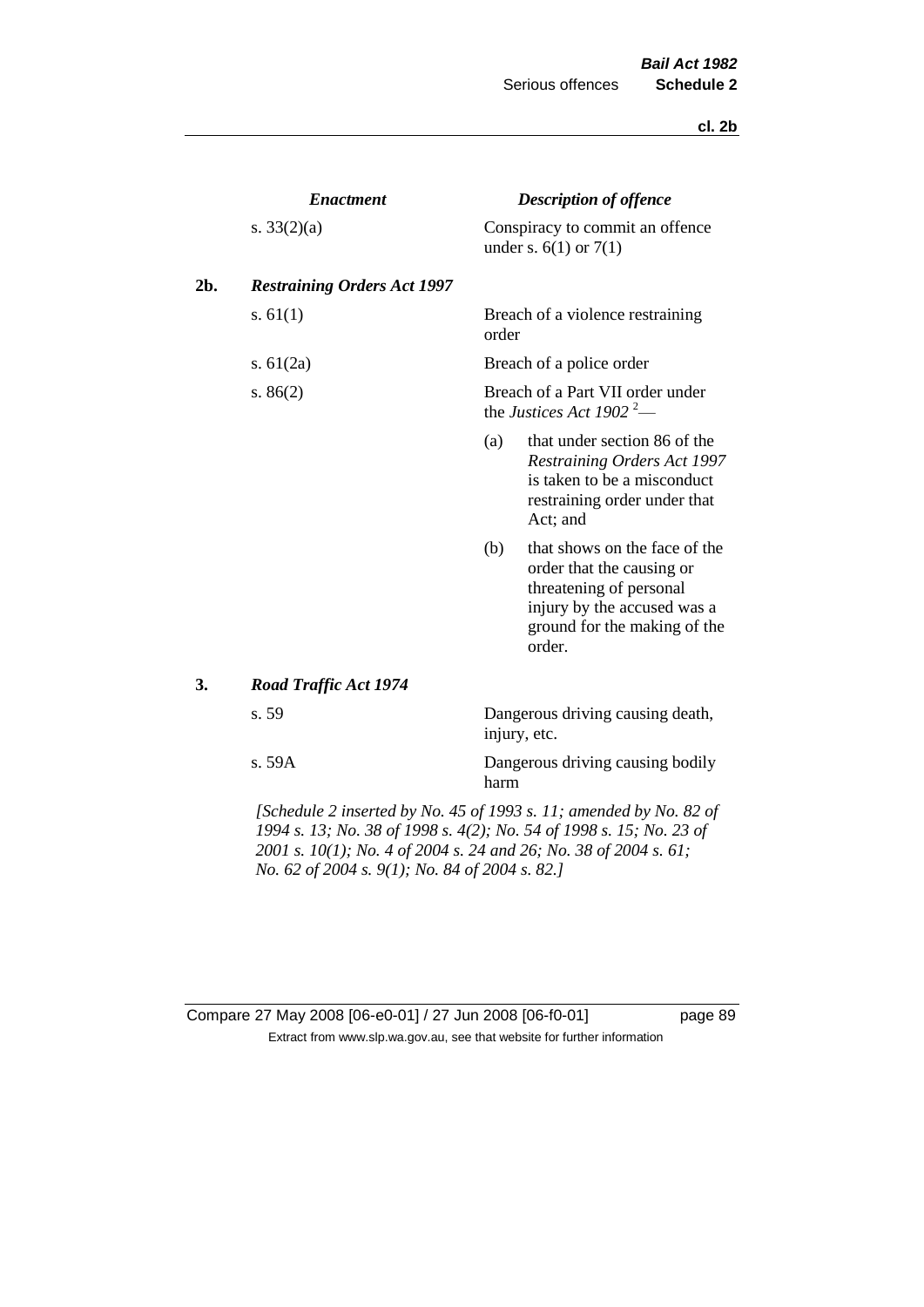# **Notes**

<sup>1</sup> This is a compilation of the *Bail Act 1982* and includes the amendments made by the other written laws referred to in the following table  $\frac{1}{a}$ , The table also contains information about any reprint.

# **Compilation table**

| <b>Short title</b>                                                                                                                                   | <b>Number</b><br>and year | Assent     | Commencement                                                                     |
|------------------------------------------------------------------------------------------------------------------------------------------------------|---------------------------|------------|----------------------------------------------------------------------------------|
| Bail Act 1982                                                                                                                                        | 86 of 1982                |            | 18 Nov 1982 6 Feb 1989 (see s. 2 and<br><i>Gazette</i> 27 Jan 1989 p. 263)       |
| Acts Amendment<br>(Abolition of Capital)<br>Punishment) Act 1984<br>Pt. III                                                                          | 52 of 1984                | 5 Sep 1984 | 3 Oct 1984                                                                       |
| <b>Bail Amendment</b><br>Act 1984 <sup>4</sup>                                                                                                       | 74 of 1984                |            | 29 Nov 1984 6 Feb 1989 (see s. 2 and<br><i>Gazette</i> 27 Jan 1989 p. 263)       |
| <b>Bail Amendment</b><br>Act 1988                                                                                                                    | 15 of 1988                | 6 Sep 1988 | 6 Feb 1989 (see s. 2 and<br><i>Gazette</i> 27 Jan 1989 p. 263)                   |
| Reprint of the Bail Act 1982 under the Reprints Act 1984 and s. 21 of the Bail<br>Amendment Act 1988 <sup>5</sup> (includes amendments listed above) |                           |            |                                                                                  |
| Criminal Law<br>Amendment Act 1988                                                                                                                   | 70 of 1988                |            | 15 Dec 1988 6 Feb 1989 (see s. 2(2)(b) and<br><i>Gazette</i> 27 Jan 1989 p. 263) |

| Amendment Act 1988<br>Pt.4                                                        |            |             | Gazette 27 Jan 1989 p. 263)                                       |
|-----------------------------------------------------------------------------------|------------|-------------|-------------------------------------------------------------------|
| Acts Amendment<br>(Children's Court)<br>Act 1988 Pt. 13                           | 49 of 1988 | 22 Dec 1988 | 1 Dec 1989 (see s. 2 and<br><i>Gazette</i> 24 Nov 1989 p. 4327)   |
| Justices Amendment<br>Act 1989 s. 18                                              | 33 of 1989 | 22 Dec 1989 | 1 Jun 1991 (see s. 2 and<br><i>Gazette</i> 17 May 1991 p. 2455)   |
| <b>Community Corrections</b><br><b>Legislation Amendment</b><br>Act 1990 Pt. 2    | 61 of 1990 | 17 Dec 1990 | 3 Apr 1991 (see s. 2 and<br>Gazette 22 Mar 1991 p. 1209)          |
| Child Welfare<br>Amendment Act<br>$(No. 2)$ 1990 s. 15                            | 83 of 1990 | 22 Dec 1990 | 1 Aug 1991 (see s. 2 and<br><i>Gazette</i> 1 Aug 1991 p. 3983)    |
| Children's Court of<br>Western Australia<br>Amendment Act<br>$(No. 2)$ 1991 s. 21 | 15 of 1991 | 21 Jun 1991 | 9 Aug 1991 (see s. 2(2) and<br><i>Gazette</i> 9 Aug 1991 p. 4101) |

**Reprint of the** *Bail Act 1982* **as at 17 Oct 1991** (includes amendments listed above)

page 90 Compare 27 May 2008 [06-e0-01] / 27 Jun 2008 [06-f0-01] Extract from www.slp.wa.gov.au, see that website for further information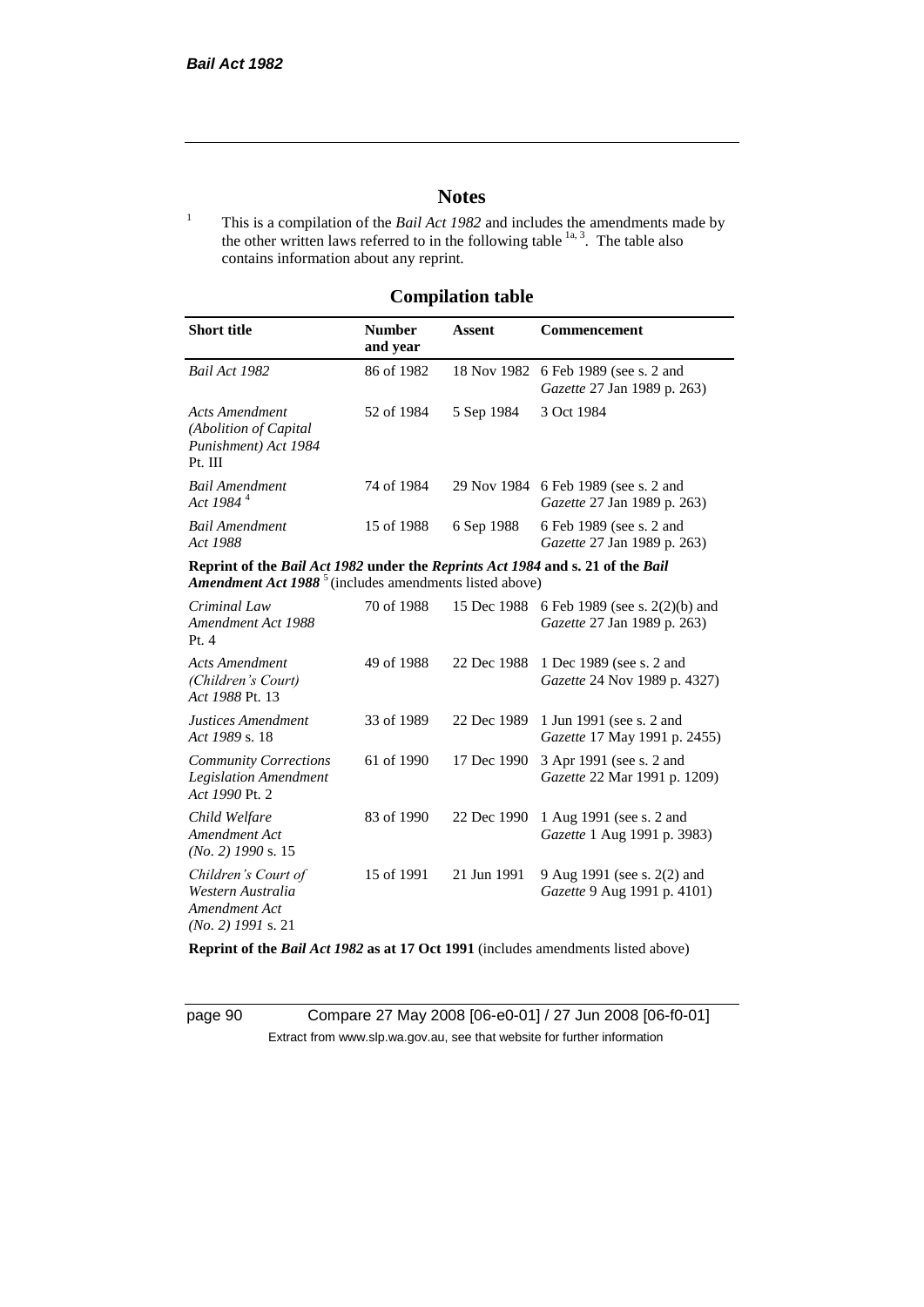| <b>Short title</b>                                                                         | <b>Number</b><br>and year | <b>Assent</b> | <b>Commencement</b>                                                                                                                                                        |
|--------------------------------------------------------------------------------------------|---------------------------|---------------|----------------------------------------------------------------------------------------------------------------------------------------------------------------------------|
| Acts Amendment (Sexual<br>Offences) Act 1992 Pt. 3                                         | 14 of 1992                | 17 Jun 1992   | 1 Aug 1992 (see s. 2 and<br>Gazette 28 Jul 1992 p. 3671)                                                                                                                   |
| <b>Acts Amendment</b><br>(Ministry of Justice)<br>Act 1993 Pt. 3 <sup>6</sup>              | 31 of 1993                | 15 Dec 1993   | 1 Jul 1993 (see s. 2)                                                                                                                                                      |
| Criminal Procedure<br>Amendment Act 1993<br>Pt. $2^7$                                      | 45 of 1993                | 20 Dec 1993   | Act other than s. 7-9 and<br>$10(2)(b)$ : 17 Jan 1994 (see<br>s. $2(1)$ ;<br>s. 7-9 and $10(2)(b)$ : 4 Mar 1994<br>(see s. $2(2)$ and <i>Gazette</i><br>4 Mar 1994 p. 915) |
| Criminal Law<br>Amendment Act 1994<br>s. $13(1)$ and $(2)$                                 | 82 of 1994                | 23 Dec 1994   | 20 Jan 1995 (see s. 2(2))                                                                                                                                                  |
| Acts Amendment (Fines,<br>Penalties and<br><i>Infringement Notices</i> )<br>Act 1994 Pt. 3 | 92 of 1994                | 23 Dec 1994   | 1 Jan 1995 (see s. 2(1) and<br>Gazette 30 Dec 1994 p. 7211)                                                                                                                |
| Sentencing<br>(Consequential<br>Provisions) Act 1995 Pt. 5                                 | 78 of 1995                | 16 Jan 1996   | 4 Nov 1996 (see s. 2 and<br>Gazette 25 Oct 1996 p. 5632)                                                                                                                   |
| Coroners Act 1996 s. 61                                                                    | 2 of 1996                 |               | 24 May 1996 7 Apr 1997 (see s. 2 and<br>Gazette 18 Mar 1997 p. 1529)                                                                                                       |
| <b>Mental Health</b><br>(Consequential<br>Provisions) Act 1996 Pt. 2                       | 69 of 1996                | 13 Nov 1996   | 13 Nov 1997 (see s. 2)                                                                                                                                                     |
|                                                                                            |                           |               |                                                                                                                                                                            |

**Reprint of the** *Bail Act 1982* **as at 13 Mar 1997** (includes amendments listed above except those in the *Coroners Act 1996* and the *Mental Health (Consequential Provisions) Act 1996*) (corrections in *Gazette* 25 Jul 1997 p. 3909 and 14 Nov 1997 p. 6426)

*Statutes (Repeals and Minor Amendments) Act 1997* s. 21 57 of 1997 15 Dec 1997 15 Dec 1997 (see s. 2(1)) *Criminal Law Amendment Act (No. 1) 1998* s. 4(2) 38 of 1998 25 Sep 1998 23 Oct 1998

Compare 27 May 2008 [06-e0-01] / 27 Jun 2008 [06-f0-01] page 91 Extract from www.slp.wa.gov.au, see that website for further information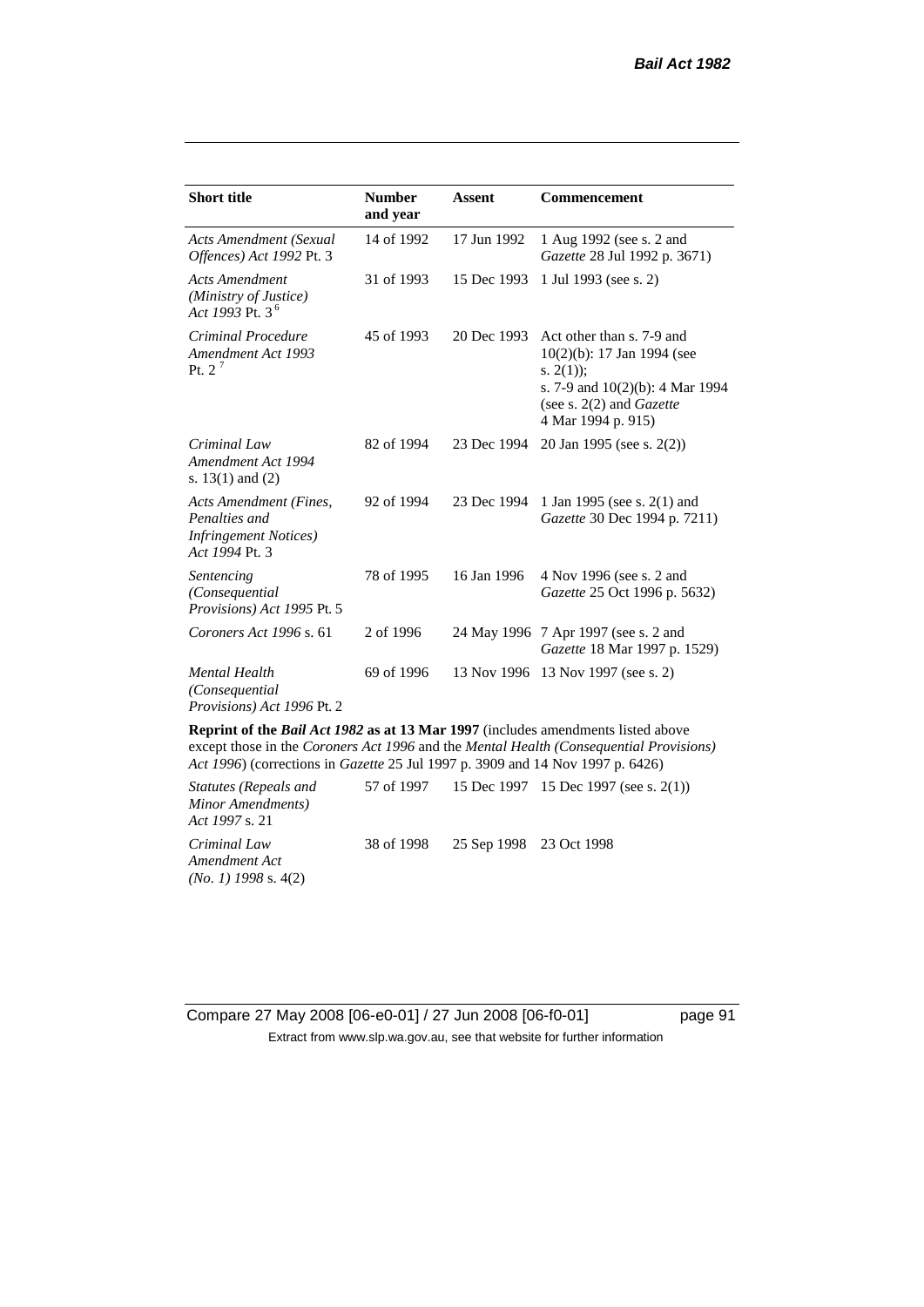| <b>Short title</b>                                                                                                                                 | <b>Number</b> | Assent      | <b>Commencement</b>                                                                                                                                                                                                                                                                                                                            |
|----------------------------------------------------------------------------------------------------------------------------------------------------|---------------|-------------|------------------------------------------------------------------------------------------------------------------------------------------------------------------------------------------------------------------------------------------------------------------------------------------------------------------------------------------------|
|                                                                                                                                                    | and year      |             |                                                                                                                                                                                                                                                                                                                                                |
| <b>Bail Amendment</b><br>Act 1998 <sup>8</sup>                                                                                                     | 54 of 1998    | 11 Jan 1999 | s. 1 and 2: 11 Jan 1999;<br>Pt. 4 and 7: 15 May 1999<br>(see s. 2 and Gazette<br>11 May 1999 p. 1905);<br>Pt. 2, 3 and 5 (other than s. 12):<br>8 Mar 2000 (see s. 2 and<br>Gazette 7 Mar 2000 p. 1039);<br>s. 12: 1 Sep 2000 (see s. 2 and<br>Gazette 29 Aug 2000 p. 4985);<br>Pt. 6: 4 Dec 2000 (see s. 2 and<br>Gazette 4 Dec 2000 p. 6799) |
| Reprint of the Bail Act 1982 as at 27 Aug 1999 (includes amendments listed above<br>except those in the Bail Amendment Act 1998 Pt. 2, 3, 5 and 6) |               |             |                                                                                                                                                                                                                                                                                                                                                |
| Court Security and<br><b>Custodial Services</b><br>(Consequential<br>Provisions) Act 1999 Pt. 3                                                    | 47 of 1999    | 8 Dec 1999  | 18 Dec 1999 (see s. 2 and<br>Gazette 17 Dec 1999 p. 6175-6)                                                                                                                                                                                                                                                                                    |
| Criminal Law Amendment<br>Act 2001 s. $10(1)$                                                                                                      | 23 of 2001    | 26 Nov 2001 | 24 Dec 2001                                                                                                                                                                                                                                                                                                                                    |
| Criminal Investigation<br>(Identifying People)<br>Act 2002 s. 96                                                                                   | 6 of 2002     | 4 Jun 2002  | 20 Nov 2002 (see s. 2 and<br>Gazette 19 Nov 2002 p. 5505)                                                                                                                                                                                                                                                                                      |
| Criminal Law (Procedure)<br>Amendment Act 2002 Pt. 4<br>Div. 1                                                                                     | 27 of 2002    | 25 Sep 2002 | 27 Sep 2002 (see s. 2 and<br>Gazette 27 Sep 2002 p. 4875)                                                                                                                                                                                                                                                                                      |
| Sentencing Legislation<br>Amendment and Repeal<br>Act 2003 s. 29(3) and 37                                                                         | 50 of 2003    | 9 Jul 2003  | s. 29(3): 31 Aug 2003 (see s. 2<br>and Gazette 29 Aug 2003<br>p. 3833);<br>s. 37: 15 May 2004 (see s. 2 and<br>Gazette 14 May 2004 p. 1445)                                                                                                                                                                                                    |
| Acts Amendment and<br>Repeal (Courts and Legal<br>Practice) Act 2003 s. 88<br>and 121 $9$                                                          | 65 of 2003    | 4 Dec 2003  | 1 Jan 2004 (see s. 2 and Gazette<br>30 Dec 2003 p. 5722)                                                                                                                                                                                                                                                                                       |
| <b>Statutes (Repeals and</b><br>Minor Amendments)<br>Act 2003 s. 29                                                                                | 74 of 2003    | 15 Dec 2003 | 15 Dec 2003 (see s. 2)                                                                                                                                                                                                                                                                                                                         |
| Criminal Code Amendment<br>Act 2004 s. 24, 26 and 58                                                                                               | 4 of 2004     | 23 Apr 2004 | 21 May 2004 (see s. 2)                                                                                                                                                                                                                                                                                                                         |

page 92 Compare 27 May 2008 [06-e0-01] / 27 Jun 2008 [06-f0-01] Extract from www.slp.wa.gov.au, see that website for further information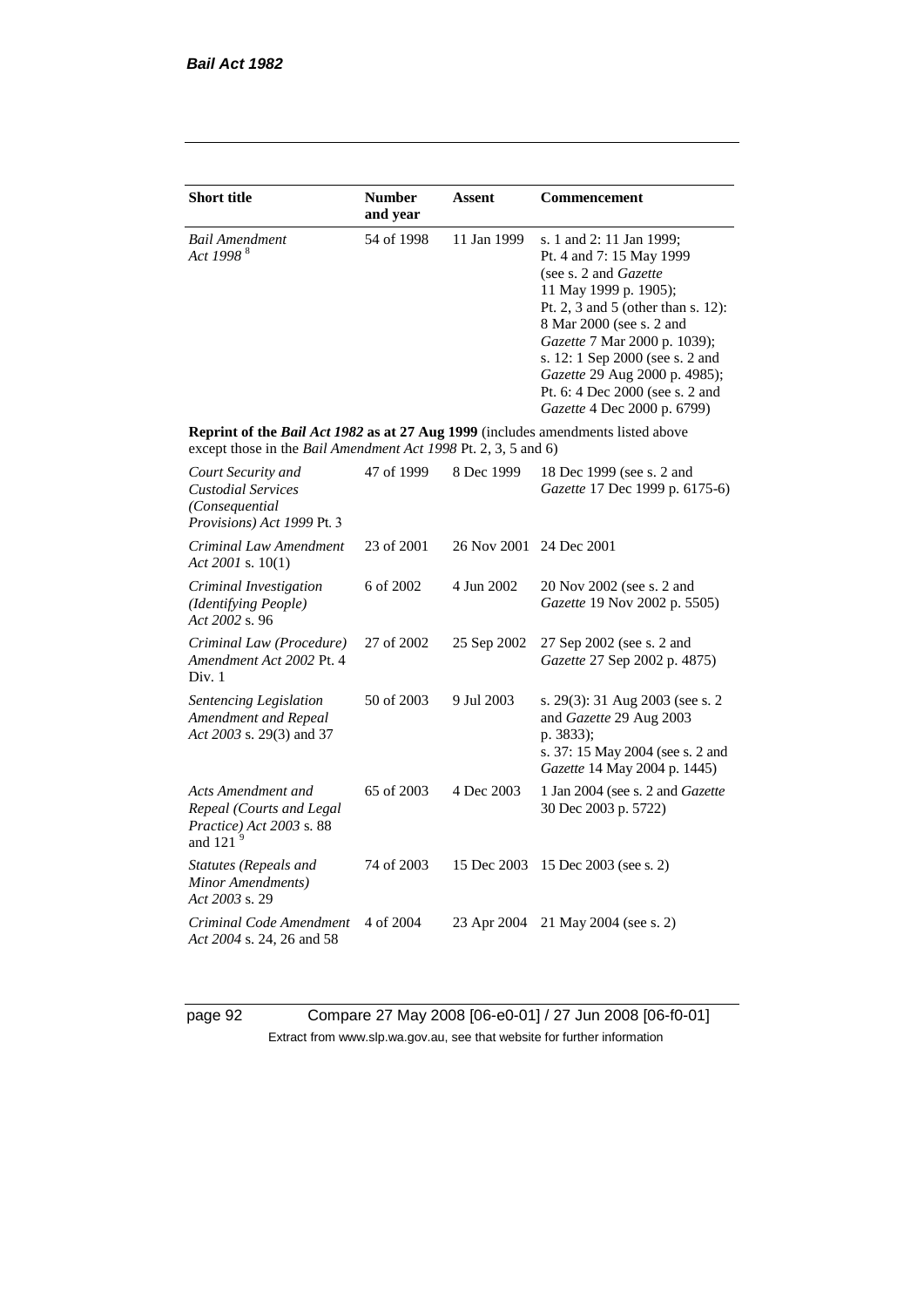| <b>Short title</b>                                                                                           | <b>Number</b><br>and year | <b>Assent</b> | <b>Commencement</b>                                                                                                                                                                                                                                                                                                                                                 |
|--------------------------------------------------------------------------------------------------------------|---------------------------|---------------|---------------------------------------------------------------------------------------------------------------------------------------------------------------------------------------------------------------------------------------------------------------------------------------------------------------------------------------------------------------------|
| Sentencing Legislation<br>Amendment Act 2004 s. 13                                                           | 27 of 2004                | 14 Oct 2004   | 31 May 2006 (see s. 2 and<br>Gazette 30 May 2006 p. 1965)                                                                                                                                                                                                                                                                                                           |
| Children and Community<br><i>Services Act 2004 s. 251</i>                                                    | 34 of 2004                | 20 Oct 2004   | 1 Mar 2006 (see s. 2 and<br>Gazette 14 Feb 2006 p. 695)                                                                                                                                                                                                                                                                                                             |
| <b>Acts Amendment (Family</b><br>and Domestic Violence)<br>Act 2004 Pt. 3                                    | 38 of 2004                | 9 Nov 2004    | 1 Dec 2004 (see s. 2 and<br>Gazette 26 Nov 2004 p. 5309)                                                                                                                                                                                                                                                                                                            |
| Acts Amendment (Court of<br>Appeal) Act 2004 s. 28                                                           | 45 of 2004                | 9 Nov 2004    | s. $28(1)$ , (2) and (4) (other than<br>the amendment to s. $7A(1)$ :<br>1 Feb 2005 (see. s. 2 and<br>Gazette 14 Jan 2005 p. 163);<br>s. $28(3)$ and $(4)$ (the<br>amendment to s. $7A(1)$ :<br>2 May 2005 (see. s. 2 and<br>Gazette 14 Jan 2005 p. 163)                                                                                                            |
| <b>Courts Legislation</b><br>Amendment and Repeal<br>Act 2004 s. 141 <sup>10</sup>                           | 59 of 2004                | 23 Nov 2004   | 1 May 2005 (see s. 2 and<br>Gazette 31 Dec 2004 p. 7128)                                                                                                                                                                                                                                                                                                            |
| Misuse of Drugs<br>Amendment Act 2004 s. 9(1)                                                                | 62 of 2004                | 24 Nov 2004   | 1 Jan 2005 (see s. 2 and <i>Gazette</i><br>10 Dec 2004 p. 5965)                                                                                                                                                                                                                                                                                                     |
| Criminal Procedure and<br>Appeals (Consequential and<br>Other Provisions) Act 2004<br>Pt. 3 and s. 82 and 83 | 84 of 2004                | 16 Dec 2004   | 2 May 2005 (see s. 2 and<br>Gazette 31 Dec 2004 p. 7129<br>(correction in Gazette<br>7 Jan 2005 p. 53))                                                                                                                                                                                                                                                             |
| Appeal) Act 2004 s. 28(3) and (4) (the amendment to s. 7A(1)), the Children and                              |                           |               | <b>Reprint 5: The Bail Act 1982 as at 1 Apr 2005</b> (includes amendments listed above except<br>those in the Sentencing Legislation Amendment Act 2004, the Acts Amendment (Court of<br>Community Services Act 2004, the Courts Legislation Amendment and Repeal Act 2004<br>and the Criminal Procedure and Appeals (Consequential and Other Provisions) Act 2004) |

| Planning and Development<br>(Consequential and<br><i>Transitional Provisions</i> )<br>Act 2005 s. 15 | 38 of 2005 |            | 12 Dec 2005 9 Apr 2006 (see s. 2 and<br><i>Gazette</i> 21 Mar 2006 p. 1078) |
|------------------------------------------------------------------------------------------------------|------------|------------|-----------------------------------------------------------------------------|
| Criminal Investigation<br>(Consequential Provisions)<br>Act 2006 Pt. 2                               | 59 of 2006 |            | 16 Nov 2006 1 Jul 2007 (see s. 2 and <i>Gazette</i><br>22 Jun 2007 p. 2838) |
| Prisons and Sentencing<br><b>Legislation Amendment</b><br>Act 2006 Pt. 5                             | 65 of 2006 | 8 Dec 2006 | 4 Apr 2007 (see s. 2 and Gazette<br>3 Apr 2007 p. 1491)                     |

**Reprint 6: The** *Bail Act 1982* **as at 14 Sep 2007** (includes amendments listed above)

Compare 27 May 2008 [06-e0-01] / 27 Jun 2008 [06-f0-01] page 93 Extract from www.slp.wa.gov.au, see that website for further information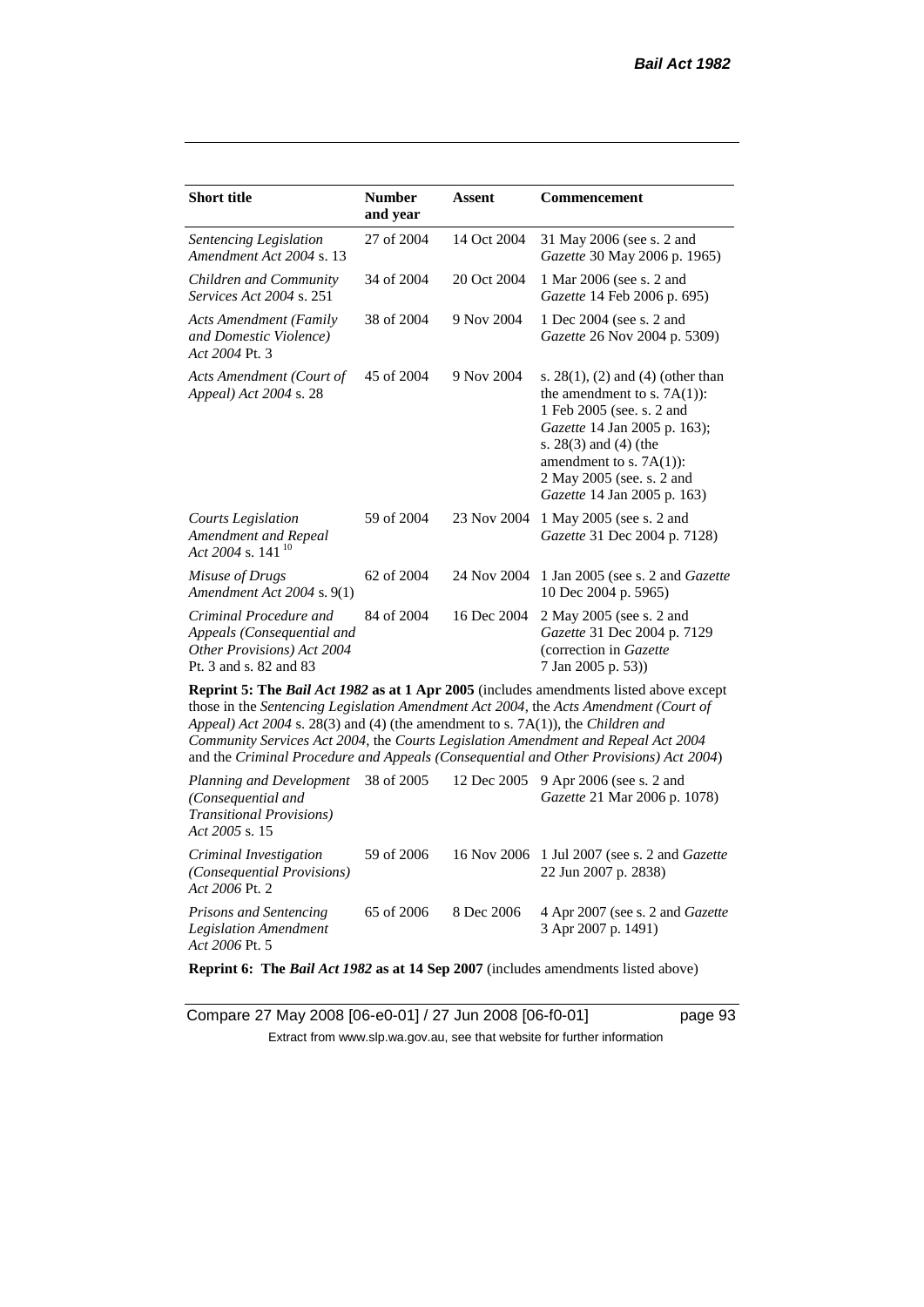| <b>Short title</b>                                    | <b>Number</b><br>and year | Assent | <b>Commencement</b>                                                          |
|-------------------------------------------------------|---------------------------|--------|------------------------------------------------------------------------------|
| Criminal Law and Evidence<br>Amendment Act 2008 s. 56 | 2 of 2008                 |        | 12 Mar 2008 27 Apr 2008 (see s. 2 and<br><i>Gazette</i> 24 Apr 2008 p. 1559) |

<sup>1a</sup> On the date as at which this compilation was prepared, provisions referred to in the following table had not come into operation and were therefore not included in this compilation. For the text of the provisions see the endnotes referred to in the table.

| Provisions that have not come into operation |  |
|----------------------------------------------|--|
|----------------------------------------------|--|

| <b>Short title</b>                                                                              | Number<br>and year | Assent      | <b>Commencement</b>                     |
|-------------------------------------------------------------------------------------------------|--------------------|-------------|-----------------------------------------|
| <b>Machinery of Government</b><br>(Miscellaneous<br>Amendments) Act 2006<br>Pt. 3 Div. $1^{11}$ | 28 of 2006         | 26 Jun 2006 | To be proclaimed (see s. 2)             |
| <b>Bail Amendment Act 2008</b><br><b>Pt</b> $2^{14}$                                            | 6 of 2008          |             | 31 Mar 2008 To be proclaimed (see s. 2) |
| <i>Medical Practitioners</i><br>Act 2008 s. $162^{15}$                                          | 22 of 2008         |             | 27 May 2008 To be proclaimed (see s. 2) |
| <b>Criminal Law Amendment</b><br><i>(Homicide)</i> Act 2008 s. 24 <sup>16</sup>                 | 29 of 2008         | 27 Jun 2008 | To be proclaimed (see s. 2)             |

<sup>2</sup> The short title of the *Justices Act 1902* was changed to the *Criminal Procedure (Summary) Act 1902* by the *Courts Legislation Amendment and Repeal Act 2004*  s. 25. The Act was then repealed by the *Criminal Procedure and Appeal (Consequential and Other Provisions) Act 2004.*

- <sup>3</sup> The amendment in the *Sentencing Legislation Amendment and Repeal Act 1999* s. 26 had not come into operation when it was repealed by the *Sentencing Legislation Amendment and Repeal Act 2003* s. 31.
- <sup>4</sup> The *Bail Amendment Act 1984* s. 10 and 11 were repealed by the *Bail Amendment Act 1988* s. 20.
- <sup>5</sup> The *Bail Act 1982* was not in operation at the time when the reprint was compiled, but the reprinting was authorised by s. 21 of the *Bail Amendment Act 1988*.
- <sup>6</sup> The *Acts Amendment (Ministry of Justice) Act 1993* Pt. 19 is a transitional provision that is of no further effect.

| page | OЛ | ٦ |
|------|----|---|
|      |    |   |

page 94 Compare 27 May 2008 [06-e0-01] / 27 Jun 2008 [06-f0-01] Extract from www.slp.wa.gov.au, see that website for further information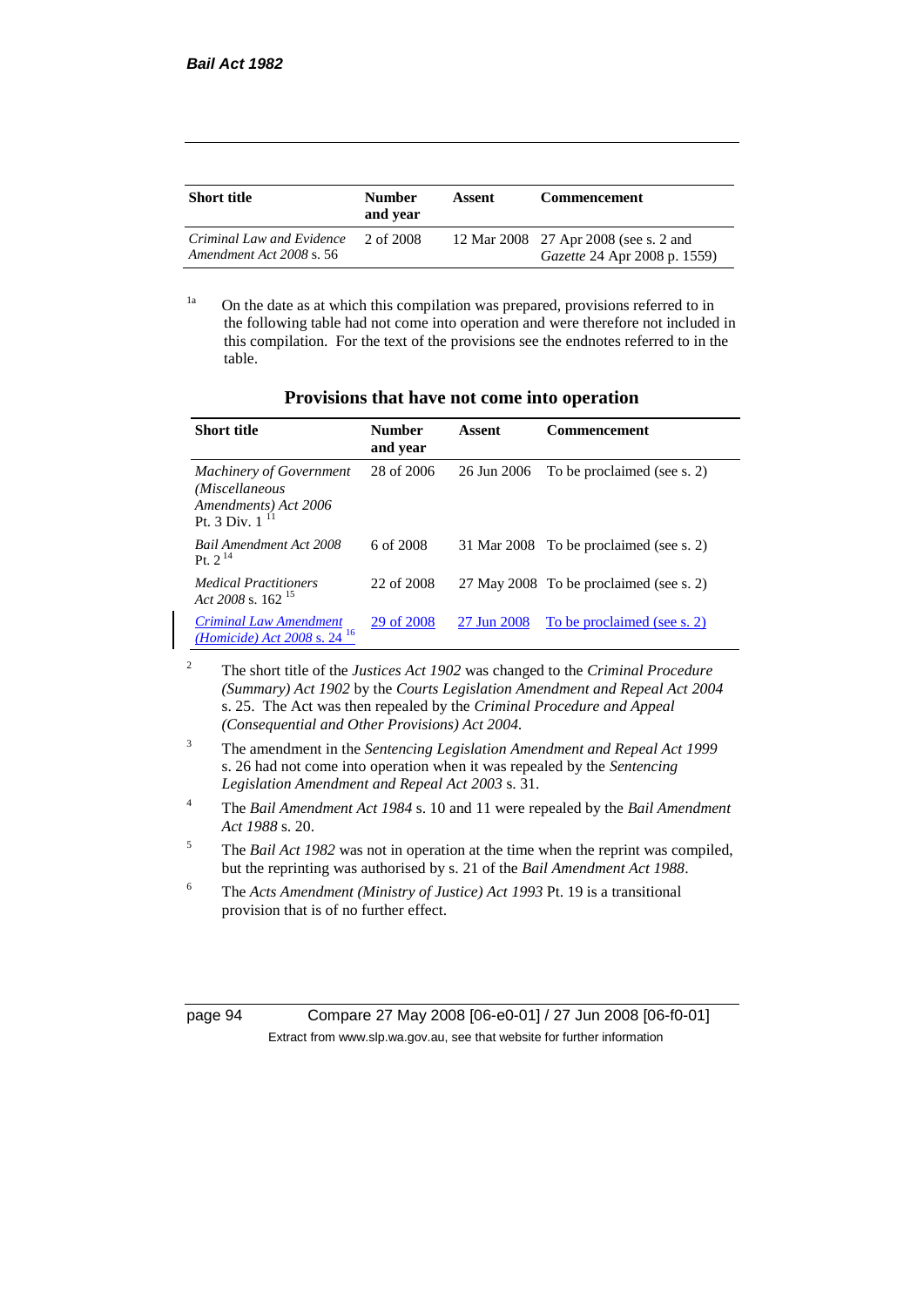<sup>7</sup> The *Criminal Procedure Amendment Act 1993* s. 13 reads as follows:

#### **13. Transitional**

- (1) The amendments to the principal Act effected by a provision of this Part apply in relation to —
	- (a) a child arrested for any offence; and
	- (b) a person, other than a child, arrested for a serious offence,

on or after the day on which that provision comes into operation.

- (2) In subsection (1) **"child"** and **"serious offence"** have the same meanings as in the principal Act.
- <sup>8</sup> The *Bail Amendment Act 1998* s. 6(2) is a transitional provision that is of no further effect.
- <sup>9</sup> The *Acts Amendment and Repeal (Courts and Legal Practice) Act 2003* s. 97 reads as follows:

 $\epsilon$ 

 $\alpha$ 

#### **97. References to Crown Solicitor**

If in a written law or other document or instrument there is a reference to the Crown Solicitor that reference may, where the context so requires, be read as if it had been amended to be a reference to the State Solicitor.

".

".

- <sup>10</sup> The amendment in the *Courts Legislation Amendment and Repeal Act 2004* s. 141 (amending Sch. 1 Pt. A cl. 4) is not included because the clause it sought to amend had been amended by the *Acts Amendment (Court of Appeal) Act 2004* s. 28(4) before the amendment purported to come into operation.
- <sup>11</sup> On the date as at which this compilation was prepared, the *Machinery of Government (Miscellaneous Amendments) Act 2006* Pt. 3 Div. 1 had not come into operation. It reads as follows:

#### $\alpha$

# **Part 3 — Attorney General, and Justice**

# **Division 1 —** *Bail Act 1982*

### **30. The Act amended**

The amendments in this Division are to the *Bail Act 1982*.

Compare 27 May 2008 [06-e0-01] / 27 Jun 2008 [06-f0-01] page 95 Extract from www.slp.wa.gov.au, see that website for further information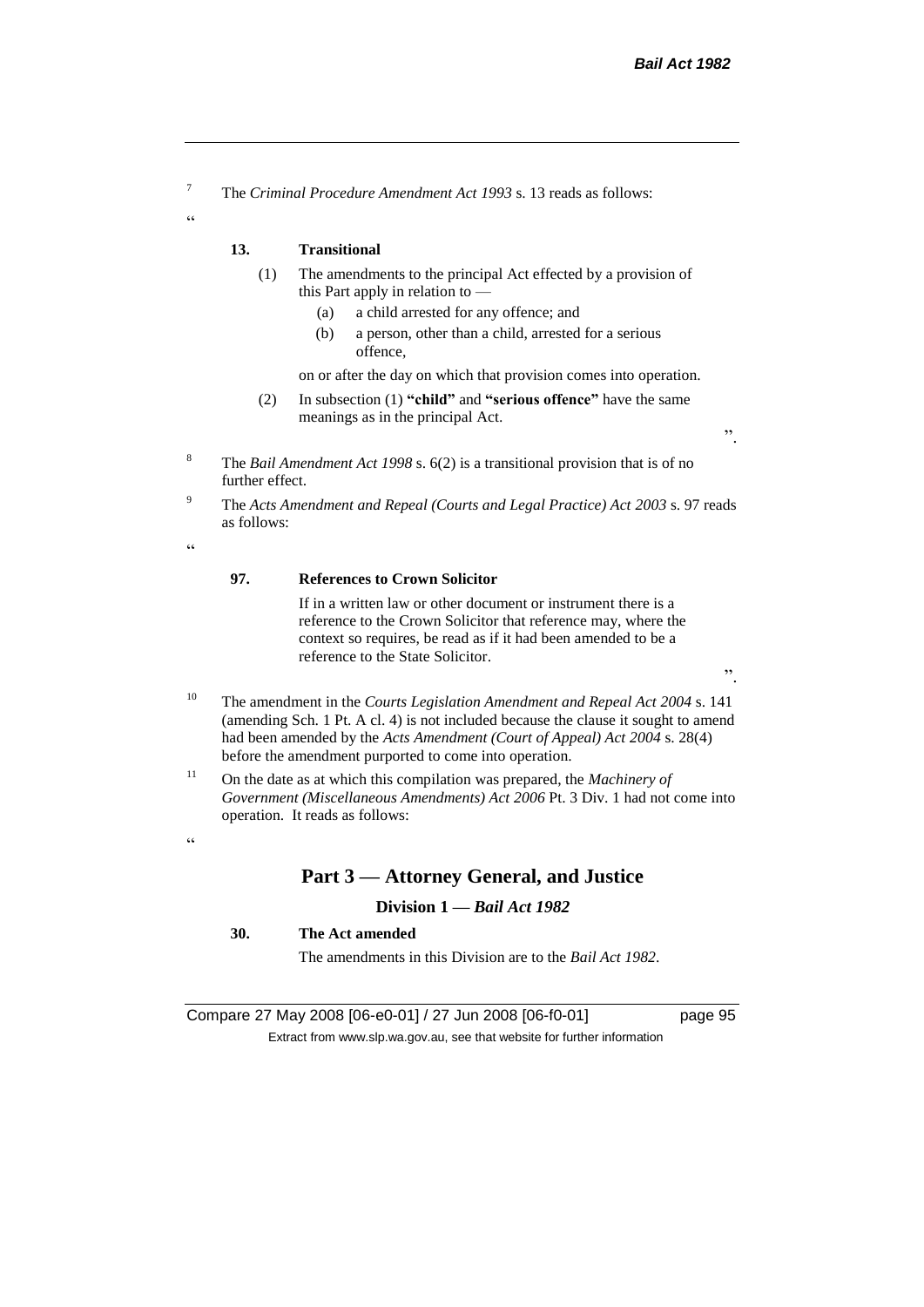### **31. Section 3 amended**

- (1) Section 3(1) is amended as follows:
	- (a) by inserting the following definitions in the appropriate alphabetical positions —
- $\epsilon$

**"CEO"** means the chief executive officer of the Department; **"Department"** means the department of the Public Service principally assisting in the administration of this Act;

";

".

- (b) in the definition of "authorised community services officer" in paragraph (a) by deleting "(Justice)" in both places where it occurs <sup>12</sup>;
- (c) by deleting the definition of "CEO (Justice)"  $^{12}$ .
- (2) Section  $3(5)$  is amended by deleting "department of which he is the chief executive officer" and inserting instead —
	- " Department ".

# **32. Section 66A amended** <sup>12</sup>

Section 66A(2) is amended by deleting "department of which the CEO (Justice) is the chief executive officer" and inserting instead —

" Department ".

 $CEO$  "

### **33. Various references to CEO (Justice) changed to CEO** <sup>12</sup>

Each provision listed in the Table to this section is amended by deleting "CEO (Justice)" in each place where it occurs and inserting instead —

|                                | <b>Table</b>                                                           |
|--------------------------------|------------------------------------------------------------------------|
| s. $3(5)$                      | s. 50E                                                                 |
| s. $24A(4)$                    | s. $50F(1)$ , (3), (4) and (5)                                         |
| s. 27A                         | s. 50H                                                                 |
| s. 50A                         | s. 50J                                                                 |
| s. $50C(4)(a)$ and (b)         | s. $50L(1)$                                                            |
| s. $50D(1)(a)$                 | Sch. 1 Part D cl. 3(3)(e)                                              |
| Note:<br>deleting "(Justice)". | The headings to sections 27A, 50A, 50E, 50F and 50J will be altered by |

<sup>12</sup> The amendments to the *Bail Act 1982* in the *Machinery of Government (Miscellaneous Amendments) Act 2006* Pt. 3 Div. 1 cl. 31(1)(b) and (c), cl. 32

page 96 Compare 27 May 2008 [06-e0-01] / 27 Jun 2008 [06-f0-01] Extract from www.slp.wa.gov.au, see that website for further information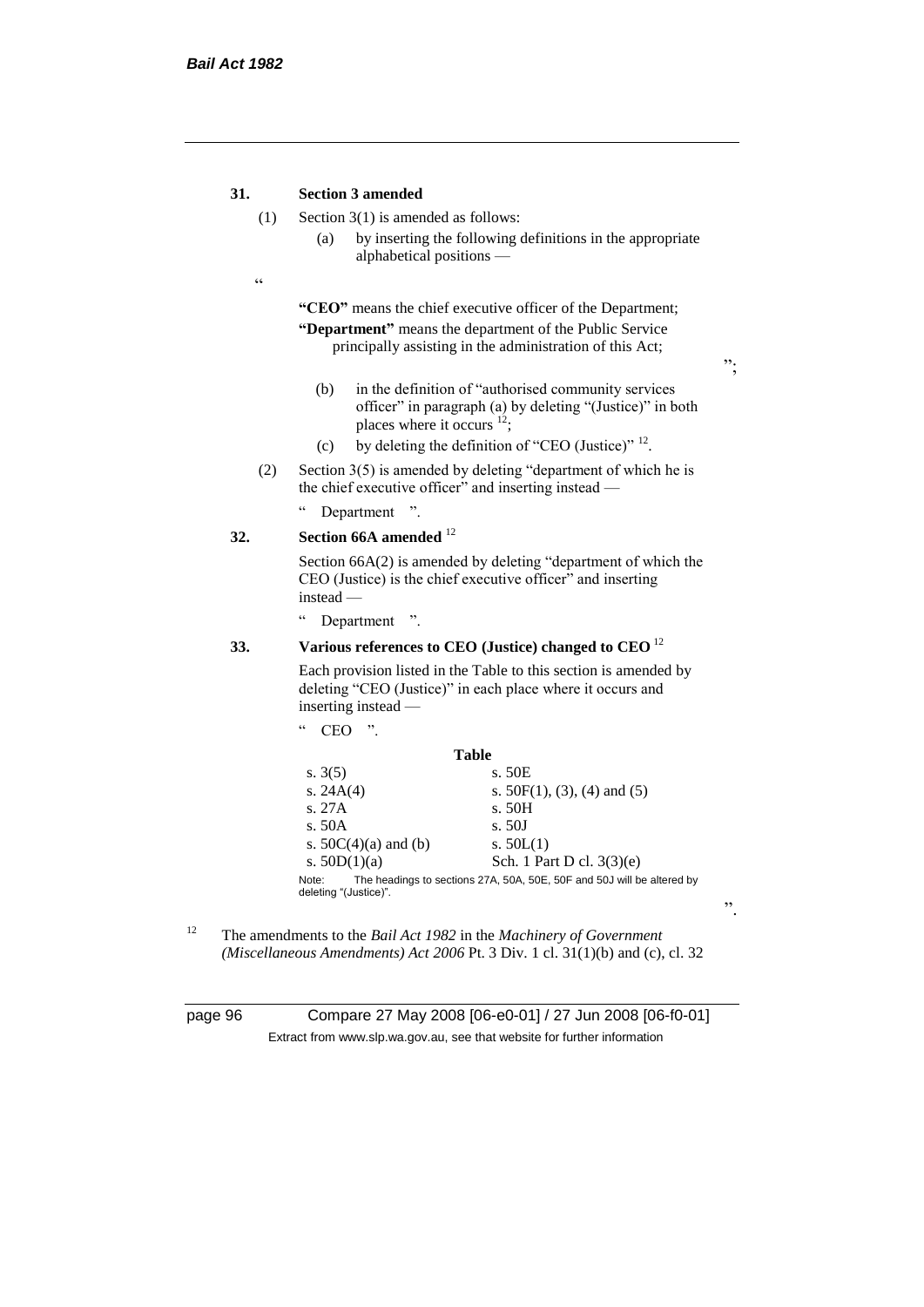and 33 would conflict with amendments by the *Prisons and Sentencing Legislation Amendment Act 2006* Pt. 5.

<sup>13</sup> Footnote no longer applicable.

<sup>14</sup> On the date as at which this compilation was prepared, the *Bail Amendment Act 2008* Pt. 2 had not come into operation. It reads as follows:

.<br>.<br>.

# **Part 2 —** *Bail Act 1982* **amended**

#### **3. The Act amended in this Part**

The amendments in this Part are to the *Bail Act 1982*.

#### **4. Section 3 amended**

Section 3(1) is amended as follows:

(a) by deleting the definition of "appropriate judicial officer" and inserting instead —

.<br>.

**"appropriate judicial officer"** means —

- (a) subject to paragraphs (b), (c) and (d), a judicial officer who is empowered to exercise jurisdiction in the court before which the accused is required to appear pursuant to his bail undertaking; or
- (b) if the court is the Court of Appeal, a judge of appeal; or
- (c) except in section 49, a Judge of the Supreme Court or of the Children's Court, as the case may require, in any case where —
	- (i) under section 15 only a Judge of the Supreme Court or of the Children's Court has power to grant bail; or
	- (ii) a judicial officer has exercised the power contained in section 31(2)(d),

for the appearance in question; or

(d) except in section 49, a Judge of the Supreme Court, of the District Court, or of the Children's Court, as the case may require, in any case where such a Judge has granted bail under section 14 for the appearance in question;

";

(b) in the definition of "court" by deleting paragraph (c) and inserting instead —

Compare 27 May 2008 [06-e0-01] / 27 Jun 2008 [06-f0-01] page 97 Extract from www.slp.wa.gov.au, see that website for further information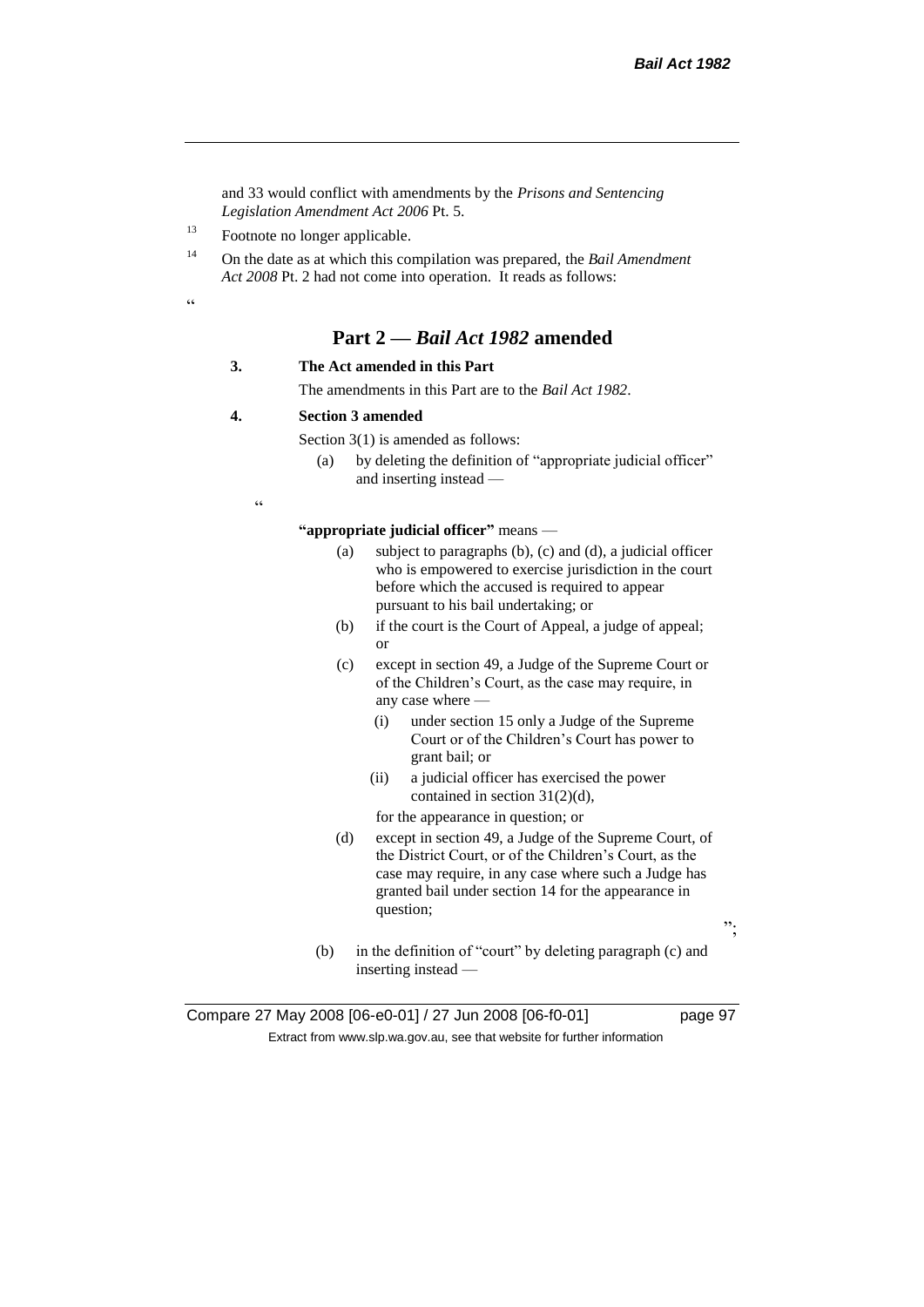$\epsilon\epsilon$ 

| (c)        | the Coroner's Court of Western Australia;                                                                                                                                               |
|------------|-----------------------------------------------------------------------------------------------------------------------------------------------------------------------------------------|
| (c)        | in the definition of "judicial officer" by inserting after<br>"justice"-                                                                                                                |
| $\epsilon$ |                                                                                                                                                                                         |
|            | and, where the context so requires, the Court of Appeal<br>exercising jurisdiction under this Act                                                                                       |
| (d)        | by inserting in the appropriate alphabetical positions —                                                                                                                                |
|            | "approved", in relation to a form, means approved by the chief<br>executive officer of the department of the Public Service<br>principally assisting in the administration of this Act; |
|            | "Chief Judge" means the Chief Judge of the District Court;                                                                                                                              |
|            | "Chief Justice" means the Chief Justice of Western Australia;                                                                                                                           |
|            | "court custody centre" has the meaning given in the Court<br>Security and Custodial Services Act 1999 section 3;                                                                        |
|            | "Director of Public Prosecutions" means -                                                                                                                                               |
| (a)        | the Director of Public Prosecutions for the State; or                                                                                                                                   |
| (b)        | the officer in charge in the State of the<br>Commonwealth Office of the Director of Public<br>Prosecutions.                                                                             |
|            | as the case requires;                                                                                                                                                                   |
|            | "electronic address" means a facsimile number, email address or<br>other electronic address, as the case requires;                                                                      |
|            | "electronic communication" means facsimile transmission, email<br>or other form of electronic communication as defined in the<br>Electronic Transactions Act 2003 section 5;            |
|            | "judge of appeal" has the meaning given in the Supreme Court<br>Act 1935 section 4(1);                                                                                                  |
|            | "registrar" of a court means -                                                                                                                                                          |
| (a)        | for a court other than the Coroner's Court of Western<br>Australia, the principal registrar, a registrar or a<br>deputy registrar of the court; or                                      |
| (b)        | for the Coroner's Court of Western Australia, a<br>coroner's registrar as defined in the Coroners                                                                                       |

page 98 Compare 27 May 2008 [06-e0-01] / 27 Jun 2008 [06-f0-01] Extract from www.slp.wa.gov.au, see that website for further information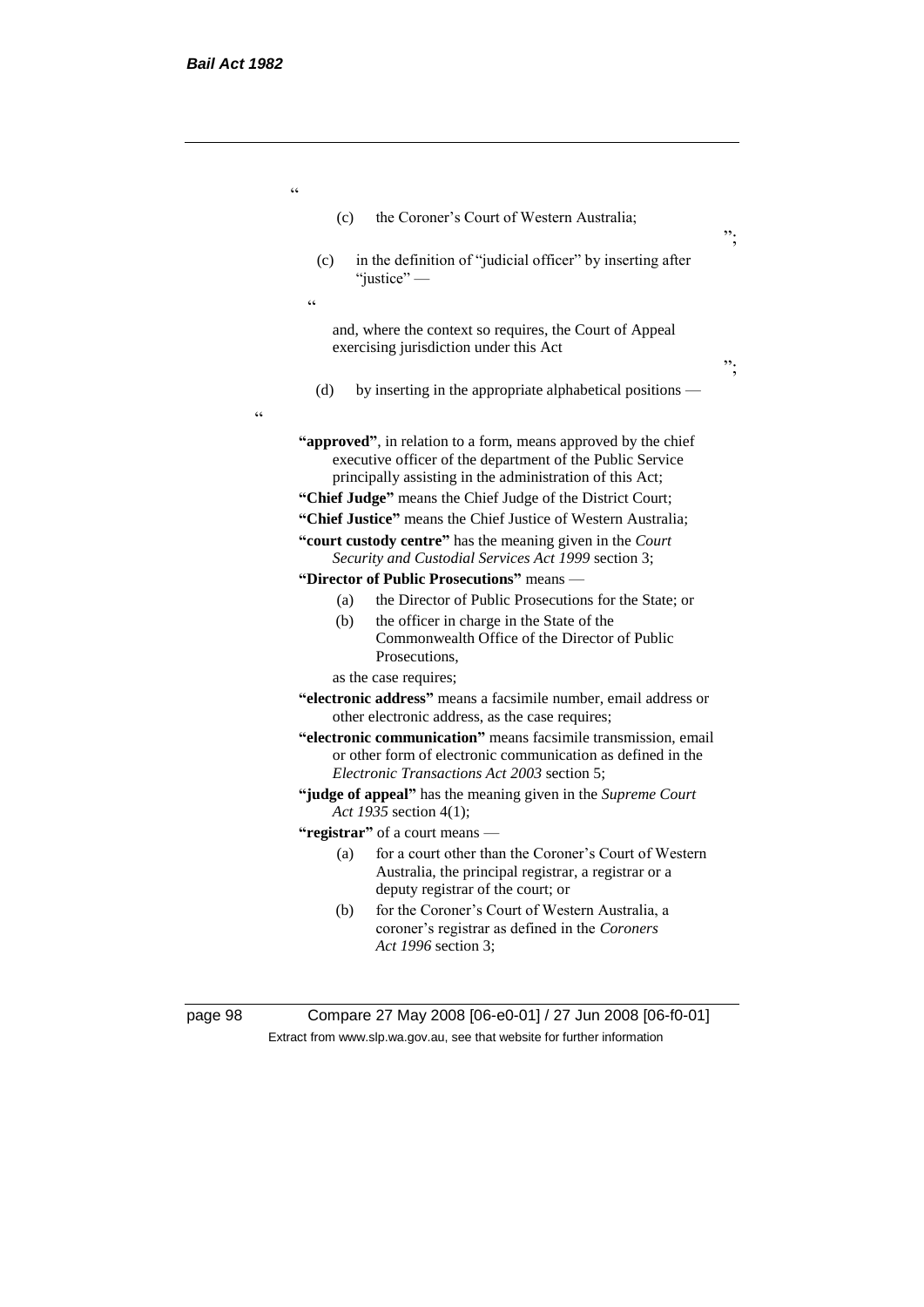#### **5. Section 3A inserted**

After section 3 the following section is inserted —

# <u>،</u>

 $\epsilon$ 

#### **3A. Sending notices by electronic communication**

- (1) A reference in this Act, however expressed, to a notice being sent to a person (the **"addressee"**) by electronic communication is a reference to the notice being sent by electronic communication —
	- (a) to an electronic address provided by the addressee for the purpose of being served with the notice; and
	- (b) in an electronic format that enables it to be printed or otherwise generated by the addressee.
- (2) If a notice is sent in accordance with subsection (1), the notice is to be presumed, unless the contrary is shown, to have been received at the time when, in the ordinary course of events, the electronic communication would have entered the information system, as defined in the *Electronic Transactions Act 2003* section 5, of the addressee.

".

#### **6. Section 4A inserted and transitional provision**

(1) After section 4 the following section is inserted in Part I —

#### **4A. Detention and bail where accused appears in response to summons or court hearing notice**

- $(1)$  Where
	- (a) an accused has appeared in court for an offence pursuant to a summons or court hearing notice issued under the *Criminal Procedure Act 2004*; and
	- (b) a judicial officer adjourns the proceedings,

the accused is not to be detained in custody to further appear before the court for that offence unless the judicial officer so orders.

- (2) If an order is made under subsection (1), the duty described in section 7(1) applies.
- (3) On any appearance in court by the accused a judicial officer to whom section 7(1) applies may revoke an order made under subsection  $(1)$ .

".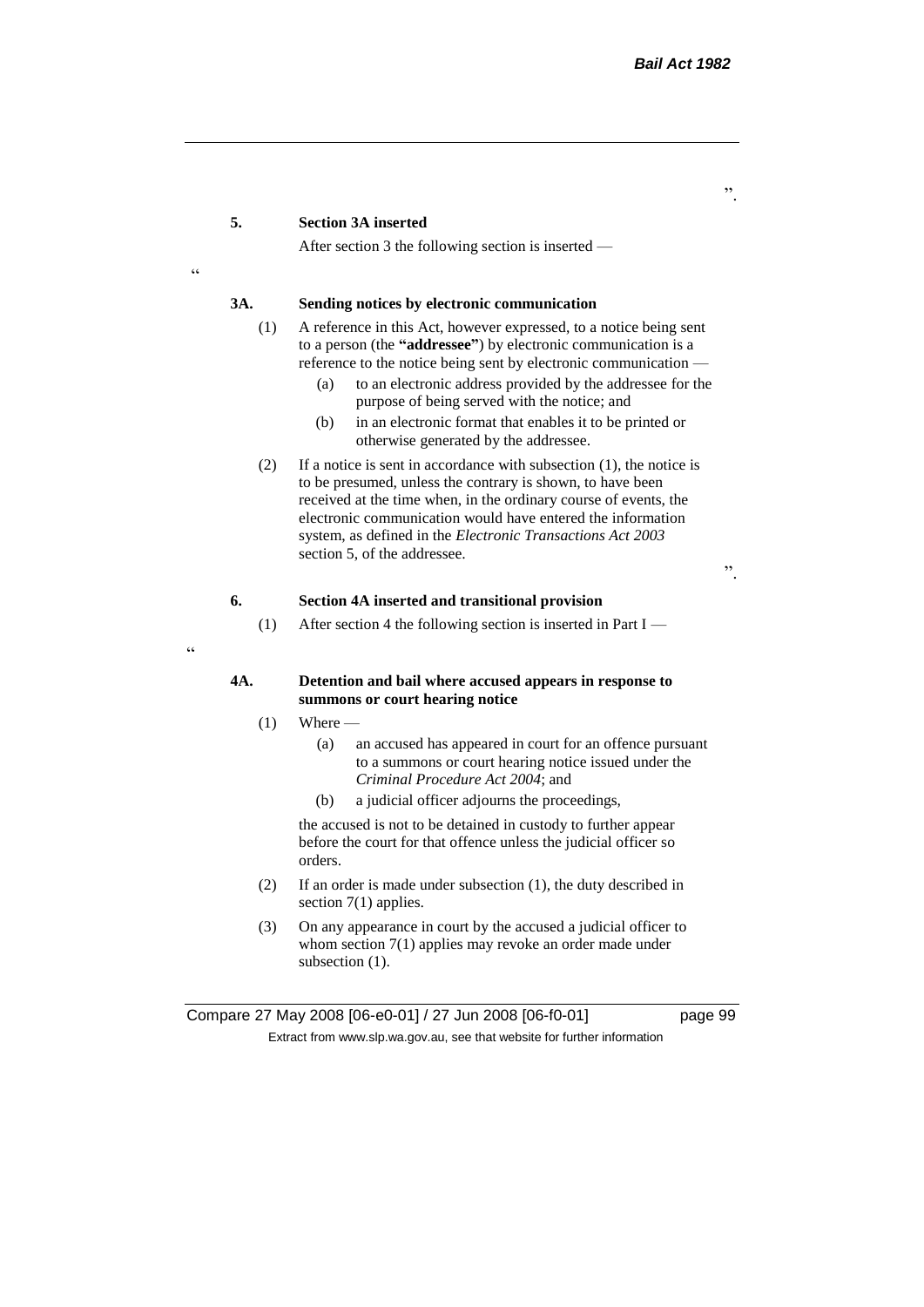(2) The *Bail Act 1982* section 4A as inserted by subsection (1) applies to appearances in court referred to in subsection  $(1)(a)$  of that section that occur after the commencement of this section.

#### **7. Section 5 amended**

Section  $5(2)$  is amended by deleting "7(3)" and inserting instead —

" 7B, 7C, 7E ".

#### **8. Section 7 amended**

- (1) Section 7(1) is amended as follows:
	- (a) by deleting "(including detention during the period of his trial)";
	- (b) by deleting "subsection (2)" and inserting instead " section 7B, 7C or 7E ".
- (2) Section  $7(2)$ , (3) and (4) are repealed.
- (3) Section 7(5) is amended by deleting "power conferred by section 9" and inserting instead —
	- " powers conferred by sections 7A and 9 ".

#### **9. Section 7A replaced by sections 7A to 7F, related amendments to sections 8 and 21 and transitional provisions**

(1) Section 7A is repealed and the following sections are inserted instead —

### **7A. Bail may be dispensed with by court**

- (1) A judicial officer referred to in section 7(1) may, instead of discharging the duty imposed by that subsection, dispense with the requirement for bail for an appearance in court for an offence by an accused if the judicial officer —
	- (a) has jurisdiction to do so under section 13A(1); and
	- (b) may properly do so under section 13A(2).
- (2) Where the requirement for bail is dispensed with under this section, the accused has a right to be at liberty until the accused is required to appear before a court for the offence, but subject to —
	- (a) section 59A; and
	- (b) any requirement that the accused be in custody for some other offence or reason.

"

page 100 Compare 27 May 2008 [06-e0-01] / 27 Jun 2008 [06-f0-01] Extract from www.slp.wa.gov.au, see that website for further information

".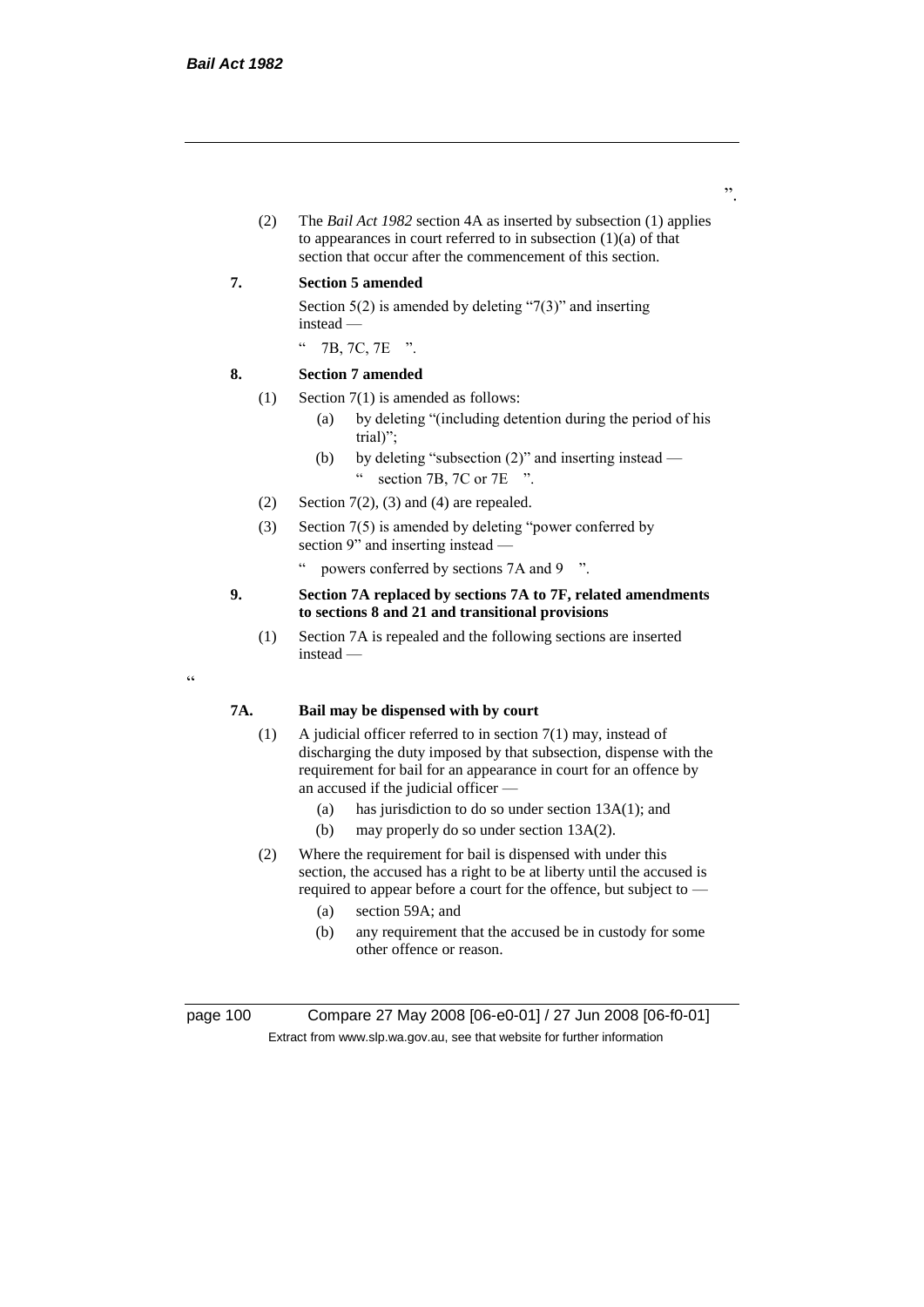### **7B. Special provision for adult accused in murder cases**

#### (1) In this section —

**"Judge"** means a Judge of the Supreme Court.

- (2) This section applies where
	- (a) an accused is in custody for an offence of wilful murder or murder so that under section 15 only a Judge has power to grant bail; and
	- (b) the accused is not a child.
- (3) Where this section applies the accused, or a person on the accused's behalf, may make an application to a Judge for bail at any time before conviction for the offence.
- (4) Upon an accused's initial appearance in court for an offence of wilful murder or murder, the judicial officer who may order the accused's detention in custody is under a duty to inform the accused of the right conferred by subsection (3).
- $(5)$  Where
	- (a) an accused's case for bail has been considered by a Judge on an application under subsection (3); and
	- (b) bail has been refused,

the accused's case for bail shall not be considered on any subsequent occasion in the same case when the accused's continued detention may be ordered unless subsection (6) applies.

- (6) The accused's case for bail shall again be considered by a Judge if the accused, or a person on the accused's behalf, applies to a Judge and satisfies the Judge that —
	- (a) new facts have been discovered, new circumstances have arisen or the circumstances have changed since bail was refused; or
	- (b) the accused failed to adequately present the accused's case for bail on the previous occasion.
- $(7)$  Where  $-$ 
	- (a) an accused's case for bail has been considered by a Judge on an application under subsection (3); and
	- (b) bail has been granted,

on any subsequent appearance in the same case a judicial officer may order, notwithstanding section 15, that bail is to continue on the same terms and conditions.

(8) The accused is to be taken before a Judge for the purposes of an application under this section only if the Judge so orders.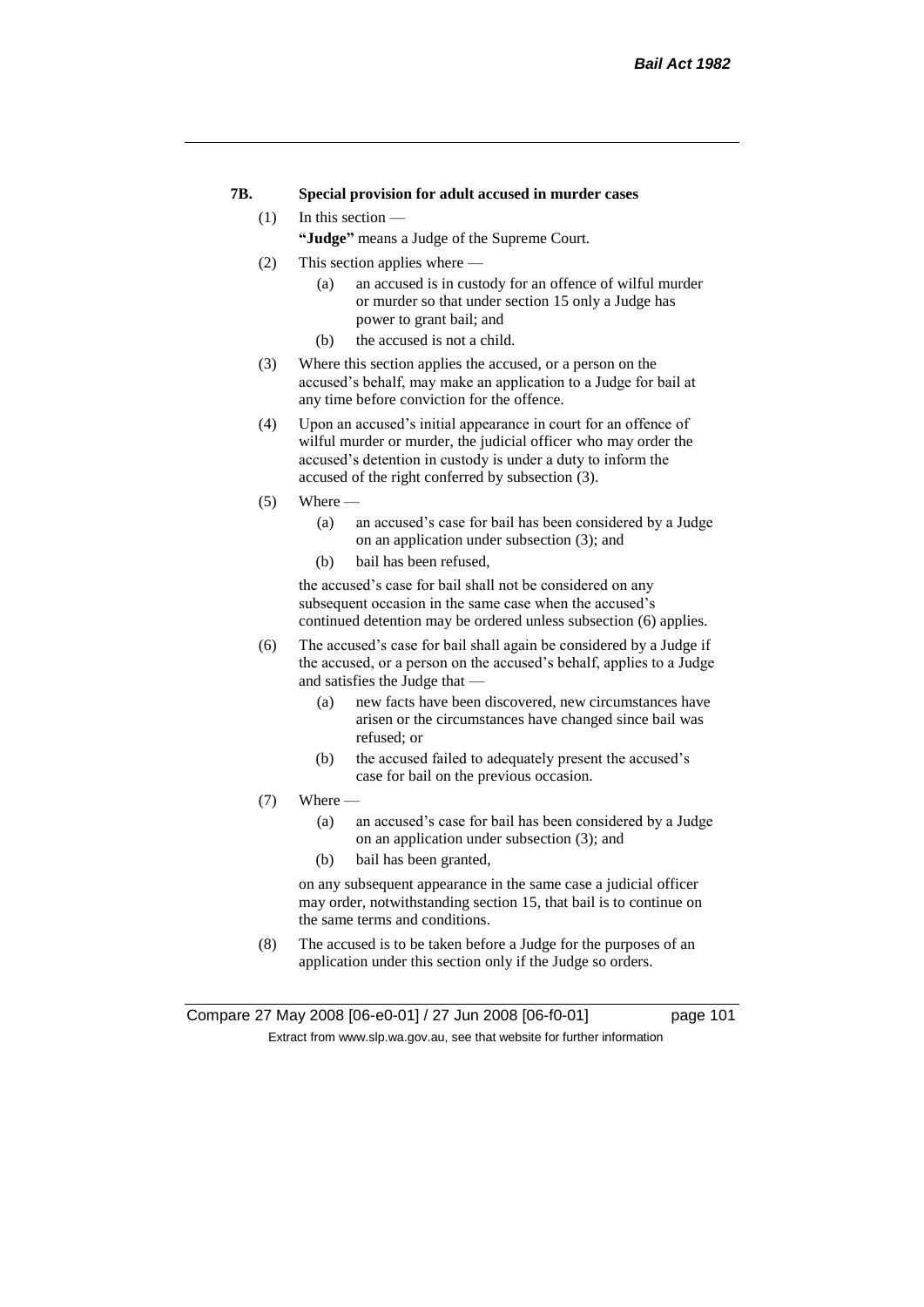#### **7C. Special provision for child accused in murder cases**

- (1) This section applies where a child accused is in custody for an offence of wilful murder or murder so that under section 15 only a Judge of the Children's Court has power to grant bail.
- (2) Where this section applies, the judicial officer referred to in section 7(1) other than a Judge of the Children's Court, shall, whether or not an application for bail is made by the accused or on the accused's behalf, cause the accused to be taken as soon as is practicable before a Judge of the Children's Court for the purpose of having the accused's case for bail considered by the Judge.
- (3) Notwithstanding subsection (2), where
	- (a) the duty described in that subsection has been discharged once in relation to a child accused's case for bail; and
	- (b) bail has on that occasion been refused by a Judge of the Children's Court,

the accused's case for bail need not be considered on any subsequent occasion in the same case when the accused's continued detention may be ordered unless subsection (4) applies.

- (4) On a subsequent occasion the accused may apply to the judicial officer who may order the accused's continued detention for a reconsideration of the accused's case for bail on the ground that —
	- (a) new facts have been discovered, new circumstances have arisen or the circumstances have changed since bail was refused on the occasion mentioned in subsection (3); or
	- (b) the accused failed to adequately present the accused's case for bail on that occasion.
- (5) If the judicial officer is satisfied as to one or more of those grounds the judicial officer shall cause the accused to be taken as soon as is practicable before a Judge of the Children's Court for the purpose of having the accused's case for bail considered by the Judge.

#### **7D. Previous decision may be adopted**

- (1) Notwithstanding section 7(1), after  $-$ 
	- (a) the duty described in that subsection has been discharged once in relation to an accused's case for bail; or
	- (b) a Judge of the Children's Court has considered the case under section 15,

it is sufficient on any subsequent consideration of bail in the same case for a judicial officer, including a Judge of the Children's

page 102 Compare 27 May 2008 [06-e0-01] / 27 Jun 2008 [06-f0-01] Extract from www.slp.wa.gov.au, see that website for further information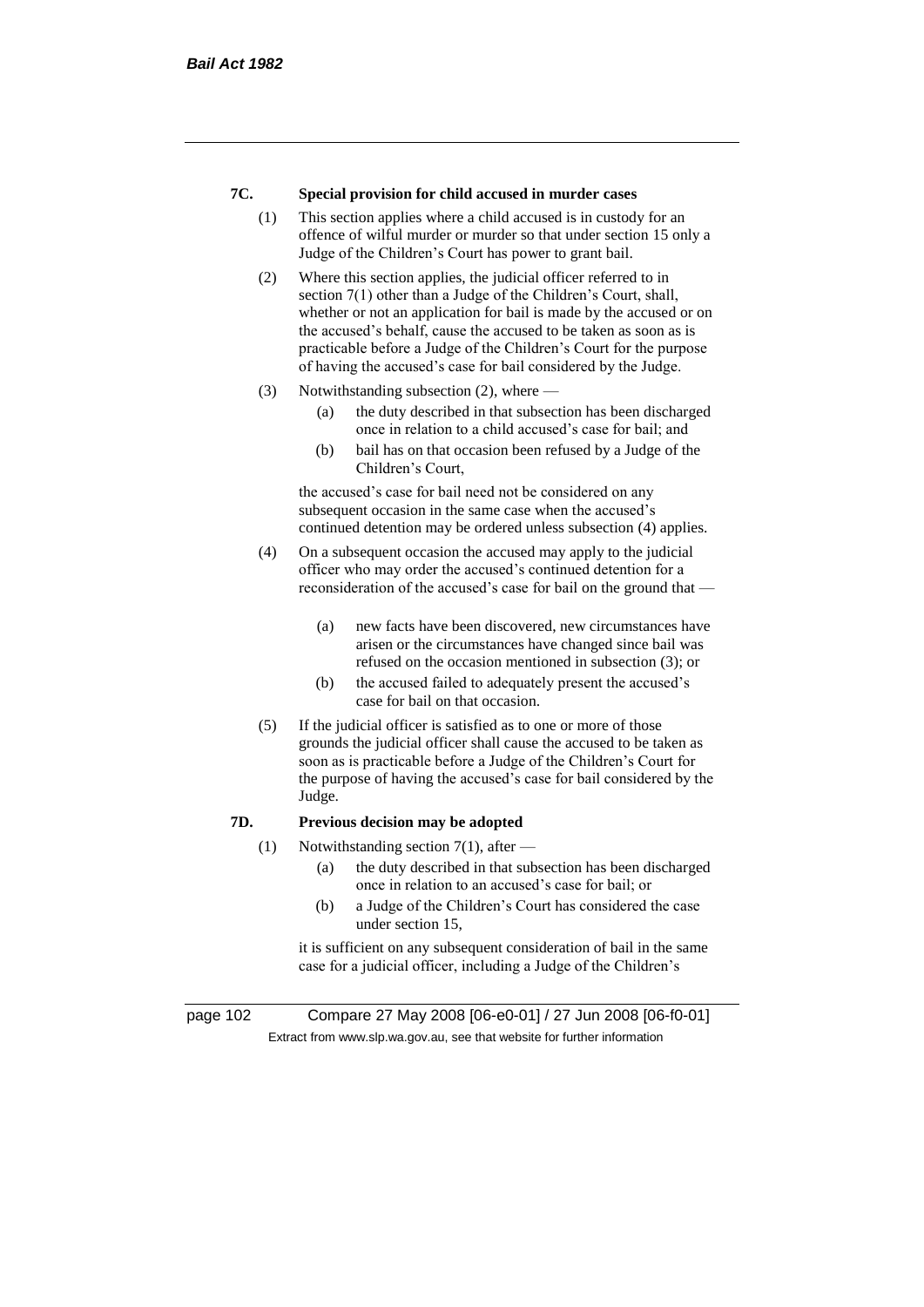Court acting under section 15, to make inquiry of the accused in terms of subsection (2).

- (2) The inquiry to be so made is  $-$ 
	- (a) whether any new fact has been discovered or new circumstance has arisen, or whether the circumstances have changed, since bail was previously granted or refused; and
	- (b) whether the accused considers that the accused failed to adequately present the accused's case for bail on a previous occasion.
- (3) Unless the judicial officer is satisfied that there is any reason of the kind mentioned in subsection (2) for not doing so, the judicial officer may adopt the decision previously made in the case, but with power to make such variations of the terms and conditions of bail as the judicial officer thinks fit.

### **7E. Bail during trial**

- $(1)$  Where
	- (a) an accused has been refused bail for the accused's appearance for trial for an offence; and
	- (b) the trial extends beyond one day,

a judicial officer referred to in section 7(1) need not comply with that subsection unless the accused, or a person on the accused's behalf, applies for bail.

(2) In subsection  $(1)$  —

**"trial"** means that part of proceedings for an offence when evidence is being received by the court in respect of the offence and also extends to any time when —

- (a) legal argument is being heard; or
- (b) a judicial officer or a jury is deliberating.

#### **7F. Bail for appeal from courts of summary jurisdiction**

- (1) If a person is in custody and an appeal has been commenced under the *Criminal Appeals Act 2004* Part 2 in connection with the decision by virtue of which the person is in custody, the person may apply for bail —
	- (a) if the appeal is to be heard and determined by the Court of Appeal or if an application has been made to the Court of Appeal for leave to appeal to the Court of Appeal to a judge of appeal; or
	- (b) in any other case to a Judge of the Supreme Court.

Compare 27 May 2008 [06-e0-01] / 27 Jun 2008 [06-f0-01] page 103 Extract from www.slp.wa.gov.au, see that website for further information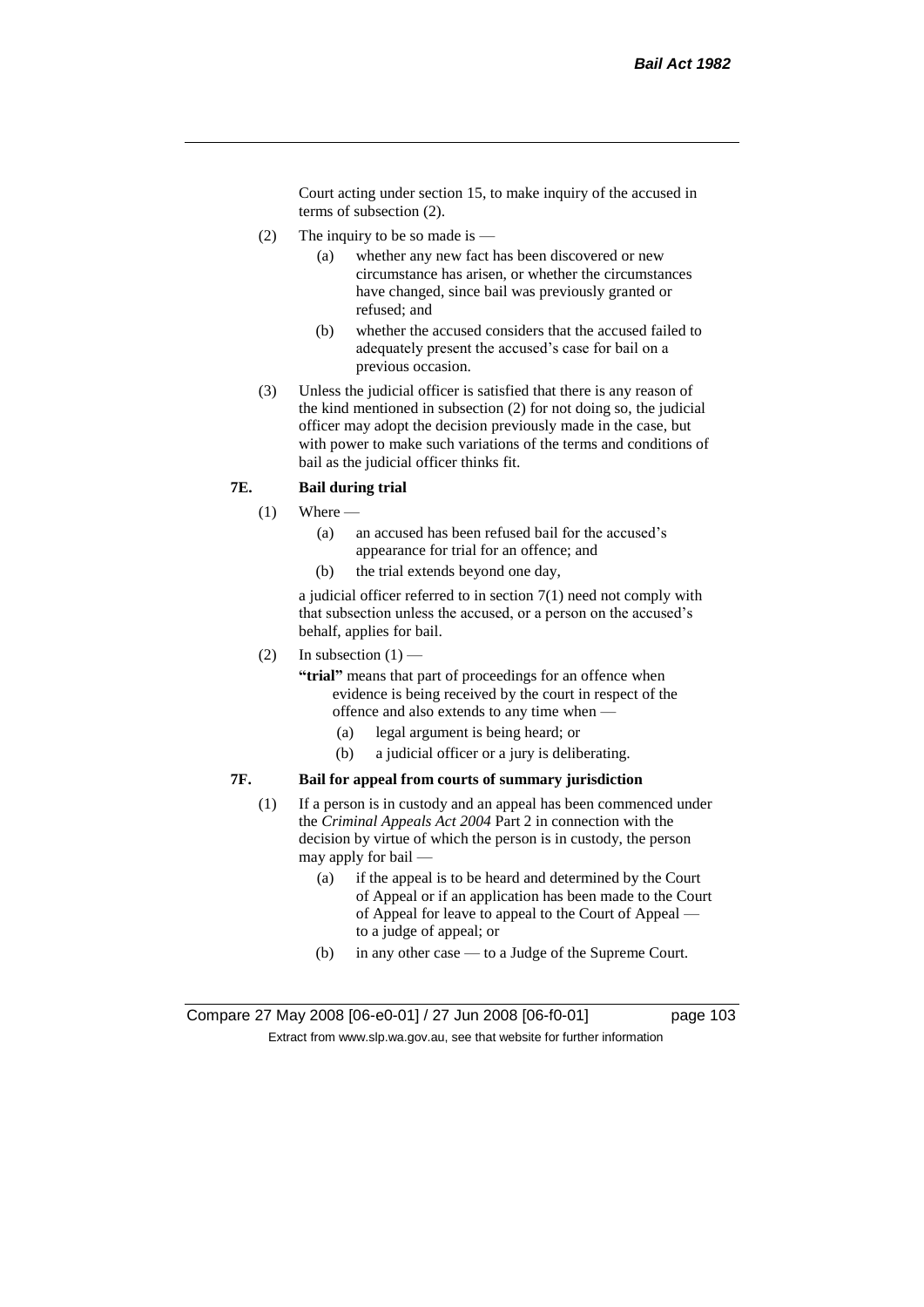| (2)      | Bail shall not be granted to an applicant for bail under<br>subsection $(1)$ unless —                                                                                                                                                                                                                                                                                                 |  |
|----------|---------------------------------------------------------------------------------------------------------------------------------------------------------------------------------------------------------------------------------------------------------------------------------------------------------------------------------------------------------------------------------------|--|
|          | the applicant has given notice of the application for bail<br>(a)<br>$\mathfrak{g}_0$                                                                                                                                                                                                                                                                                                 |  |
|          | the Director of Public Prosecutions; or<br>(i)<br>(ii)<br>the State Solicitor,                                                                                                                                                                                                                                                                                                        |  |
|          | as the case may require; and                                                                                                                                                                                                                                                                                                                                                          |  |
|          | (b)<br>that official has been given an opportunity to be heard on<br>the application.<br>,,                                                                                                                                                                                                                                                                                           |  |
| (2)      | Section $8(5)$ is amended by deleting "7A(1)" and inserting<br>$instead -$                                                                                                                                                                                                                                                                                                            |  |
|          | $\zeta$ $\zeta$<br>$7F(1)$ ".                                                                                                                                                                                                                                                                                                                                                         |  |
| (3)      | Section $21(2)$ is amended as follows:                                                                                                                                                                                                                                                                                                                                                |  |
|          | after paragraph (a) by inserting —<br>(a)<br>$\mathsf{cc}$                                                                                                                                                                                                                                                                                                                            |  |
|          | or $\dddot{ }$<br>by deleting paragraph (b) and "or" after it and inserting<br>(b)<br>instead -                                                                                                                                                                                                                                                                                       |  |
|          | $\subset$                                                                                                                                                                                                                                                                                                                                                                             |  |
|          | the Director of Public Prosecutions or the State Solicitor<br>(b)<br>to receive notice and be heard under section $7F(2)$ ; or<br>,,                                                                                                                                                                                                                                                  |  |
| (4)      | The <i>Bail Act 1982</i> section 7A as inserted by subsection (1) applies<br>in relation to appearances in court coming within the Bail<br>Act 1982 section 7(1) that occur after the commencement of this<br>section.                                                                                                                                                                |  |
| (5)      | The <i>Bail Act 1982</i> section $7B(3)$ as inserted by subsection $(1)$<br>applies so as to enable an accused who is detained in custody after<br>the commencement of this section to make an application allowed<br>for by that subsection.                                                                                                                                         |  |
| (6)      | The <i>Bail Act 1982</i> section $7B(4)$ as inserted by subsection $(1)$<br>applies in relation to appearances in court coming within that<br>subsection that occur after the commencement of this section.                                                                                                                                                                           |  |
| (7)      | The Bail Act 1982 section 7B(5) as inserted by subsection (1)<br>applies in relation to an accused who is in custody on the<br>commencement of this section as if the reference in<br>section $7B(5)(a)$ to an application under subsection (3) included a<br>reference to an application under the Bail Act 1982 as in force<br>immediately before the commencement of this section. |  |
| page 104 | Compare 27 May 2008 [06-e0-01] / 27 Jun 2008 [06-f0-01]                                                                                                                                                                                                                                                                                                                               |  |

Extract from www.slp.wa.gov.au, see that website for further information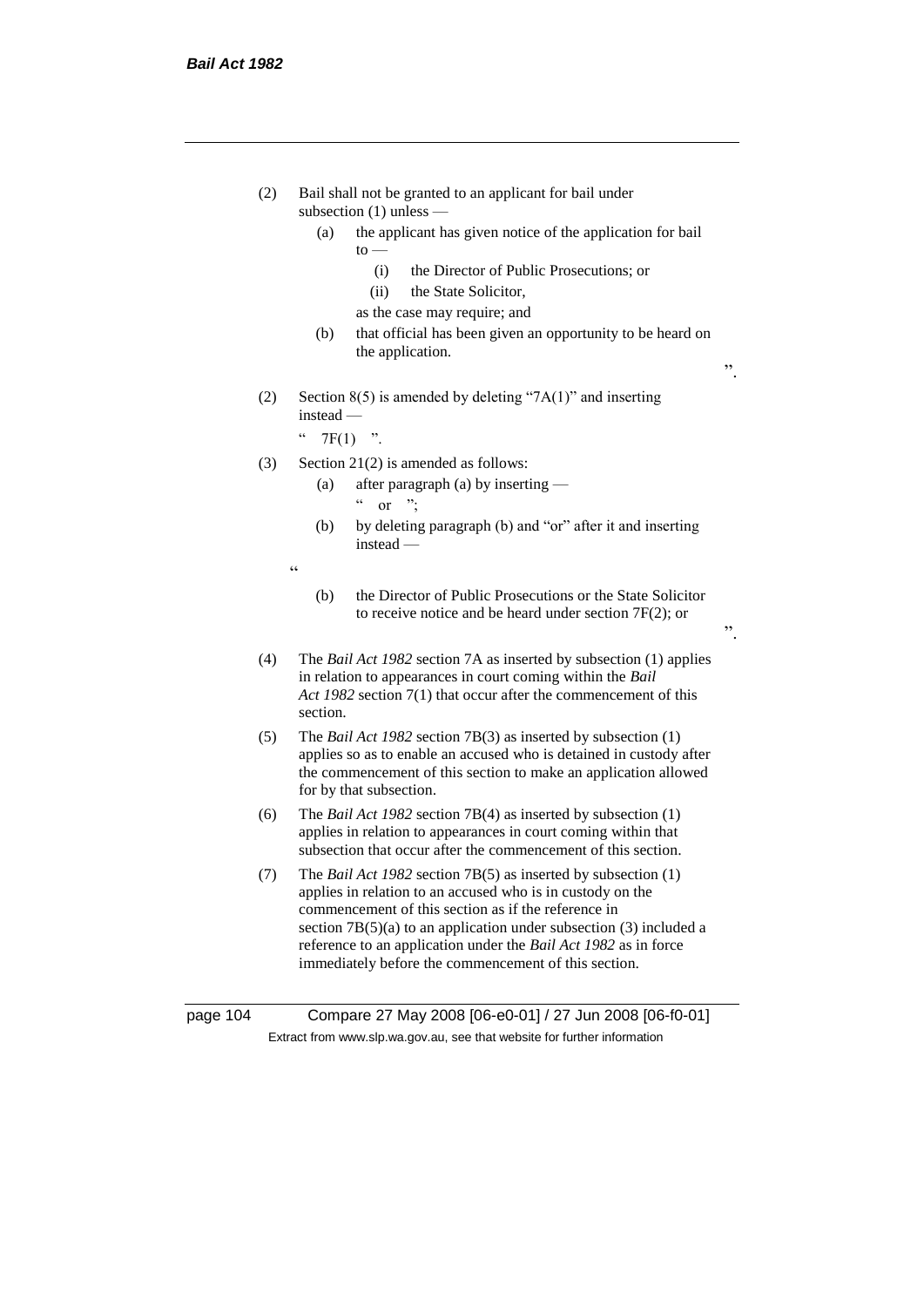- (8) The *Bail Act 1982* section 7C(2) as inserted by subsection (1) applies in relation to appearances in court coming within that subsection that occur after the commencement of this section.
- (9) The *Bail Act 1982* section 7D as inserted by subsection (1) applies to any subsequent consideration of bail referred to in section 7D(1) that occurs after the commencement of this section.
- (10) The *Bail Act 1982* section 7E as inserted by subsection (1) applies to any trial as defined in section 7E(2), or part of a trial, that takes place after the commencement of this section.
- (11) The *Bail Act 1982* section 7F(2) as inserted by subsection (1) applies in relation to a pending application for bail under the *Bail Act 1982* section 7A(1), as in force immediately before the commencement of this section, as if it were an application for bail under the *Bail Act 1982* section 7F(1) as inserted by subsection  $(1)$ .

### **10. Section 9 amended and transitional provision**

- (1) Section 9(1)(b) is amended by inserting after "24(1)" " or  $24A(1)$  or  $(2)$  ".
- (2) The *Bail Act 1982* section 9(1)(b) as amended by subsection (1) applies to any consideration of a case for bail that occurs after the commencement of this section.

#### **11. Section 11 amended and transitional provision**

- (1) Section 11(1)(e) is amended by inserting after "46," 50F, ".
- (2) Section 11(2) and (3) are repealed and the following subsections are inserted instead —

 $\alpha$ 

- (2) Where the accused is in custody in a lock-up, court custody centre or prison, the right conferred by subsection (1) is also subject to the person in charge of the lock-up, court custody centre or prison either —
	- (a) signing a certificate under subsection (3); or
	- (b) receiving notice that a certificate has been signed by another person under that subsection.
- (3) After an accused becomes entitled to be at liberty as provided in subsection (1), a person referred to in section 29 may sign a certificate to that effect in the prescribed form.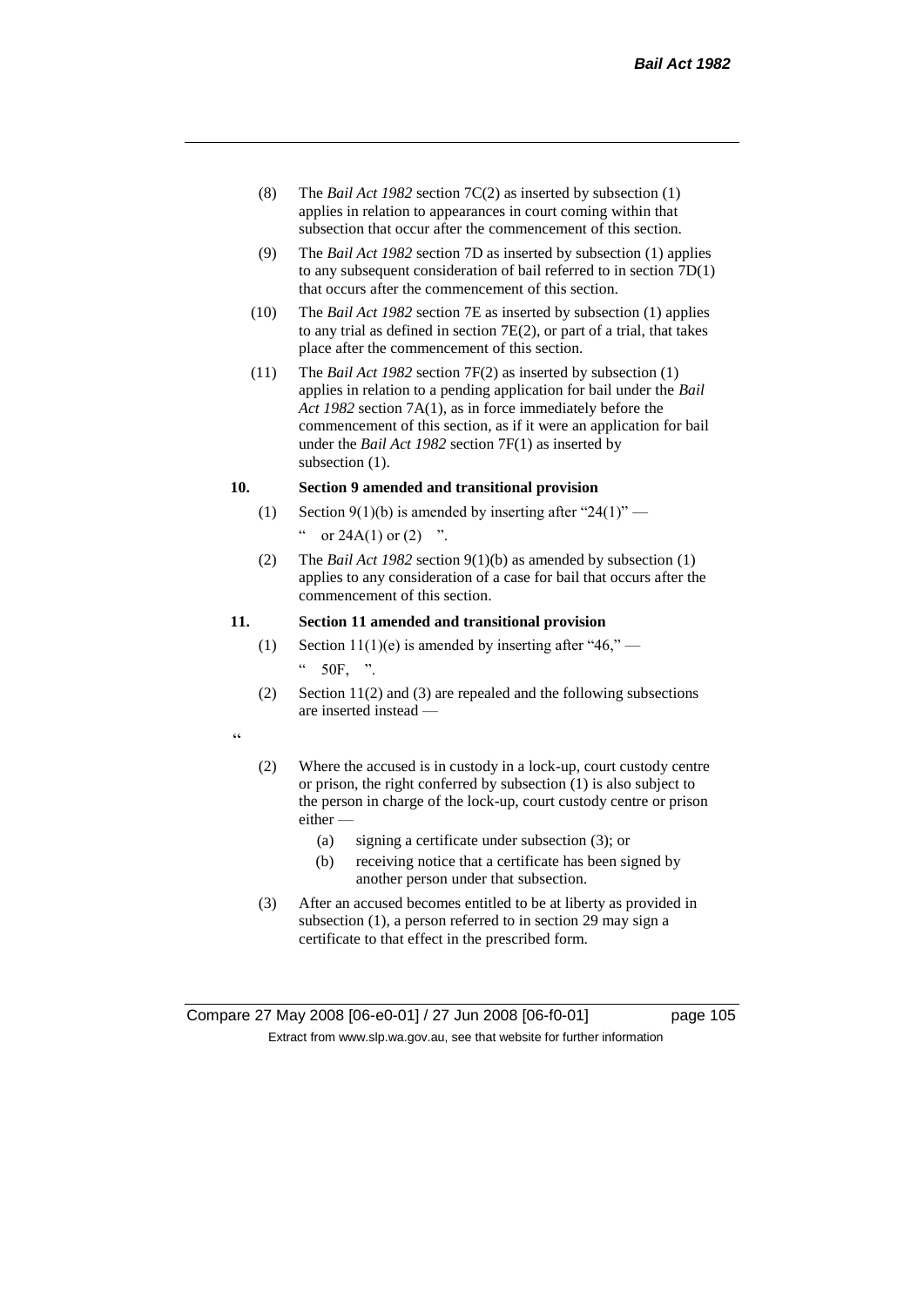- (4) The person in charge of a lock-up, court custody centre or prison in which the accused is in custody shall release the accused from custody as soon as is practicable after —
	- (a) the person in charge signs the certificate; or
	- (b) if the certificate is signed by a person other than the person in charge, the person in charge receives notice as described in subsection (2)(b).
- (3) A certificate under the *Bail Act 1982* section 11(2) as in force immediately before the commencement of this section that has not been fully acted upon is to be treated after that commencement as a certificate under the *Bail Act 1982* section 11(3) as inserted by subsection  $(2)$ .

#### **12. Section 12 amended**

Section 12 is amended by deleting "section 11(1)" and inserting instead —

sections  $7A(2)$  and  $11(1)$  ".

# **13. Heading to Part III replaced**

The heading to Part III is deleted and the following heading is inserted instead —

# **Part III — Jurisdiction relating to bail**

".

".

### **14. Sections 13A and 13B inserted**

After section 13 the following sections are inserted —

#### **13A. Jurisdiction to dispense with bail and how jurisdiction to be exercised**

- (1) Jurisdiction to dispense with the requirement for bail under section 7A for any appearance described in the first column of Schedule 1 Part A clause 2 or 3 is vested, subject to Schedule 1 Part B, in the judicial officer specified in the second column of that clause opposite that description, but Schedule 1 Part A clause 7 does not apply for the purposes of this subsection.
- (2) The jurisdiction referred to in subsection (1) is exercisable only —

page 106 Compare 27 May 2008 [06-e0-01] / 27 Jun 2008 [06-f0-01] Extract from www.slp.wa.gov.au, see that website for further information

"

 $\epsilon$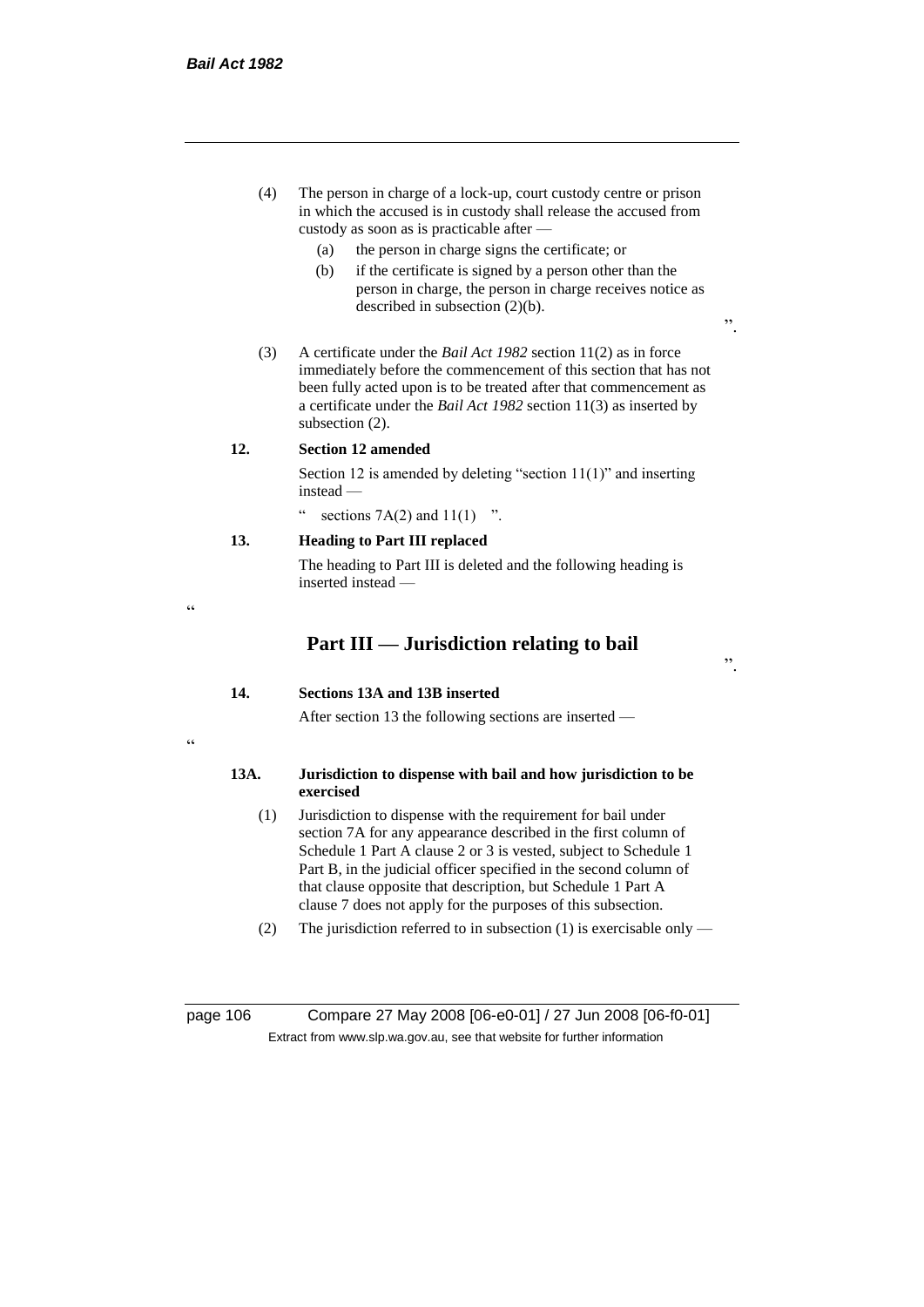- (a) in respect of an appearance in court before conviction for an offence; and
- (b) if it appears to the judicial officer that bail would be granted in accordance with Schedule 1 Part C clause 1 or 2 but that in the circumstances the completion of bail papers is an unnecessary imposition.
- (3) Where a judicial officer dispenses with the requirement for bail for an appearance by an accused the registrar of the court shall, in accordance with section 13B, give written notice to the accused of the time and place for the appearance.

## **13B. Giving and proof of notices under section 13A(3)**

- (1) A written notice to an accused under section  $13A(3)$  shall be
	- (a) given to the accused personally; or
	- (b) sent to the accused
		- (i) by post to the accused's address appearing in the records of the court; or
		- (ii) in urgent cases or with the accused's consent, by electronic communication.
- (2) A person who gives or sends a notice in accordance with subsection (1) shall endorse on a file copy of the notice a certificate showing —
	- (a) that the person has done so; and
	- (b) the time of doing so.
- (3) If a notice is sent by post under subsection  $(1)(b)(i)$ , the notice is to be presumed, unless the contrary is shown, to have been received at the time when, in the ordinary course of events, it would have been delivered.
- (4) In any proceedings
	- (a) a document purporting to be a copy of a notice referred to in subsection (1) is evidence of the terms of the notice; and
	- (b) an endorsement on a copy of a notice referred to in subsection (2) purporting to be a certificate referred to in that subsection is evidence of the matters appearing in the certificate without proof of the signature of the person who made the endorsement.

".

#### **15. Section 14 amended and transitional provisions**

(1) Section 14(1) is amended as follows:

Compare 27 May 2008 [06-e0-01] / 27 Jun 2008 [06-f0-01] page 107 Extract from www.slp.wa.gov.au, see that website for further information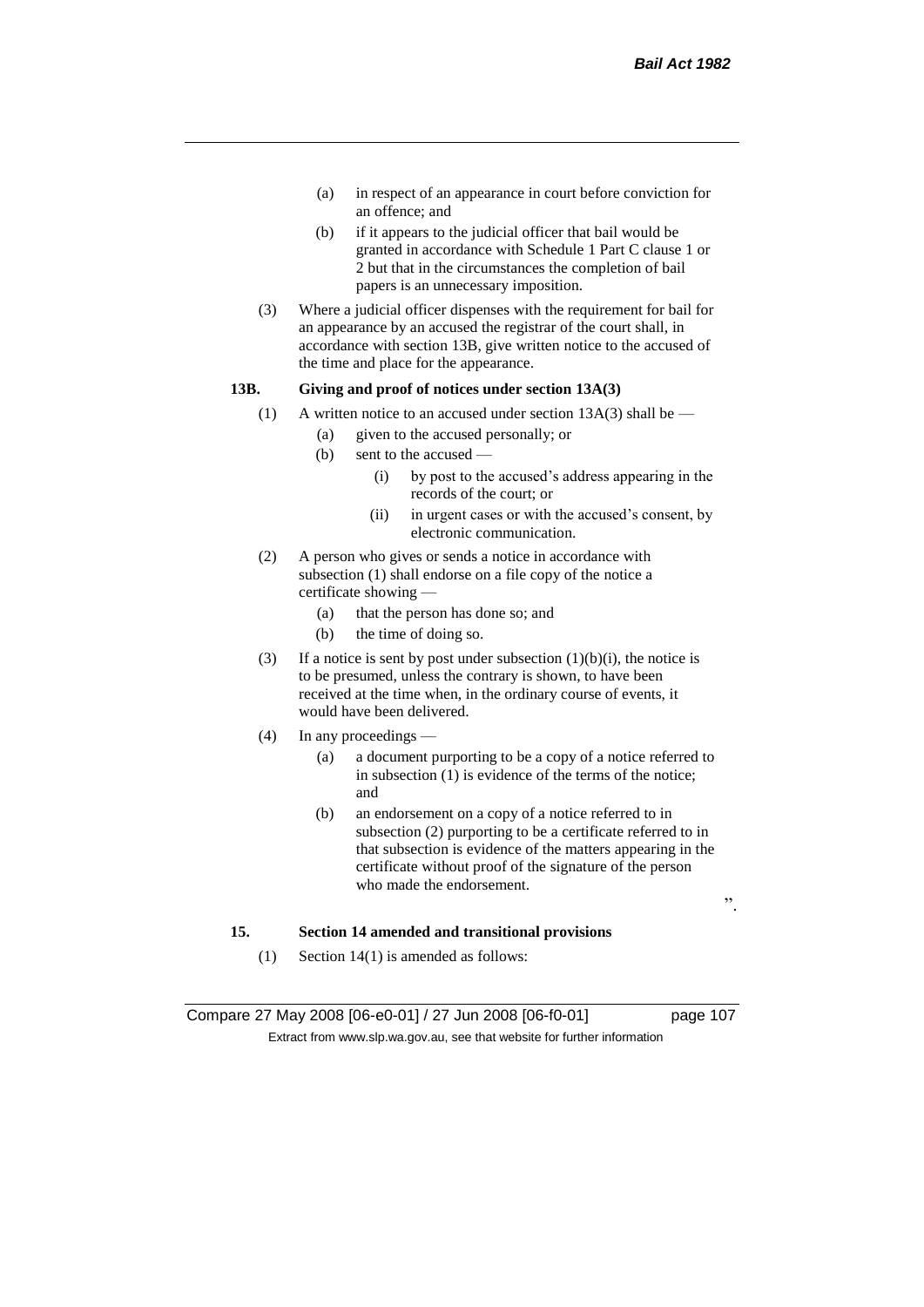- (a) by deleting "of the Supreme Court";
- (b) after paragraph (b) by deleting the full stop and inserting instead —
- $\epsilon$

; and

(c) under section 7A dispense with the requirement for bail or revoke an existing dispensation.

".

- (2) Section 14(2) is amended as follows:
	- (a) by deleting "of the Supreme Court";
	- (b) in paragraph (a) by deleting "or refused" and inserting instead —
		- " , refused or dispensed with ".
- (3) Section 14(2a) and (3) are each amended by deleting "of the Supreme Court".
- (4) Section 14(4) and (5) are repealed and the following subsection is inserted instead —

"

- (4) In this section
	- (a) references to a Judge are references
		- (i) in the case of a child charged with an offence before the Children's Court, to a Judge of that Court; and
		- (ii) in the case of an accused committed for trial or sentence to the District Court, to a Judge of that Court; and
		- (iii) in any other case, to a Judge of the Supreme Court;
		- and
	- (b) references to any other judicial officer
		- (i) in relation to the exercise of powers under this section by a Judge, are references to any judicial officer whose jurisdiction is inferior to that of the Judge; but
		- (ii) in relation to the exercise of powers under this section by a Judge of the Supreme Court, do not include a Judge of the Children's Court or a Judge of the District Court.

page 108 Compare 27 May 2008 [06-e0-01] / 27 Jun 2008 [06-f0-01] Extract from www.slp.wa.gov.au, see that website for further information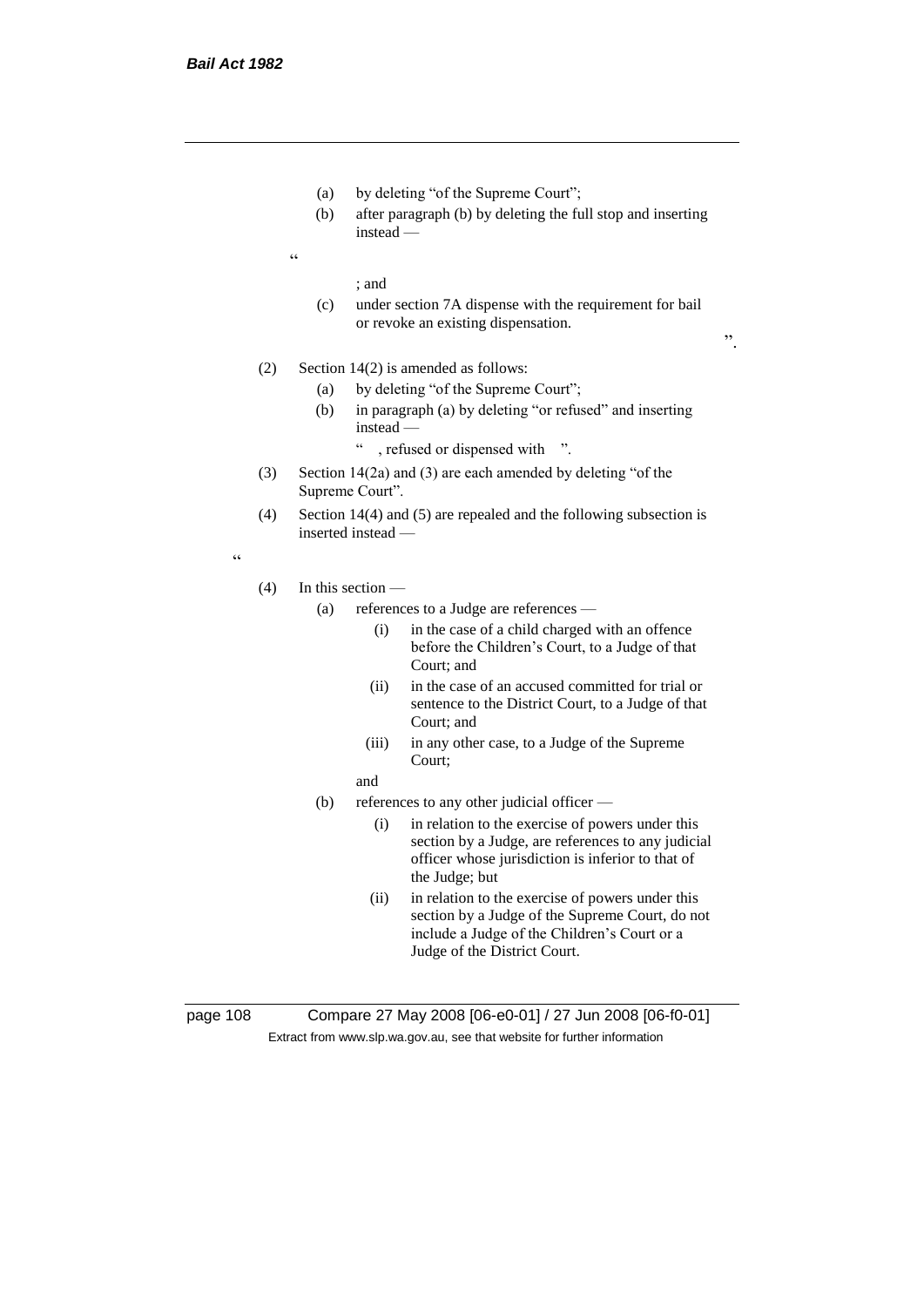- (5) The *Bail Act 1982* section 14(4)(a)(i) as inserted by subsection (4) applies in respect of a child charged with an offence on or after the commencement.
- (6) The *Bail Act 1982* section 14(4)(a)(ii) as inserted by subsection (4) applies in respect of an accused committed to the District Court on or after the commencement for trial or sentence.
- (7) The *Bail Act 1982* section 14(4)(b) as inserted by subsection (4) applies in respect of any power referred to in the *Bail Act 1982* section 14(1) that is exercised, or could be exercised, on or after the commencement by any other judicial officer as defined in that paragraph.
- (8) In subsections (5), (6) and (7) **"commencement"** means the commencement of subsection (4). Note: The heading to section 14 is to read "**Extent of Judge's jurisdiction**".

## **16. Sections 15A and 15B inserted and transitional provision**

(1) After section 15 the following sections are inserted —

"

## **15A. Appeal from decision of Judge**

(1) In this section —

- **"bail decision"** means a decision
	- (a) to grant or refuse bail; or
	- (b) to vary or revoke bail; or
	- (c) to dispense with the requirement for bail; or
	- (d) to impose any condition on a grant of bail,
	- and includes a decision under section 55 or 59A(4).
- (2) The prosecutor or the accused may appeal to the Court of Appeal against a bail decision of —
	- (a) a Judge of the Children's Court; or
	- (b) a Judge of the District Court; or
	- (c) a Judge of the Supreme Court.
- (3) The leave of the Court of Appeal is required for each ground of appeal in an appeal under this section.
- (4) The *Criminal Appeals Act 2004* section 27(2), (3) and (4) apply, with necessary modifications, as if an appeal under this section were an appeal under Part 3 of that Act.

".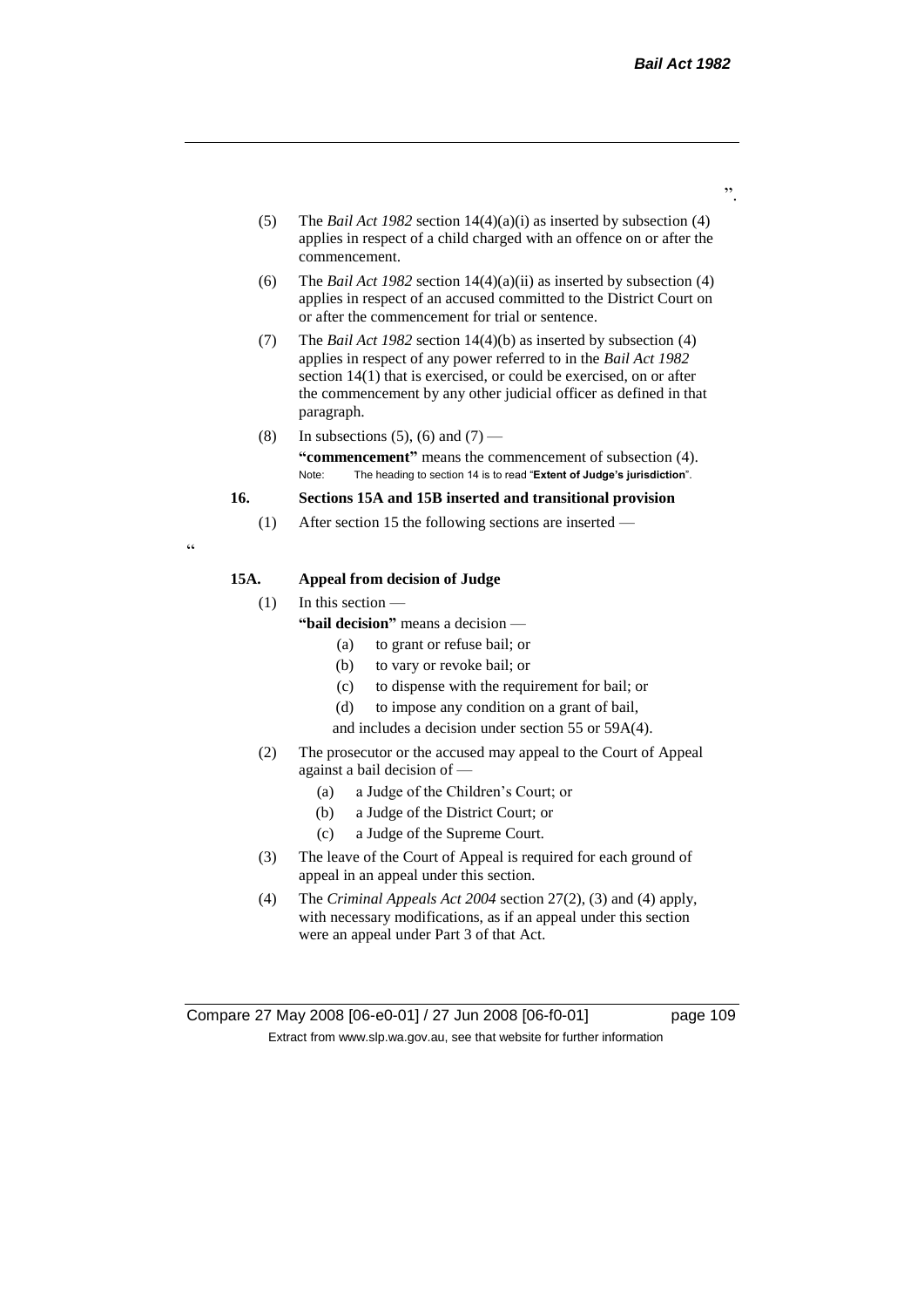- (5) An appeal under this section shall be commenced and conducted in accordance with this section, section 15B and rules of court made by the Supreme Court.
- (6) An appeal under this section shall be commenced by lodging with the Court of Appeal an application for leave to appeal that sets out the grounds of the appeal.
- (7) An appeal under this section cannot be commenced later than 21 days after the date of the bail decision unless the Court of Appeal orders otherwise.
- (8) An accused who is a party to an appeal under this section and who is in custody is entitled to be present at the hearing of the appeal if the accused so requests, and any official responsible for that custody who is informed of such a request shall do what is necessary to give effect to it.
- (9) For the purposes of giving effect to a request referred to in subsection (8), arrangements may be made for the accused to appear before the Court of Appeal by means of a video link or an audio link in accordance with section 66B, unless the Court of Appeal has ordered that the accused appear before it in person.

## **15B. Determination of appeal under section 15A and related provisions**

- (1) The Court of Appeal has jurisdiction to hear and determine an appeal under section 15A.
- (2) The Court of Appeal shall determine an appeal on the material and evidence that was before the Judge whose decision is the subject of the appeal.
- (3) Any decision of the Court of Appeal in relation to bail shall be made in accordance with the relevant provisions of sections 13A and 17 and Schedule 1.
- (4) Where in determining an appeal the Court of Appeal revokes the bail of an accused who is at liberty, it may order that the accused be returned to custody to await the appearance for which the bail was granted.
- (5) Where in determining an appeal the Court of Appeal varies the bail of an accused who is at liberty, it may order that the accused be returned to custody until the accused becomes entitled to be again at liberty pursuant to section 11.
- (6) A judge of appeal may issue any warrant that may be necessary to carry into effect an order under subsection (4) or (5).

".

page 110 Compare 27 May 2008 [06-e0-01] / 27 Jun 2008 [06-f0-01] Extract from www.slp.wa.gov.au, see that website for further information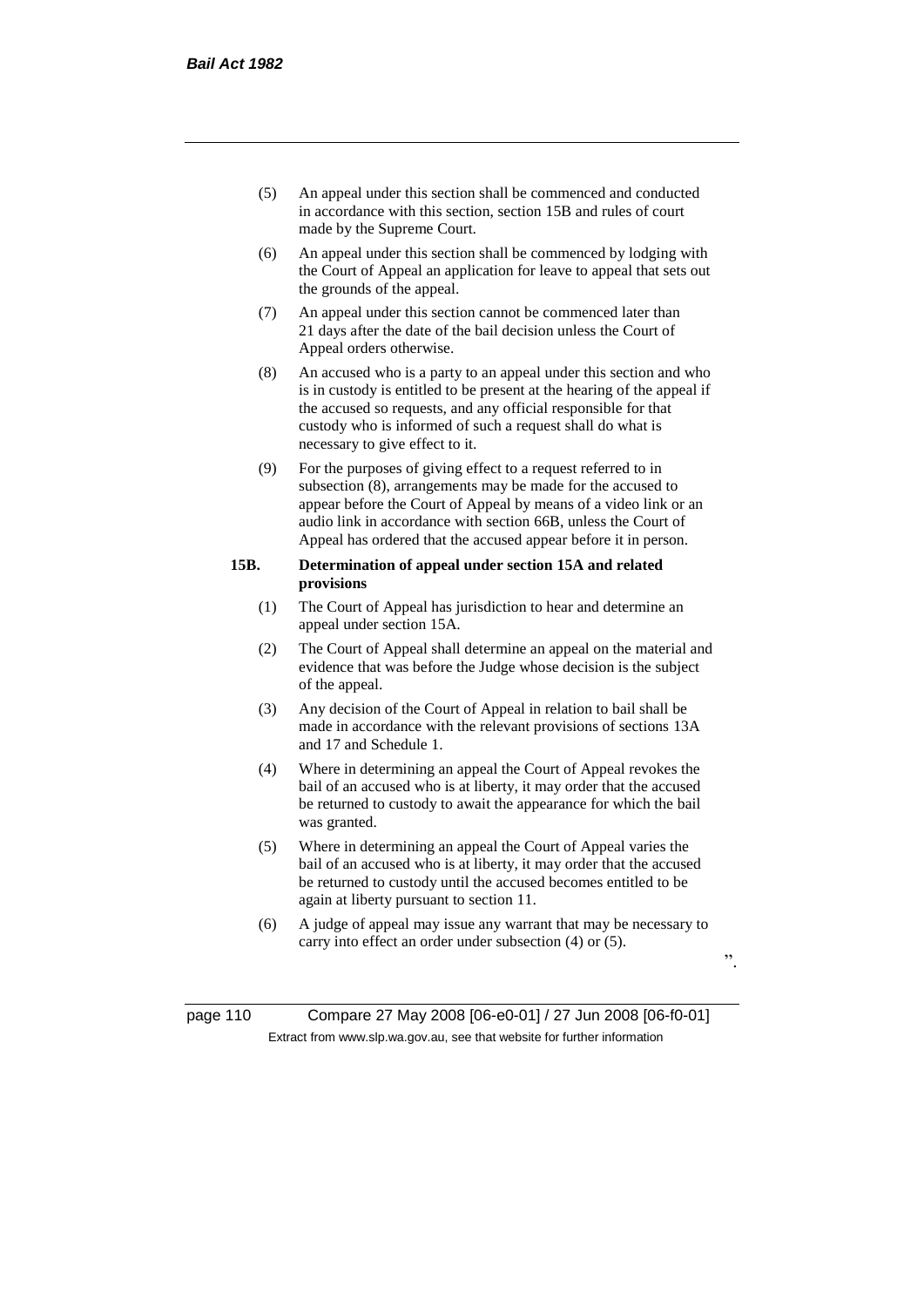|     | (2) |                | The Bail Act 1982 sections 15A and 15B as inserted by<br>subsection (1) apply to a bail decision, as defined in<br>section $15A(1)$ , made after the commencement of this section by a<br>judge referred to in section 15A(2). |    |
|-----|-----|----------------|--------------------------------------------------------------------------------------------------------------------------------------------------------------------------------------------------------------------------------|----|
| 17. |     |                | <b>Section 26 amended</b>                                                                                                                                                                                                      |    |
|     | (1) |                | Section $26(1)$ is amended as follows:                                                                                                                                                                                         |    |
|     |     | (a)            | after paragraph (a) by inserting —<br>$\boldsymbol{\varsigma}$ $\boldsymbol{\varsigma}$<br>$\ddot{\phantom{1}}$<br><sub>or</sub>                                                                                               |    |
|     |     | (b)            | before paragraph (c) by inserting —                                                                                                                                                                                            |    |
|     |     | $\zeta\,\zeta$ |                                                                                                                                                                                                                                |    |
|     |     | (ba)           | grants bail to an accused for a serious offence to which<br>Schedule 1 Part C clause 3A applies; or                                                                                                                            | ,, |
|     | (2) | $\epsilon$     | Section 26(2) is amended before paragraph (b) by inserting $-$                                                                                                                                                                 |    |
|     |     | (aa)           | grants bail to an accused for a serious offence to which<br>Schedule 1 Part C clause 3A applies; or                                                                                                                            | ,, |
|     |     |                |                                                                                                                                                                                                                                |    |
| 18. |     |                | Section 28 amended, related amendments to sections 35, 49, 51<br>and 58 and Schedule 1 and transitional provisions                                                                                                             |    |
|     | (1) |                | Section 28(2) is amended as follows:                                                                                                                                                                                           |    |
|     |     | (a)            | by deleting paragraph (b) and inserting instead —                                                                                                                                                                              |    |
|     |     | $\epsilon$     |                                                                                                                                                                                                                                |    |
|     |     | (b)            | that if the accused fails to appear at that time and place<br>the accused will, as soon as is practicable, appear at the<br>court at which the accused was required to appear, when<br>that court is sitting; and              | ". |
|     |     | (b)            | after each of paragraphs (a) and (c) by inserting —<br>$\boldsymbol{\varsigma}$ $\boldsymbol{\varsigma}$<br>and                                                                                                                |    |
|     | (2) |                | Section $49(1)$ is amended after "or (b)" by deleting "(ii)".                                                                                                                                                                  |    |
|     | (3) |                | Each provision in the Table to this section is amended by deleting<br>"(ii)" in each place where it occurs.                                                                                                                    |    |
|     |     | s. $35(1)$     | Table<br>s. $58(1)(b)$                                                                                                                                                                                                         |    |

Compare 27 May 2008 [06-e0-01] / 27 Jun 2008 [06-f0-01] page 111 Extract from www.slp.wa.gov.au, see that website for further information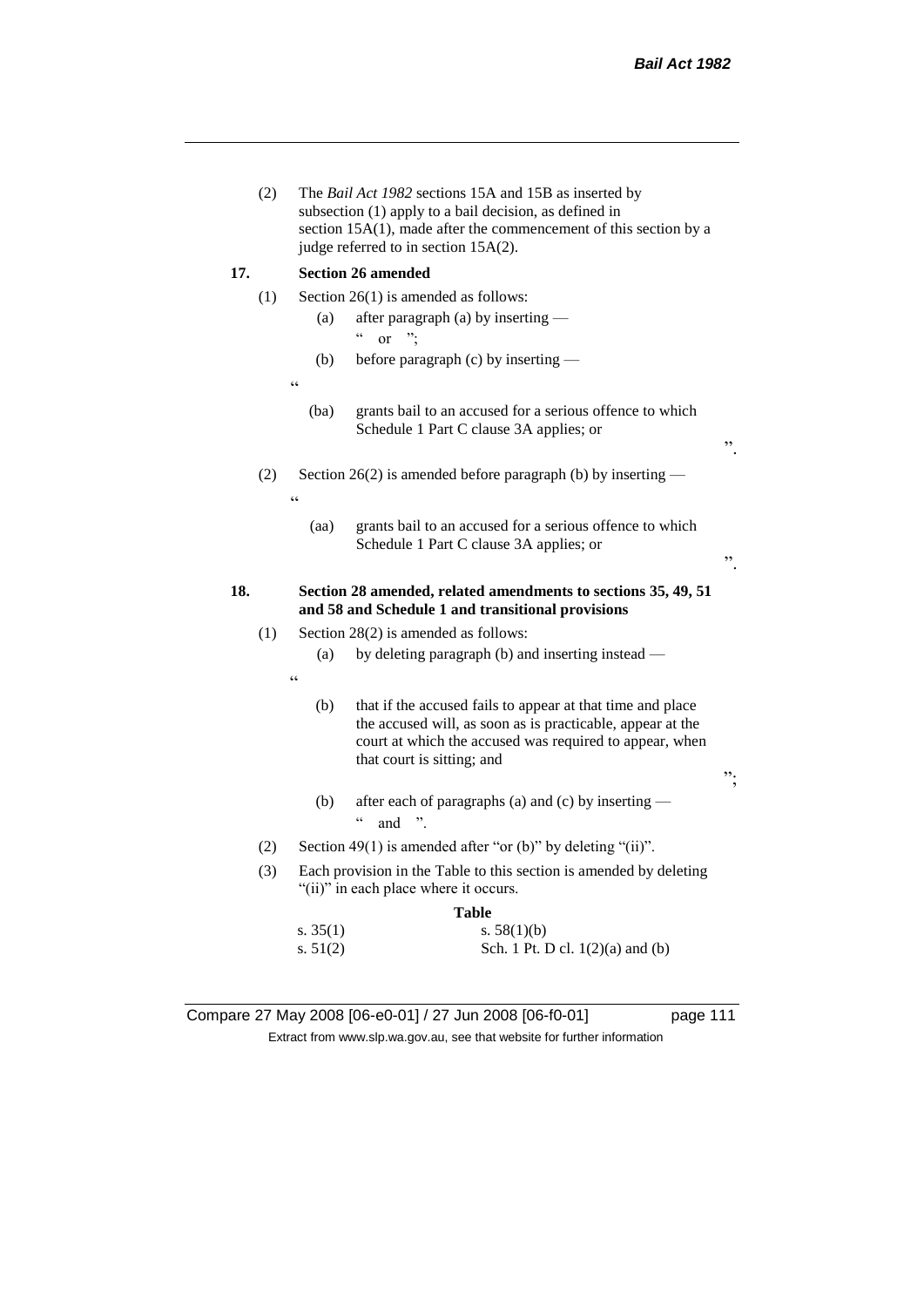- (4) A bail undertaking that has effect under the *Bail Act 1982* immediately before the commencement of this section continues to have effect, on and after that commencement, as if it were a bail undertaking described in the *Bail Act 1982* section 28(2) as amended by subsection (1).
- (5) A surety undertaking that has effect under the *Bail Act 1982* immediately before the commencement of this section continues to have effect, on and after that commencement, as if it were a surety undertaking within the meaning of the *Bail Act 1982* section 35(1) as amended by subsection (3).

## **19. Section 29 amended**

"

Section 29(b) to (i) are deleted and the following paragraphs are inserted instead —

- (b) a registrar of a court, other than a deputy registrar of the Magistrates Court or the Children's Court;
- (c) an authorised police officer;
- (d) an associate of a Judge of the Supreme Court, the District Court or the Children's Court;
- (e) where the accused is in a lock-up or prison, any person for the time being in charge of the lock-up or prison;
- (f) where the accused is in a court custody centre, any person for the time being in charge of the centre who is approved for the purposes of this paragraph by the chief executive officer of the department of the Public Service principally assisting in the administration of the *Court Security and Custodial Services Act 1999*;
- (g) where the accused is a child, any authorised community services officer.

## **20. Section 30 amended**

Section 30(1)(a) is deleted and the following paragraph is inserted instead —

"

## $(a)$  either —

- (i) read it to the accused; or
- (ii) be informed by the accused that the accused has read it; or

".

(iii) if necessary, have it translated to the accused;

page 112 Compare 27 May 2008 [06-e0-01] / 27 Jun 2008 [06-f0-01] Extract from www.slp.wa.gov.au, see that website for further information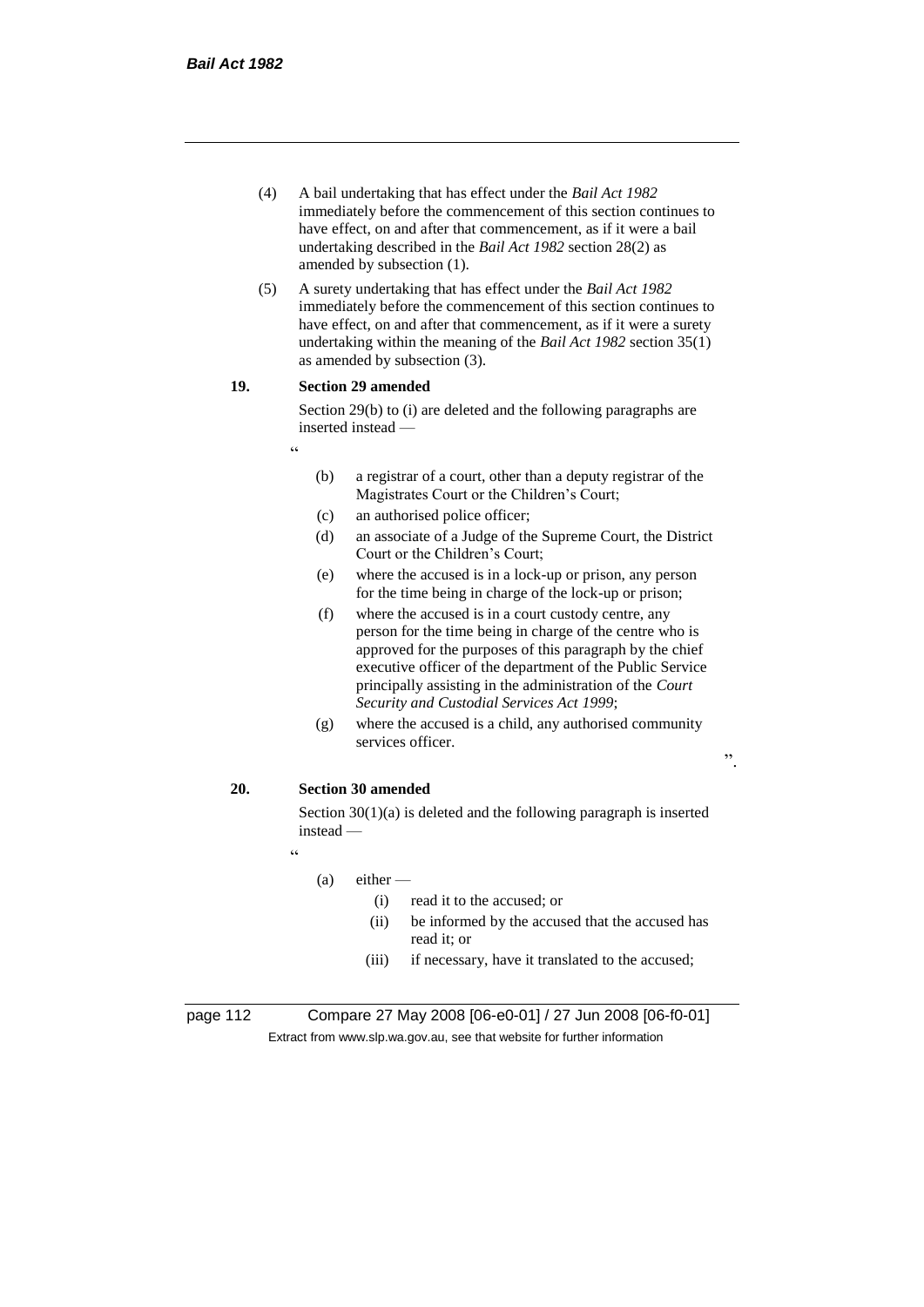| 21.               | Section 31 amended and transitional provision                                                                                                                                                                                                                             |
|-------------------|---------------------------------------------------------------------------------------------------------------------------------------------------------------------------------------------------------------------------------------------------------------------------|
| (1)               | Section $31(2)$ is amended as follows:                                                                                                                                                                                                                                    |
|                   | in paragraph (b) by deleting "give written notice<br>(a)<br>thereof" and inserting instead -                                                                                                                                                                              |
|                   | $\epsilon$                                                                                                                                                                                                                                                                |
|                   | cause written notice of the time and place to be given<br>᠉.                                                                                                                                                                                                              |
|                   | (b)<br>in paragraph (c) by inserting after "a Judge of the<br>Supreme Court" in the second place where it occurs —                                                                                                                                                        |
|                   | $\zeta$ $\zeta$                                                                                                                                                                                                                                                           |
|                   | or a Judge of the Children's Court, as the case may<br>require,<br>".                                                                                                                                                                                                     |
|                   |                                                                                                                                                                                                                                                                           |
|                   | in paragraphs (c) and (d) by deleting "give written<br>(c)<br>notice" and inserting instead -                                                                                                                                                                             |
|                   | $\zeta$ $\zeta$<br>cause written notice to be given                                                                                                                                                                                                                       |
|                   | in paragraph (e) by deleting "give written notice thereof"<br>(d)<br>and inserting instead -                                                                                                                                                                              |
|                   | cause written notice of the day to be given ";                                                                                                                                                                                                                            |
|                   | in paragraph (f) by inserting after "of the court" $-$<br>(e)<br>, or a person authorised under subsection $(5)$ , ";                                                                                                                                                     |
|                   | in paragraph (f) by deleting "giving written notice<br>(f)<br>thereof" and inserting instead —                                                                                                                                                                            |
|                   | $\zeta$ $\zeta$<br>causing written notice of the time to be given                                                                                                                                                                                                         |
| (2)<br>$\epsilon$ | After section 31(4) the following subsection is inserted —                                                                                                                                                                                                                |
| (5)               | The Chief Justice, in respect of committals to the Supreme Court,<br>and the Chief Judge, in respect of committals to the District Court,<br>may authorise a person or persons, by name or office, to perform<br>the functions referred to in subsection $(2)(f)$ .<br>,, |
| (3)               | The Bail Act 1982 section 31 as amended by this section applies in<br>relation to any adjournment or committal to which it refers that<br>occurs after the commencement of this section.                                                                                  |
| 22.               | Section 31A inserted and transitional provision                                                                                                                                                                                                                           |
|                   |                                                                                                                                                                                                                                                                           |

Compare 27 May 2008 [06-e0-01] / 27 Jun 2008 [06-f0-01] page 113 Extract from www.slp.wa.gov.au, see that website for further information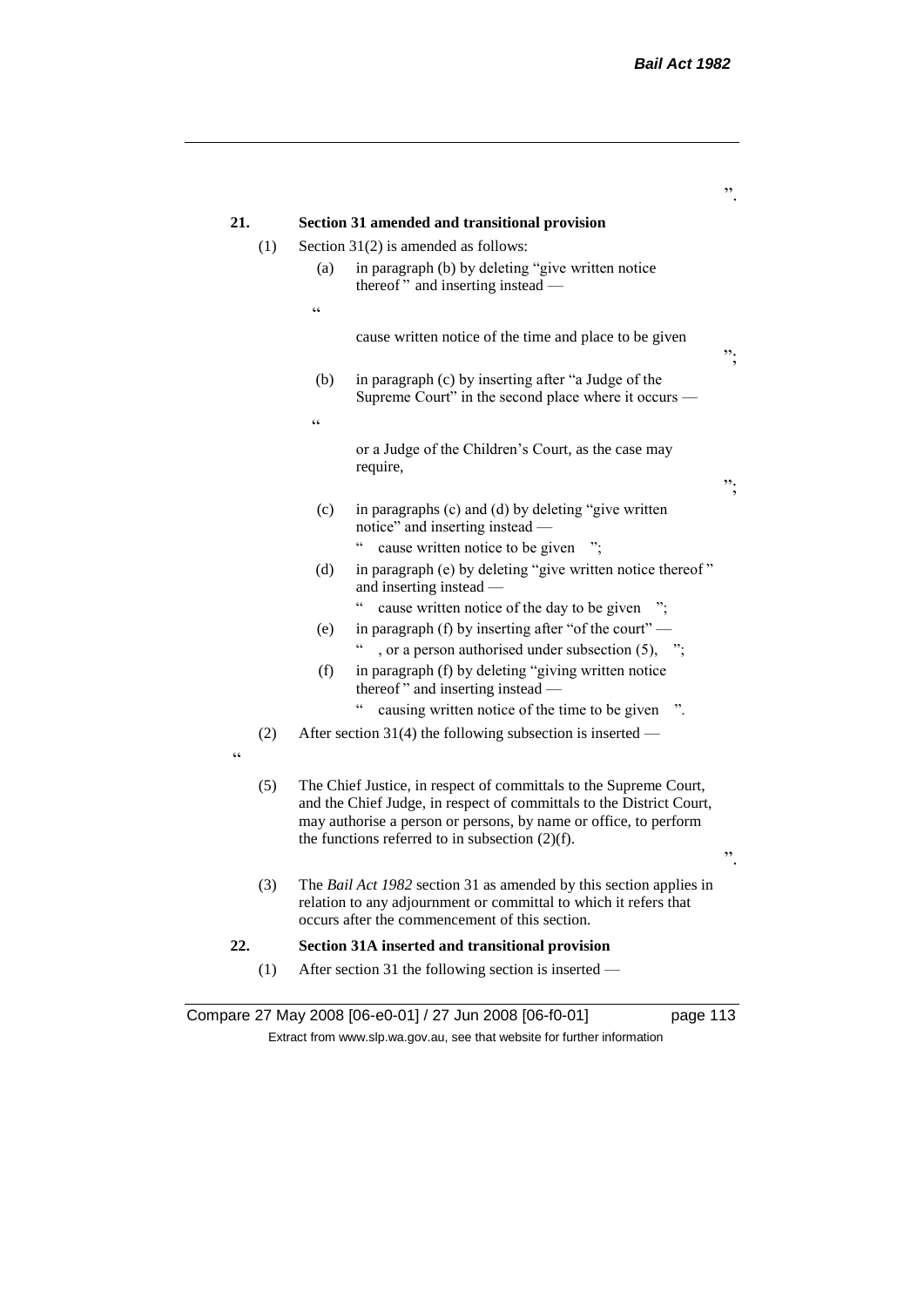$\epsilon$ 

## **31A. Amendment of conditions during trial**

- (1) In this section
	- **"amendment"** means an addition, variation or cancellation under subsection (2);
	- **"trial"** means that part of proceedings for an offence when evidence is being received by the court in respect of the offence and also extends to any time when —
		- (a) legal argument is being heard; or
		- (b) a judicial officer or a jury is deliberating.
- $(2)$  Where
	- (a) an accused has been granted bail for the accused's appearance for trial for an offence; and
	- (b) the trial extends beyond one day,

a judicial officer who grants bail for the next appearance by exercising the power in section  $31(2)(a)$  may also do one or more of the following —

- (c) add any condition to the extent that is authorised by clause 2 or 3 of Part D of Schedule 1;
- (d) vary a condition to that extent;
- (e) cancel a condition.
- (3) A judicial officer who adds, varies or cancels a condition under subsection (2) shall cause an officer of the court —
	- (a) to endorse the amendment on the accused's copy of the bail undertaking or, if that copy is not available for endorsement, to give written notice of the amendment to the accused; and
	- (b) to endorse on a file copy of the undertaking a certificate as to the amendment and the action taken under paragraph (a).
- (4) If the judicial officer considers that the amendment is of a minor nature, the judicial officer may, for the purposes of section 44(4), cause the officer of the court to include a statement to that effect in the endorsement or notice under subsection (3)(a) and the certificate under subsection (3)(b).
- (5) When action is taken under subsection  $(3)(a)$ 
	- (a) the bail undertaking is to be regarded as having been amended as provided in the endorsement or notice, as the case requires; and

page 114 Compare 27 May 2008 [06-e0-01] / 27 Jun 2008 [06-f0-01] Extract from www.slp.wa.gov.au, see that website for further information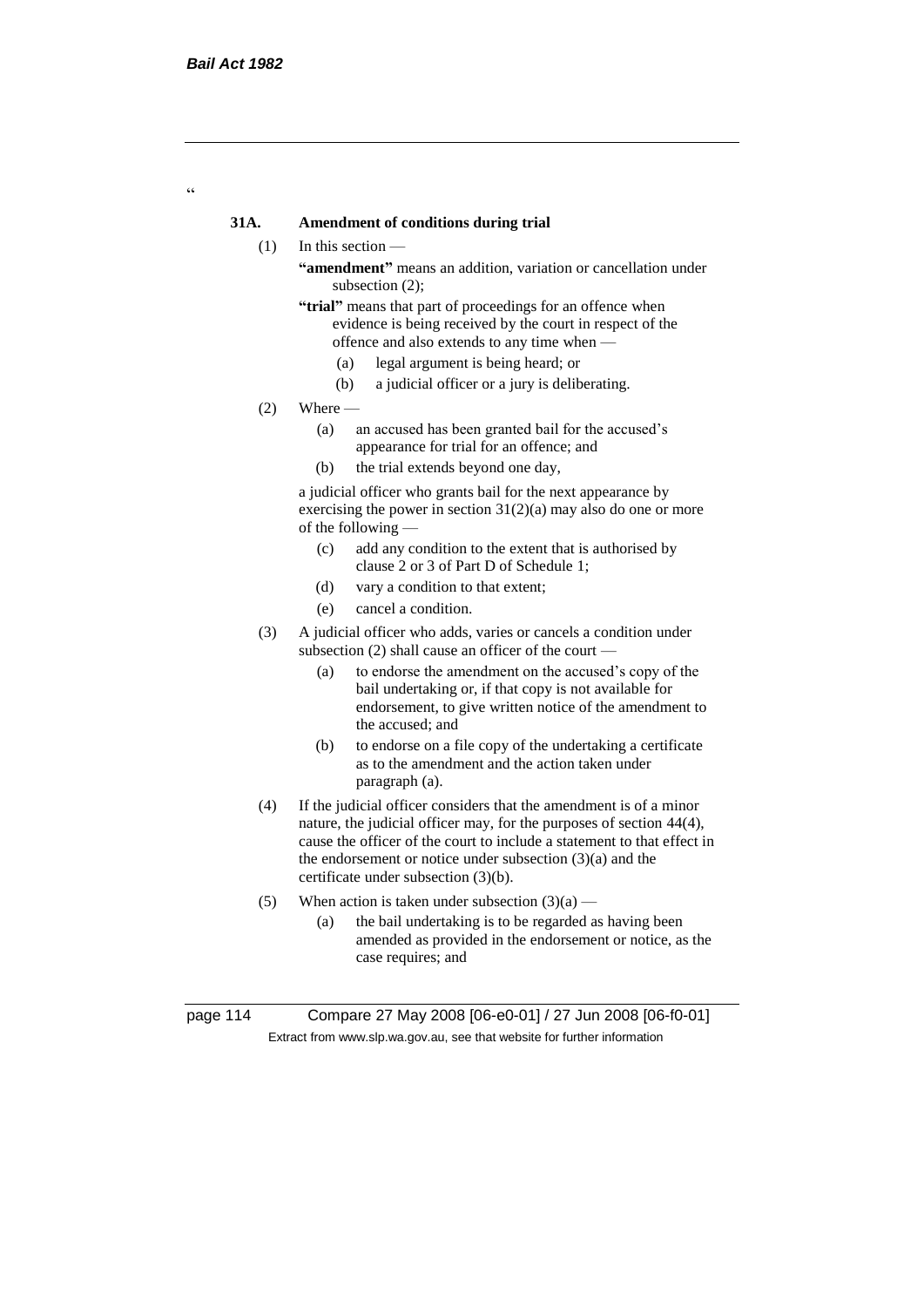- (b) the terms and conditions of the bail undertaking continue to apply as so amended as if the accused had entered into the bail undertaking in that form.
- (6) In any proceedings an endorsement on a copy of a bail undertaking referred to in subsection (3)(b) purporting to be a certificate referred to in that paragraph is evidence of the matters appearing in it without proof of the signature of the person who made the endorsement.
- $\cdot$ ,
- (2) The *Bail Act 1982* section 31A as inserted by subsection (1) applies to any trial as defined in section 31A(1), or part of a trial, that takes place after the commencement of this section.

#### **23. Section 32 amended and transitional provision**

(1) Section 32(1), (2) and (3) are repealed and the following subsections are inserted instead —

 $\epsilon$ 

- (1) A written notice to an accused under section  $31(2)$ 
	- (a) shall be given to the accused personally; or
	- (b) shall be sent to the accused by post to the accused's address appearing in the records of the court; or
	- (c) in urgent cases or with the accused's consent, shall be sent to the accused by electronic communication.
- (2) A person who gives or sends a notice in accordance with subsection (1) shall endorse on a file copy of the notice a certificate showing —
	- (a) that the person has done so; and
	- (b) the time of doing so.
- (3) If a notice is sent by post under subsection  $(1)(b)$ , the notice is to be presumed, unless the contrary is shown, to have been received at the time when, in the ordinary course of events, it would have been delivered.
- (2) Section 32(4) is amended as follows:
	- (a) by deleting "endorse" and inserting instead " cause to be endorsed ";
	- (b) by deleting "he notified the accused thereof." and inserting instead
		- the accused has been notified of them. ".

Compare 27 May 2008 [06-e0-01] / 27 Jun 2008 [06-f0-01] page 115 Extract from www.slp.wa.gov.au, see that website for further information

".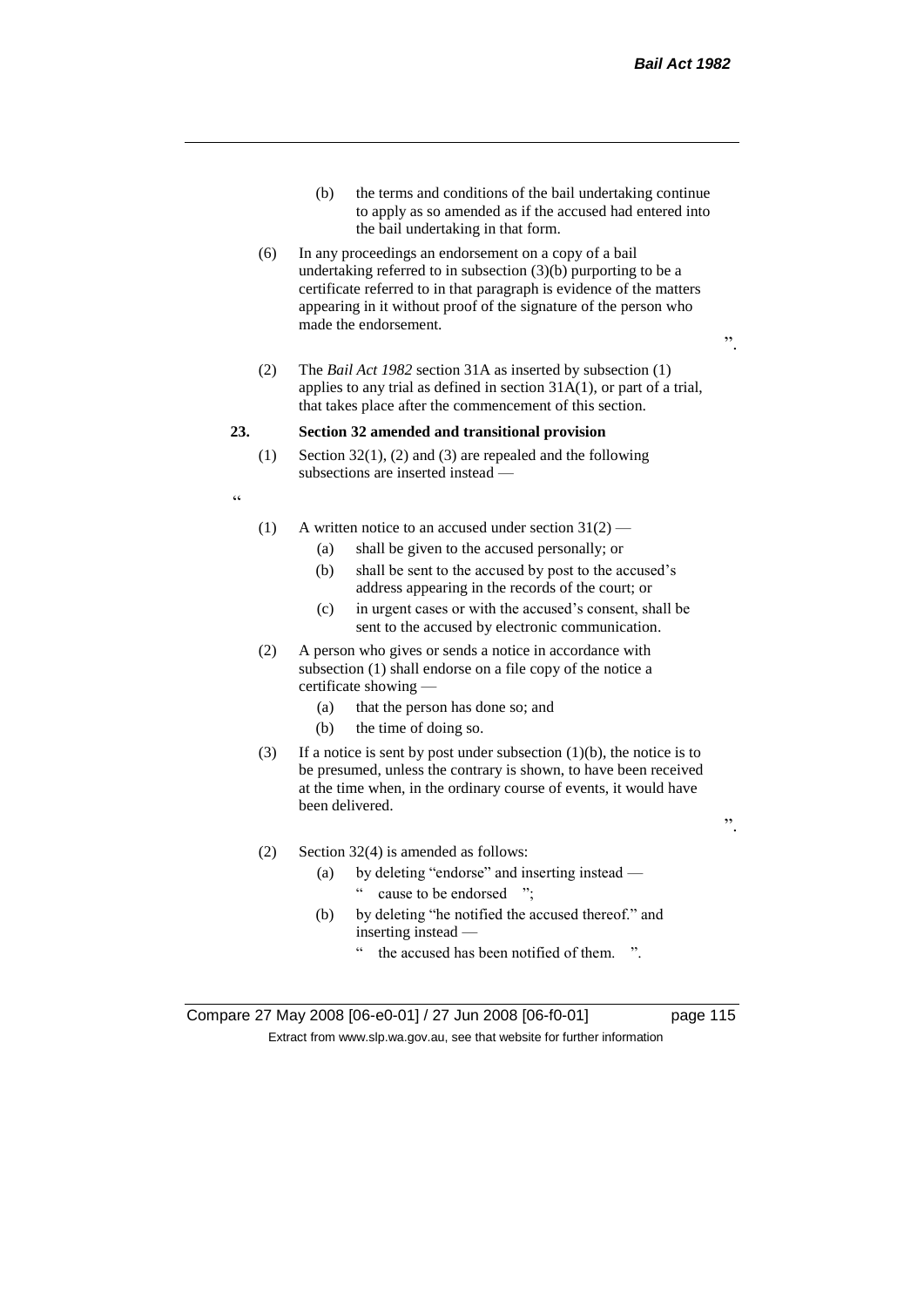- (3) Section 32(5) is amended as follows:
	- (a) after paragraph (a) by inserting
		- $"$  and ":
	- (b) by deleting paragraph (b) and inserting instead —
	- "
		- (b) an endorsement
			- (i) on a copy of a notice referred to in subsection (2); or
			- (ii) on a bail undertaking,

purporting to be a certificate referred to in subsection (2) or (4) is evidence of the matters appearing in it without proof of the signature of the person who made the endorsement.

".

(4) The *Bail Act 1982* section 32 as amended by this section applies in relation to oral notifications given, and written notices given or sent, after the commencement of this section.

## **24. Section 36 replaced, related amendments to sections 3, 37, 39, 40, 41 and 42 and transitional provisions**

(1) Section 36 is repealed and the following section is inserted instead —

 $\epsilon$ 

## **36. Authority to approve sureties**

- (1) The decision whether an applicant should be approved as a surety in any case is to be made —
	- (a) by a person referred to in section 29(a) to (d); or
	- (b) where the accused to whom bail has been granted is in prison, by a person for the time being in charge of the prison; or
	- (c) where the accused to whom bail has been granted is a child, by an authorised community services officer.
- (2) A judicial officer when granting bail to an accused subject to a requirement for a surety or sureties may make an order as to —
	- (a) the giving of notice to the prosecutor of an application for approval of any surety; or
	- (b) the person or persons who are to, or may, approve any surety,

and subsection (1) has effect subject to any such order.

page 116 Compare 27 May 2008 [06-e0-01] / 27 Jun 2008 [06-f0-01] Extract from www.slp.wa.gov.au, see that website for further information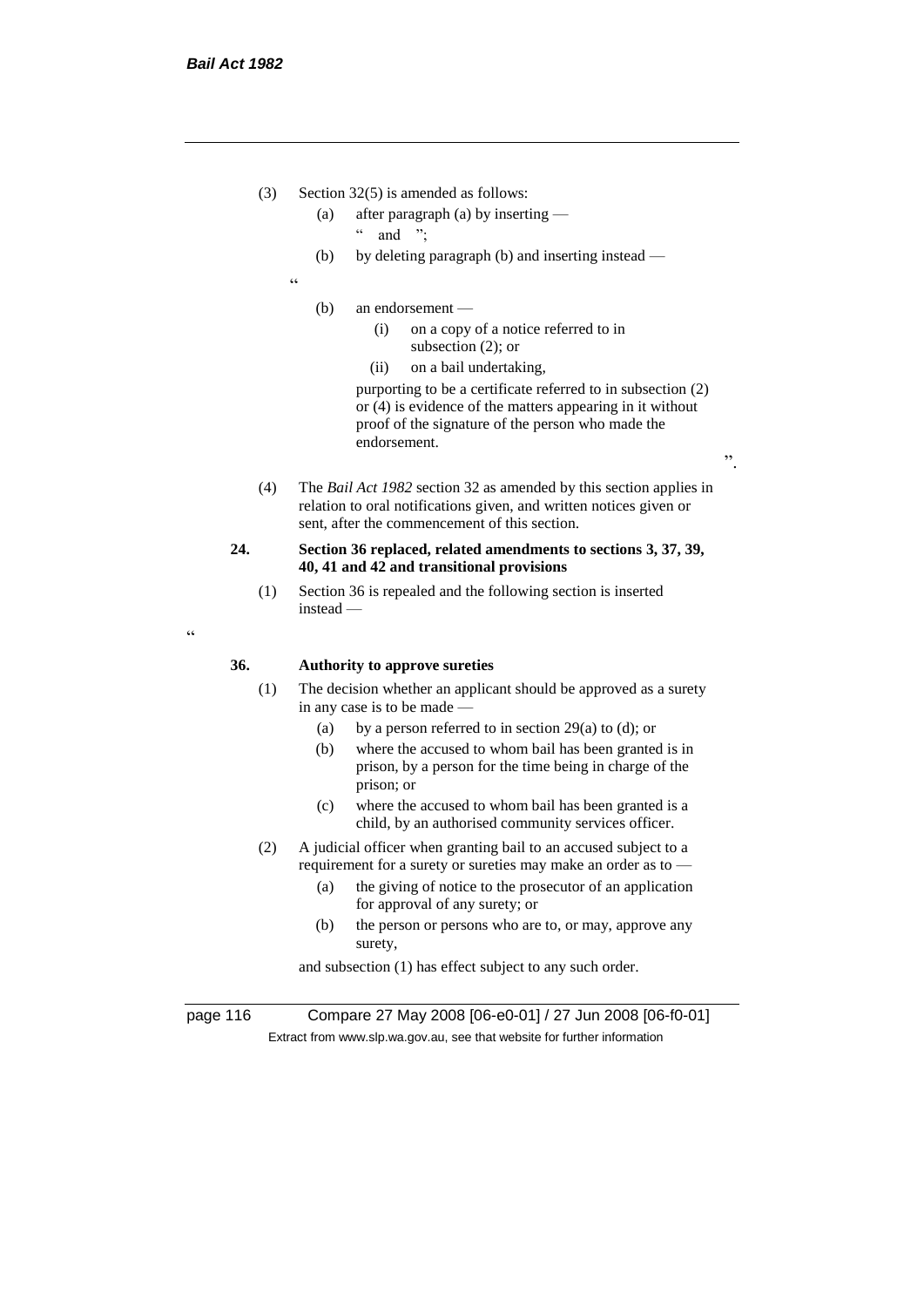- (2) Section 3(1) is amended by inserting in the appropriate alphabetical position —
	- **"surety approval officer"** means a person who is authorised by section 36 to decide whether an applicant should be approved as a surety;

".

".

## (3) Section 41(2) is amended as follows:

 $\epsilon$ 

- (a) by inserting before "officer" in the first place where it occurs —
	- " surety approval ";
- (b) by deleting "he" in the first place where it occurs and inserting instead —
	- " that officer ":
- (c) by deleting "officer acting in his position" and inserting instead —
	- " surety approval officer ".
- (4) Each provision in the Table to this subsection is amended by deleting "an officer referred to in section 36(1)" and inserting instead —
	- " a surety approval officer ".

**Table**

s.  $37(1)$  s.  $41(1)$ s. 39

(5) Each provision in the Table to this subsection is amended by inserting before "officer" —

**Table**

surety approval ".

|                         | Table |
|-------------------------|-------|
| s. $37(1)(c)$ and $(2)$ | s. 42 |
| s. $40(1)$ and $(2)$    |       |

- (6) The *Bail Act 1982* section 36(1) as inserted by subsection (1) applies to any decision as to whether a person should be approved as a surety that has to be made after the commencement of this section.
- (7) The *Bail Act 1982* section 36(2) as inserted by subsection (1) applies to any grant of bail that occurs after the commencement of this section.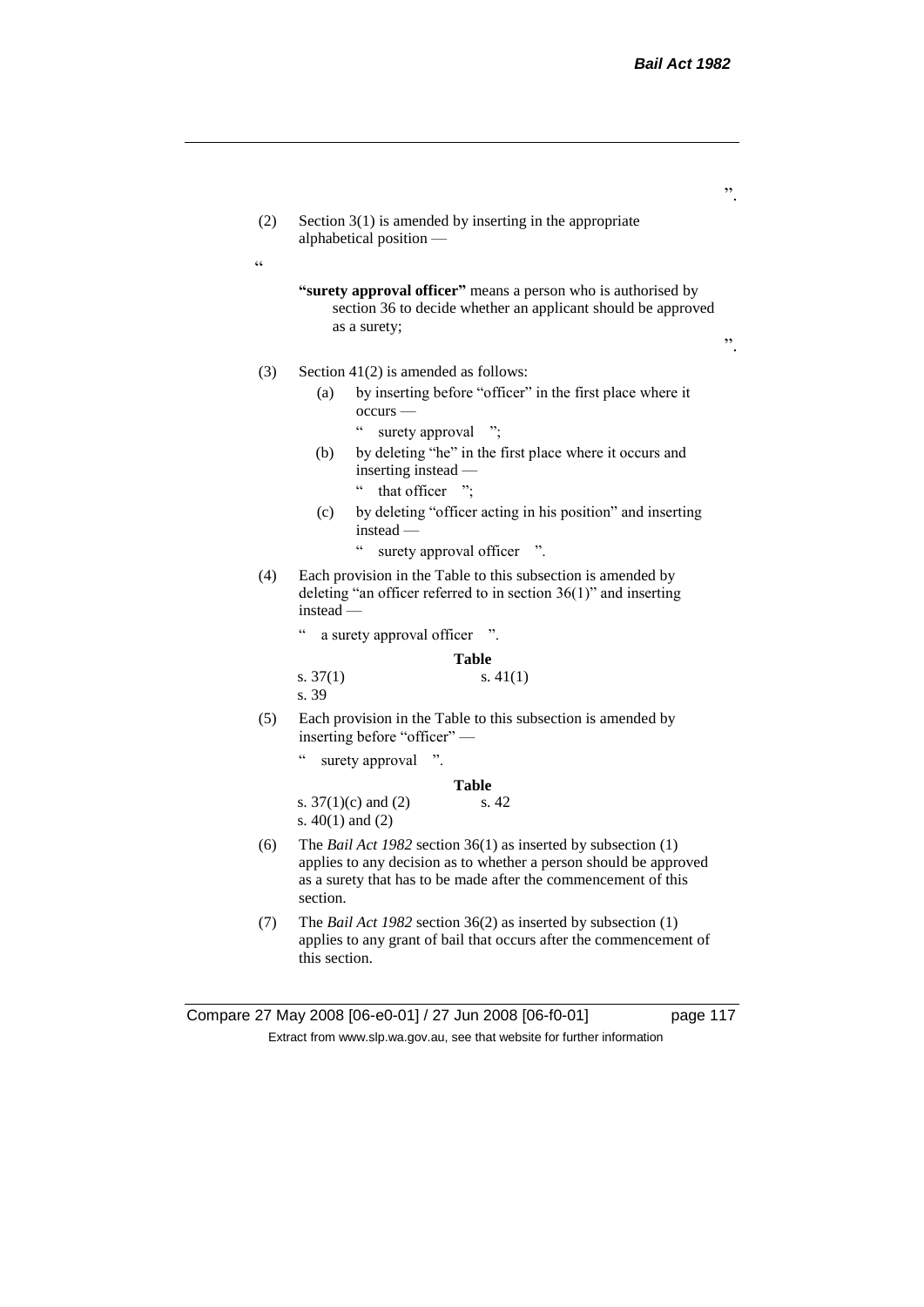$\epsilon$ 

## **25. Section 37 amended**

After section 37(2) the following subsection is inserted —

(3) For the purposes of this section it is sufficient if —

(a) the notice, information and declaration referred to in subsection (1) are sent by electronic communication to an electronic address provided by the applicant; and

".

(b) the declaration referred to in subsection  $(1)(c)$  duly completed is sent by electronic communication to an electronic address provided by the surety approval officer.

**26. Section 43A inserted**

After section 43 the following section is inserted —

## **43A. Use of video link and electronic communication where proposed surety is interstate**

- $(1)$  In this section
	- **"proposed surety"** means a person who is to enter into a surety undertaking;
	- **"relevant official"** means the person before whom the surety undertaking is to be entered into or was entered into, as the case requires;
	- **"video link"** means facilities (including closed circuit television) that enable, at the same time —
		- (a) the relevant official to see and hear the proposed surety; and
		- (b) the proposed surety to see and hear the relevant official.
- (2) This section applies if a proposed surety is in another State or a Territory.
- (3) The relevant official may comply with section 43(a) and (b) by means of a video link.
- (4) The relevant official may send the surety undertaking to the proposed surety by electronic communication for completion.
- (5) The proposed surety may enter into the surety undertaking by sending the completed surety undertaking to the relevant official by electronic communication.

page 118 Compare 27 May 2008 [06-e0-01] / 27 Jun 2008 [06-f0-01] Extract from www.slp.wa.gov.au, see that website for further information

.<br>C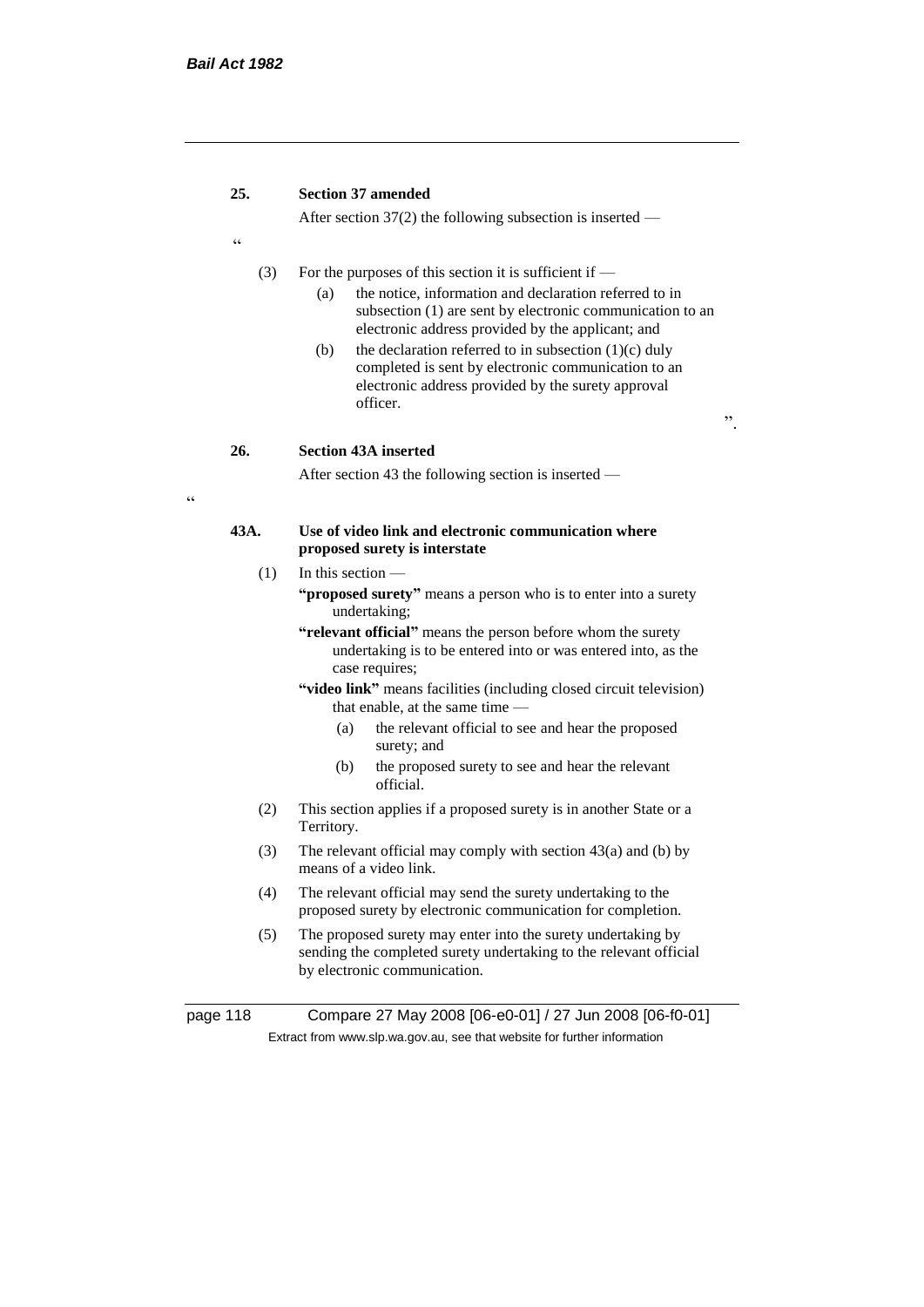".

- (6) If the surety undertaking is sent by electronic communication under subsection (4) or (5), any requirement for the proposed surety or the relevant official to sign it is to be taken to have been complied with if the full name of the proposed surety or the relevant official, as the case requires, appears in the appropriate place in the undertaking.
- (7) The relevant official may comply with section 43(c) by sending a copy of the surety undertaking as duly completed to the surety by electronic communication.
- (8) A surety undertaking that is entered into in accordance with this section is to be taken to have been entered into before the relevant official.
- (9) In any proceedings a document purporting to be a copy of a surety undertaking and purporting to be certified by the relevant official to be a copy of a surety undertaking entered into in accordance with this section is evidence of the surety undertaking without proof of the signature of the relevant official.
- (10) A reference in this section to sending a surety undertaking or copy of a surety undertaking to a person by electronic communication is a reference to sending the undertaking or copy by electronic communication to an electronic address provided by the person.

## **27. Section 44 replaced and transitional provisions**

(1) Section 44 is repealed and the following section is inserted instead —

## "

## **44. When surety undertaking extends to different time or different time and place substituted under section 31**

- (1) A surety undertaking does not extend to the failure by the accused to appear at a different time or a different time and place substituted pursuant to section 31 unless —
	- (a) the surety undertaking contains a provision stating that it does so extend and, where applicable under subsection (5), the surety has received notice as mentioned in that subsection; or
	- (b) subsection (2) applies.
- (2) A surety undertaking extends to the failure by the accused to appear at a different time substituted pursuant to section 31 during a trial if, at the option of the surety, the undertaking contains a provision stating —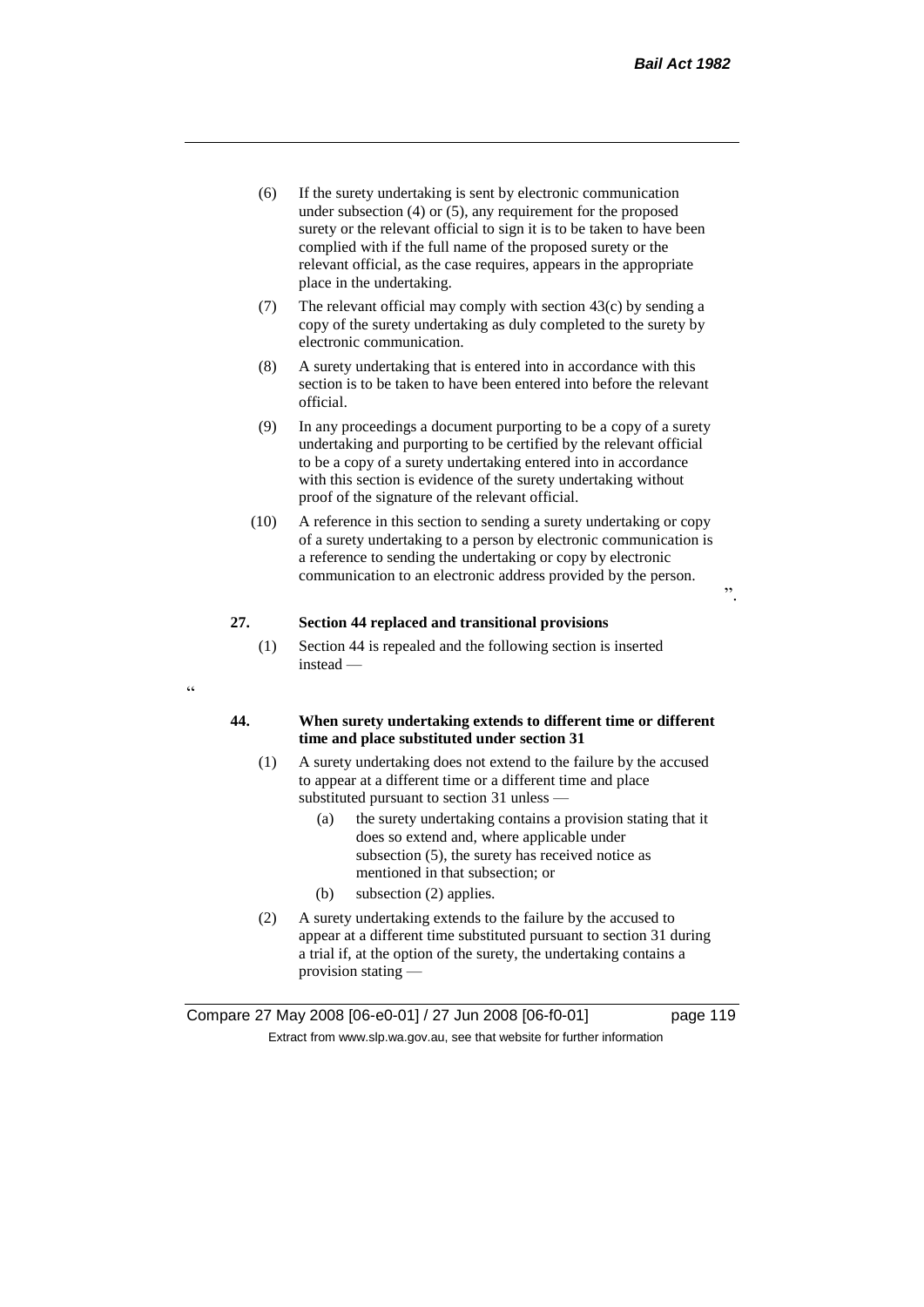- (a) that it does so extend; and
- (b) the effect of subsection (4).
- $(3)$  In subsection  $(2)$ 
	- **"trial"** means that part of proceedings for an offence when evidence is being received by the court in respect of the offence and also extends to any time when —
		- (a) legal argument is being heard; or
		- (b) a judicial officer or a jury is deliberating.
- (4) Subsection (2) applies despite any amendment as defined in section 31A(1) if the endorsement or notice under section 31A(3)(a) in respect of the amendment includes a statement referred to in section 31A(4).
- (5) A surety undertaking may, at the option of the surety, also contain a provision stating that where —
	- (a) a different time or a different time and place for the accused's appearance is substituted pursuant to section 31; and
	- (b) subsection (2) does not apply,

the surety's liability only arises if the surety is given notice, as soon as is practicable, of the different time or the different time and place.

- (6) Where, by operation of this section, a surety undertaking would extend to the failure by the accused to appear at a different time or a different time and place substituted pursuant to section 31, that extension is not affected by a reduction in the number of offences to which the accused's bail undertaking relates.
- (2) The *Bail Act 1982* section 44 as inserted by subsection (1) applies to a surety undertaking whether entered into before or after the commencement of this section.

".

(3) For the purposes of subsection (2), if a surety undertaking entered into before the commencement of this section contains a provision of the kind referred to in the *Bail Act 1982* section 44(2) as in force before that commencement, the provision is to be taken to be a provision of the kind referred to in the *Bail Act 1982*  section 44(5) as inserted by subsection (1).

## **28. Section 45 amended and transitional provision**

- (1) Section 45(1) is amended as follows:
	- (a) by deleting "44(2)" and inserting instead —

page 120 Compare 27 May 2008 [06-e0-01] / 27 Jun 2008 [06-f0-01] Extract from www.slp.wa.gov.au, see that website for further information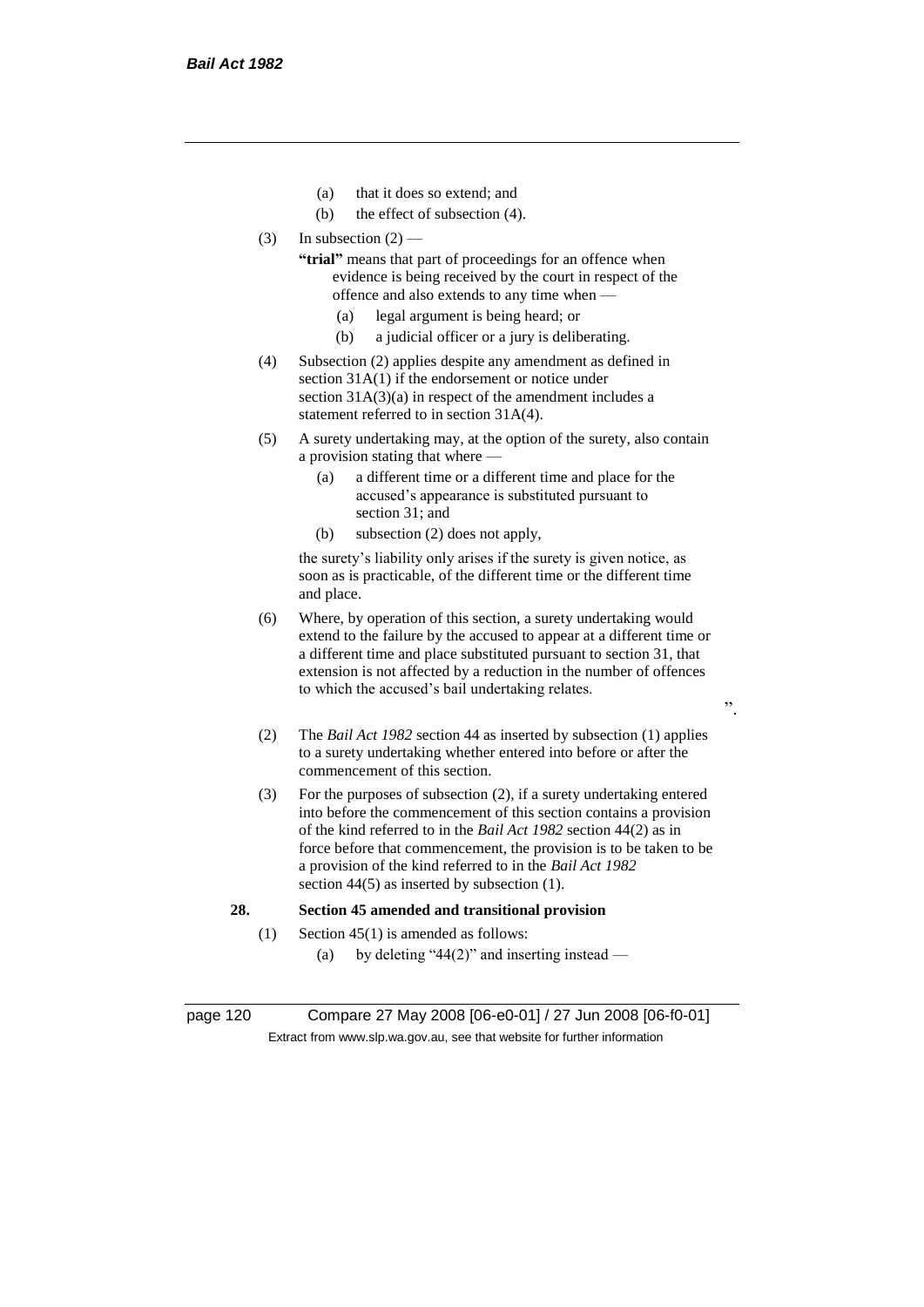- $44(5)$  ";
- (b) after paragraph (a) by inserting  $\alpha$  or ";
- (c) in paragraph (b) by deleting "prescribed" and inserting instead —

" approved ";

(d) by deleting paragraph (c) and inserting instead —

 $\epsilon$ 

"

- (c) by a person authorised under subsection (5) sending or causing to be sent the approved form to the surety —
	- (i) by post to the surety's address appearing in the records of the court; or
	- (ii) in urgent cases or with the surety's consent, by electronic communication.
- (2) Section 45(2) is repealed and the following subsections are inserted instead —
- (2) A person who gives a notice in accordance with subsection (1)(b) or (c) shall endorse on a file copy of the notice a certificate showing —
	- (a) that the person has done so; and
	- (b) the time of doing so.
- (2a) If a notice is sent by post under subsection  $(1)(c)$ , the notice is to be presumed, unless the contrary is shown, to have been received at the time when, in the ordinary course of events, it would have been delivered.

".

".

- (3) Section 45(3) is amended as follows:
	- (a) by deleting "endorse on" and inserting instead
		- " cause to be endorsed on a file copy of ";
	- (b) by deleting "he notified the surety thereof." and inserting instead —
		- " the surety has been notified of them. ".
- (4) Section 45(4) is amended as follows:
	- (a) in paragraph (a) by deleting "44(2)" and inserting instead —  $44(5)$  ";

Compare 27 May 2008 [06-e0-01] / 27 Jun 2008 [06-f0-01] page 121 Extract from www.slp.wa.gov.au, see that website for further information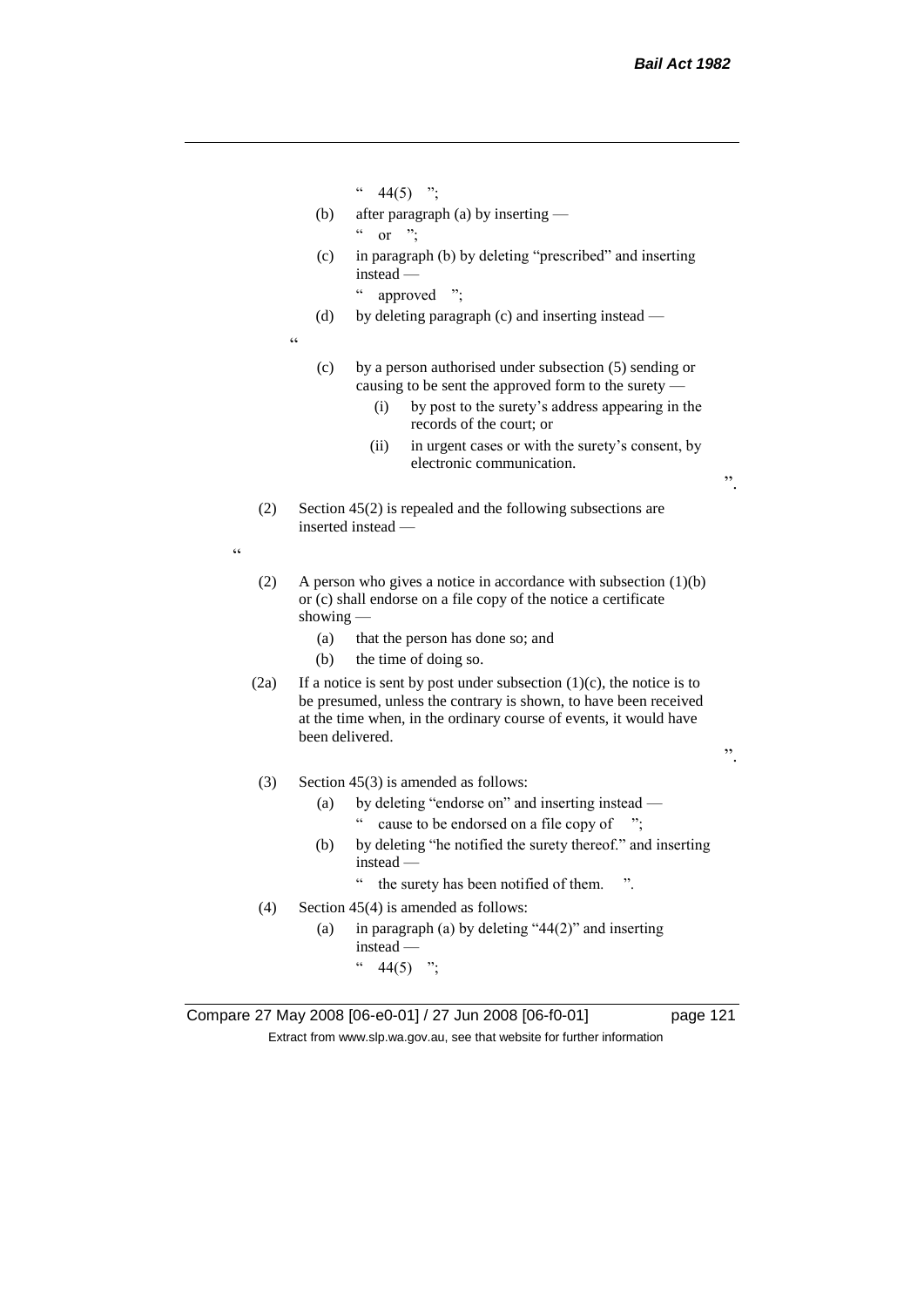- (b) by deleting paragraph (b) and inserting instead —
- "
- (b) an endorsement
	- (i) on a file copy of a notice given under subsection  $(1)(b)$  or  $(c)$  purporting to be a certificate referred to in subsection (2); or
	- (ii) on a file copy of a surety undertaking purporting to be a certificate referred to in subsection (3), is evidence of the matters appearing in the certificate

";

".

without proof of the signature of the person who made the endorsement.

(c) after paragraph (a) by inserting —  $\cdot$  and "

(5) After section 45(4) the following subsection is inserted —

- "
- (5) A registrar of the court, other than a deputy registrar of the Magistrates Court or the Children's Court, is an authorised person for the purposes of subsection  $(1)(c)$  and in addition —
	- (a) in respect of committals to the Supreme Court, the Chief Justice; and
	- (b) in respect of committals to the District Court, the Chief Judge,

may authorise a person or persons, by name or office, to perform the function referred to in subsection  $(1)(c)$ .

(6) The *Bail Act 1982* section 45 as amended by subsection (1) applies to notices given for the purposes of the *Bail Act 1982* section 44(5) after the commencement of this section.

## **29. Section 48 amended**

Section 48(5) is amended as follows:

- (a) in paragraph (a) by deleting "regulations made under the *Criminal Procedure Act 2004*;" and inserting instead — " the regulations; ";
- (b) in paragraph (b) by deleting "made under the *Criminal Procedure Act 2004*".

page 122 Compare 27 May 2008 [06-e0-01] / 27 Jun 2008 [06-f0-01] Extract from www.slp.wa.gov.au, see that website for further information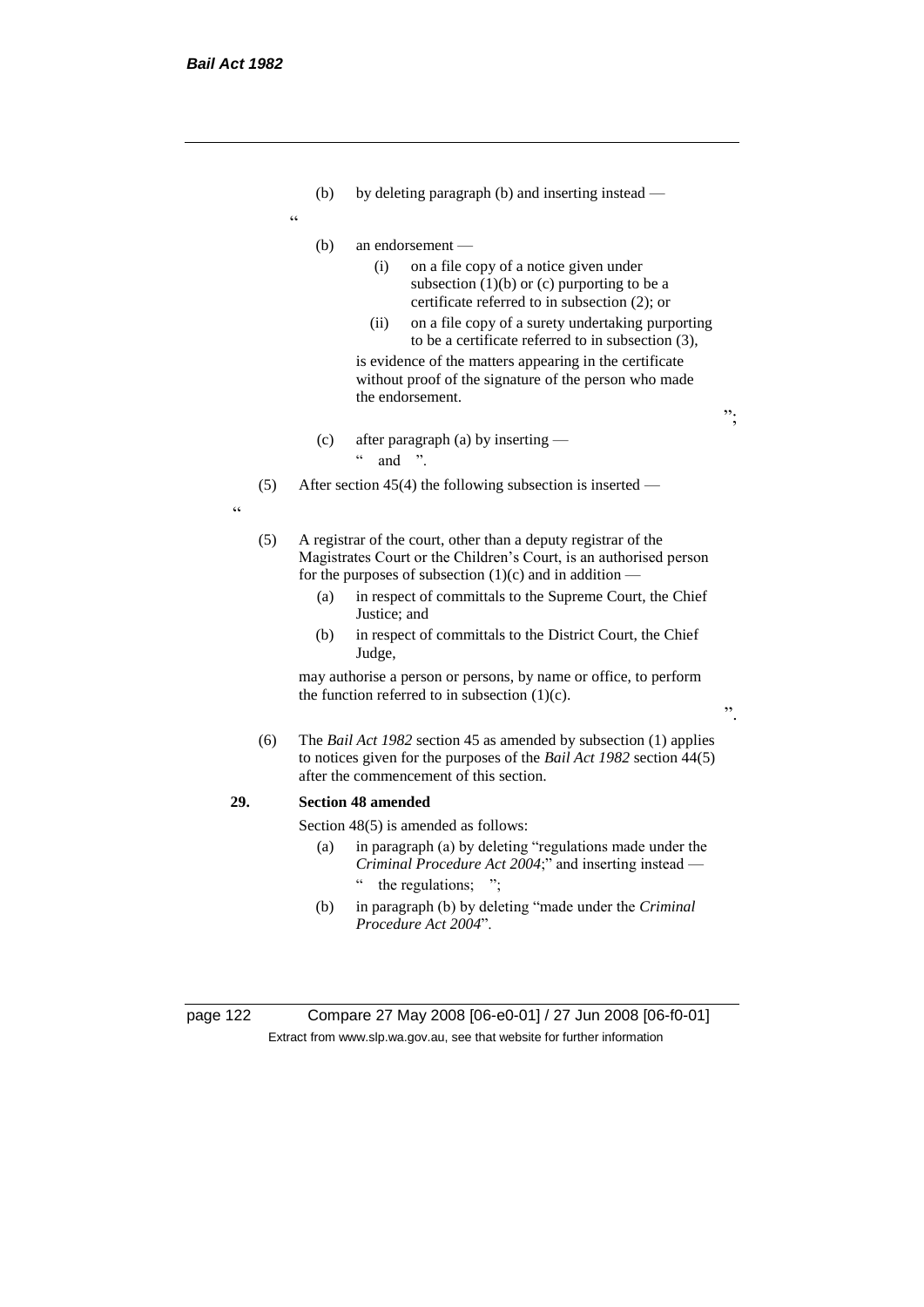## **30. Section 49 amended, related amendment to section 67 and transitional provisions**

- (1) Section 49(1) is amended as follows:
	- (a) by deleting paragraph (a) and inserting instead —
	- "
- (a) an application for an order that the sum be paid may be made to an appropriate judicial officer —
	- (i) by the Director of Public Prosecutions where the court before which the accused failed to appear was —
		- (I) the District Court, the Supreme Court or the Court of Appeal; or
		- (II) another court, if the Director of Public Prosecutions is the prosecutor in that court of the case against the accused;
		- or
	- (ii) in other cases, by the State Solicitor or the registrar of the court before which the accused failed to appear;
- (b) by deleting paragraph (b).
- (2) Section 49(2) is amended as follows:
	- (a) in paragraph (a) by deleting "regulations made under the *Criminal Procedure Act 2004*;" and inserting instead
		- the regulations;  $"$ ;
	- (b) in paragraph (b) by deleting "made under the *Criminal Procedure Act 2004*".
- (3) Section  $67(2)(a)$  is amended as follows:
	- (a) by deleting the comma at the end of subparagraph (iv) and inserting a semicolon instead;
	- (b) after subparagraph (iv) by inserting
		- $\ddot{\epsilon}$
- (v) for an order under section 49,
- (4) Subject to subsection (5), the *Bail Act 1982* section 49 as amended by this section applies in relation to a failure by an accused to

Compare 27 May 2008 [06-e0-01] / 27 Jun 2008 [06-f0-01] page 123 Extract from www.slp.wa.gov.au, see that website for further information

".

";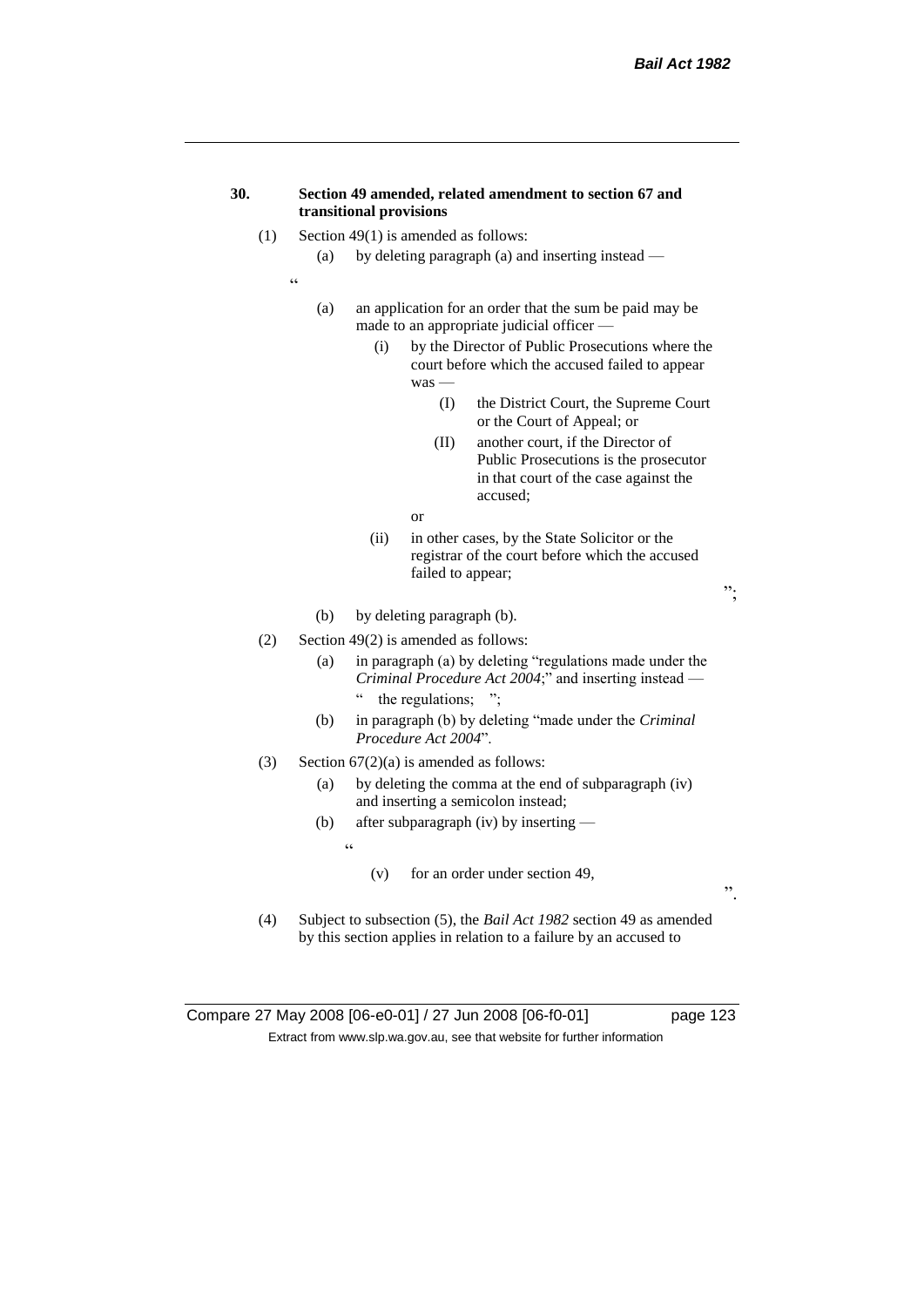comply with any requirement of the accused's bail undertaking irrespective of when the failure occurred.

(5) Any proceedings under the *Bail Act 1982* section 49 in progress immediately before the commencement of this section may be continued after that commencement as if this section had not come into operation.

## **31. Section 51A inserted and transitional provisions**

- (1) After section 51 the following section is inserted —
- $\epsilon$

## **51A. Proceedings before courts of summary jurisdiction for an offence under section 51**

- (1) This section applies for the purpose of prosecuting an offence against section  $51(1)$ , (2) or (2a) where the court before which the accused is bound to appear at the time when the accused fails to comply with the accused's bail undertaking is a court of summary jurisdiction.
- (2) Where this section applies, the prosecution shall be commenced and conducted by the person who was conducting the proceedings in which the accused failed to comply with the accused's bail undertaking or by a police officer.
- (3) Where this section applies, the registrar of the court before which the accused was bound to appear shall cause to be issued to the Commissioner of Police a certificate under section 64 as to the accused's failure to appear.
- ".
- (2) Subject to subsection (3), the *Bail Act 1982* section 51A as inserted by this section applies for the purpose of prosecuting an offence described in subsection (1) of that section irrespective of when the offence occurred.
- (3) Any prosecution for an offence referred to in subsection (2) in progress immediately before the commencement of this section may be continued after that commencement as if this section had not come into operation.

## **32. Section 52 amended and transitional provisions**

- (1) Section 52(3) is amended by inserting after "undertaking" or by a police officer ".
- (2) After section 52(3) the following subsections are inserted —

page 124 Compare 27 May 2008 [06-e0-01] / 27 Jun 2008 [06-f0-01] Extract from www.slp.wa.gov.au, see that website for further information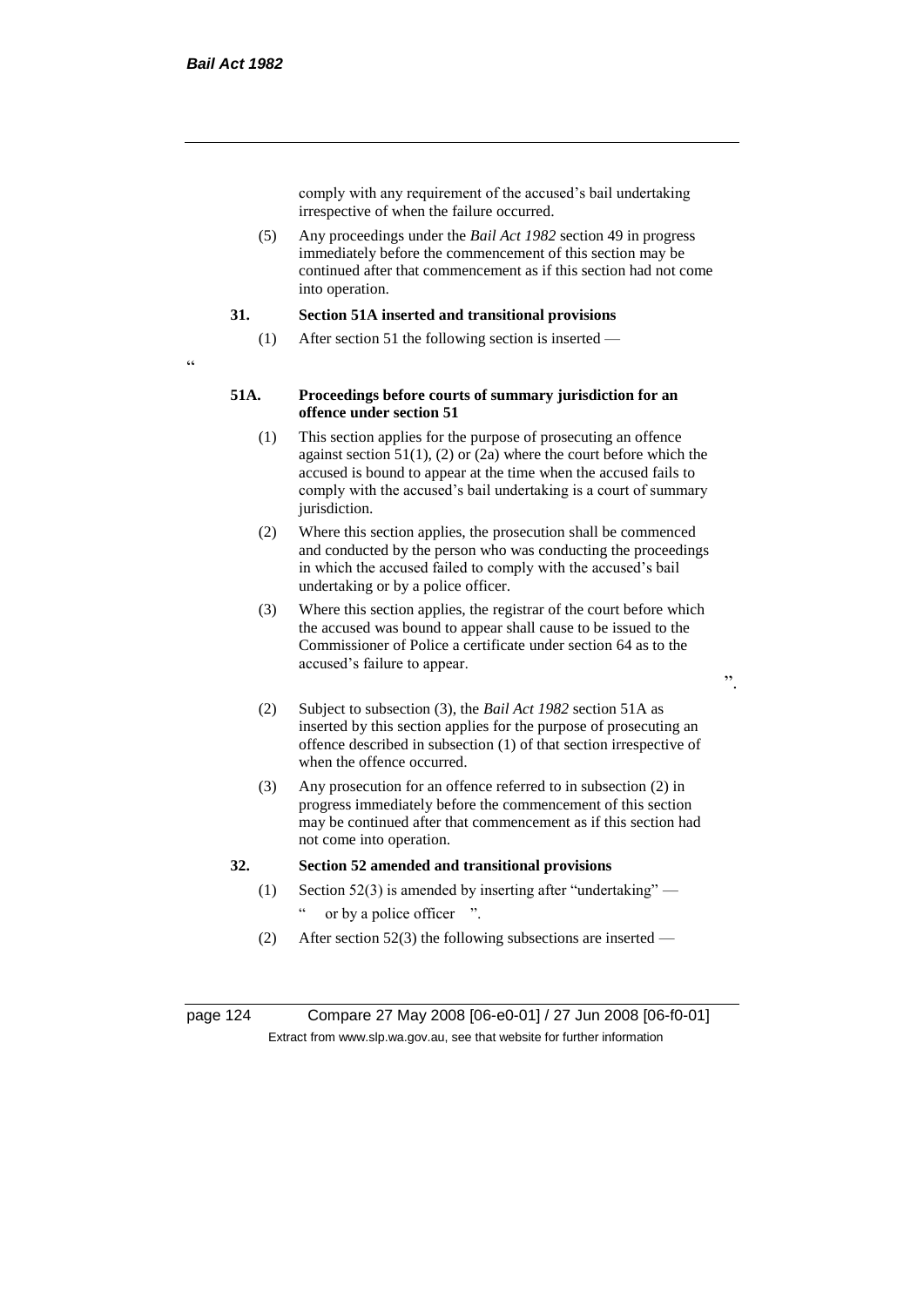".

".

- (3a) Where this section applies, a person authorised under subsection (3b) shall cause to be issued to the Commissioner of Police a certificate under section 64 as to the accused's failure to appear.
- (3b) The Chief Justice, in respect of cases where the court before which the accused was bound to appear is the Supreme Court, and the Chief Judge, in respect of cases where the court before which the accused was bound to appear is the District Court, may authorise a person or persons, by name or office, to perform the function referred to in subsection (3a).
- (3c) A prosecution that has been commenced under subsection (3) by a police officer shall be conducted by the Director of Public Prosecutions.
- (3) Subject to subsection (4), the *Bail Act 1982* section 52 as amended by this section applies for the purpose of prosecuting an offence described in subsection (1) of that section irrespective of when the offence occurred.
- (4) Any prosecution for an offence referred to in subsection (3) in progress immediately before the commencement of this section may be continued after that commencement as if this section had not come into operation.

#### **33. Section 54 amended, related amendment to section 46 and transitional provision**

- (1) Before section 54(1) the following subsection is inserted —
- "

## (1a) In this section — **"relevant officer"** means —

## (a) if the court before which the accused is required to appear is the District Court, the Supreme Court or the Court of Appeal — the prosecutor; or

- (b) in any other case the prosecutor or a police officer.
- (2) Section 54(1) is amended by deleting the passage beginning "A police officer" and ending "the police officer — " and inserting instead —

# Compare 27 May 2008 [06-e0-01] / 27 Jun 2008 [06-f0-01] page 125 Extract from www.slp.wa.gov.au, see that website for further information

"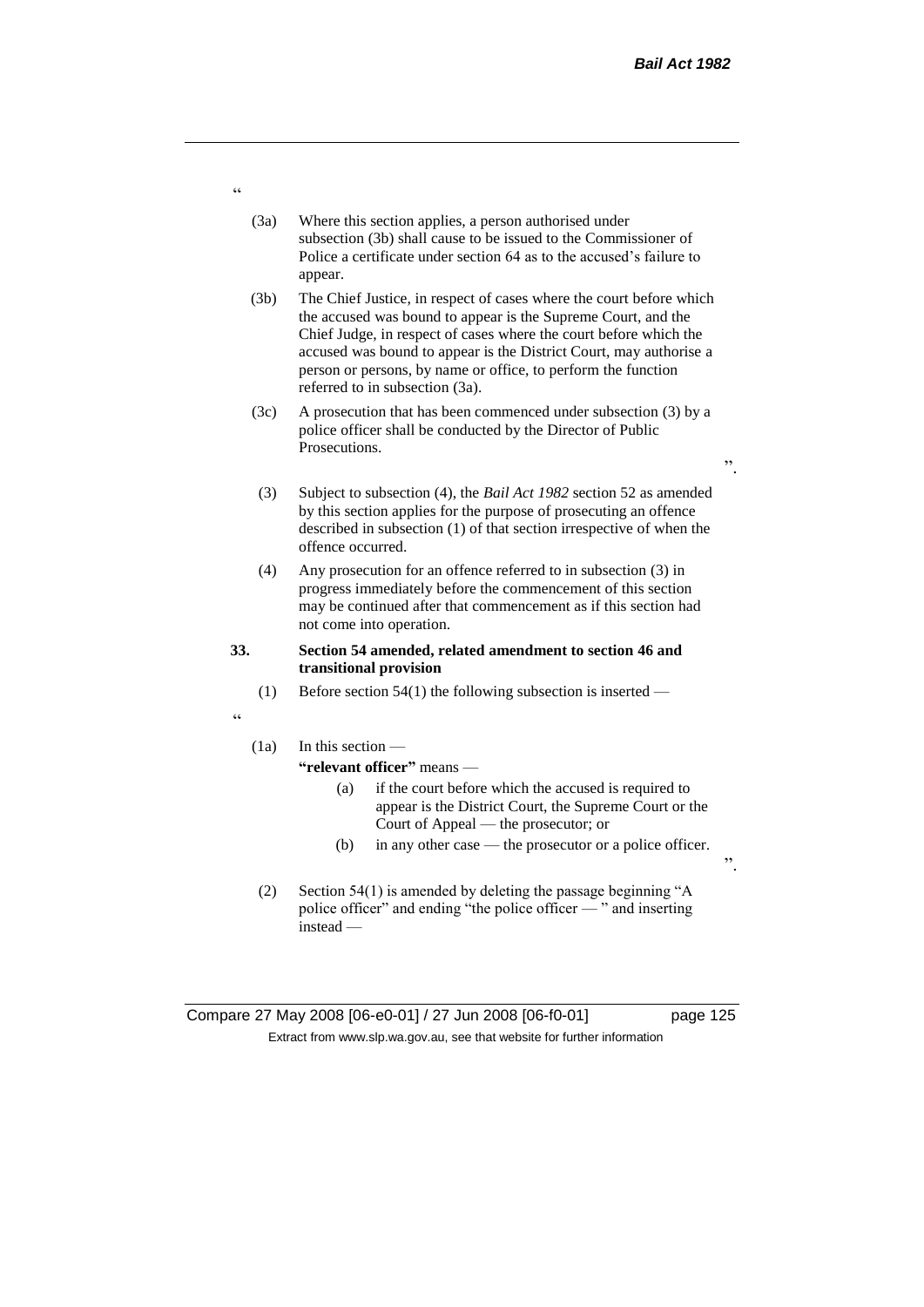$\epsilon$ 

Where an accused has been released on bail the relevant officer may cause the accused to appear before an appropriate judicial officer to show cause why the accused's bail should not be varied or revoked if the relevant officer —

- (3) Section 54(2) is repealed and the following subsections are inserted instead —
- $\ddot{\phantom{0}}$
- (2) For the purposes of causing an accused to appear before an appropriate judicial officer as provided in subsection  $(1)$  —
	- (a) a police officer may arrest the accused without warrant and bring the accused before an appropriate judicial officer; or
	- (b) the relevant officer may apply to an appropriate judicial officer for a summons or warrant on any ground specified in subsection (1).
- (2a) A police officer shall not exercise the power conferred by subsection (2)(a) unless the police officer is the relevant officer or is requested in writing to do so by the relevant officer.
- (4) After section 54(4) the following subsection is inserted —

"

- $(5)$  If
	- (a) the court before which the accused is required to appear is the District Court, the Supreme Court or the Court of Appeal; and
	- (b) a police officer is satisfied that because of the urgency of the case it is not practicable for the prosecutor to exercise the power conferred by subsection (1),

the police officer may exercise that power.

- (6) If a police officer, acting under subsection (5), exercises the power conferred by subsection (1), the police officer is to be regarded as the relevant officer for the purposes of this section.
- (5) Section  $46(1)(b)$  is amended by deleting "a police" and inserting instead —
	- " the relevant ".

page 126 Compare 27 May 2008 [06-e0-01] / 27 Jun 2008 [06-f0-01] Extract from www.slp.wa.gov.au, see that website for further information

".

".

".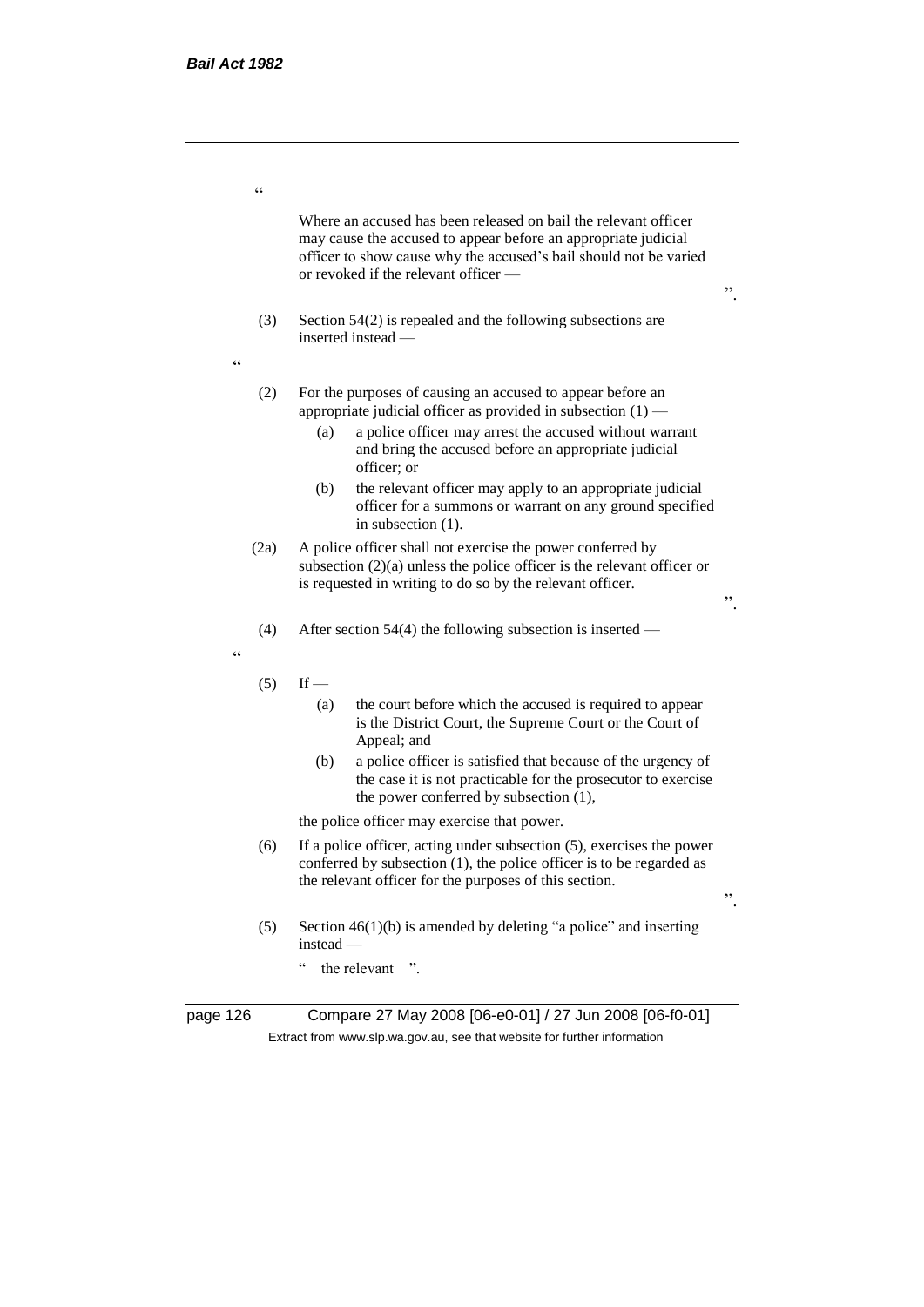- (6) Despite the amendments made by subsections (1) to (4), the *Bail Act 1982* section 54 as in force immediately before the commencement of this section continues to apply in relation to —
	- (a) an accused arrested under subsection (2)(a) of that section; and
	- (b) an application made under subsection (2)(b) of that section,

before that commencement.

### **34. Section 54A inserted**

After section 54 the following section is inserted —

"

## **54A. Accused on committal may be taken before court by which committed**

- (1) This section applies to an accused
	- (a) who has been released on bail following the accused's committal to the District Court or the Supreme Court to be tried (otherwise than for wilful murder or murder) or sentenced or otherwise dealt with; and
	- (b) who has not made an appearance in that court on the committal; and
	- (c) who, in the opinion of the relevant officer under section 54, should be made to show cause in terms of subsection (1) of that section.
- (2) The relevant officer may, under section 54, cause an accused to whom this section applies to appear before a judicial officer who is empowered to exercise jurisdiction in the court in which the committal order was made, instead of before an appropriate judicial officer.
- (3) A judicial officer before whom an accused so appears is to be regarded as an appropriate judicial officer for the purposes of section 54(2).
- (4) A judicial officer before whom an accused so appears is not obliged to exercise any power conferred by section 55 but may refuse to do so and direct the relevant officer to cause the accused to appear before an appropriate judicial officer.
- (5) A relevant officer shall comply with a direction given to that officer under subsection (4).

".

Compare 27 May 2008 [06-e0-01] / 27 Jun 2008 [06-f0-01] page 127 Extract from www.slp.wa.gov.au, see that website for further information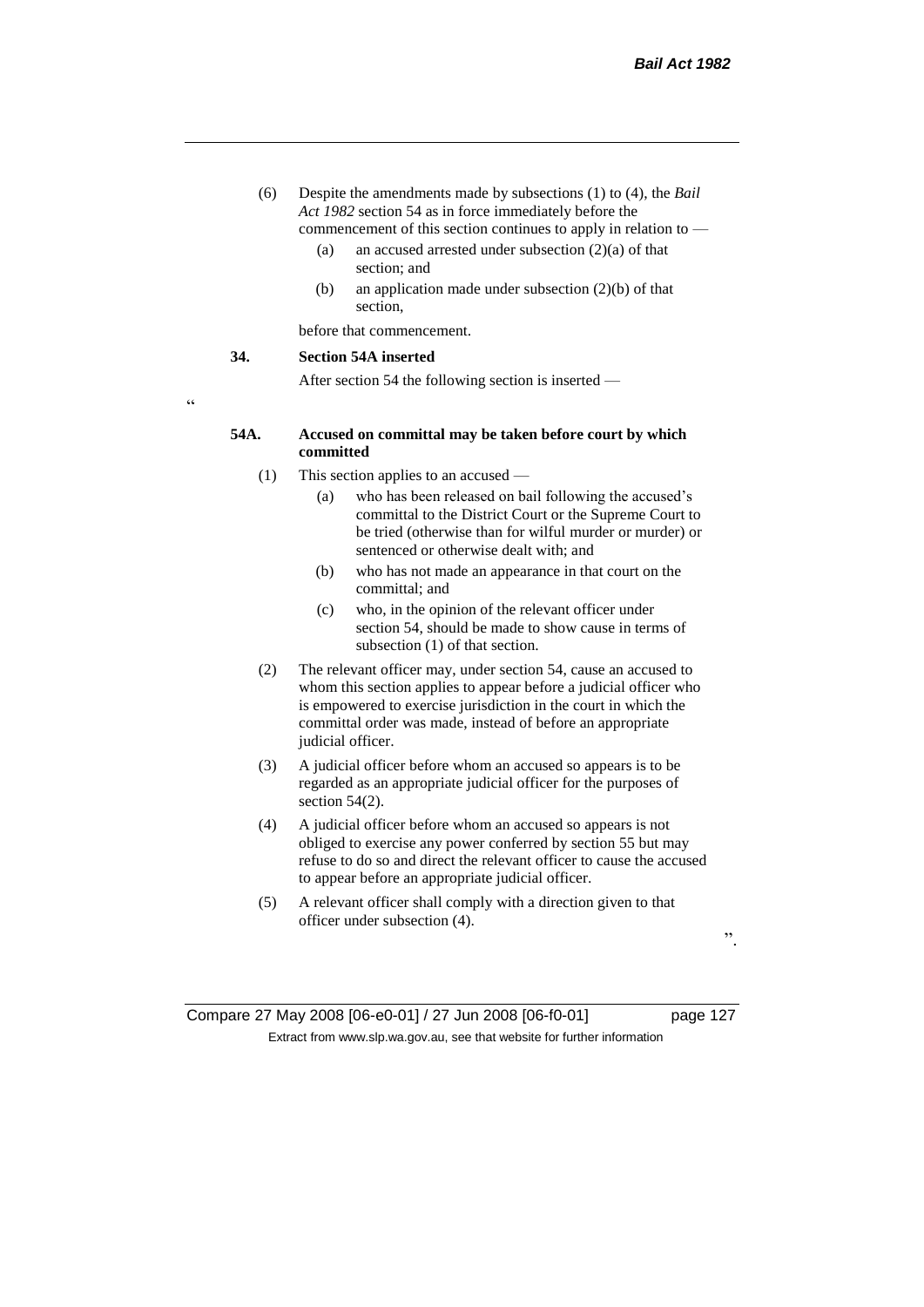$\epsilon$ 

| 35. | <b>Section 56 repealed</b> |
|-----|----------------------------|
|     | Section 56 is repealed.    |

- **36. Sections 59A and 59B inserted and related amendments to sections 16 and 58**
	- (1) After section 59 the following sections are inserted —

## **59A. Where bail dispensed with, accused may be taken before judicial officer for reconsideration of matter**

- $(1)$  In this section **"relevant officer"** has the meaning given in section 54(1a).
- (2) Where the requirement for bail has been dispensed with for an accused under section 7A, the relevant officer may cause the accused to appear before an appropriate judicial officer for reconsideration of the matter, if the relevant officer has reasonable grounds to believe that the accused is not likely to appear at the time and place specified in a notice under section 13A(3).
- (3) Section 54(2), (2a), (3) and (4) apply, with necessary modifications, for the purposes of subsection (2).
- (4) The judicial officer before whom an accused appears under subsection (2) shall reconsider the accused's case and may, notwithstanding section 13 —
	- (a) again dispense with the requirement for bail; or
	- (b) grant bail; or
	- (c) refuse to grant bail,
	- in accordance with this Act, for the accused's appearance in court.
- $(5)$  If
	- (a) the court before which the accused is required to appear is the District Court, the Supreme Court or the Court of Appeal; and
	- (b) a police officer is satisfied that because of the urgency of the case it is not practicable for the prosecutor to exercise the power conferred by subsection (2),

the police officer may exercise that power.

(6) If a police officer, acting under subsection (5), exercises the power conferred by subsection (2), the police officer is to be regarded as the relevant officer for the purposes of this section.

page 128 Compare 27 May 2008 [06-e0-01] / 27 Jun 2008 [06-f0-01] Extract from www.slp.wa.gov.au, see that website for further information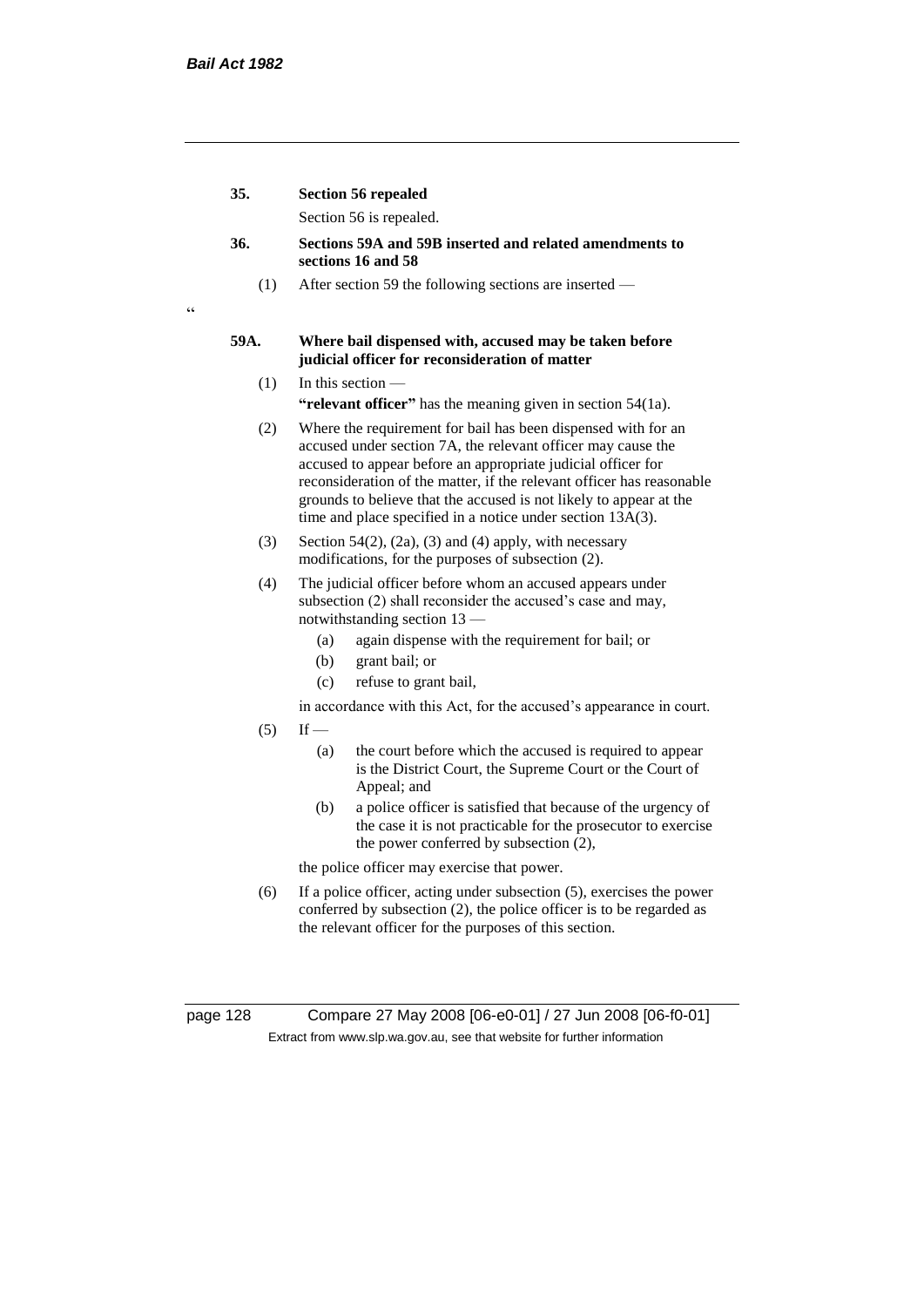## **59B. Warrant for arrest of absconding accused**

Where —

- (a) at any time after that specified in an accused's bail undertaking for an accused's appearance the accused has failed to comply with the requirements of the accused's bail undertaking mentioned in section 28(2)(a) or (b); or
- (b) an accused has failed to appear at the time and place specified in a notice under section 13A(3),

the court before which the accused was required to appear may issue a warrant to arrest the accused and bring the accused before that court or a court of like jurisdiction.

- ".
- (2) Sections  $16(2)(a)$  and  $58(1)(a)$  are amended by deleting "56" and inserting instead —

 $"$  59B ".

## **37. Section 60 amended**

Section 60 is amended as follows:

- (a) after "Where" by inserting " the residential address of ";
- (b) in paragraph (a) by inserting after "bail" —

 $\epsilon$ 

or for whom the requirement for bail has been dispensed with

 $,$ 

".

- (c) by deleting "his place of residence, employment or business";
- (d) by deleting "or surety undertaking" and inserting instead —

.<br>.

, surety undertaking or notice under section 13A(3), as the case may be,

**38. Section 61 amended**

Section 61(2)(a) is amended by deleting "or by reason of section 16<sup>"</sup>.

**39. Section 66A amended**

Section 66A(1) is amended by inserting before paragraph  $(b)$  —

Compare 27 May 2008 [06-e0-01] / 27 Jun 2008 [06-f0-01] page 129

Extract from www.slp.wa.gov.au, see that website for further information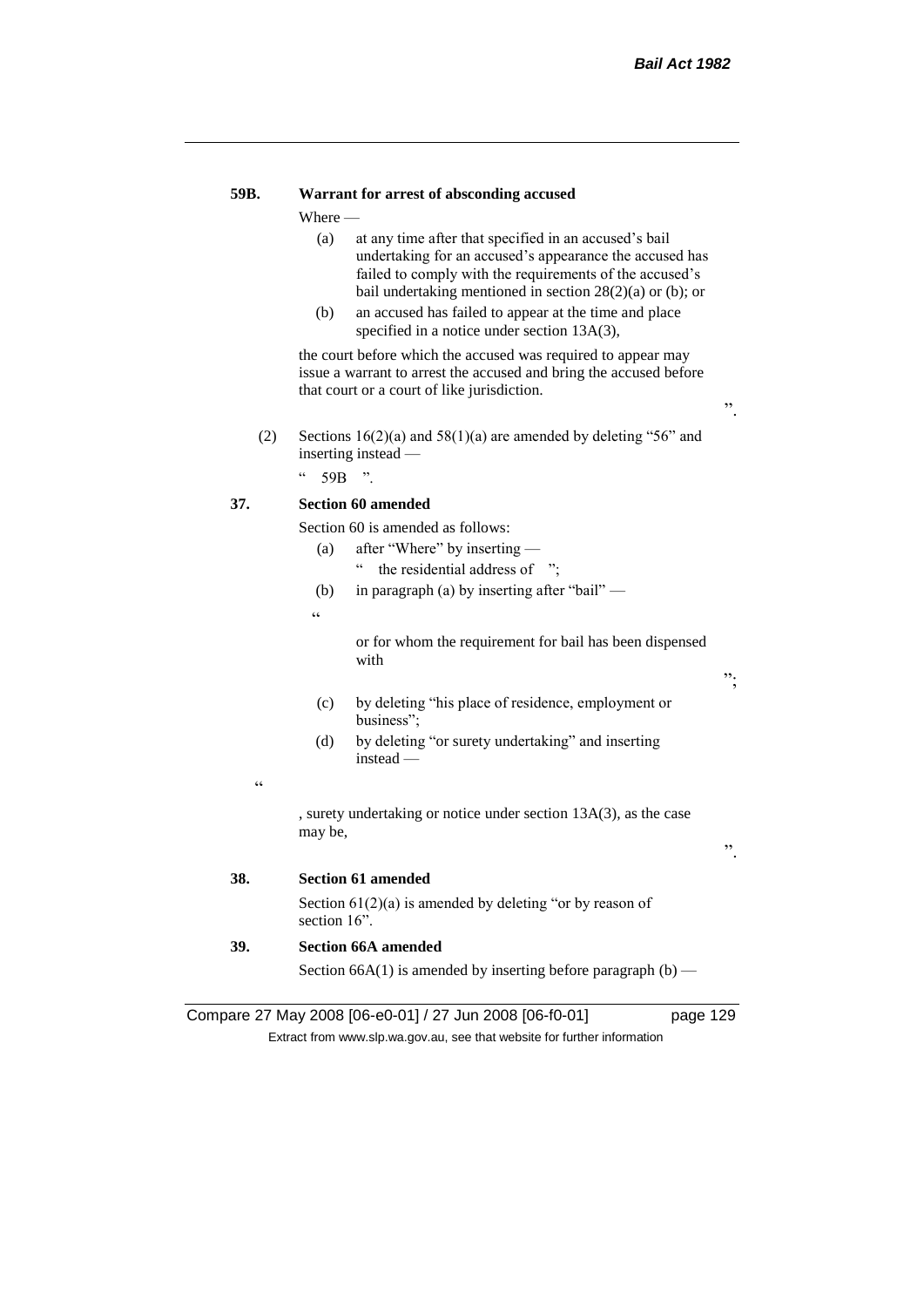.<br>"

(aa) a function conferred by section  $11(3)$  or  $36(1)(a)$ ; or

#### **40. Section 66B inserted and transitional provision**

(1) After section 66A the following section is inserted —

#### **66B. Use of video link or audio link**

 $(1)$  In this section —

 $\epsilon$ 

- **"audio link"** means facilities (including telephone) that enable, at the same time, a judicial officer or authorised officer at one place to hear the accused at another place and vice versa;
- **"bail proceedings"** means any proceedings under this Act including —
	- (a) proceedings on a case for bail;
	- (b) proceedings relating to the variation or revocation of bail;
	- (c) proceedings on an application under section 48 or 49;
	- (d) proceedings on an appeal under section 15A or 53;
- **"video link"** means facilities (including closed circuit television) that enable, at the same time, a judicial officer or authorised officer at one place to see and hear the accused at another place and vice versa.
- (2) Bail proceedings may be conducted by means of a video link or an audio link.
- (3) Without limiting subsection (2), if a provision of this Act requires or authorises an accused to be brought before, or appear before, a court, judicial officer or authorised officer, the accused may be brought before, or appear before, the court or officer by means of a video link or an audio link.
- (4) An audio link is not to be used under this section unless a video link is not available and cannot reasonably be made available.
- (5) Nothing in this section prevents a court, judicial officer or authorised officer from requiring that an accused be brought before, or appear before, the court or officer in person for the purposes of bail proceedings.
- ".

".

(2) The *Bail Act 1982* section 66B as inserted by subsection (1) applies in relation to any bail proceedings, as defined in

page 130 Compare 27 May 2008 [06-e0-01] / 27 Jun 2008 [06-f0-01] Extract from www.slp.wa.gov.au, see that website for further information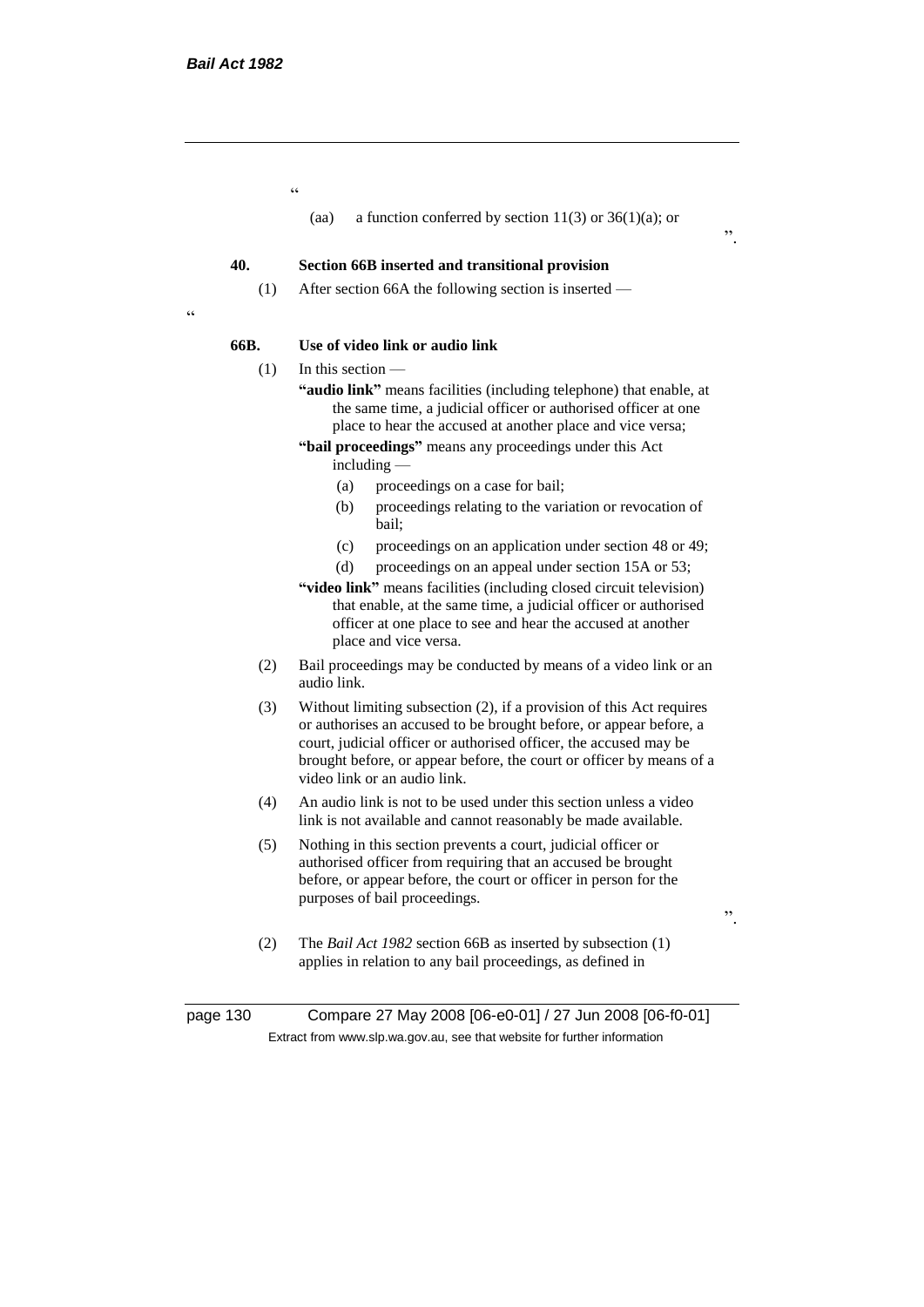|                        | section 66B, conducted after the commencement of this section<br>irrespective of when those proceedings were initiated.           |
|------------------------|-----------------------------------------------------------------------------------------------------------------------------------|
| 41.                    | Schedule 1 amended and transitional provisions                                                                                    |
| (1)<br>$\zeta$ $\zeta$ | Schedule 1 is amended before the heading to Part A by deleting<br>"Schedule 1" and "[Sections 13 and 17]" and inserting instead — |
|                        | Schedule 1 — Jurisdiction as to bail and related matters                                                                          |
|                        | [s. 13, 17]                                                                                                                       |
| (2)                    | Schedule 1 Part A is amended as follows:<br>by deleting the heading to that Part and inserting<br>(a)                             |
| $\epsilon$             | $instead -$                                                                                                                       |
|                        |                                                                                                                                   |
|                        | Part $A$ — Jurisdiction relating to bail                                                                                          |
|                        | (b)<br>in the heading to the First Column by deleting "referred<br>to in section 13";                                             |
|                        | in the heading to the Second Column by inserting after<br>(c)<br>"granted" —                                                      |
|                        | or (where applicable) dispensed with<br>$\cdot$                                                                                   |
| (3)                    | Schedule 1 Part B is amended as follows:                                                                                          |
|                        | by deleting the heading to that Part and inserting<br>(a)<br>instead $-$                                                          |
| $\epsilon$             |                                                                                                                                   |
|                        | Part B — Cessation of powers relating to bail                                                                                     |
|                        | by deleting clause 1 and inserting the following clauses<br>(b)<br>$instead -$                                                    |
| $\epsilon$<br>1.       | Upon decision by Judge, power of other officers ceases                                                                            |
| (1)                    | In this clause -                                                                                                                  |
|                        | "Judge" means a Judge of the Supreme Court, the Children's<br>Court or the District Court.                                        |

Compare 27 May 2008 [06-e0-01] / 27 Jun 2008 [06-f0-01] page 131 Extract from www.slp.wa.gov.au, see that website for further information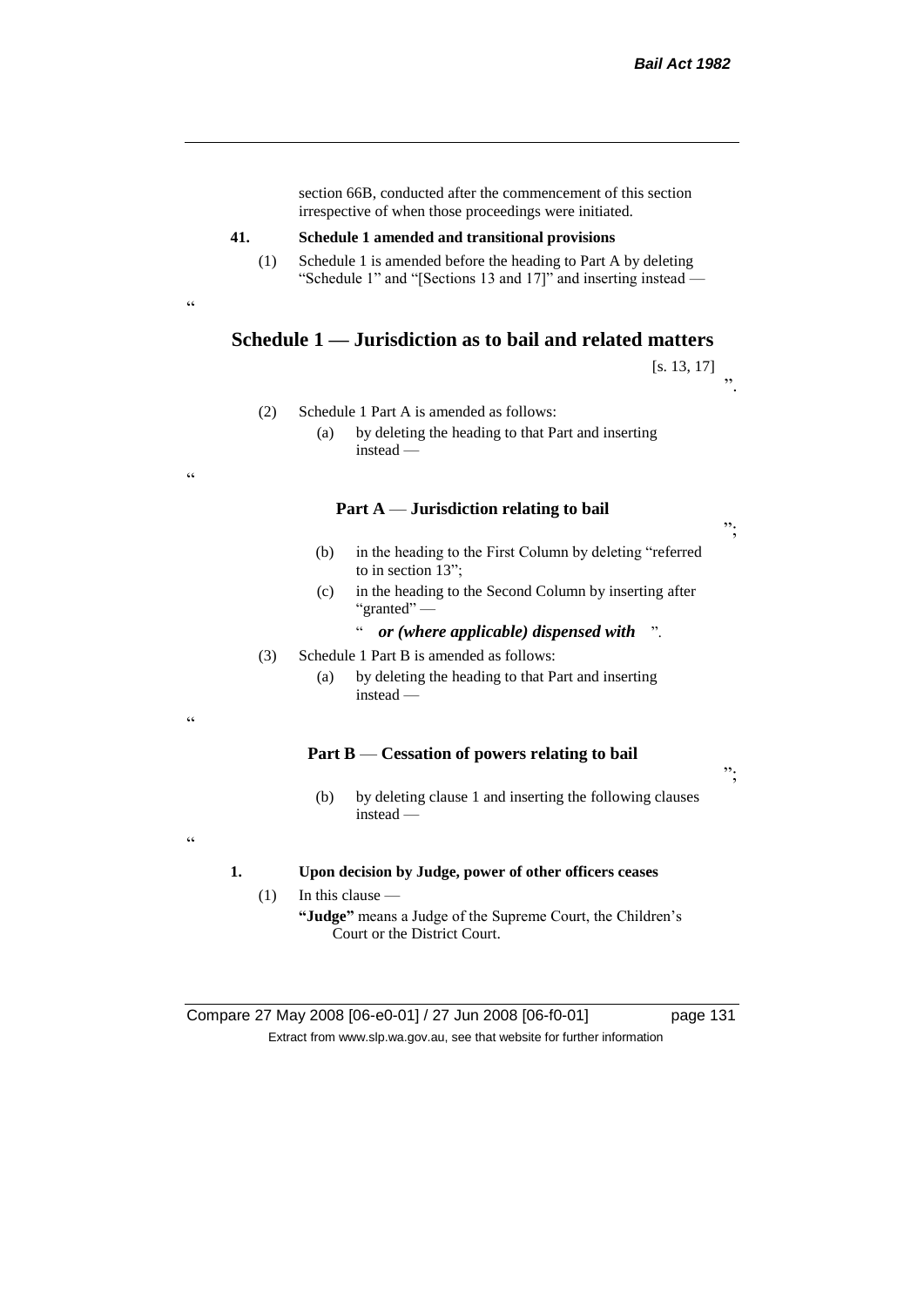- (2) After a Judge has granted or refused bail for an appearance by an accused the power to grant bail for that appearance ceases to be vested in —
	- (a) any judicial officer whose jurisdiction is inferior to that of the Judge; or
	- (b) any authorised officer.
- (3) After a Judge has dispensed with the requirement for bail for an appearance by an accused the power to grant or refuse bail for that appearance ceases to be vested in any officer referred to in subclause  $(2)(a)$  or  $(b)$ .

## **1A. Upon decision by Court of Appeal, other powers cease**

After the Court of Appeal on an appeal under section 15A —

- (a) has granted or refused bail for an appearance by an accused, the power to grant or refuse bail for that appearance; or
- (b) has dispensed with the requirement for bail for an appearance by an accused, the power to grant or refuse bail for that appearance,

ceases to be vested in any judicial officer or in any authorised officer.

";

- (c) in clause 2 by inserting after "to grant"
	- " , refuse or dispense with ";
- (d) in clause 2 by deleting "or refused" and inserting instead —
	- , refused or dispensed with ";
- (e) by deleting clause 3 and inserting instead —

"

## **3. Cessation of power upon refusal of bail for initial appearance**

- (1) After an authorised officer has refused bail for an initial appearance by an accused, the power to grant bail for that appearance ceases to be vested in another authorised officer, but a justice may nevertheless grant bail for that appearance.
- (2) After a justice has refused bail for an initial appearance by an accused, the power to grant bail for that appearance ceases to be vested in an authorised officer or another justice.

".

(4) Schedule 1 Part C is amended as follows:

page 132 Compare 27 May 2008 [06-e0-01] / 27 Jun 2008 [06-f0-01] Extract from www.slp.wa.gov.au, see that website for further information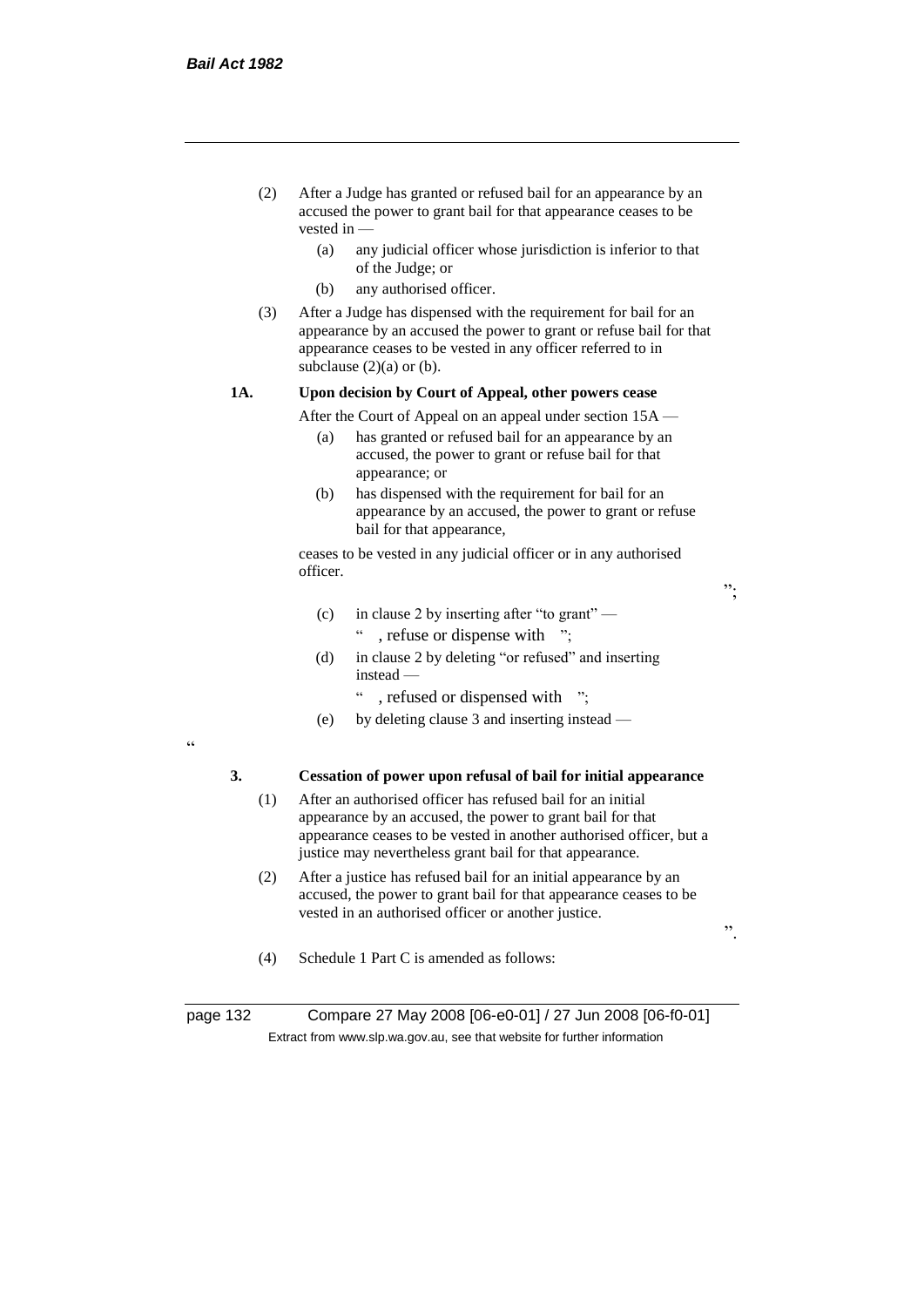";

- (a) before clause 1 by deleting "Principles governing grant or refusal of bail";
- (b) in clause 1 by deleting "clause 3A" and inserting instead —
	- " clauses 3A and 3C ";
- (c) in clause  $2(3)(a)$  by deleting "clause 3A" and inserting instead —
	- " clauses 3A and 3C ";
- (d) in clause  $3A(1)$ 
	- (i) by deleting "or 2" and inserting instead  $, 2 \text{ or } 4$  ";
	- (ii) by deleting paragraph (a) and "and" after it and inserting instead —

 $\epsilon$ 

- (a) an accused is in custody
	- (i) awaiting an appearance in court before conviction for a serious offence; or
	- (ii) waiting to be sentenced or otherwise dealt with for a serious offence of which the accused has been convicted;

and

(e) by inserting after clause 3B —

**3C. Bail in murder cases**

Notwithstanding clause 1, 2 or 4 or any other provision of this Act, where an accused is in custody —

- (a) awaiting an appearance in court before conviction for an offence of wilful murder or murder; or
- (b) waiting to be sentenced or otherwise dealt with for an offence of wilful murder or murder of which the accused has been convicted,

the judicial officer in whom jurisdiction is vested shall refuse to grant bail for the offence unless the judicial officer is satisfied that —

(c) there are exceptional reasons why the accused should not be kept in custody; and

 $\epsilon$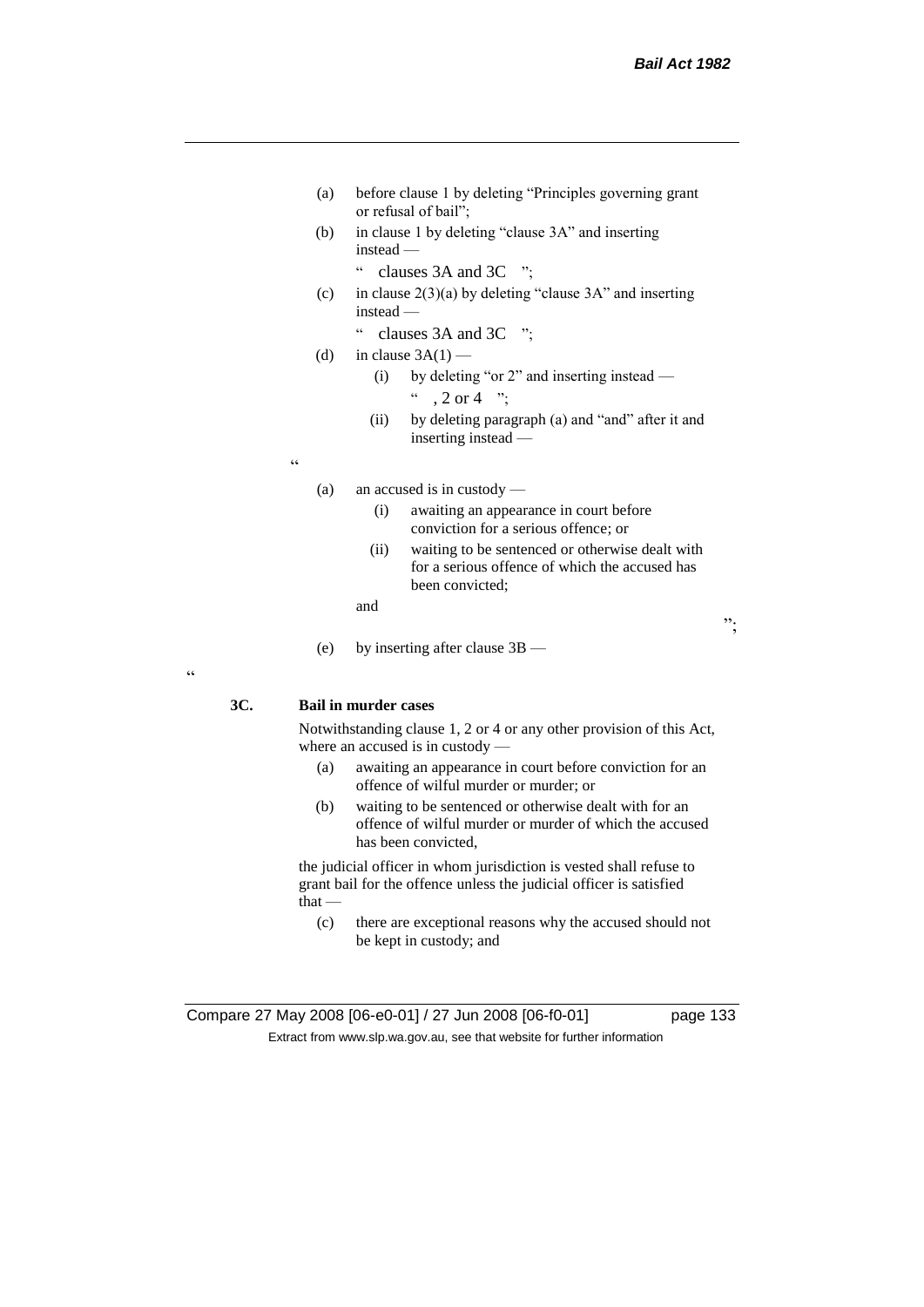.<br>cc

(d) bail may properly be granted having regard to the provisions of clauses 1 and 3 or, in the case of a child, clauses 2 and 3.

";

 $"$ 

(f) by deleting clause 4 and inserting instead —

## **4. Bail after conviction: accused awaiting sentence**

- (1) Subject to clauses 3A and 3C, the grant or refusal of bail to an accused, other than a child, who is in custody waiting to be sentenced or otherwise dealt with for an offence of which the accused has been convicted shall be at the discretion of the judicial officer in whom jurisdiction is vested, and that discretion shall be exercised having regard to the questions set out in clause 1 as well as to any others which the judicial officer considers relevant.
- (2) A child accused who is in custody waiting to be sentenced or otherwise dealt with for an offence of which the child accused has been convicted has the same right to be granted bail as a child accused referred to in clause  $2(2)$ , and the provisions of clause 2 apply accordingly.

## **4A. Bail after conviction: accused awaiting disposal of appeal**

In deciding whether or not to grant bail to an accused who is in custody waiting for the disposal of appeal proceedings, the judicial officer shall consider whether there are exceptional reasons why the accused should not be kept in custody, and shall only grant bail to the accused if satisfied that —

- (a) exceptional reasons exist; and
- (b) it is proper to do so having regard to the provisions of clauses 1 and 3 or, in the case of a child, clauses 2 and 3.
- (g) in clause 5 by deleting "4" and inserting instead  $4A$  ":
- (h) before clause 7 by deleting "Limitation on period of bail";
- (i) in clause 7 by deleting "7" and inserting instead  $\frac{1}{20}$   $\frac{1}{20}$   $\frac{1}{20}$
- (5) The *Bail Act 1982* Schedule 1 Part B clause 1A as inserted by subsection  $(3)(b)$  applies in respect of —
	- (a) a grant or refusal of bail; or
	- (b) a dispensation from the requirement for bail,

page 134 Compare 27 May 2008 [06-e0-01] / 27 Jun 2008 [06-f0-01] Extract from www.slp.wa.gov.au, see that website for further information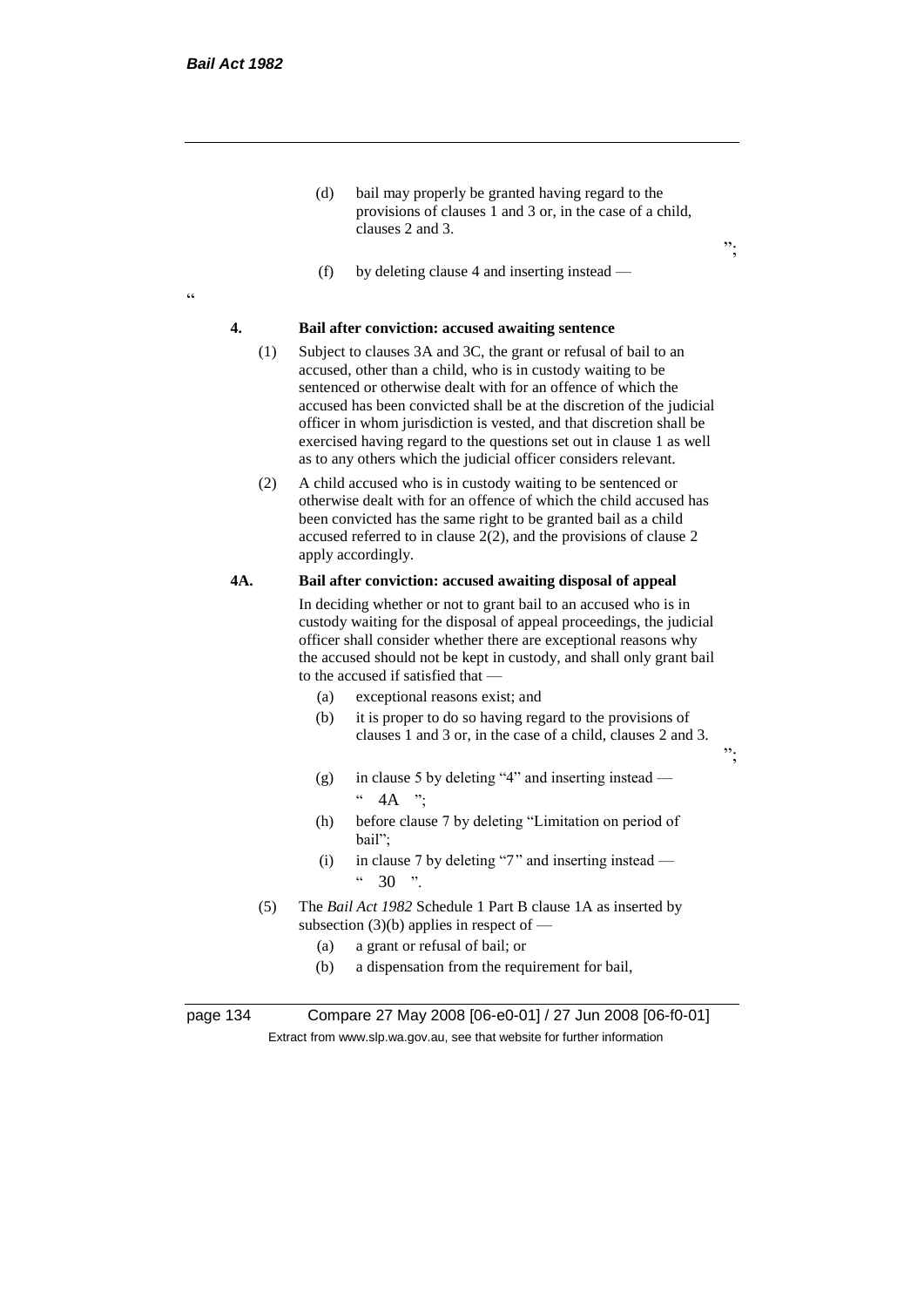coming within that clause that occurs after the commencement of subsection (3)(b).

- (6) The *Bail Act 1982* Schedule 1 Part B clause 3 as inserted by subsection (3)(e) applies in relation to a refusal of bail for an initial appearance that occurs after the commencement of subsection (3)(e).
- (7) The *Bail Act 1982* Schedule 1 Part C clause 3C as inserted by subsection (4)(e) applies to any consideration of a case for bail that occurs after the commencement of subsection (4)(e).
- (8) The *Bail Act 1982* Schedule 1 Part C clauses 4 and 4A as inserted by subsection (4)(f) apply to any consideration of a case for bail that occurs after the commencement of subsection (4)(f).
- (9) The *Bail Act 1982* Schedule 1 Part C clause 7 as amended by subsection (4)(i) applies to any grant of bail that occurs after the commencement of subsection (4)(i). Note: The heading to Schedule 1 Part C clause 7 is to be altered by deleting "7" and inserting instead "30".

## **42. Schedule 2 amended and transitional provision**

(1) Schedule 2 is amended by deleting "Schedule 2", "[Section 3(1)]" and "Serious offences" and inserting instead —

# **Schedule 2 — Serious offences**

 $[s. 3(1)]$ ".

(2) Schedule 2 item 1 is amended by inserting after the entry relating to *The Criminal Code* section 280 —

 $\epsilon$ 

.<br>.

s. 283 Attempt to murder

".

(3) A reference in —

- (a) the *Bail Act 1982* section 16A; or
- (b) the *Bail Act 1982* Schedule 1 Part C clause 3A or 3B,

to a serious offence includes a reference to an offence against *The Criminal Code* section 283 committed, or alleged to have been committed, before the commencement of this section.

Compare 27 May 2008 [06-e0-01] / 27 Jun 2008 [06-f0-01] page 135 Extract from www.slp.wa.gov.au, see that website for further information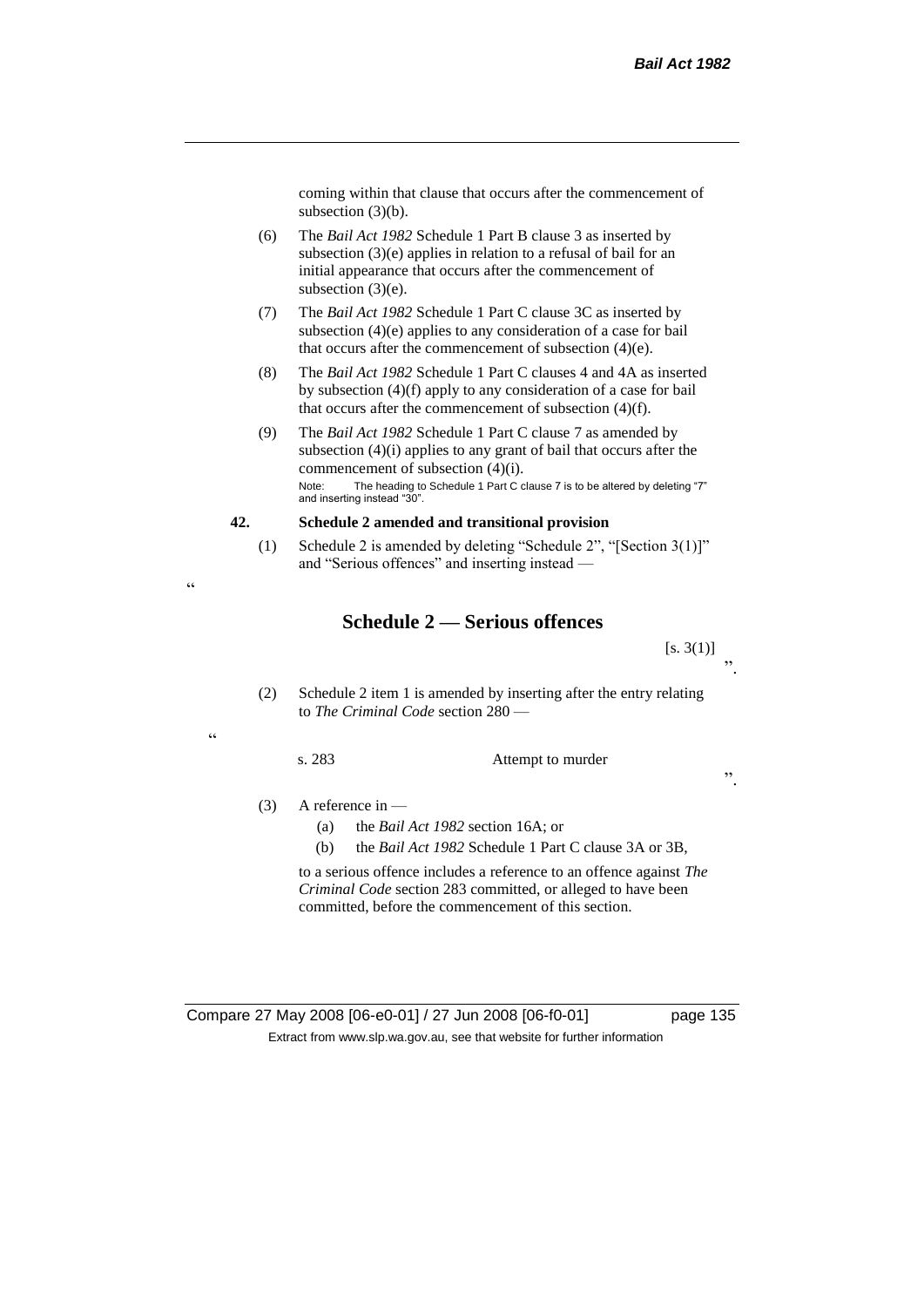## **43. Amendment of various references to prescribed forms**

(1) Sections 8(1)(b) and 26(4)(b) are each amended by deleting "a prescribed" and inserting instead —

" an approved ".

- (2) Sections 23 and 24(1)(a) are each amended by deleting "prescribed".
- (3) Section 30(2)(b) is amended by deleting "prescribed" and inserting instead —

" approved ".

(4) Schedule 1 Part C clause 2(3)(c) is amended by deleting "prescribed" and inserting instead —

" approved ".

Note: The heading to section 8 is to be altered by deleting "prescribed" and inserting instead "approved".

## **44. Transitional regulations**

- (1) If this Part does not provide sufficiently for a matter or issue of a transitional nature that arises as a result of the amendments made to the *Bail Act 1982* by this Part, the Governor may make regulations (the **"transitional regulations"**) prescribing all matters that are required, necessary or convenient to be prescribed for providing for the matter or issue.
- (2) The transitional regulations may provide that specified provisions of the *Bail Act 1982* or this Part —
	- (a) do not apply; or
	- (b) apply with specified modifications,

to or in relation to any matter.

- (3) If the transitional regulations provide that a specified state of affairs is to be taken to have existed, or not to have existed, on and from a day that is earlier than the day on which the transitional regulations are published in the *Gazette* but not earlier than the commencement of this section, the transitional regulations have effect according to their terms.
- (4) In subsections (2) and (3) **"specified"** means specified or described in the transitional regulations.
- (5) If the transitional regulations contain a provision referred to in subsection (3), the provision does not operate so as  $-$ 
	- (a) to affect in a manner prejudicial to any person (other than the State or an authority of the State), the rights of that

page 136 Compare 27 May 2008 [06-e0-01] / 27 Jun 2008 [06-f0-01] Extract from www.slp.wa.gov.au, see that website for further information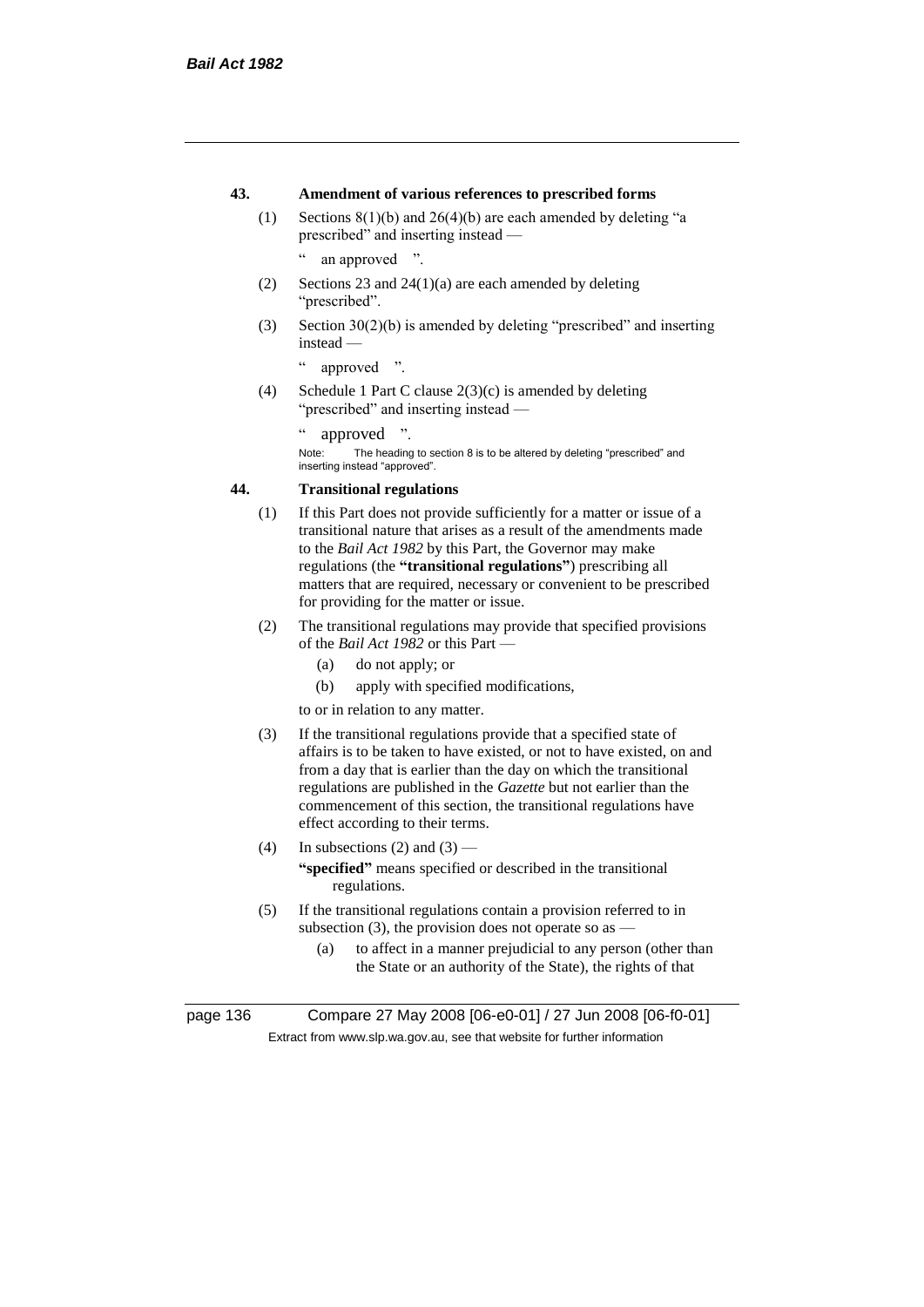person existing before the day of publication of those regulations; or

- (b) to impose liabilities on any person (other than the State or an authority of the State) in respect of anything done or omitted to be done before the day of publication of those regulations.
- <sup>15</sup> On the date as at which this compilation was prepared, the *Medical Practitioners Act 2008* s. 162, which gives effect to Sch. 3 cl. 4, had not come into operation. It reads as follows:

# $\alpha$

 $\epsilon$ 

## **162. Consequential amendments**

Schedule 3 sets out consequential amendments.

".

 ". ".

".

Schedule 3 cl. 4 reads as follows:

# **Schedule 3 — Consequential amendments**

## **4.** *Bail Act 1982* **amended**

- (1) The amendments in this clause are to the *Bail Act 1982*.
- (2) Schedule 1 Part D clause 2(7) is amended by deleting the definition of "medical practitioner" and inserting instead —
	- $\epsilon$

**"medical practitioner"** has the meaning given to that term in the *Medical Practitioners Act 2008* section 4;

<sup>16</sup> On the date as at which this compilation was prepared, the *Criminal Law Amendment (Homicide) Act 2008* s. 24 had not come into operation. It reads as follows:

## .<br>44

| 24. | <b>Bail Act 1982</b>                                             |
|-----|------------------------------------------------------------------|
| (1) | The amendments in this section are to the <i>Bail Act 1982</i> . |
| (2) | Section $7B(2)(a)$ is amended by deleting "wilful murder or".    |
| (3) | Section 7B(4) is amended by deleting "wilful murder or".         |
| (4) | Section $7C(1)$ is amended by deleting "wilful murder or".       |

Compare 27 May 2008 [06-e0-01] / 27 Jun 2008 [06-f0-01] page 137 Extract from www.slp.wa.gov.au, see that website for further information